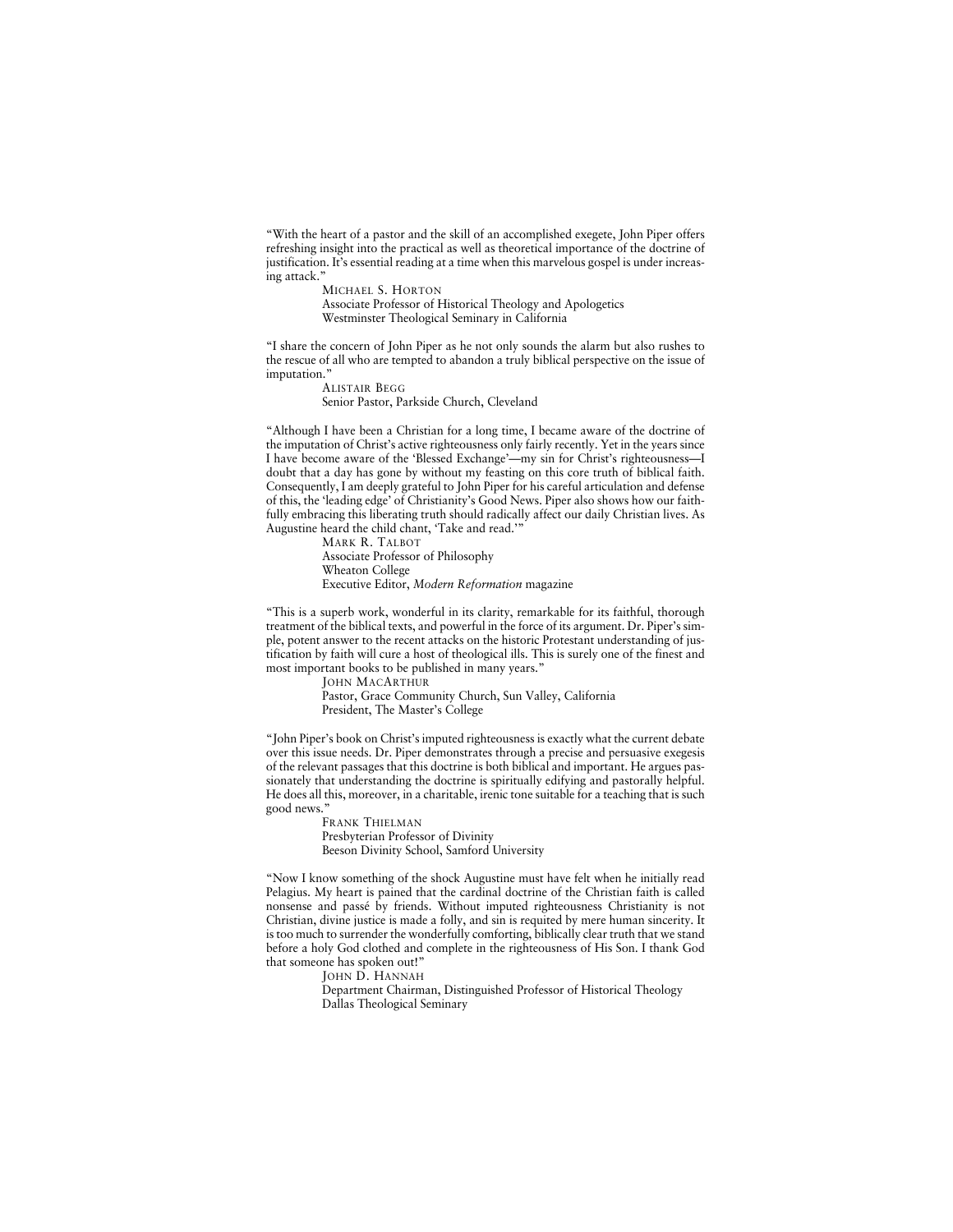"This is certainly the most solid defense of the imputed righteousness of Christ since the work of John Murray fifty years ago. I'm delighted that Dr. Piper has established that important doctrine, not as a mere article from the confessional tradition, but on the solid foundation of God's Word."

JOHN M. FRAME

Professor of Systematic Theology and Philosophy Reformed Theological Seminary, Orlando

"Does Christ's lifelong record of perfect obedience to God get 'credited' to your account when you trust in Christ and are 'justified' by God? This has been the historic Protestant understanding of the 'imputation of Christ's righteousness,' but John Piper warns that we are in danger of losing this doctrine today because of attacks by scholars within the evangelical camp. In response, Piper shows, in careful treatment of passage after passage, that the imputation of Christ's righteousness to believers is clearly the teaching of the Bible, and if we abandon this doctrine we will also lose justification by faith alone. I am thankful to God for John Piper's defense of this crucial doctrine."

WAYNE GRUDEM

Research Professor of Theology and Bible Phoenix Seminary

"With John Piper, I think that as the doctrine of justification by faith alone is a vital means to the church's health, so the imputed righteousness of Jesus Christ is a vital element in stating that doctrine. Therefore I gladly welcome Dr. Piper's carefully argued reassertion of it."

J. I. PACKER Board of Governors Professor of Theology Regent College

"This book may be short, but it is clear, to the point, and illuminating on the imputation of Christ's righteousness to sinners, without which there is no biblical doctrine of justification and without which the church would certainly fall."

DAVID WELLS

Andrew Mutch Distinguished Professor of Historical & Systematic Theology Gordon-Conwell Theological Seminary

"The Gospel must be defended in every generation. Today, as in the sixteenth century, the central issue is the imputation of Christ's righteousness. John Piper clearly and powerfully proves this is the view of the Bible and not merely of orthodox Protestant theology. The church must say 'No!' to those who declare that imputation is passé. If imputation is passé, then so is the Gospel."

R. C. SPROUL

President, Ligonier Ministries

Distinguished Professor of Systematic Theology and Apologetics Knox Theological Seminary

"I am thankful for John Piper's zeal for the glory of Christ and the good of the church, and for his careful exegesis of the relevant texts. For myself 2 Corinthians 5:21 is enough, affirming the glorious exchange that the sinless Christ was made sin (by imputation) with our sins, in order that in Christ we might become righteous (by imputation) with his righteousness. In consequence Christ has no sin but ours, and we have no righteousness but his."

JOHN STOTT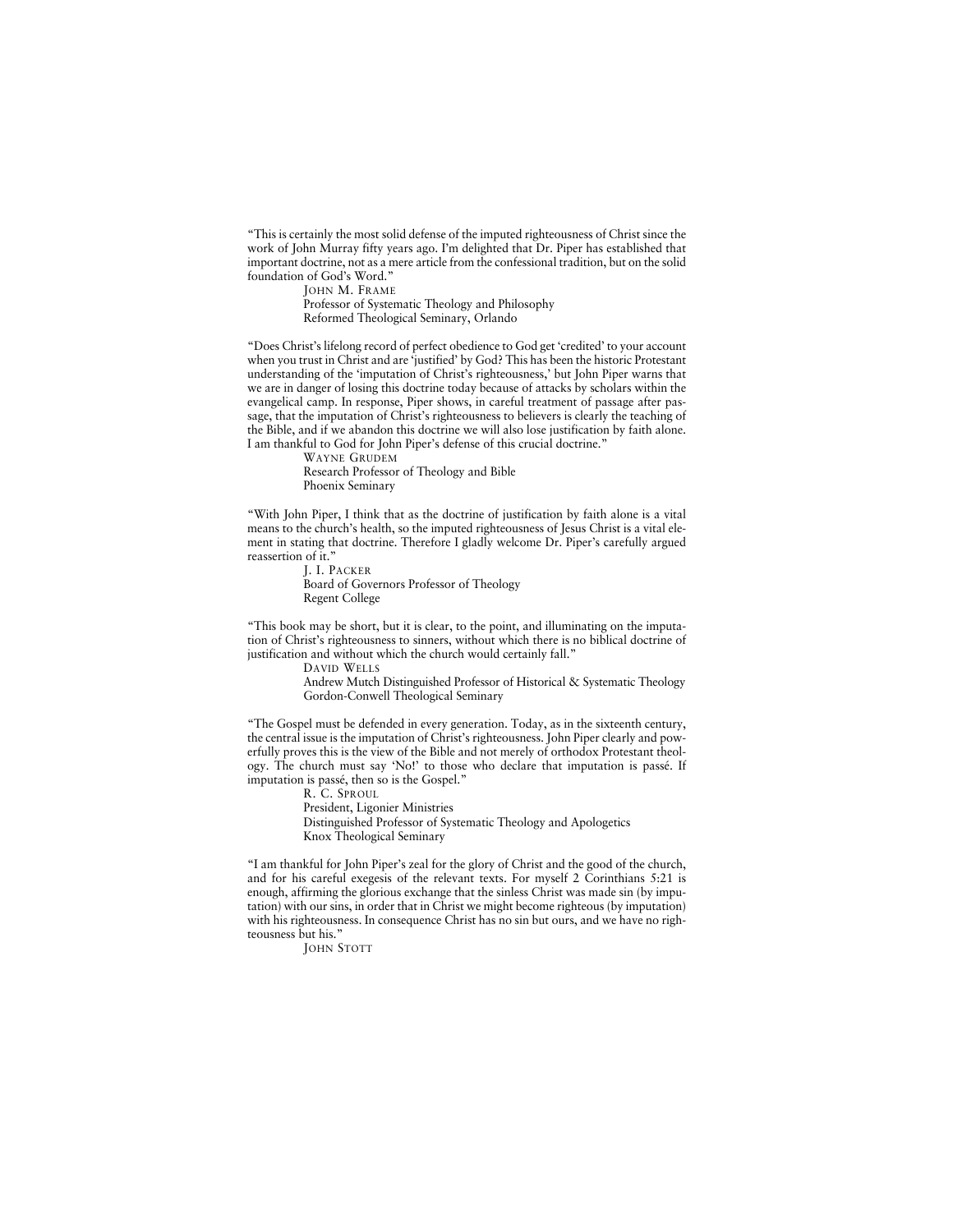"With a mind deeply saturated in God's word, a heart longing for the church's purity and confidence, and a passion that Christ be honored in all and above all, John Piper writes *Counted Righteous in Christ* to guide a new generation of Christians into the glorious truth of our justification by faith alone, in Christ alone. One cannot help but marvel at and rejoice in the care with which Piper treats relevant passages. Often countering popular and novel proposals, he gives clear and compelling reasons for seeing justification as, centrally, the crediting of Christ's very own and perfect righteousness to the one who trusts in God alone for his salvation. No doctrine is more basic to God's salvation plan and hence more central in understanding the Christian's new identity; yet today these truths are widely ignored or misunderstood. Believer, I commend you to read this book with justified hopes of entering more fully into the liberating freedom of your full and certain righteous standing before the God who justifies the ungodly (marvel!) through faith in the merits of his Son's righteous life and substitutionary death."

BRUCE A. WARE Senior Associate Dean, School of Theology Professor of Theology The Southern Baptist Theological Seminary

"This is a timely and important work. Four times in the past four days I have been shocked to read of well-known evangelicals challenging some aspect of the historic, Reformation view of justification. As an eroding tide of evangelical opinion rises against it, may the Lord use John's book to reinforce the theological retaining wall around the lighthouse doctrine of justification."

DON WHITNEY

Associate Professor of Spiritual Formation Midwestern Baptist Theological Seminary

"The unraveling of evangelical commitment seems always to have a new chapter. In *Counted Righteous in Christ*, Dr. John Piper has isolated the newest retreat on the doctrine of the imputed righteousness of Christ. This book restates in powerful terms the necessity of Christ's righteousness becoming our own."

PAIGE PATTERSON

President, Professor of Theology Southeastern Theological Baptist Seminary

"Dr. Piper writes not only with his customary verve and enthusiasm but also with the courtesy and charity we have come to expect of him, as he robustly defends the traditional doctrine of the imputation of Christ's righteousness. Those who think that this teaching is neither biblical nor essential to the Christian faith, and can therefore be quietly dropped, will need to weigh Dr. Piper's arguments carefully, particularly his exposition of the Pauline teaching on righteousness and justification."

PETER T. O'BRIEN

Senior Research Fellow in New Testament and Vice Principal Moore Theological College, Sydney, Australia

"Piper provides a passionate, well-informed, and convincing exposition of the centrality of the imputed righteousness of Christ for the justification of sinners. In response to a growing number of scholars and church leaders who have questioned the traditional Protestant understanding of justification, Piper offers a lucid and compelling examination of the biblical evidence in support of that understanding. His many fresh insights and practical applications will challenge the complacent, comfort the afflicted, and inspire lives of grateful praise on the part of those who are the beneficiaries of Christ's redeeming work."

THE REV. GORDON P. HUGENBERGER

Senior Minister, Park Street Church, Boston

Adjunct Professor of Old Testament, Gordon-Conwell Theological Seminary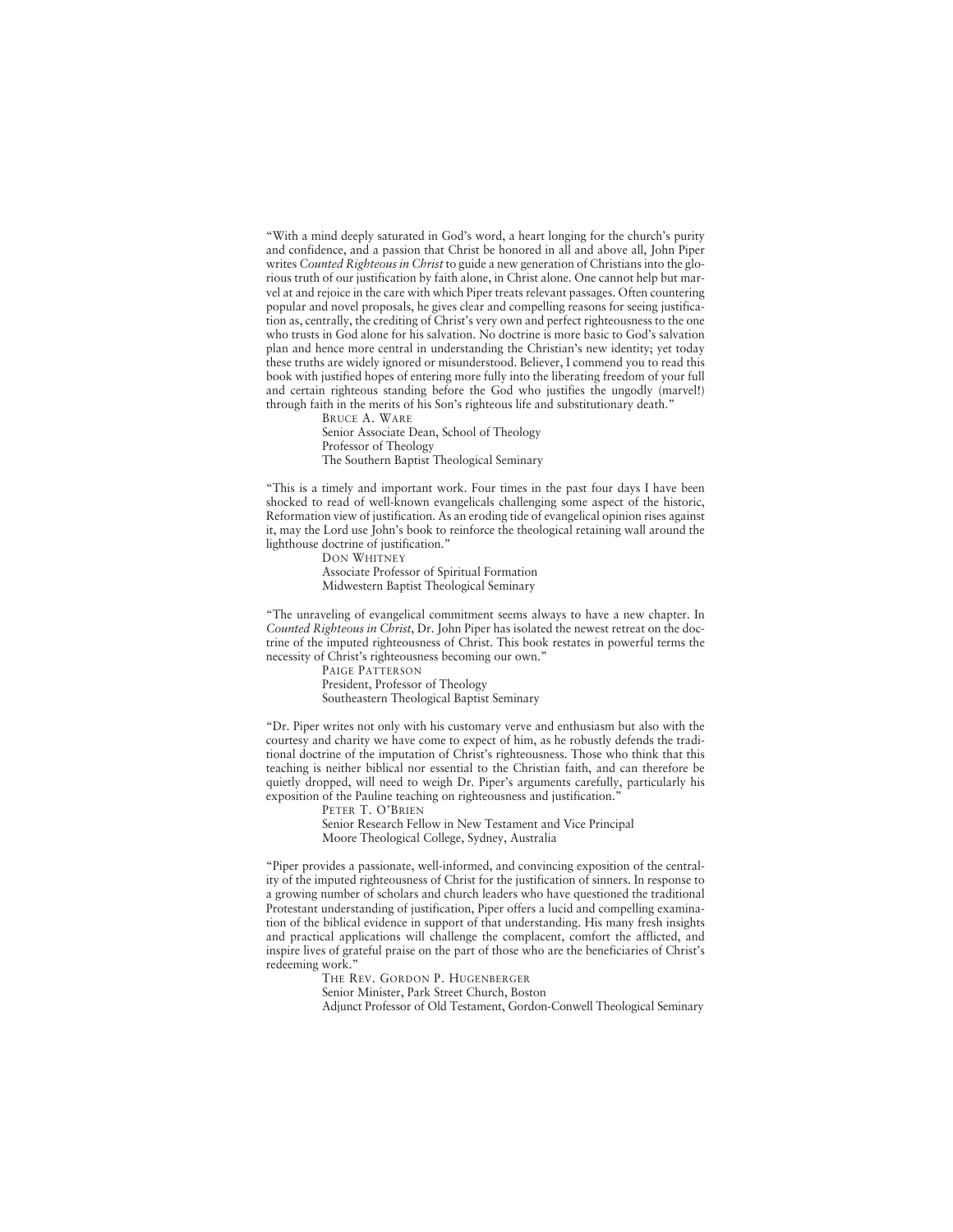"Largely a result of the emergence in recent decades of the 'new perspective' on Paul is the growing denial today that the apostle teaches the imputation of Christ's righteousness to believers. *Counted Righteous in Christ* is such an important book because it confronts this denial head-on and counters the charge that the heart of the Reformation doctrine of justification rests on a misunderstanding of Scripture. Written in the author's typically spirited and winsome fashion, it provides what is most urgently needed in the face of this charge: a clear and convincing *exegetical* case for the gospel truth affirmed in its title. The broader church is deeply indebted to John Piper for what it has been given to him to produce in the midst of the already overly full demands of a busy pastorate."

RICHARD B. GAFFIN, JR.

Professor of Biblical and Systematic Theology

Westminster Theological Seminary, Philadelphia

"John Piper's defense of the Reformation's traditional interpretation of the imputation of Christ's righteousness deserves to be taken very seriously. Expert biblical scholars must, in the end, judge the details of his exegesis, but all careful readers should be able to see that he has presented a telling account of the practical spiritual value of the doctrine, its centrality in the church's most enduring hymnody, and its critical importance in the theology of the New Testament."

MARK A. NOLL McManis Chair of Christian Thought Wheaton College

"In this exegetical study John Piper carefully demonstrates the importance and the biblical basis of the doctrine of imputation of Christ's righteousness to the believer. This is important reading in light of recent challenges to the traditional understanding of justification."

> MILLARD J. ERICKSON Distinguished Professor of Theology Truett Seminary, Baylor University

"While the biblical doctrine of justification is about more than imputation, it does not involve less. John Piper has written a vigorous and timely book on this neglected and yet critically important theme. From the historic Protestant perspective, the doctrine of imputation underscores the radical character of divine grace, and John makes this point with clarity, passion, and insight."

TIMOTHY GEORGE

Dean, Beeson Divinity School, Samford University Executive Editor, *Christianity Today*

"While evangelicals sleep, people we once trusted have been sowing seeds of false doctrine in the church. Responding to the latest departure from the faith, John Piper challenges those who have abandoned the pivotal doctrine of the imputation of Christ's righteousness. What is at stake here is nothing less than the integrity of the Gospel."

RONALD H. NASH Professor of Philosophy

The Southern Baptist Theological Seminary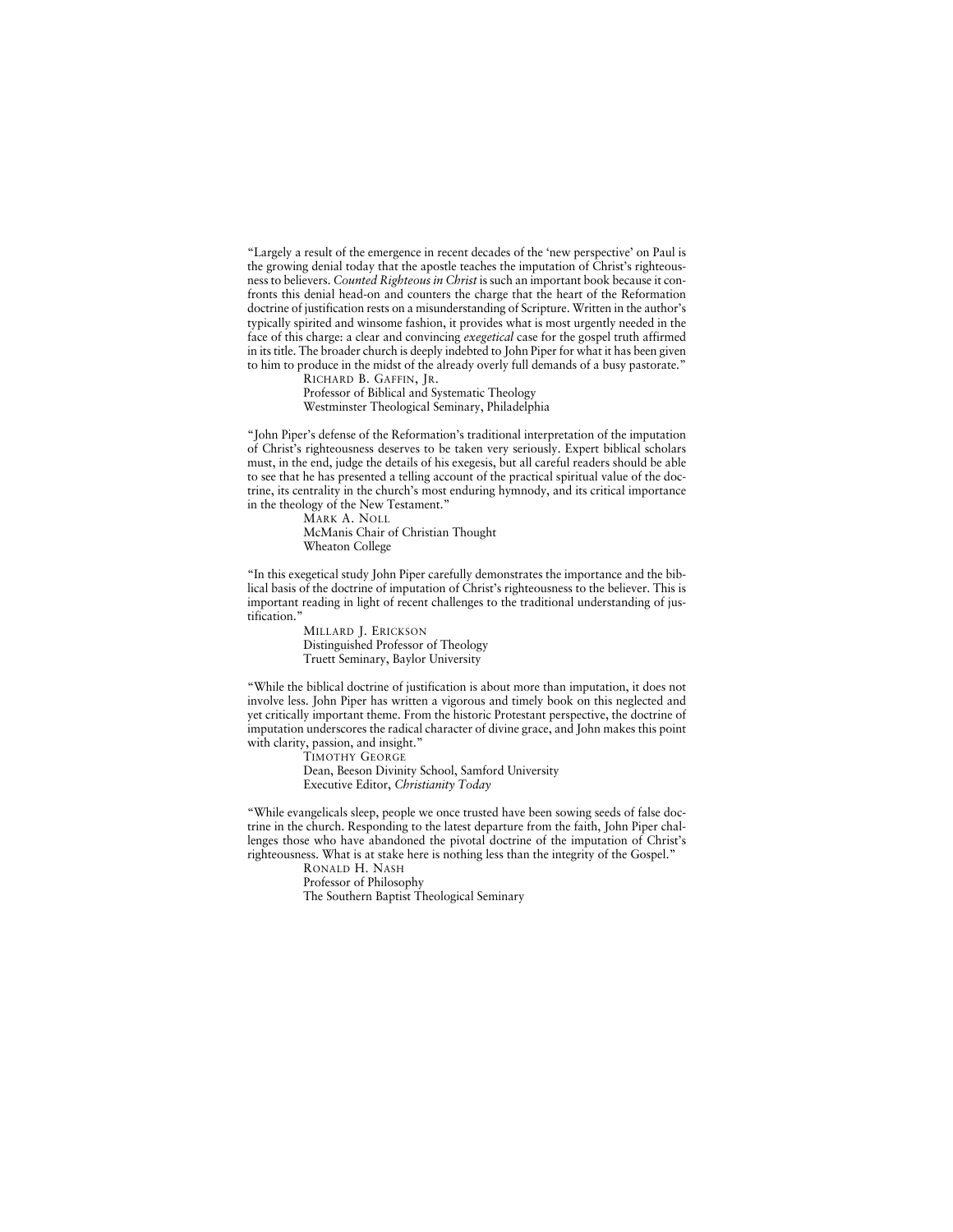# COUNTED **RIGHTEOUS** IN **CHRIST**

*Should We Abandon the Imputation of Christ's Righteousness?*

## JOHN PIPER

CROSSWAY B O OKS

A DIVISION OF GOOD NEWS PUBLISHERS WHEATON, ILLINOIS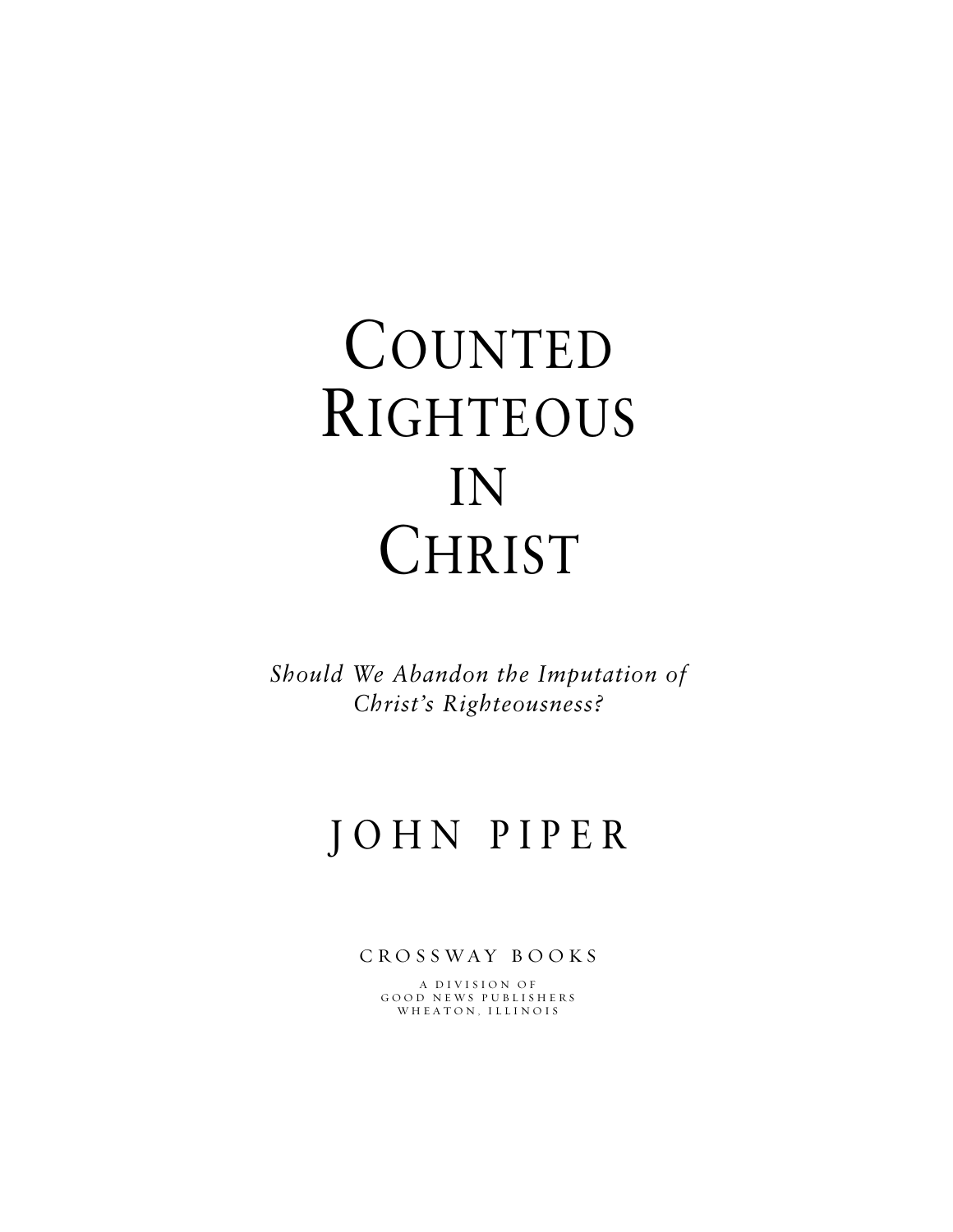*Counted Righteous in Christ*

Copyright © 2002 by Desiring God Foundation

Published by Crossway Books

A division of Good News Publishers 1300 Crescent Street Wheaton, Illinois

All rights reserved. No part of this publication may be reproduced, stored in a retrieval system or transmitted in any form by any means, electronic, mechanical, photocopy, recording or otherwise, without the prior permission of the publisher, except as provided by USA copyright law.

Cover design: Liita Forsyth

First printing, 2002

Printed in the United States of America

Unless otherwise indicated, all Scripture quotations are the author's own translation.

Also quoted in this book:

*The Holy Bible, English Standard Version* (ESV), copyright © 2001 by Crossway Bibles, a division of Good News Publishers. Used by permission. All rights reserved

*New American Standard Bible* (NASB) copyright © 1960, 1962, 1963, 1968, 1971, 1972, 1973, 1975, 1977, 1995 by the Lockman Foundation. Used by permission.

| Library of Congress Cataloging-in-Publication Data<br>Piper, John, 1946-                                  |                                                                                                                                            |    |    |    |    |    |    |    |    |    |   |    |    |    |
|-----------------------------------------------------------------------------------------------------------|--------------------------------------------------------------------------------------------------------------------------------------------|----|----|----|----|----|----|----|----|----|---|----|----|----|
| Counted righteous in Christ: should we abandon the imputation of<br>Christ's righteousness? / John Piper. |                                                                                                                                            |    |    |    |    |    |    |    |    |    |   |    |    |    |
|                                                                                                           | p. cm.<br>Includes index.<br>ISBN 1-58134-447-3 (tpb : alk. paper)<br>1. Justification—Biblical teaching. 2. Bible. N.T. Epistles of Paul— |    |    |    |    |    |    |    |    |    |   |    |    |    |
|                                                                                                           | Criticism, interpretation, etc. I. Title.<br>BS2655.J8 P54<br>2002                                                                         |    |    |    |    |    |    |    |    |    |   |    |    |    |
| $234'$ : 7 — dc $21$<br>2002009041                                                                        |                                                                                                                                            |    |    |    |    |    |    |    |    |    |   |    |    |    |
| <b>DP</b>                                                                                                 |                                                                                                                                            | 13 | 12 | 11 | 10 | 09 | 08 | 07 | 06 | 05 |   | 04 | 03 | 02 |
| 15                                                                                                        | 14                                                                                                                                         | 13 | 12 | 11 | 10 | 9  | 8  | 7  | 6  | 5  | 4 | 3  | 2  |    |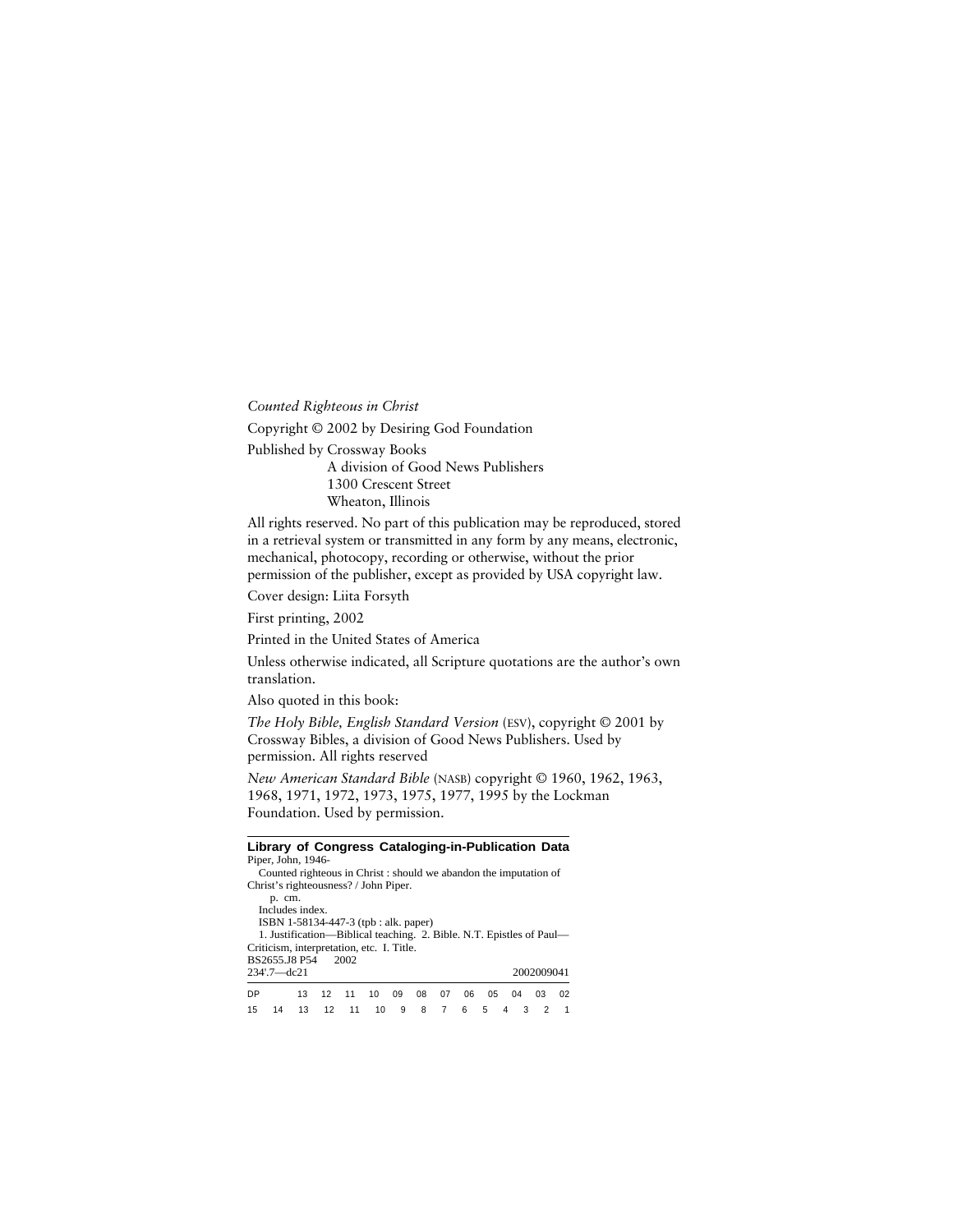To MATT PERMAN DUSTIN SHRAMEK GARY STEWARD JUSTIN TAYLOR TODD WILSON STEPHEN WITMER

The first class of THE BETHLEHEM INSTITUTE without whose careful biblical queries this book would not exist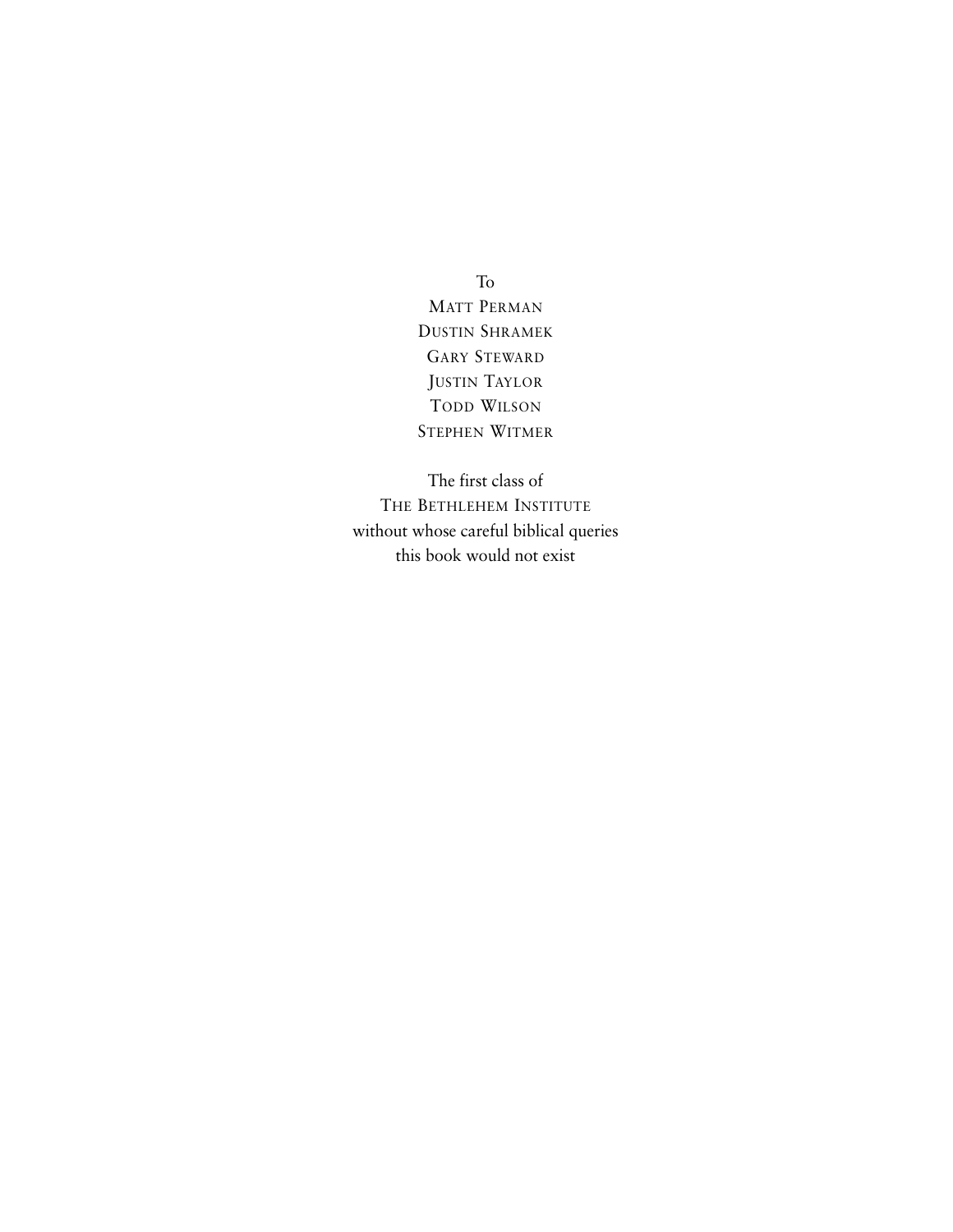### **CONTENTS**

| 13  |
|-----|
| 17  |
| 21  |
| 41  |
| 53  |
|     |
| 121 |
| 126 |
| 129 |
| 133 |
| 137 |
|     |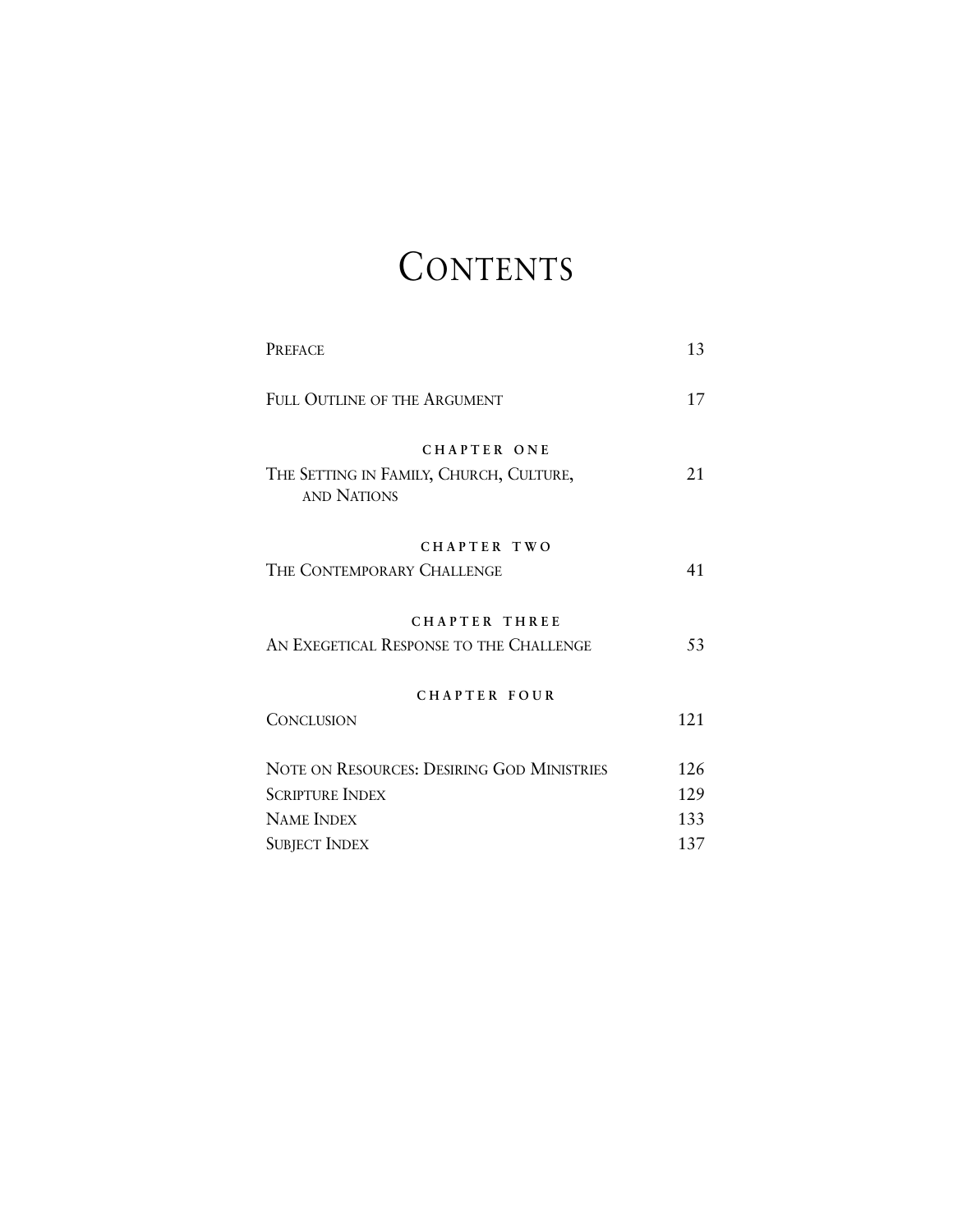### PREFACE

 $\bigwedge$ s I have preached through the first eight chapters of Paul's letter to the Romans in the last four years, I have found my mind and heart moving toward Luther's estimation of the doctrine of justification, and particularly the imputation of Christ's righteousness as the precious foundation of our full acceptance and everlasting inheritance of life and joy.

[Justification is] the chief article of Christian doctrine. To him who understands how great its usefulness and majesty are, everything else will seem slight and turn to nothing. For what is Peter? What is Paul? What is an angel from heaven? What are all creatures in comparison with the article of justification? For if we know this article, we are in the clearest light; if we do not know it, we dwell in the densest darkness. Therefore if you see this article impugned or imperiled, do not hesitate to resist Peter or an angel from heaven; for it cannot be sufficiently extolled.1

I do believe that the article is "impugned [and] imperiled" in our day. And while I would rather glory in it than argue for it, sometimes resistance is a form of rejoicing. "For everything there is a season, and a time for every matter under heaven . . . a time to break down, and a time to build up . . . a time to tear, and a time to sew; a time to keep silence, and a time to speak . . . a time

<sup>1</sup> From his exposition of Galatians 2:11 in *What Luther Says: An Anthology,* Vol. 2, ed. Ewald M. Plass (St. Louis: Concordia Publishing House, 1959), p. 705, entry 2200. Luther clarifies the nature of justification in terms of imputation of Christ's righteousness: "Christ is promised, who is your perfect and everlasting Righteousness" (p. 668, entry 2071). "If we believe in Christ, we are considered absolutely just for His sake, in faith. Later, after the death of his flesh, in the other life, we shall attain perfect righteousness and have within us the absolute righteousness which we now have only by imputation through the merit of Christ. . .'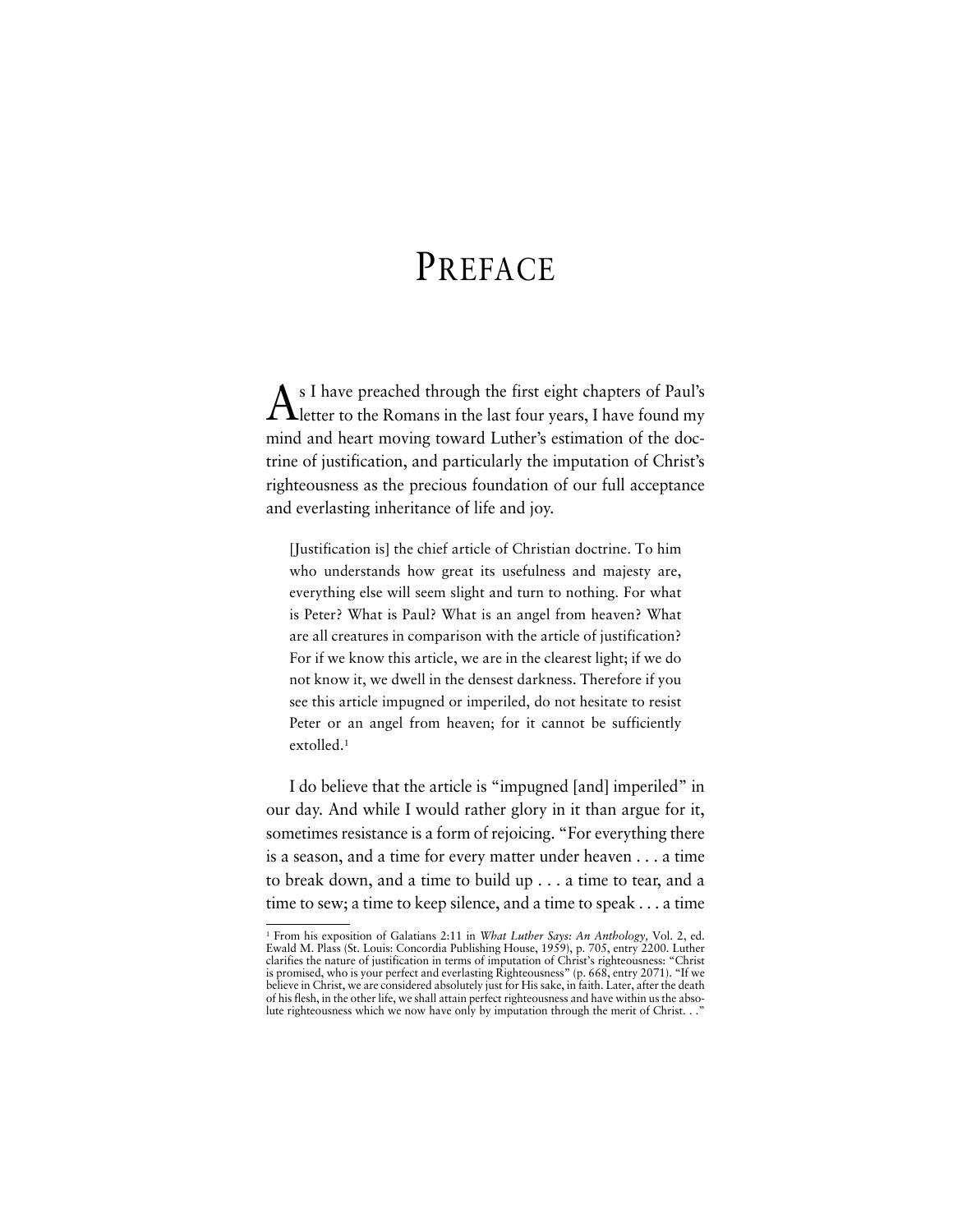for war, and a time for peace" (Ecclesiastes 3:1-8, ESV). A time to delight in the truth and a time to defend the truth. For the sake of delight.

Chapter One will explain why I have invested so much energy in this controversy. For now, I would simply say that the glory of Christ is the most precious reality in the universe, and it is obscured when the doctrine of justification is lost or blurred for the people of God and the mission of the church. I pray that this small effort will help preserve the "usefulness and majesty" of this truth. I offer it as a fallible act of worship in the hope that "Christ for righteousness" (Romans 10:4) will be more "sufficiently extolled."

I hope that thinking laypeople, pastors, and scholars will read this book. Chapters 1, 2, and 4 are, I believe, readable and hope-giving to the ordinary layperson. Chapter 3 is a rigorous and demanding exegetical argument. But disciplined minds can follow the argument without advanced theological training or foreign languages. In fact I would encourage the effort. Raking is easy, but all you get is leaves. Digging is hard, but you might find gold.

I have dedicated the book to the first class of The Bethlehem Institute because their questions for two years drove me back to the texts again and again to see things more clearly. I thank God for my comrade Tom Steller, whose challenges focused my energies on the crucial issues. I thank God for the Council of Elders of Bethlehem Baptist Church who freed me at least three times to do this work, because they really believe that it matters for the church and the cause of Christ in the world. And I thank God for the partnership of Lane Dennis and the team at Crossway Books for sharing the burden I have in this book.

Justin Taylor and Matt Perman deserve special thanks because of the extraordinary assistance they gave in helping conceive and assemble this final version of the book. Matt also provided the subject index, and Carol Steinbach, with her usual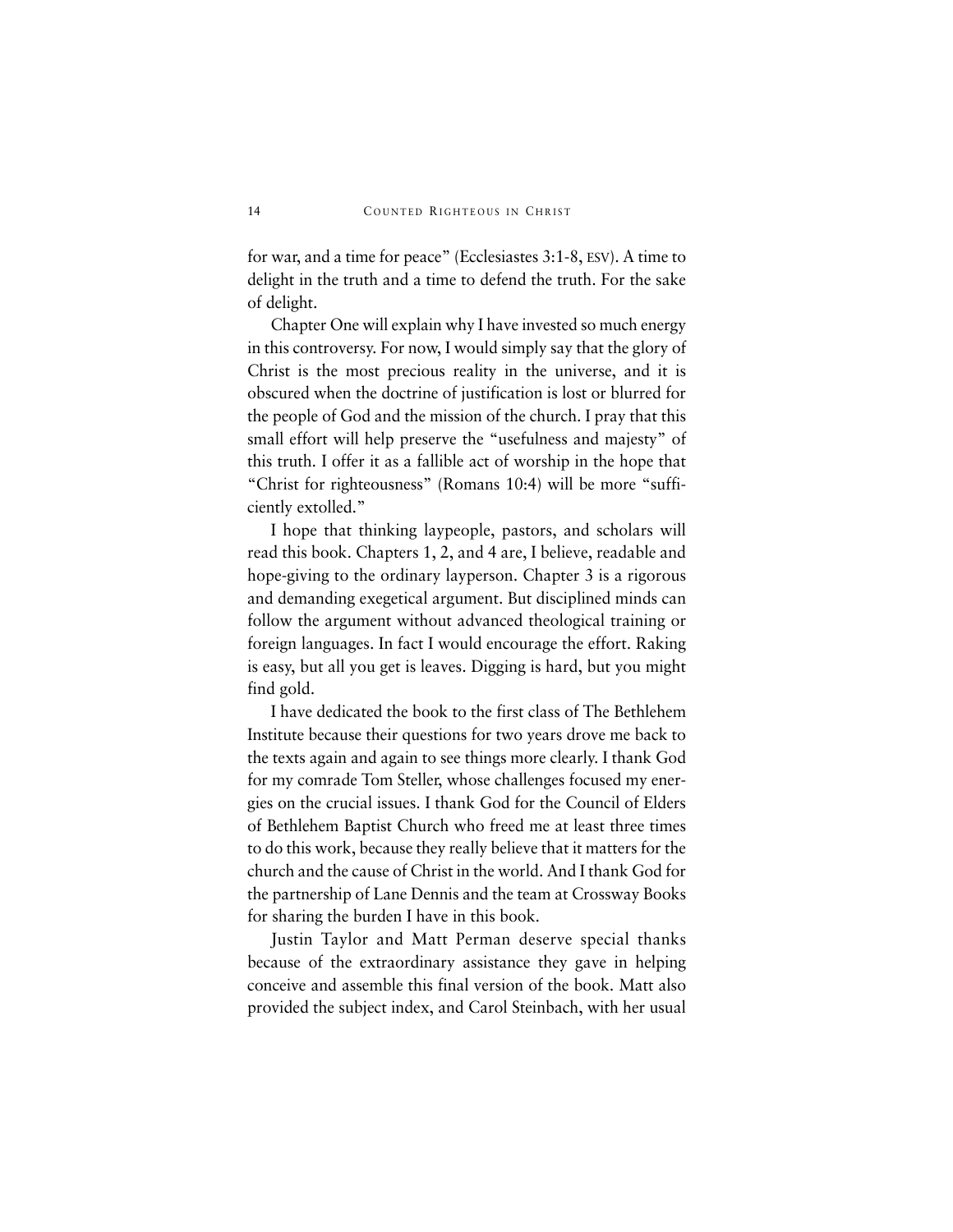Preface 15

excellence, provided the text and person indexes. As always, my wife Noël read it all, and caught mistakes that others didn't. Finally, thanks to Robert Gundry for his perhaps unwitting assistance in bringing it all to a crisis for me, so that my thinking moved from brain to book. He graciously read my exegetical arguments against his view and allowed me to quote his correspondence. He is not persuaded. May God give us light and move all his people toward the fullest understanding and enjoyment of Christ, our righteousness.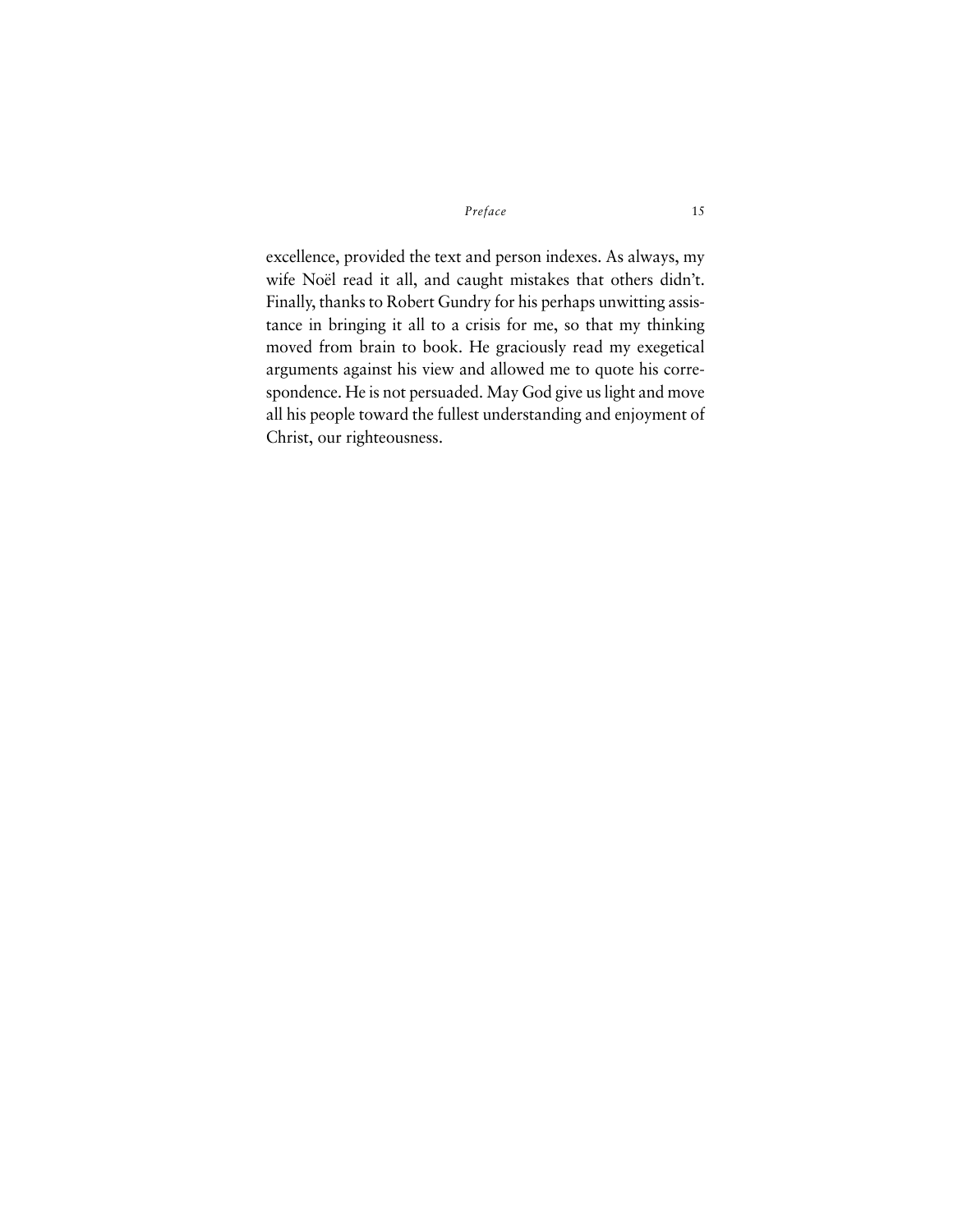### FULL OUTLINE OF THE ARGUMENT

#### CHAPTER ONE: THE SETTING IN FAMILY, CHURCH, CULTURE, AND NATIONS

#### CHAPTER TWO:

#### THE CONTEMPORARY CHALLENGE

#### **§1. Definition and aim.**

#### **§2. Three things have moved me to write.**

- §2.1. Preaching through Romans.
- §2.2. Controversy and awakenings.
- §2.3. A blast from *Books and Culture.*

#### **§3. Summary of the challenge to historic Protestant teaching.**

- §3.1. Our righteousness consists of faith.
- §3.2. There is no imputation of divine righteousness.
- §3.3. Justification has to do with liberation from sin's mastery.
- §3.4. Abandonment of the imputation of Christ as unbiblical.

#### **§4. Defending imputation is not a rearguard action.**

- §4.1 Central Reformation battles were not in vain.
- §4.2 The distinction between justification and sanctification matters.
- §4.3 The glory of Christ and the care of souls are at stake.

#### CHAPTER THREE:

#### AN EXEGETICAL RESPONSE TO THE CHALLENGE

#### **§1. The evidence that the righteousness imputed to us is external and not our faith.**

- §1.1. Paul thinks of justification in terms of "imputing" or "crediting."
- §1.2. The context of imputation is one of crediting in a bookkeeping metaphor.
- §1.3. Confirmation from the connection between Romans 4:5 and 4:6.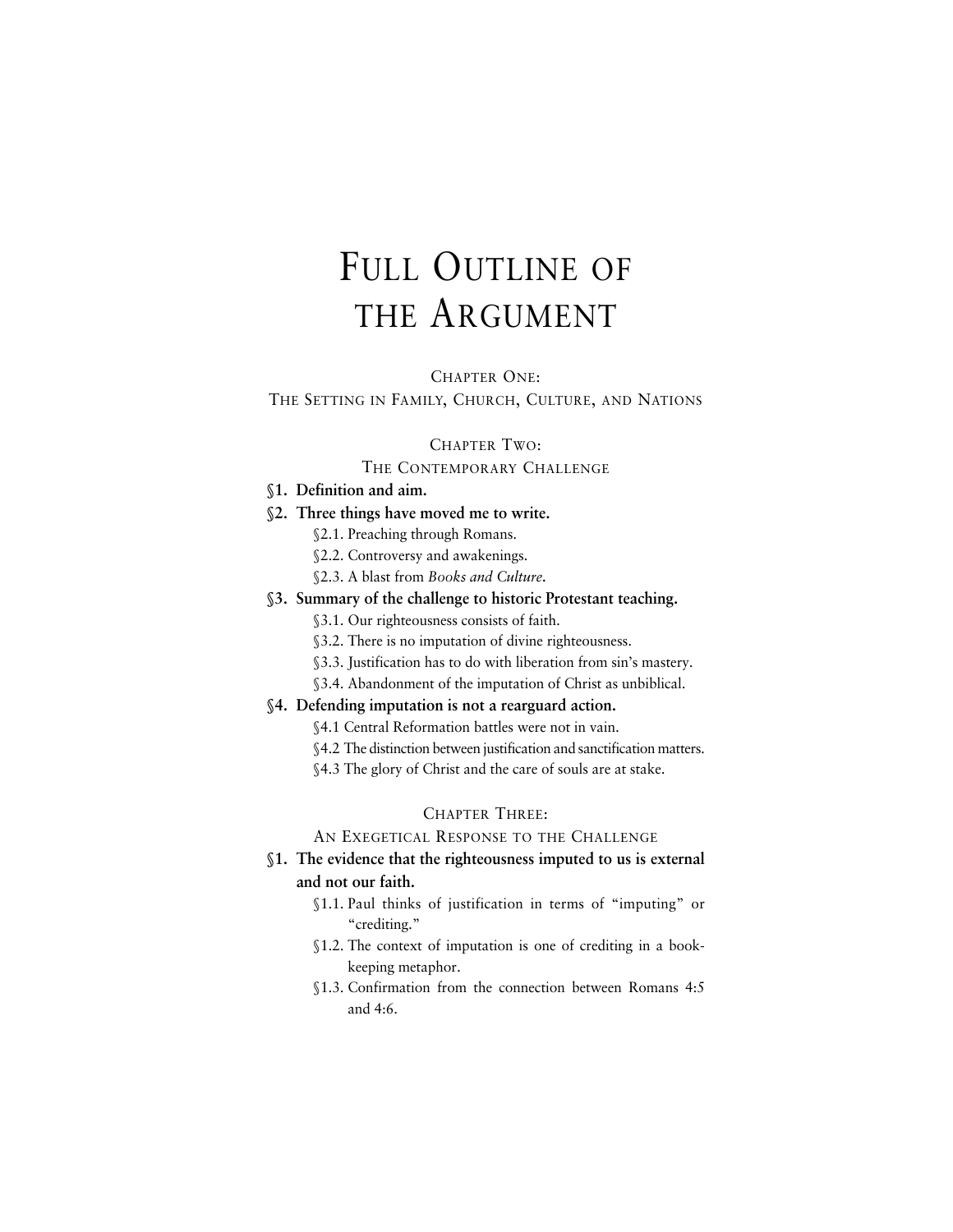- §1.3.1. The parallel between *apart from works* in verse 6 and *the ungodly* in verse 5.
- §1.3.2. The parallel between God's *justifying* in verse 5 and God's *imputing righteousness* in verse 6.
- §1.4. A confirming parallel between Romans 4:6 and Romans 3:28.
- §1.5. The evidence from how Paul's thought flows in Romans 4:9-11.
- §1.6. Confirming evidence from Romans 10:10.
- §1.7. Evidence from Philippians 3:8-9.
- §1.8. A clarifying analogy for "faith imputed for righteousness."
- §1.9. Conclusion: Our imputed righteousness does not consist of faith but is received by faith.
- **§2. The external righteousness credited to us is God's.**
	- §2.1. The flow of thought from Romans 3:20 to 4:6.
		- §2.1.1. God's righteousness witnessed by the law connects with Romans 4:3.
		- §2.1.2. Imputed righteousness is "the righteousness of God through faith."
	- §2.2. The evidence for imputed divine righteousness in 2 Corinthians 5:21.
	- §2.3. Conclusion: God imputes his righteousness to us through faith.

#### **§3. Justification is not liberation from sin's mastery.**

- §3.1. A controlling biblical-theological paradigm?
- §3.2. Does the new paradigm do justice to Romans 3:24-26?
- §3.3. How the new paradigm mishandles justification in Romans 6:6-7.
	- §3.3.1. The meaning of "justified from sin" in Romans 6:7.
	- §3.3.2. Another way to understand Romans 6:6-7.
		- §3.3.2.1. The structure of Romans: Justification is the prior basis of sanctification.
		- §3.3.2.2. The bondage of guilt makes justification a necessary ground for liberation.
- §3.4. The flow of thought in Romans 8:3-4.
- §3.5. Conclusion: Justification is not liberation from sin's mastery.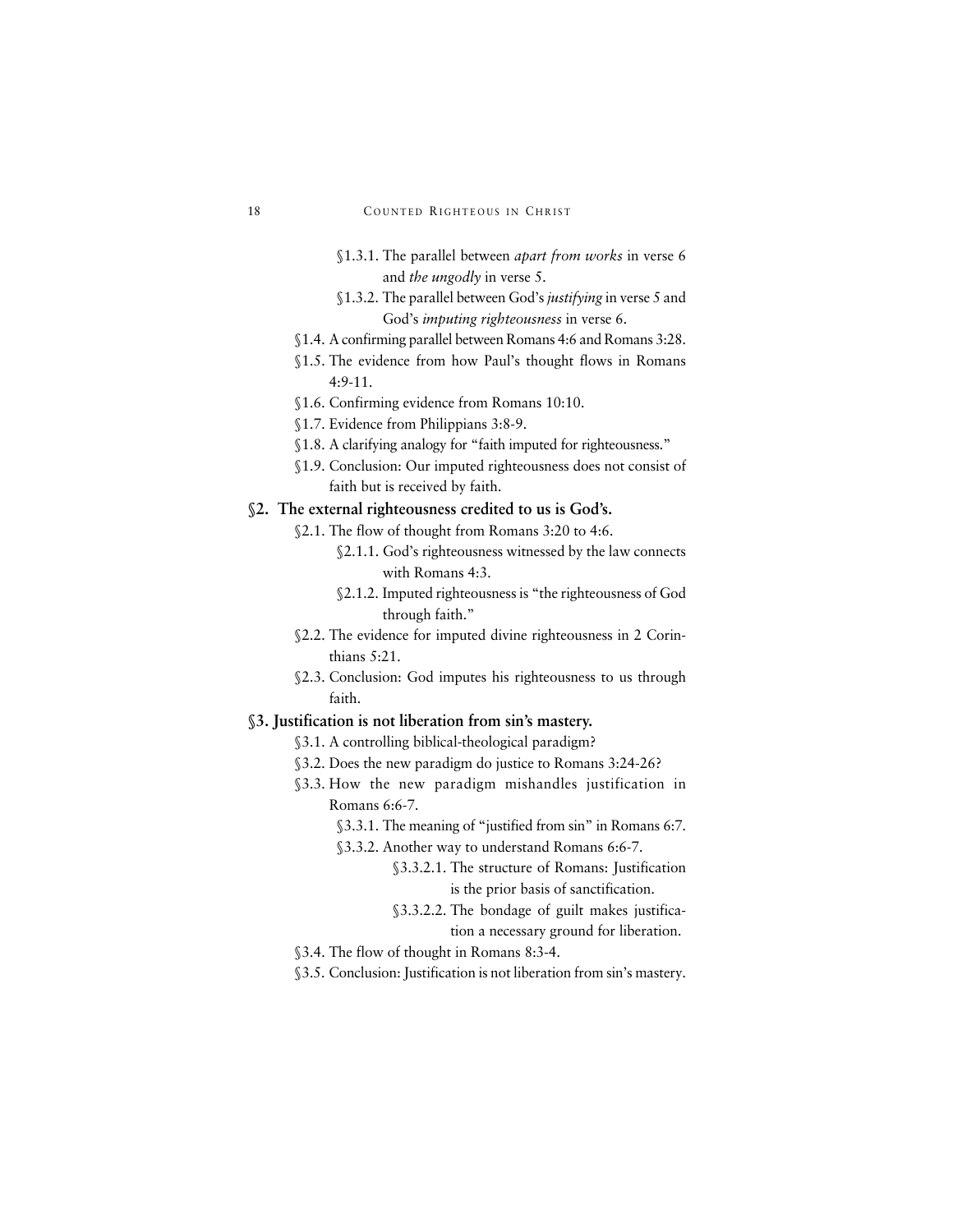#### **§4. Is the divine righteousness imputed to believers the righteousness of Christ?**

- §4.1. The evidence from 2 Corinthians 5:21.
- §4.2. The evidence from Philippians 3:9.
- §4.3. The evidence from 1 Corinthians 1:30.
- §4.4. The evidence from Romans 10:4.
- §4.5. The evidence from Romans 5:12-19.
	- §4.5.1. The incomplete sentence of Romans 5:12.
		- §4.5.2. The clarification of "all sinned" (verse 12) in Romans 5:13-14.

§4.5.2.1. How Paul deals with possible objections.

- §4.5.2.1.1. The principle of no transgressions where there is no law.
- §4.5.2.1.2. Absence of law raises the legal issue of the death sentence for all men.

§4.5.2.2. Why did Paul introduce the Adam-Christ connection at this place?

- §4.5.3. The contrast between Adam and Christ in Romans 5:15-17.
- §4.5.4. The crucial contrasts of Romans 5:18-19.
- §4.5.5. Does Christ's "one act of righteousness" refer to his life of obedience?

#### **§5. The relationship between Christ's "blood and righteousness."**

- §5.1. The meaning of "justify" (δικαιόω, *dikaioō*).
- §5.2. Texts pointing to the imputation of righteousness.
- §5.3. Justification and forgiveness in relation to the use of Psalm 32 in Romans 4.

#### CHAPTER FOUR: **CONCLUSION**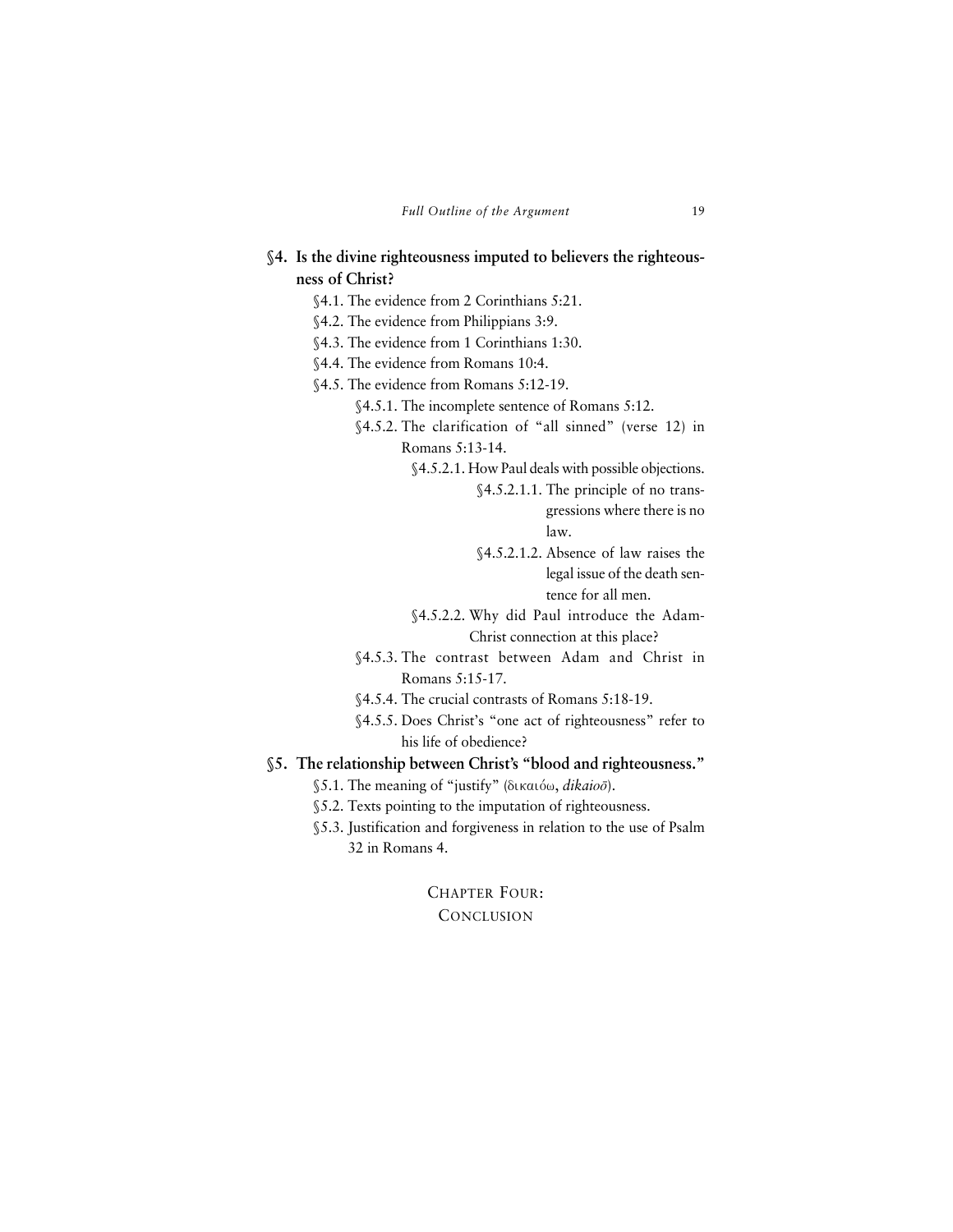1

### THE SETTING IN FAMILY, CHURCH, CULTURE, AND NATIONS

 $\mathbf{W}^{\text{hy would a pressure}}$  pastor with a family to care for, a flock to shepherd, weekly messages to prepare, a personal concern for wayward children, a love for biblical counseling, a burden for racial justice, a commitment to see abortion become unthinkable, a zeal for world evangelization, a focus on local church planting, and a life-goal of spreading a passion for the supremacy of God in all things for the joy of all peoples through Jesus Christ devote so much time and energy to the controversy over the imputation of Christ's righteousness?1 And why should schoolteachers, engineers, accountants, firemen, computer programmers, and homemakers take the time to work through a book like this?

#### **MY LIMITS**

I will try to answer that question in this chapter. My answer moves from the general to the specific. That is, from reasons for caring about doctrine to reasons for caring about justification by faith to reasons for caring about the imputation of the righteousness of Christ. Implicit in my question is a disclaimer. I do not

<sup>&</sup>lt;sup>1</sup> For a definition of these terms see Chapter Two, §1.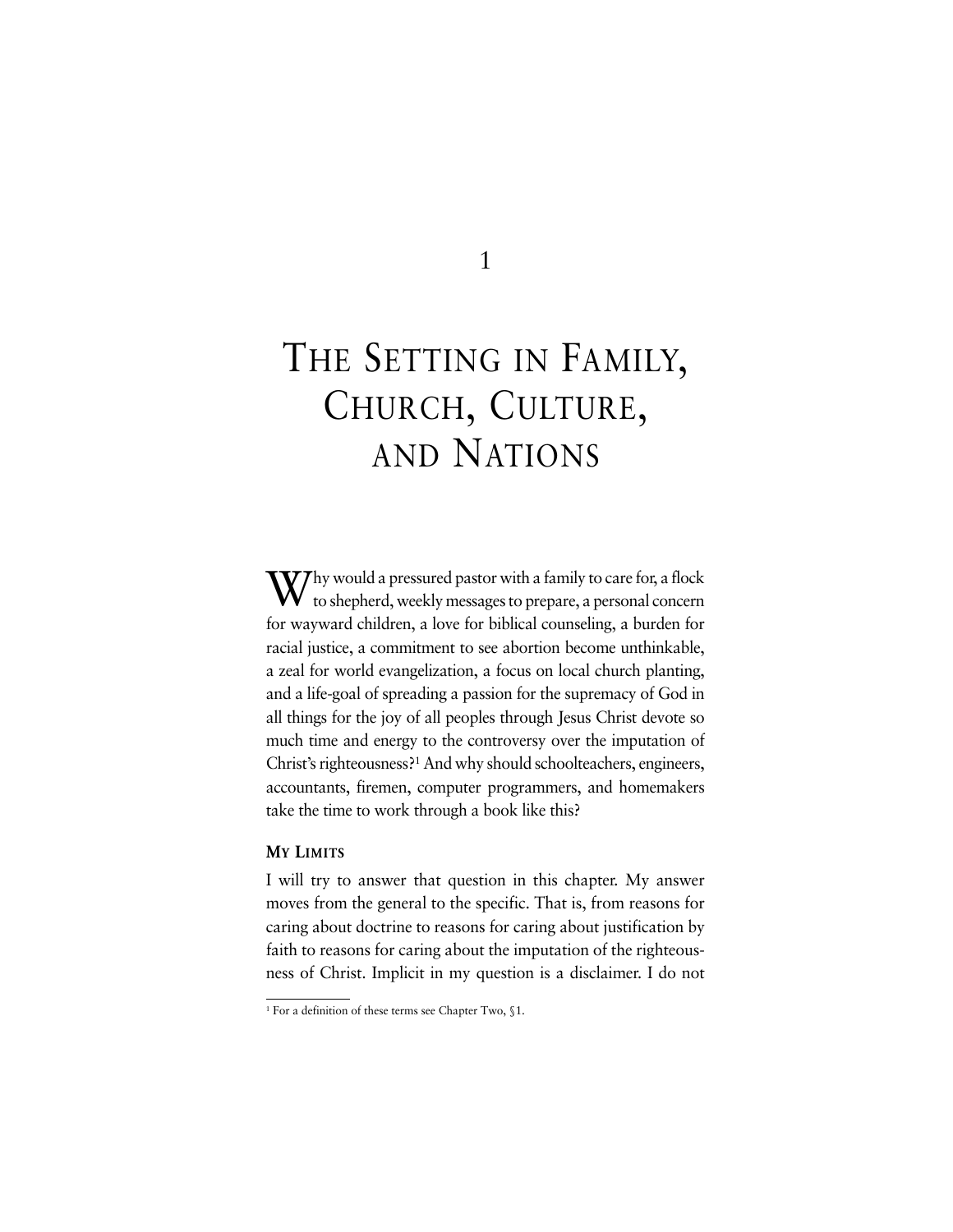have the time or the heart to read as widely as scholars in academia do and should. So my focus is limited<sup>2</sup>—but, I hope, not shallow or exegetically flimsy. A fuller treatment of the breadth and variety of issues surrounding the doctrine of justification today can be found in many places.<sup>3</sup> With that said, I ask again, Why does a pastor—or why should you—take up a complex doctrinal controversy on the imputation of Christ's righteousness?

#### **GROWING A CHURCH WITHOUT A HEART FOR DOCTRINE**

To begin with, the older I get, the less impressed I am with flashy successes and enthusiasms that are not truth-based. Everybody knows that with the right personality, the right music, the right location, and the right schedule you can grow a church without anybody really knowing what doctrinal commitments sustain it, if any. Church-planting specialists generally downplay biblical doctrine in the core values of what makes a church "successful." The long-term effect of this ethos is a weakening of the church that is concealed as long as the crowds are large, the band is loud, the tragedies are few, and persecution is still at the level of preferences.

But more and more this doctrinally-diluted brew of music, drama, life-tips, and marketing seems out of touch with real life in this world—not to mention the next. It tastes like watereddown gruel, not a nourishing meal. It simply isn't serious enough. It's too playful and chatty and casual. Its joy just doesn't feel deep enough or heartbroken or well-rooted. The injustice and perse-

<sup>2</sup> See Chapter Two, §2.3 for a description and explanation of the scope of this book.

<sup>&</sup>lt;sup>3</sup> For representative literature from the voluminous literature on the gospel and law debate in the last twenty-five years, see Douglas J. Moo, "Paul and the Law in the Last Ten Years," *Scottish Journal of Theology* 40 (1987): 287-307; Stephen Westerholm, *Israel's Law and the Church's Faith: Paul and His Recent Interpreters* (Grand Rapids, MI: William B. Eerdmans, 1988); Thomas R. Schreiner, *The Law and Its Fulfillment: A Pauline Theology of Law* (Grand Rapids, MI: Baker, 1993); Frank Thielman, *Paul and the Law: A Contextual Approach* (Downers Grove, IL: InterVarsity Press, 1994); Colin G. Kruse, *Paul, the Law, and Justification* (Peabody, MA: Hendrickson, 1997); Frank Thielman, *The Law and the New Testament: The Question of Continuity,* Companions to the New Testament Series (New York: Crossroad/Herder & Herder, 1999); A. Andrew Das, *Paul, the Law, and the Covenant* (Peabody, MA: Hendrickson, 2001); Veronica Koperski, W*hat Are They Saying about Paul and the Law?* (New York/Mahwah, N.J.: Paulist, 2001).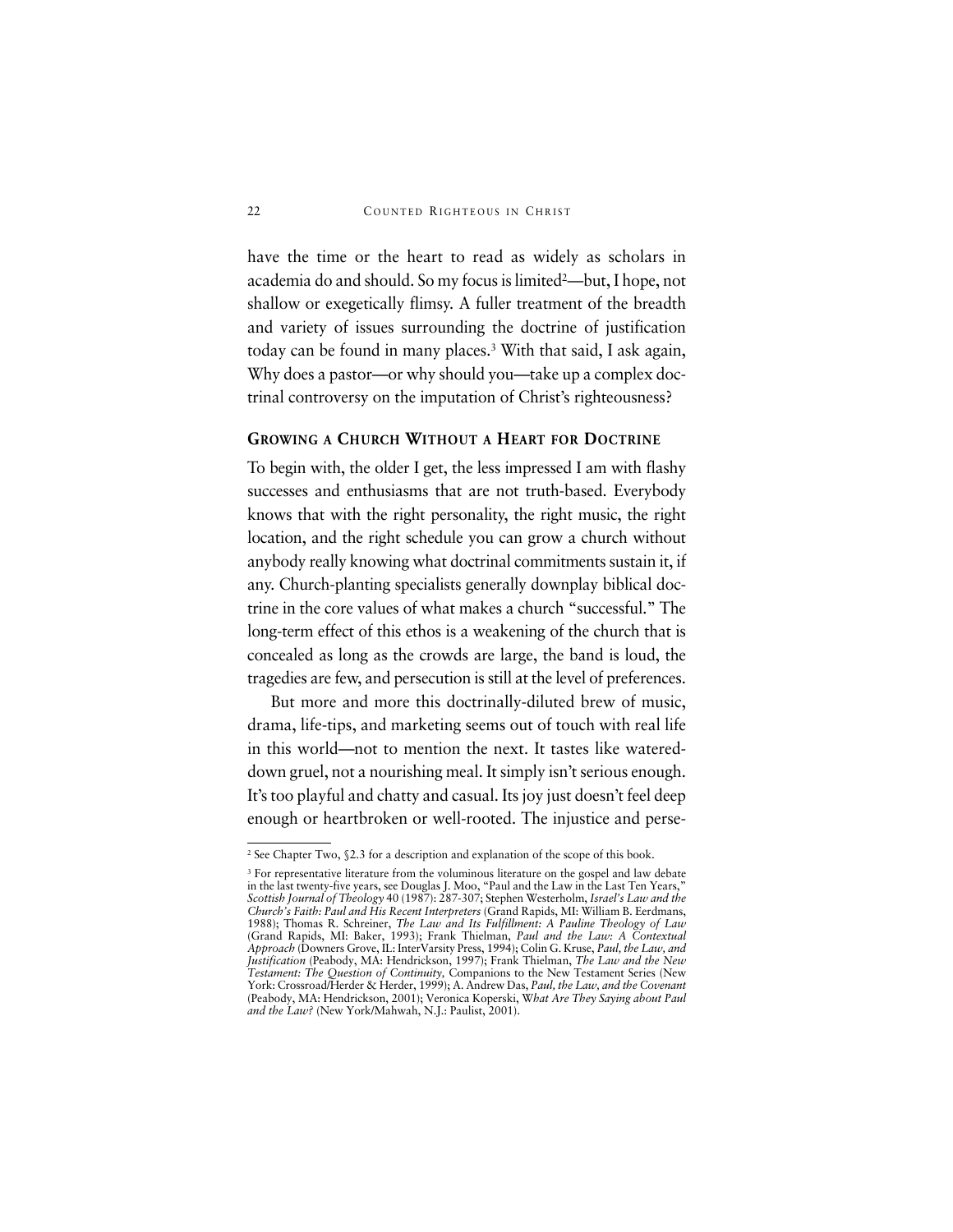cution and suffering and hellish realities in the world today are so many and so large and so close that I can't help but think that, deep inside, people are longing for something weighty and massive and rooted and stable and eternal. So it seems to me that the trifling with silly little sketches and breezy welcome-to-the-den styles on Sunday morning are just out of touch with what matters in life.

Of course, it works. Sort of. Because, in the name of felt needs, it resonates with people's impulse to run from what is most serious and weighty and what makes them most human and what might open the depths of God to their souls. The design is noble. Silliness is a stepping-stone to substance. But it's an odd path. And evidence is not ample that many are willing to move beyond fun and simplicity. So the price of minimizing truth-based joy and maximizing atmosphere-based comfort is high. More and more, it seems to me, the end might be in view. I doubt that a religious ethos with such a feel of entertainment can really survive as Christian for too many more decades. Crises reveal the cracks.

#### **WHAT SEPTEMBER 11 REVEALED**

The terrorism of September 11, 2001, released a brief tidal wave of compassion and cowardice in the Christian Church. It brought out the tender love of thousands and the terrible loss of theological nerve. "Ground Zero" became a place of agonizing comfort as Christians wept with those who wept, while radio talk shows and Muslim-Christian ecumenical gatherings became places of compromise as leaders minimized Christ and clouded the nature of Islam with vague words about "one God."

The tension between strong Christian love and weak Christological cowardice will not survive indefinitely. If the root is cut, the fruit will die—sooner or later. The reluctance to pray publicly in the majestic name of Jesus Christ; the disinclination to make clear distinctions between Allah and the God and Father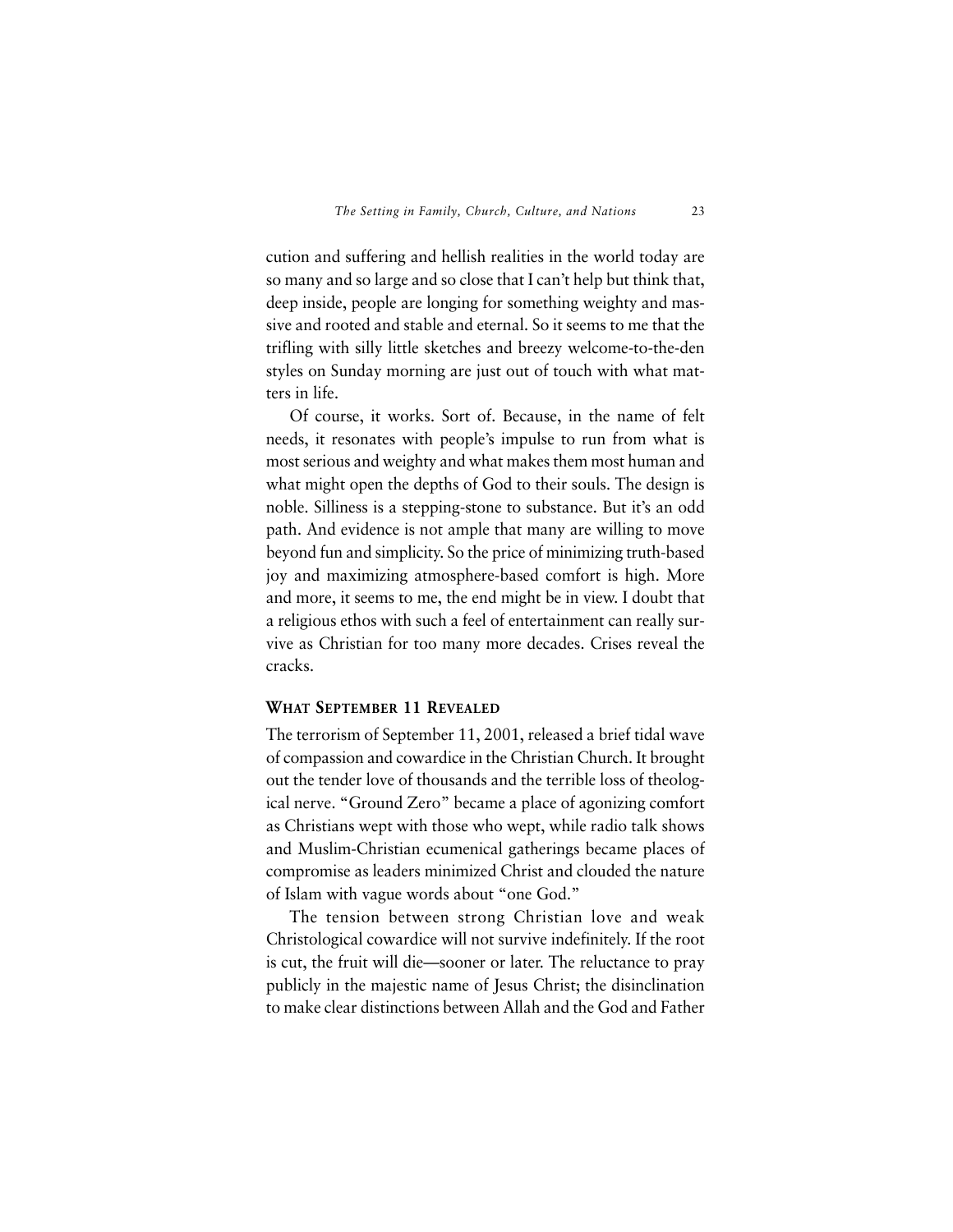of our Lord Jesus Christ;<sup>4</sup> the fear of drawing attention to the fact that Islam consciously rejects the entire foundation of Christian salvation, namely, the crucifixion and resurrection of Jesus<sup>5</sup>—this loss of conviction and courage will in the end undermine the very love and joy it aims to advance.

#### **A DIAGNOSIS FROM WILLIAM WILBERFORCE**

What we saw more clearly in the brief moment of realism following September 11 was the hidden habit of doctrinal indifference and the sad exposure of triumphant pragmatism. Surprisingly a British, evangelical politician from two hundred years ago analyzed our situation well and has helped me get my bearings in this new century. William Wilberforce is famous for his lifelong, and finally successful, battle against the African slave

<sup>4</sup> There were, thankfully, exceptions. For example, Timothy George asked, "Is the Father of Jesus the God of Muhammad?" Then he answered, "Yes and No. Yes, in the sense that the Father of Jesus is the only God there is. He is the Creator and Sovereign Lord of Muhammad, Buddha, Confucius, of every person who has ever lived. He is the one before whom all shall one day bow (Phil. 2:5-11). Christians and Muslims can together affirm many important truths about this great God—his oneness, eternity, power, majesty. As the Qur'an puts it, he is 'the Living, the Everlasting, the All-High, the All-Glorious' (2:256).

<sup>&</sup>quot;But the answer is also No, for Muslim theology rejects the divinity of Christ and the personhood of the Holy Spirit—both essential components of the Christian understanding of God. No devout Muslim can call the God of Muhammad 'Father,' for this, to their mind, would compromise divine transcendence." Quoted from "Is the God of Muhammad the Father of Jesus?" *Christianity Today,* February 4, 2002, Vol. 46, No. 2, p. 34, which is an excerpt from George's book, *Is the Father of Jesus the God of Muhammad?* (Grand Rapids, MI: Zondervan, 2002).

 $^5$  Thus one Sunni Muslim says, "Muslims believe that Allah saved the Messiah from the ignominy of crucifixion much as Allah saved the Seal of the Prophets from ignominy following Hijra." Badru D. Kateregga and David W. Shenk, *Islam and Christianity: A Muslim and a Christian in Dialogue* (Nairobi: Usima Press, 1980), p. 141. Hijra refers to the flight of Muhammad from Mecca in A.D. 622. It comes through Medieval Latin, from Arabic *hijrah,* literally, flight. The portion of the Qur'an that provides the basis for this denial of the crucifixion and resurrection says, ". . . and for their [the Jews'] saying: 'We slew the Messiah, Jesus son of Mary, the Messenger of God'—yet they did not slay him, neither crucified him, only a likeness of that [*shubiha lahum*] was shown to them. Those regarding him; they have no knowledge of him, except the following of surmise; and they slew him not of a certainty no indeed; God raised him up to Him; God is All-mighty, All-wise" (4:157/156-157). Quoted from, J. Dudley Woodberry, ed., *Muslims and Christians on the Emmaus Road* (Monrovia, CA: MARC, 1989), p.165. Another Muslim witness adds, "We honor him [Jesus] more than you do. . . . Do we not honor him more than you do when we refuse to believe that God would permit him to suffer death on the cross? Rather, we believe that God took him to heaven." Quoted from a 1951 article in *The Muslim World* in J. Dudley Woodberry, ed., *Muslims and Christians on the Emmaus Road,* p. 164. Similar things are being said by Muslim clerics in the early years of this century as well. Thus one said in a church gathering soon after 9-11-01, "We believe in Jesus, more than you do in fact."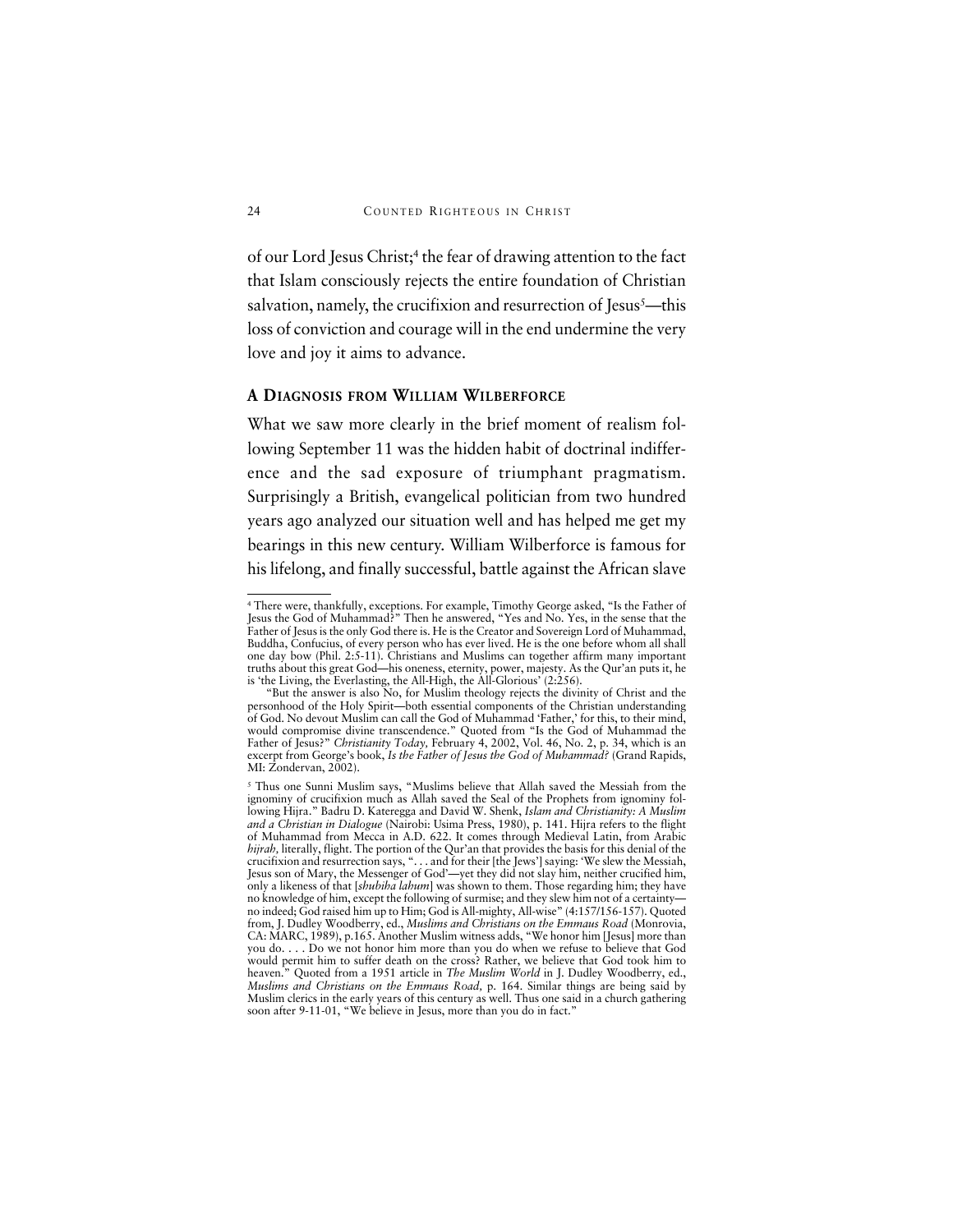trade. It stunned me, when I recently read his one major book, *A Practical View of Christianity*, that his diagnosis of the moral weakness of Britain was doctrinal.

The fatal habit of considering Christian morals as distinct from Christian doctrines insensibly gained strength. Thus the peculiar doctrines of Christianity went more and more out of sight, and as might naturally have been expected, the moral system itself also began to wither and decay, being robbed of that which should have supplied it with life and nutriment.<sup>6</sup>

Even more stunning was the fact that Wilberforce made the doctrine of justification the linchpin in his plea for moral reform in the nation. He said that all the spiritual and practical errors of the nominal Christians of his age . . .

. . . RESULT FROM THE MISTAKEN CONCEPTION ENTERTAINED OF THE FUNDAMENTAL PRINCIPLES OF CHRISTIANITY. They consider not that Christianity is a scheme "for justifying *the ungodly*" [Romans 4:5], by Christ's dying for them "*when yet sinners*" [Romans 5:6-8], a scheme "for reconciling us to God—*when enemies*" [Romans 5:10]; and for making the fruits of holiness *the effects*, *not the cause*, of our being justified and reconciled.7

It is a remarkable thing that a politician, and a man with no formal theological education, should not only *know* the workings of God in justification and sanctification, but *consider them utterly essential* for Christian piety and public virtue. Many public people *say* that changing society requires changing people, but few show the depth of understanding Wilberforce does concerning *how* that comes about. For him the right grasp of the central doctrine of justification and its relation to sanctification—an

<sup>6</sup> William Wilberforce, *A Practical View of Christianity,* ed. Kevin Charles Belmonte (Peabody, MA: Hendrickson, 1996), p. 198.

<sup>7</sup> Ibid., p. 64. The SMALL CAPS is his emphasis.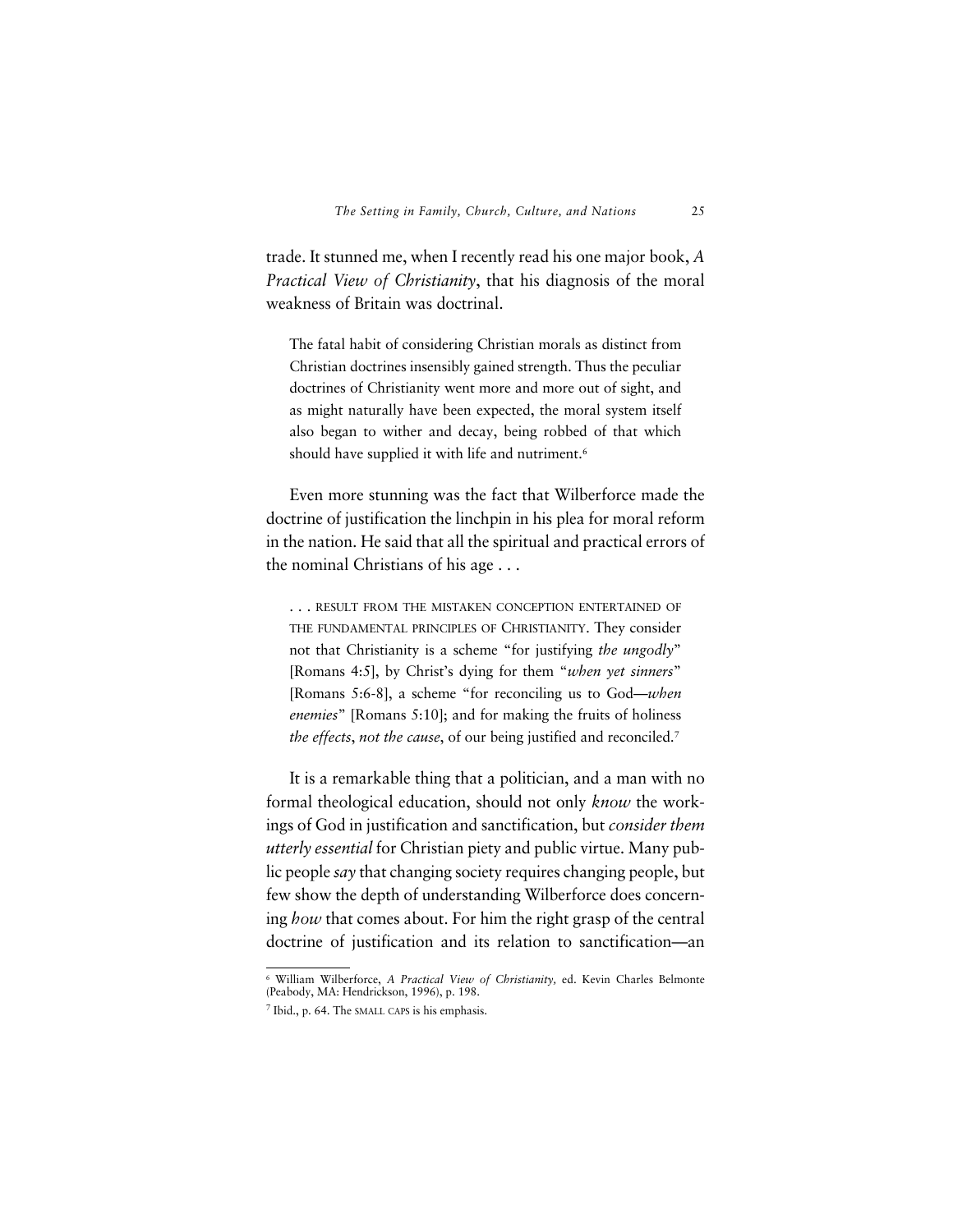emerging Christlikeness in private and public—were essential for the reformation of the morals of England.<sup>8</sup>

#### **WITHOUT PASTORAL STUDY, WE LIVE ON BORROWED FAITH**

If Wilberforce is right—I think he is profoundly right—it will be less of a mystery why a pastor with a burden for racial justice and the sanctity of life<sup>9</sup> and the moral transformation of our cultural landscape would be gripped by the doctrine of justification by faith. There are deeper and more connections than most of us realize between the grasp of doctrine and the good of people and churches and societies. The book of Romans is not prominent in the Bible for nothing. Its massive arguments are to be labored over until understood. And not just by scholars. What a tragedy that that this labor is regarded as wasted effort by so many who are giving trusted counsel in the church today.

Thousands are living on borrowed faith. We are living off the dividends, as it were, of intellectual and doctrinal investments made by pastors and church leaders from centuries ago. But the "central bank" of the Bible was not meant to fund future generations merely on the investments of the past. They are precious, and I draw on them daily. Everyone does, even those who don't know it. But without our own investments of energy in the task of understanding, the Bank will close—as it has in many churches. I had lunch with a pastor not long ago—of one of the most liberal churches in Minnesota (as he described it)—who remarked that his people would be happy if he took his text from Emily Dickinson.

<sup>8</sup> This material on Wilberforce is taken from John Piper, "'Peculiar Doctrines,' Spiritual Delight, and the Politics of Slavery," in *The Roots of Endurance: Invincible Perseverance in the Lives of John Newton, Charles Simeon, and William Wilberforce* (Wheaton, IL: Crossway Books, 2002).

<sup>&</sup>lt;sup>9</sup> Abortion was a nonissue in Wilberforce's England, but frivolous death sentences were a huge issue for him; and dueling, which risked life for arrogant honor, was to him a social blight. "In the session of parliament of 1786 Wilberforce moved a bill to oppose the burning of women. In that year 20,000 people had watched the burning of Phoebe Harris outside Newgate. Wilberforce was known as a strong advocate for humanizing the penal law. Women could still be burned, after hanging for petty or high treason." John Pollock, *Wilberforce* (London: Constable, 1977), p. 41. On dueling, see ibid., p. 162.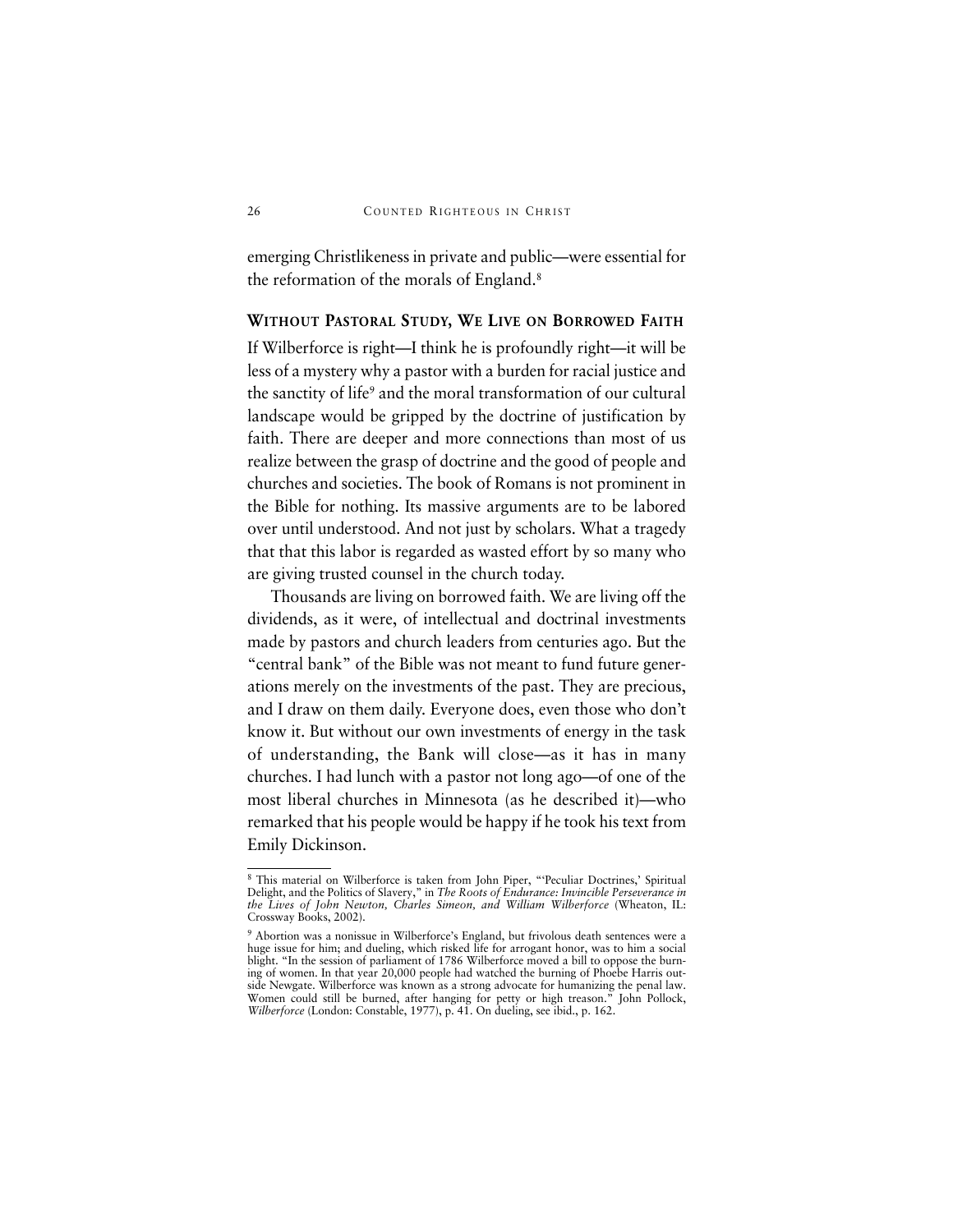#### **ANSWERING THE DETAILS OF THE FIRST QUESTION: WHY DEFEND JUSTIFICATION?**

So what about all those other burdens and longings I expressed in the first sentence of this chapter? Why would a pastor with all those devote so much attention to the doctrine of justification?

#### **FOR THE SAKE OF MY FAMILY: MARRIAGE**

I have a family to care for. The marriage must survive and thrive for the good of the children and the glory of Christ. God designed marriage to display the holy mercy of Christ and the happy submission of his church (Ephesians 5:21-25). My own experience has been that the doctrine of justification by faith, and the imputed righteousness of Christ, is a great marriage saver and sweetener.

What makes marriage almost impossible at times is that both partners feel so self-justified in their expectations that are not being fulfilled. There is a horrible emotional dead-end street in the words, "But it's just plain wrong for you to act that way," followed by, "That's your perfectionistic perspective," or "Do you think you do everything right?," or hopeless, resigned silence. The cycle of self-justified self-pity and anger seems unbreakable.

But what if one or both of the partners becomes overwhelmed with the truth of justification by faith alone, and with the particular truth that in Christ Jesus God credits me, for Christ's sake, as fulfilling all his expectations? What would happen if this doctrine so mastered our souls that we began to bend it from the vertical to the horizontal? What if we applied it to our marriages?

In our own imperfect efforts in this regard, there have been breakthroughs that seemed at times impossible. It is possible, for Christ's sake, to simply say, "I will no longer think merely in terms of whether my expectations are met in practice. I will, for Christ's sake, regard my wife (or husband) the way God regards me—complete and accepted in Christ—and to be helped and blessed and nurtured and cherished, even if in practice there are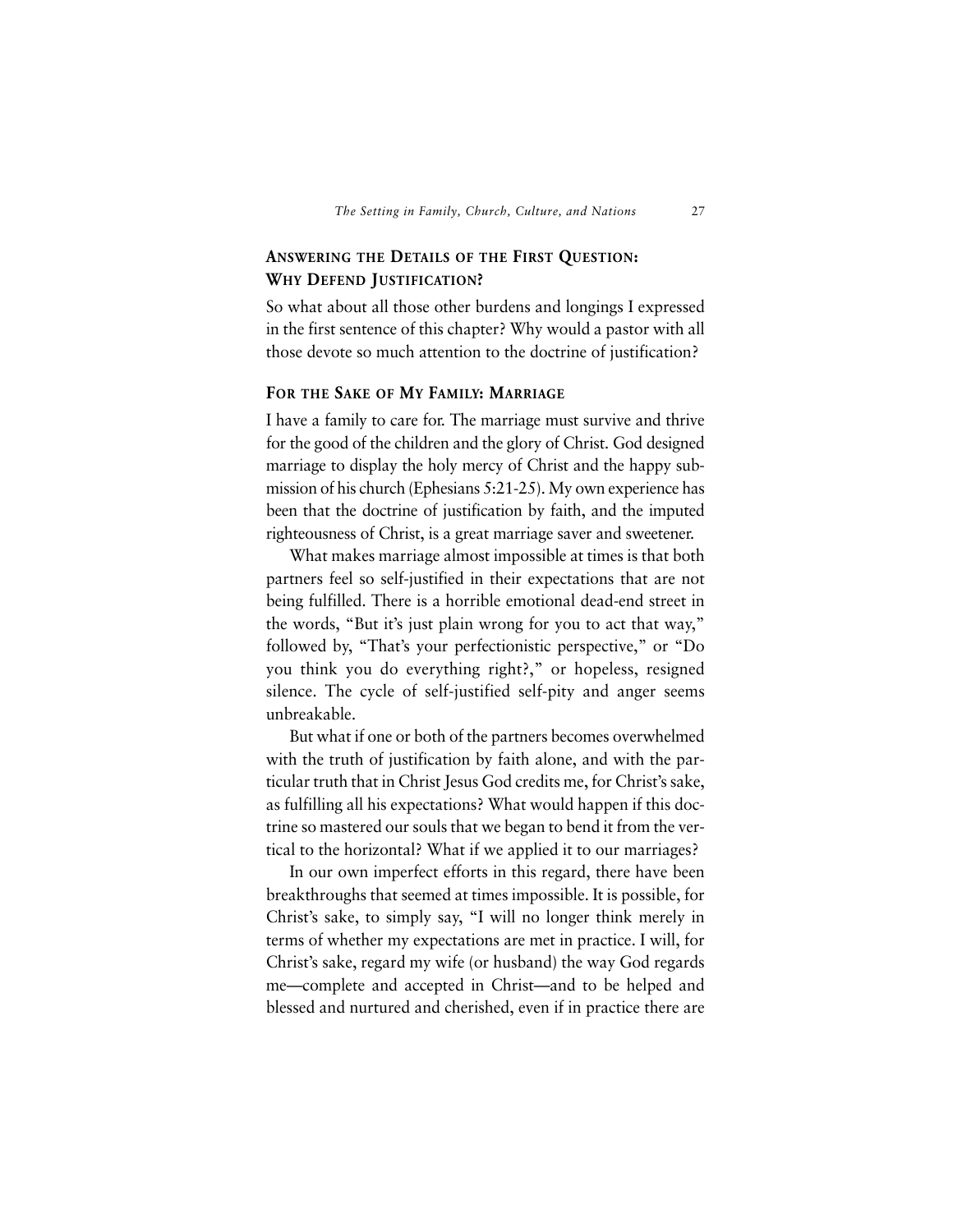shortcomings." I know my wife treats me this way. And surely this is part of what Paul was calling for when he said that we should forgive "one another . . . as God in Christ forgave you" (Ephesians 4:32, ESV). I believe there is more healing for marriage in the doctrine of the imputation of Christ's righteousness than many of us have even begun to discover.

#### **FOR THE SAKE OF MY FAMILY: CHILDREN**

Then there are the children. Four sons are grown and out of the house. But they are not out of our lives. In person and on the phone every week there are major personal, relational, vocational, theological issues to deal with. In every case the root issue comes back to: What are the great truths revealed in Scripture that can give stability and guidance here? Listening and affection are crucial. But if my words lack biblical *substance*, my counsel is hollow. Touchy-feely affirmation won't cut it. Too much is at stake. These young men want rock under their feet.

My daughter, Talitha, is six years old. Recently she and my wife and I were reading through Romans together. This was her choice after we finished Acts. She is just learning to read, and I was putting my finger on each word. She stopped me in mid-sentence at the beginning of chapter 5 and asked, "What does 'justified' mean?" What do you say to a six-year-old? Do you say, "There are more important things to think about, so just trust Jesus and be a good girl"? Or do you say that it is very complex and even adults are not able to understand it fully, so you can wait and deal with it when you are older? Or do we say that it simply means that Jesus died in our place so that all our sins might be forgiven?

Or do we tell a story (which is what I did), made up on the spot, about two accused criminals, one guilty and one not guilty (one did the bad thing, and one did not do it)? The one who did not do the bad thing is shown, by all those who saw the crime, to be innocent. So the judge "justifies" him; that is, he tells him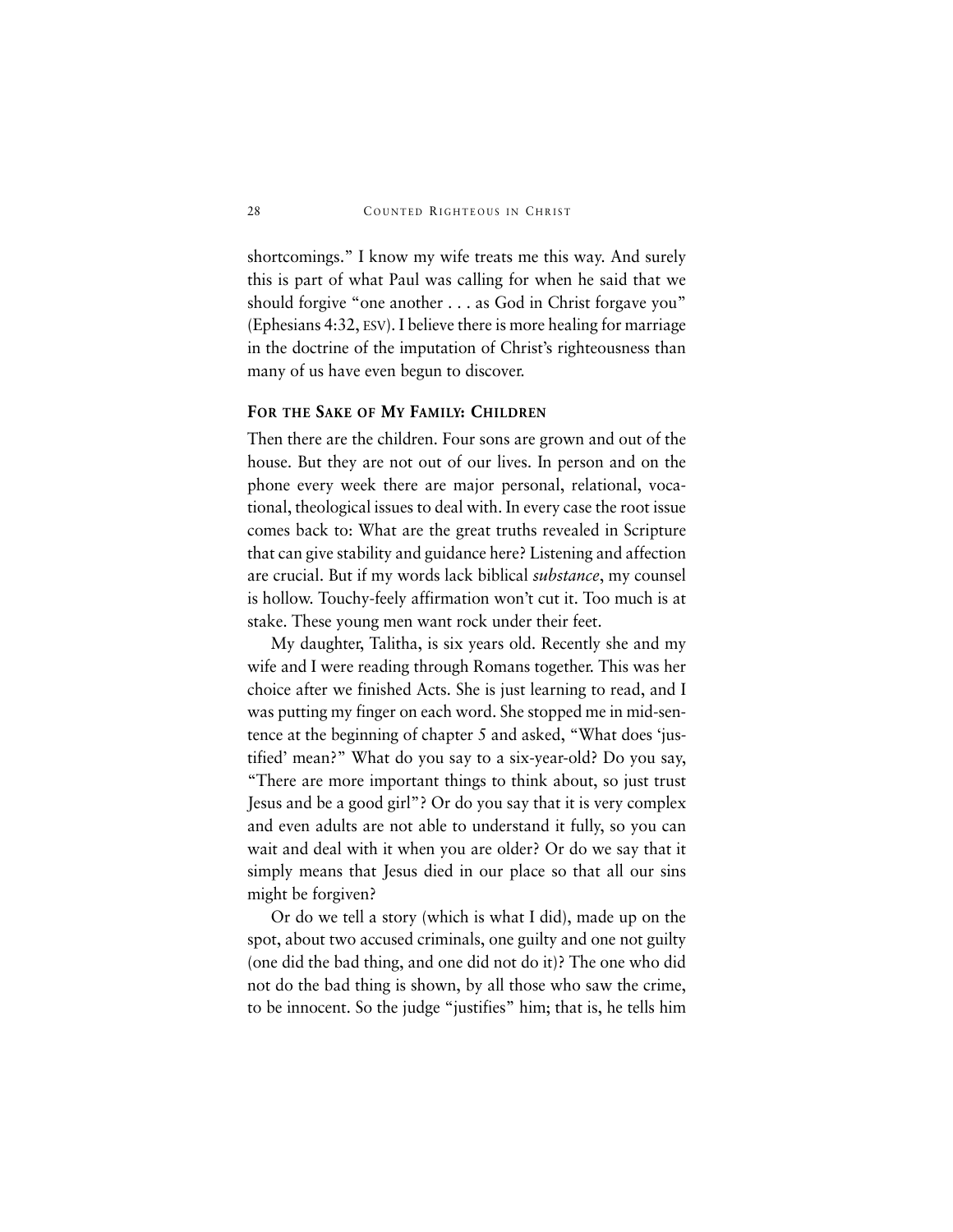he is a law-abiding person and did not do the crime and can go free. But the other accused criminal, who really did the bad thing, is shown to be guilty, because all the people who saw the crime saw *him* do it. But then, guess what! The judge "justifies" him too and says, "I regard you as a law-abiding citizen with full rights in our country" (not just a forgiven criminal who may not be trusted or fully free in the country). At this point Talitha looks at me puzzled.

She does not know how to put her finger on the problem but senses that something is wrong here. So I say, "That's a problem, isn't it? How can a person who really did break the law and did the bad thing be told by the judge that he is a law-keeper, a righteous person, with full rights to the freedoms of the country, and doesn't have to go to jail or be punished?" She shakes her head. Then I go back to Romans 4:5 and show her that God "justifies the ungodly." Her brow is furrowed. I show her that she has sinned and I have sinned and we are all like this second criminal. And when God "justifies" us he knows we are sinners and "ungodly" and "lawbreakers." And I ask her, "What did God do so that it's right for him say to us sinners: you are not guilty, you are law-keepers in my eyes, you are righteous, and you are free to enjoy all that this country has to offer?"

She knows it has something to do with Jesus and his coming and dying in our place. That much she has learned. But what more do I tell her now? The answer to this question will depend on whether Mom and Dad have been faithfully taught about the imputation of Christ's righteousness. Will they tell her that Jesus was the perfect law-keeper and never sinned, but did everything the judge and his country expected of him? And will they tell her that when he lived and died, he not only took her place as a punishment-bearer but also stood in her place as a law-keeper? Will they say that he *was punished* for her and he *obeyed the law* for her? And if she will trust Jesus, God the Judge will let Jesus' punishment and Jesus' righteousness count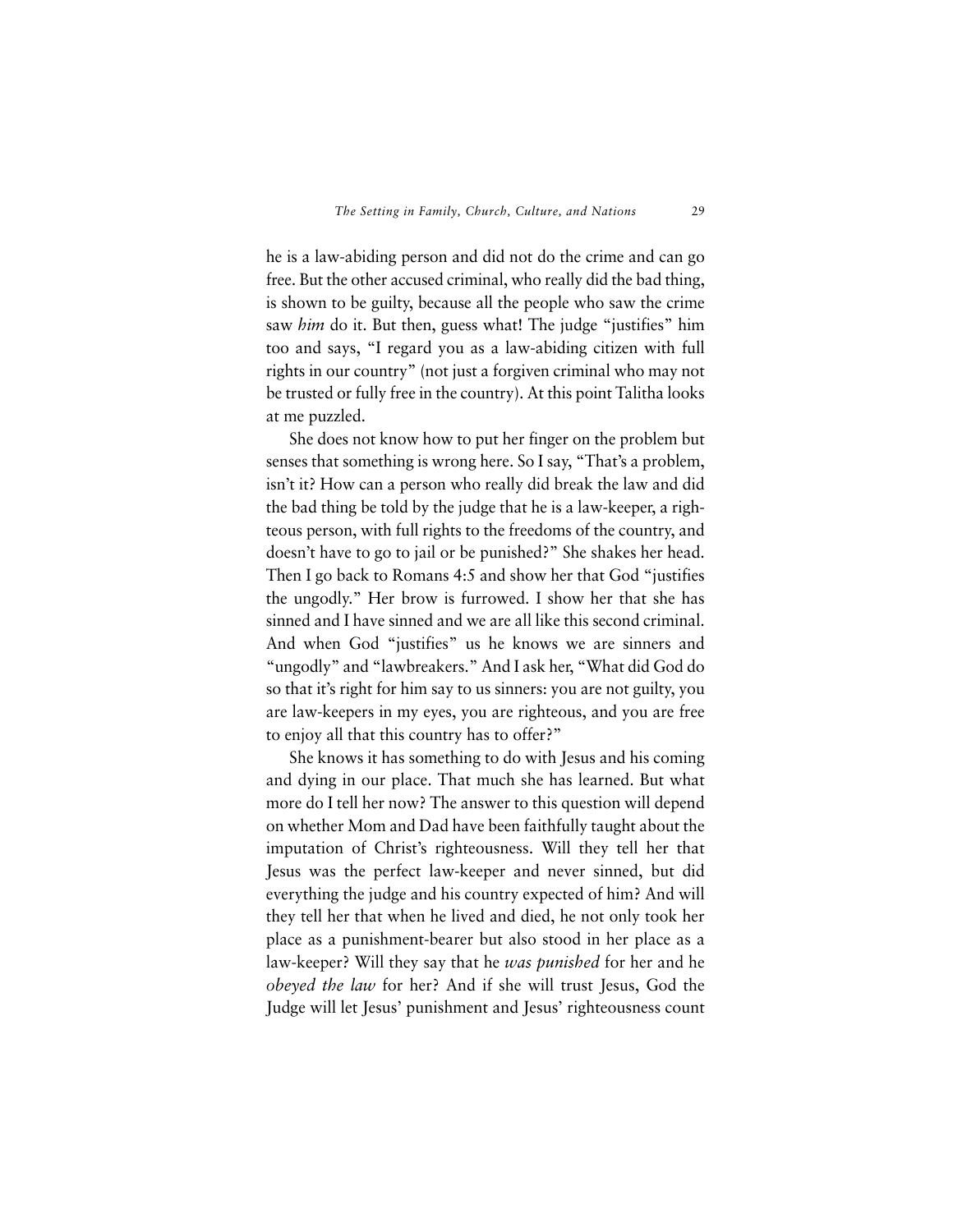for hers. So when God "justifies" her—says that she is forgiven and righteous (even though she was not punished and did not keep the law)—he does it because of Jesus. Jesus is her righteousness, and Jesus is her punishment. Trusting Jesus makes Jesus so much her Lord and Savior that he is her perfect goodness and her perfect punishment.

There are thousands of Christian families in the world who never have conversations like this. Not at six or sixteen. I don't think we have to look far then for the weakness of the church and the fun-oriented superficiality of many youth ministries and the stunning fall-out rate after high school. But how shall parents teach their children if the message they get week in and week out from the pulpit is that doctrine is unimportant? So, yes, I have a family to care for. And therefore I must understand the central doctrines of my faith—understand them so well that they can be translated for all the different ages of my children. As G. K. Chesterton once wrote, "It ought to be the oldest things that are taught to the youngest people."10

#### **AND THERE ARE WEEKLY MESSAGES TO PREPARE**

Which also answers why this issue matters to me when I have weekly messages to prepare and a flock to shepherd. The messages need to be saturated with biblical truth—brimming with radical relevance for the hard things in life—and helping my people be able to preach the Gospel to themselves and their children day and night. The full, rich, biblical Gospel, as it is unfolded in the New Testament and foreshadowed in the Old Testament, not as it is quickly and simply summed up in a pamphlet.<sup>11</sup> My people need to grow in grace and the knowledge of the Lord Jesus.12

<sup>10</sup> G. K. Chesterton, *What's Wrong with the World* (San Francisco, CA: Ignatius Press, 1994; orig., 1910), p. 143.

<sup>11</sup> And I do believe in writing pamphlets for evangelism. See *Quest for Joy: Six Biblical Truths* at www.DesiringGod.org, Topic Index, Missions and Evangelism, Quest for Joy.

<sup>12</sup> 2 Peter 3:18, "But grow in the grace and knowledge of our Lord and Savior Jesus Christ. To him be the glory both now and to the day of eternity. Amen."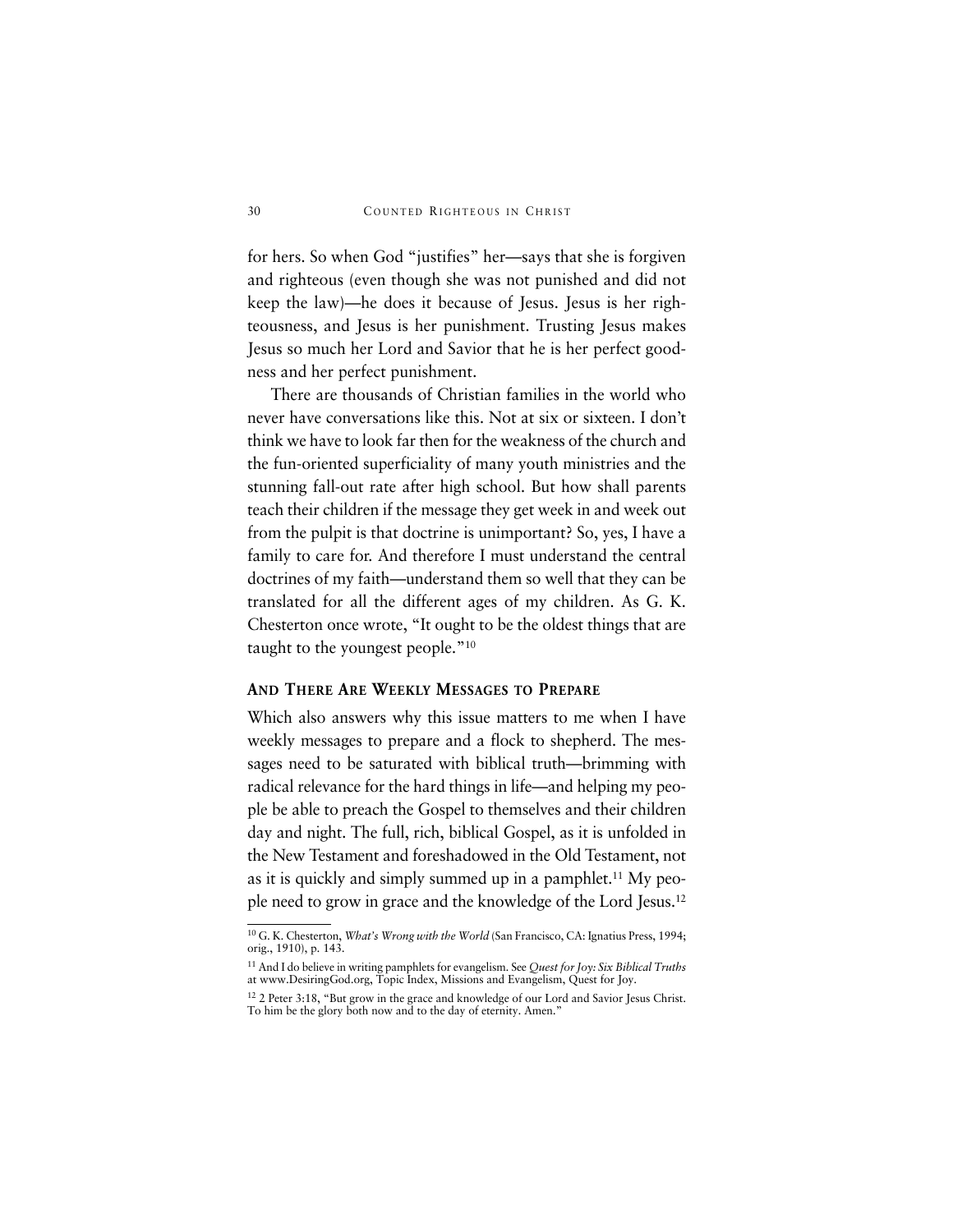In this way they will have strong roots for radical living, sweet comfort in times of trouble, and serious answers for their children.

#### **JUSTIFICATION AND PRODIGALS**

Then I mentioned in the first sentence of this chapter, "a personal concern for wayward children." I do not believe that even perfect parenting could prevent all wilderness wanderings of our children. Mainly because of what God said in Isaiah 1:2: "Hear, O heavens, and give ear, O earth; for the LORD has spoken: 'Children have I reared and brought up, but they have rebelled against me'" (ESV). But how do you survive and press on when a child has left the fold of God? What truth keeps you on your face in hope-full prayers and on your way to minister to others with needs as great as your own? No truth other than "the justification of the ungodly" gives as much hope for parents of a prodigal. Not only because our son or daughter may yet awaken to the hope that Christ is willing to be his or her righteousness—no matter what he or she has done—but also because the viperous guilt of failed parenting is defanged by the justification of the ungodly. Dad and Mom find a way to press on because their perfection is Christ.

#### **JUSTIFICATION AND BIBLICAL COUNSELING**

I spoke of a "love for biblical counseling." There is so much brokenness. So much sin that seems intransigently woven together with forms of failing family life and distorted personal perspectives. And it doesn't yield to quick remedies. After several decades of watching the mental health care system at work from the inside and outside, I am less hopeful about the effectiveness of (even Christian) psychotherapy than I used to be. I don't see any one strategy of helping people possessing a corner on all wisdom. But more than ever I believe the essential foundation of all healing and all Christ-exalting wholeness is a soul-penetrating grasp of the glorious truth of justification by faith, distinct from and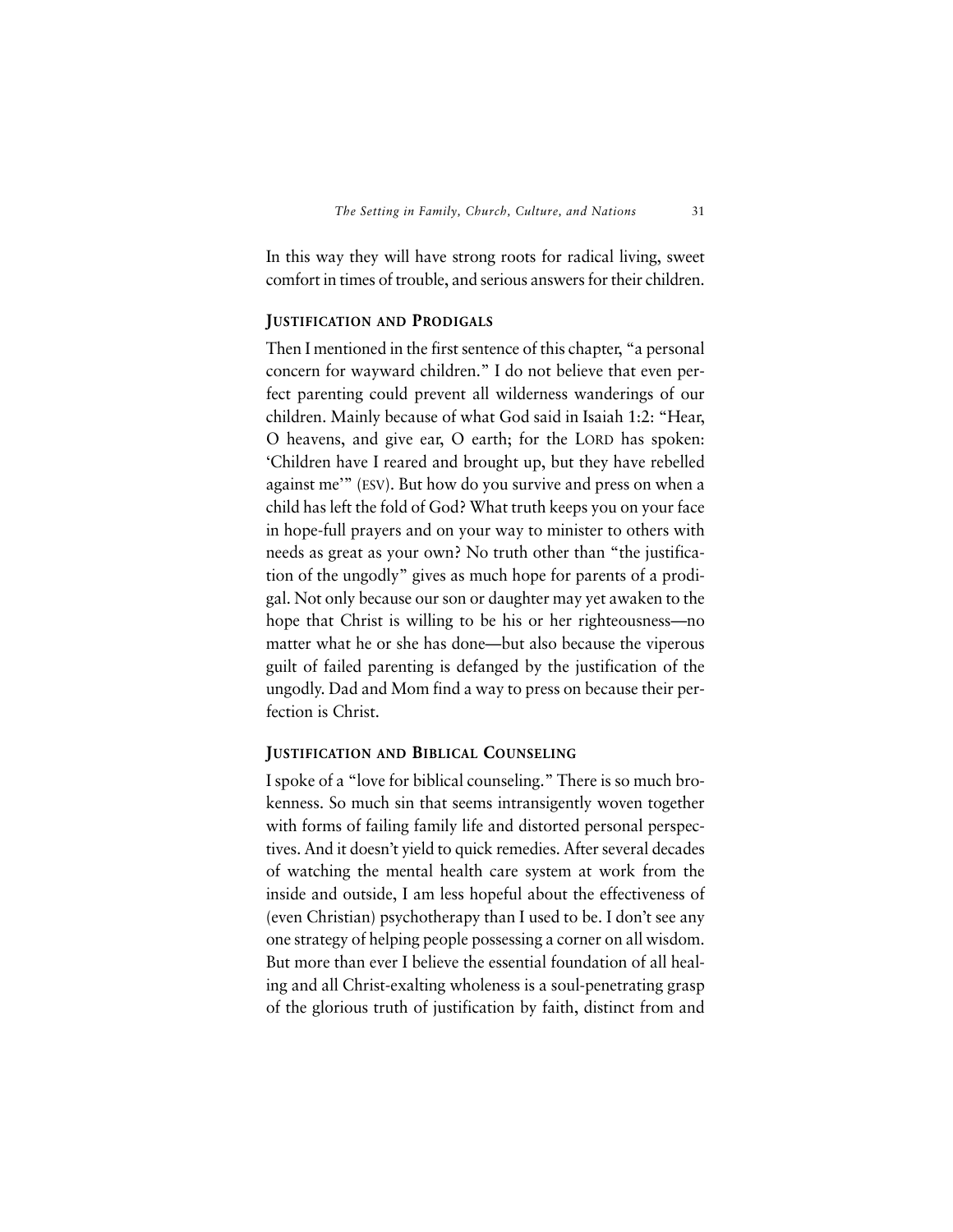grounding the battle for healthy, loving relationships. Good counseling patiently builds the "whole counsel" of God (Acts 20:27) into the head and heart of sinful and wounded people. And at the center of it is Christ our righteousness.

#### **JUSTIFICATION AND A PASSION FOR WORLD EVANGELIZATION**

Why devote so much time to defending the imputation of Christ's righteousness when there are so many unreached people groups and millions of people who have no access to the Gospel? I will mention two things. One is that over the past twenty years of leading a missions-mobilizing church I have seen with increasing clarity that teacher-based church planting and not just friendship-based church planting is crucial among peoples with no Christian history. In other words, doctrinal instruction becomes utterly crucial in planting the church.

This is not surprising, since embedded in the Great Commission is the command, "*teaching* them to observe all that I have commanded you" (Matthew 28:20), and since Paul planted the church in Ephesus by *reasoning daily* in the hall of Tyrannus for two years, "so that all the residents of Asia heard the word of the Lord" (Acts 19:10). In other words, it is more clear to me now that doing missions without deep doctrinal transfer through patient teaching will not only wreck on the vast reefs of ignorance but will, at best, produce weak and everdependent churches. Therefore, pastors who care about building, sending, and going churches must give themselves to building sending bases that breed doctrinally-deep people who are not given to emotional dependency on fads but know how to feed themselves on Christ-centered truth.

The second thing I would say about the doctrine of justification and missions is that Paul develops this doctrine in the book of Romans in a way that shows it is absolutely universal in its relevance. It crosses every culture. It is not a tribal concept. He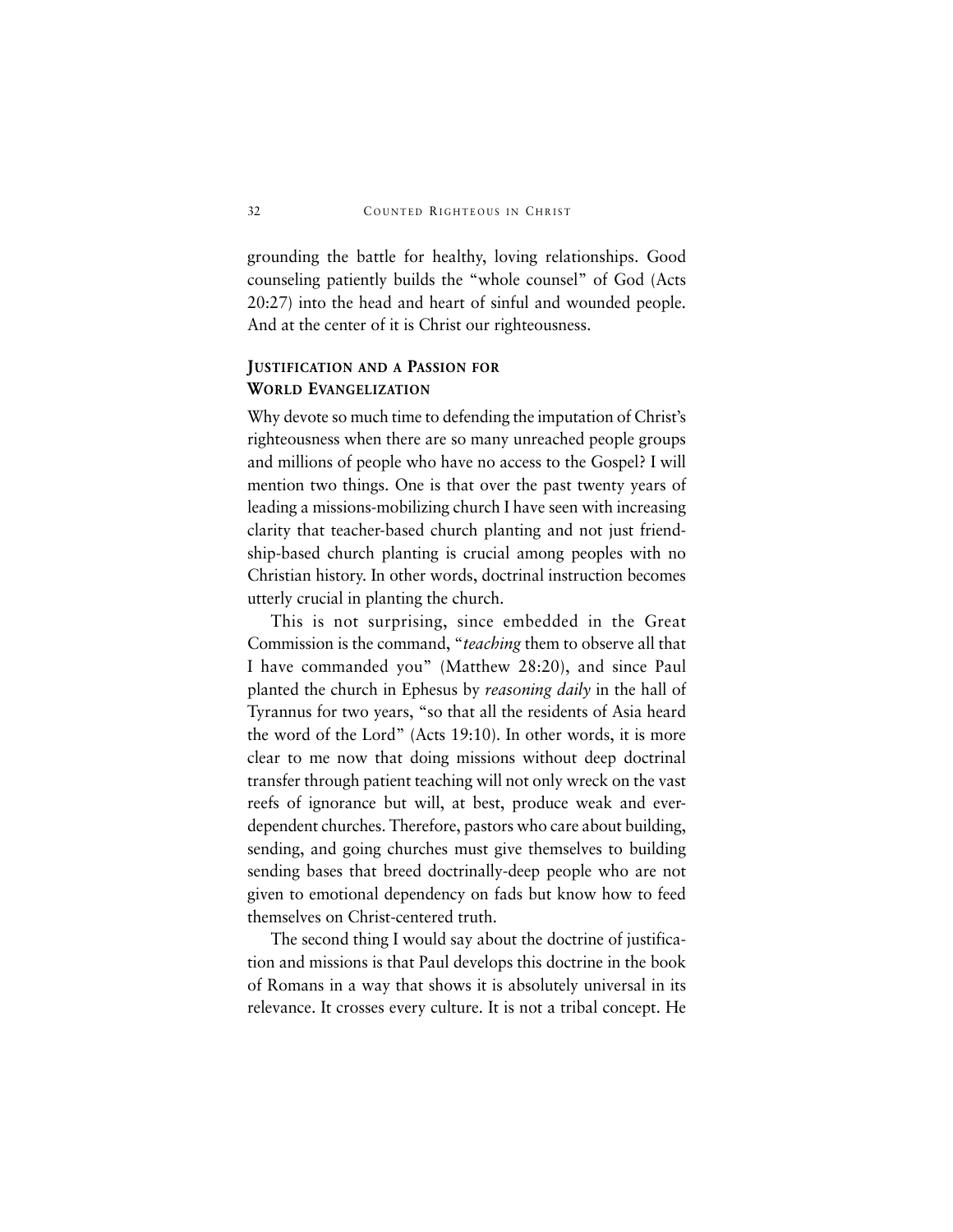does this by building part of the doctrine out of the connection between Adam and Christ in Romans 5:12-21. For example, take only verse 19: "For as by the one man's disobedience the many were appointed sinners, so by the one man's obedience the many will be appointed righteous." This, along with the whole context, shows that what Christ came to do in his obedience was universal in its scope and significance. It is not just for the posterity of Abraham, but for the posterity of Adam—namely, everyone.

The problem Jesus came to solve was a problem unleashed by the first man, leading to condemnation and corruption for all people everywhere in all cultures and all times. This is a stunning discovery for many people. The diagnosis of what needs to be remedied is the same in all cultures because it stems from Adam, the father of all cultures. Therefore the work of Christ to provide a "free gift of righteousness" (Romans 5:17, ESV) to all who will "receive" it is absolutely sufficient and necessary for every person in every culture everywhere in the world. And thus the doctrine of justification becomes a warrant for the universal claim of Christian missions.

#### **TRUTH-TREASURING, BIBLE-SATURATED CHURCH PLANTING**

I mentioned not only world missions but also local church planting. If I want to see churches planted out from our church and others, why invest so much time and energy in defending and explaining the historic Protestant vision of justification as the imputation of Christ's righteousness? I have answered this already but will say again, I think we have enough churches being planted by means of music, drama, creative scheduling, sprightly narrative, and marketing savvy. And there are too few that are God-centered, truth-treasuring, Bible-saturated, Christ-exalting, cross-focused, Spirit-dependent, prayer-soaked, soul-winning, justice-pursuing congregations with a wartime mindset ready to lay down their lives for the salvation of the nations and the neighborhoods. There is a blood-earnest joy that sustains a church like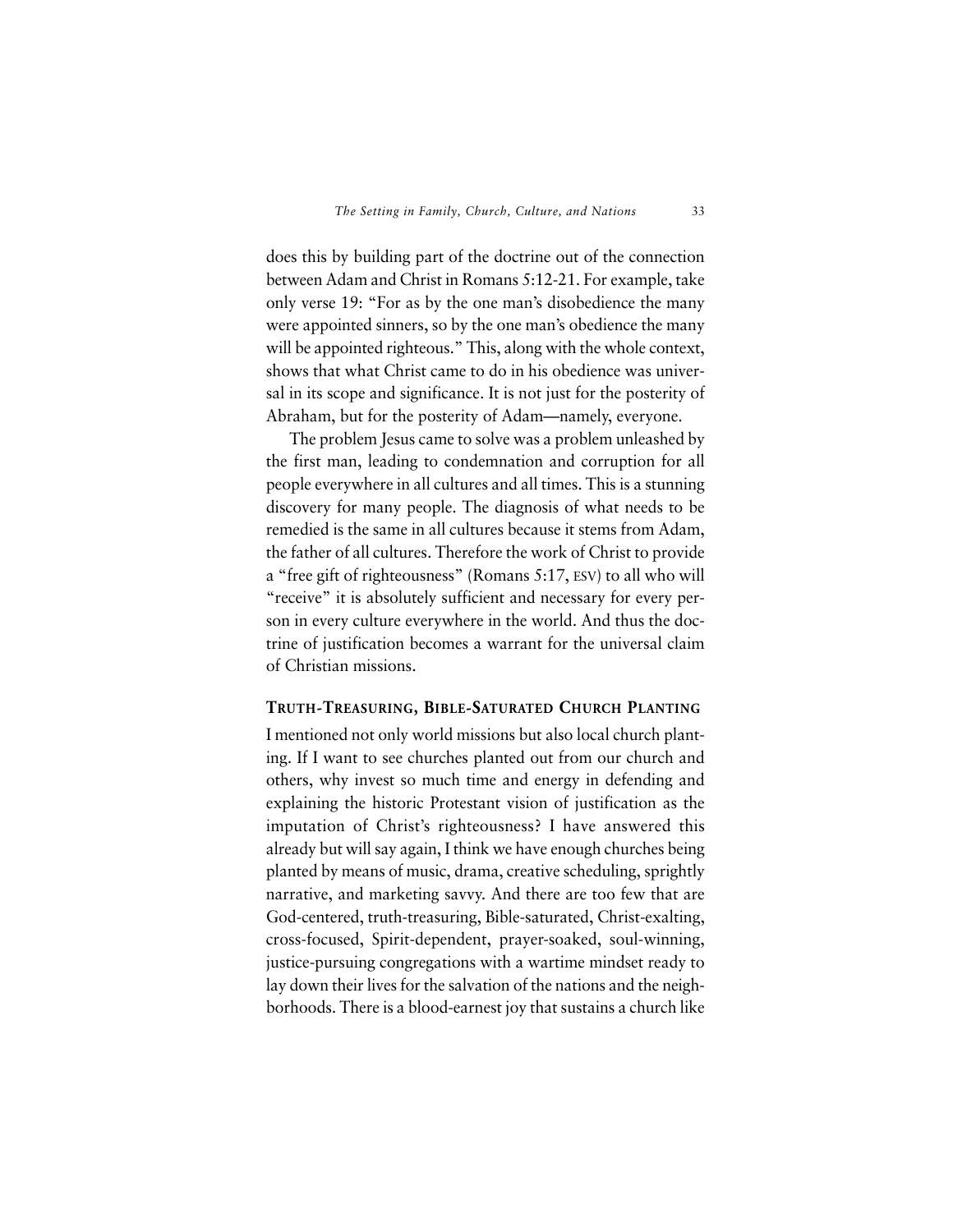this, and it comes only by embracing Christ-crucified as our righteousness. As William Wilberforce said:

If we would . . . rejoice in [Christ] as triumphantly as the first Christians did; we must learn, like them to repose our entire trust in him and to adopt the language of the apostle, "God forbid that I should glory, save in the cross of Jesus Christ" [Galatians 6:14], "who of God is made unto us wisdom and righteousness, and sanctification, and redemption" [1 Corinthians 1:30].<sup>13</sup>

#### **A PASSION FOR GOD'S SUPREMACY IN ALL THINGS**

Finally, I mentioned that, as a pastor and Christian, my overarching life-goal is to spread a passion for the supremacy of God in all things for the joy of all peoples through Jesus Christ. More specifically, the older I get, the more I want my life to count in the long term for the glory of Christ. That is, I want people and churches and ministries and schools to break free from the modern preoccupation with being made much of as the key to happiness and motivation and mental health and missions and almost everything else. In its place I long to see our joy—and the joy of the nations rooted in God's wonderful work of freeing us to make much of Christ forever. There is an almost universal bondage in America to the mindset that we can only feel loved when we are made much of. The truth is, we are loved most deeply when we are helped to be free from that bondage and to find our joy in treasuring Christ and making much of him. This was Paul's passion in Philippians 1:20, "It is my eager expectation and hope that . . . now as always Christ will be honored (μεγαλυνθήσεται, *megalunthēsetai*) in my body, whether by life or by death."

This is my passion, and I pray it will be till I die. Which means that I am jealous for Christ to get all the glory he deserves in the work of justification. My concern is that in the more recent challenge to this doctrine that I am about to address he is robbed of

<sup>13</sup> Wilberforce, *A Practical View of Christianity,* p. 66.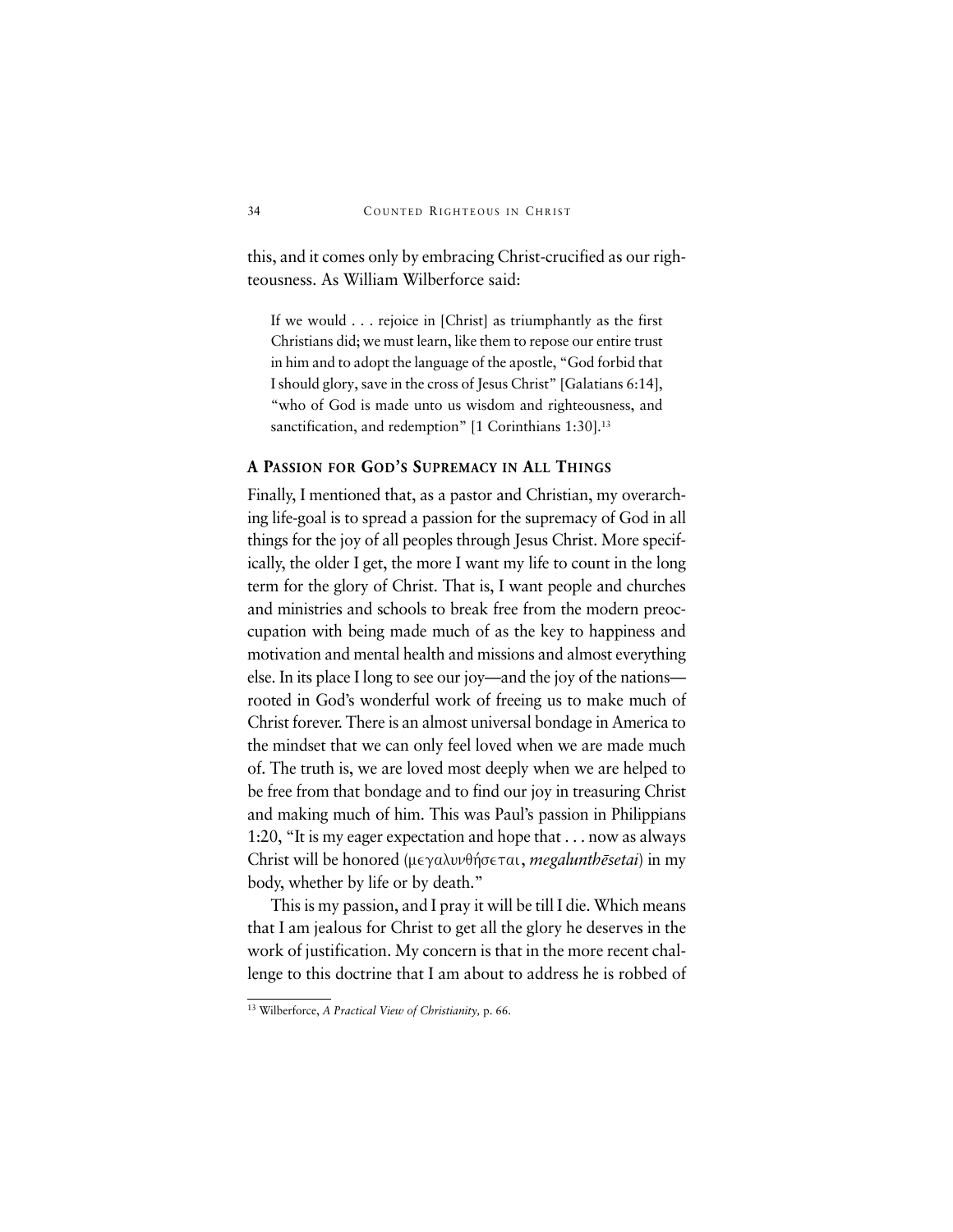a great part of his glory in becoming for us not only our pardon but our perfection; not only our redemption but our righteousness; not only the punishment for our disobedience but also the performer and provider of our perfect obedience. The new challenge to justification obscures (not to put it too harshly) half of Christ's glory in the work of justification.14 It denies the imputation of Christ's righteousness and claims that there is no such teaching in the Bible.

#### **THE TRUTH THAT MAKES THE CHURCH SING**

The question must finally be answered exegetically from biblical texts, not historical precedent. That is what the major part of this book attempts. But we would be myopic not to notice that the abandonment of imputation would be a massive revision of Protestant theology and the worship of Christ. One way to illustrate this is to point out that the overthrow of the doctrine of the imputation of Christ's righteousness would involve the elimination of a great theme from our worship of Christ in song. I don't say this as an argument for the accuracy of historic exegesis, of course. I bring it in to clarify the issue and show the magnitude of it, not to settle it.

The imputed righteousness of Christ has been a great cause of joyful worship over the centuries and has informed many hymns and worship songs. The theme has cut across Calvinist-Arminian, Lutheran-Reformed, and Baptist-Presbyterian divides. As we look at some examples of hymns and worship songs, I admit that it is possible to put a different, newer meaning on some of these words, but they were not written with the newer

<sup>14</sup> "This tends to the greater glory of Christ and to our richer consolation, which they obscure and lessen not a little who detract from the price of our salvation a part of his most perfect righteousness and obedience and thus rend his seamless tunic." (Francis Turretin, *Institutes of Elenctic Theology,* Vol. 2, trans. George Musgrave Giger, ed. James T. Dennison, Jr. [Phillipsburg, NJ: Presbyterian and Reformed Publishing Company], p. 452.)

<sup>&</sup>quot;To suppose that all Christ does is only to make atonement for us by suffering, is to make him our Savior but in part. It is to rob him of half his glory as Savior." Jonathan Edwards, *The Works of Jonathan Edwards,* Vol. 1 (Edinburgh: The Banner of Truth Trust, 1987), p. 638.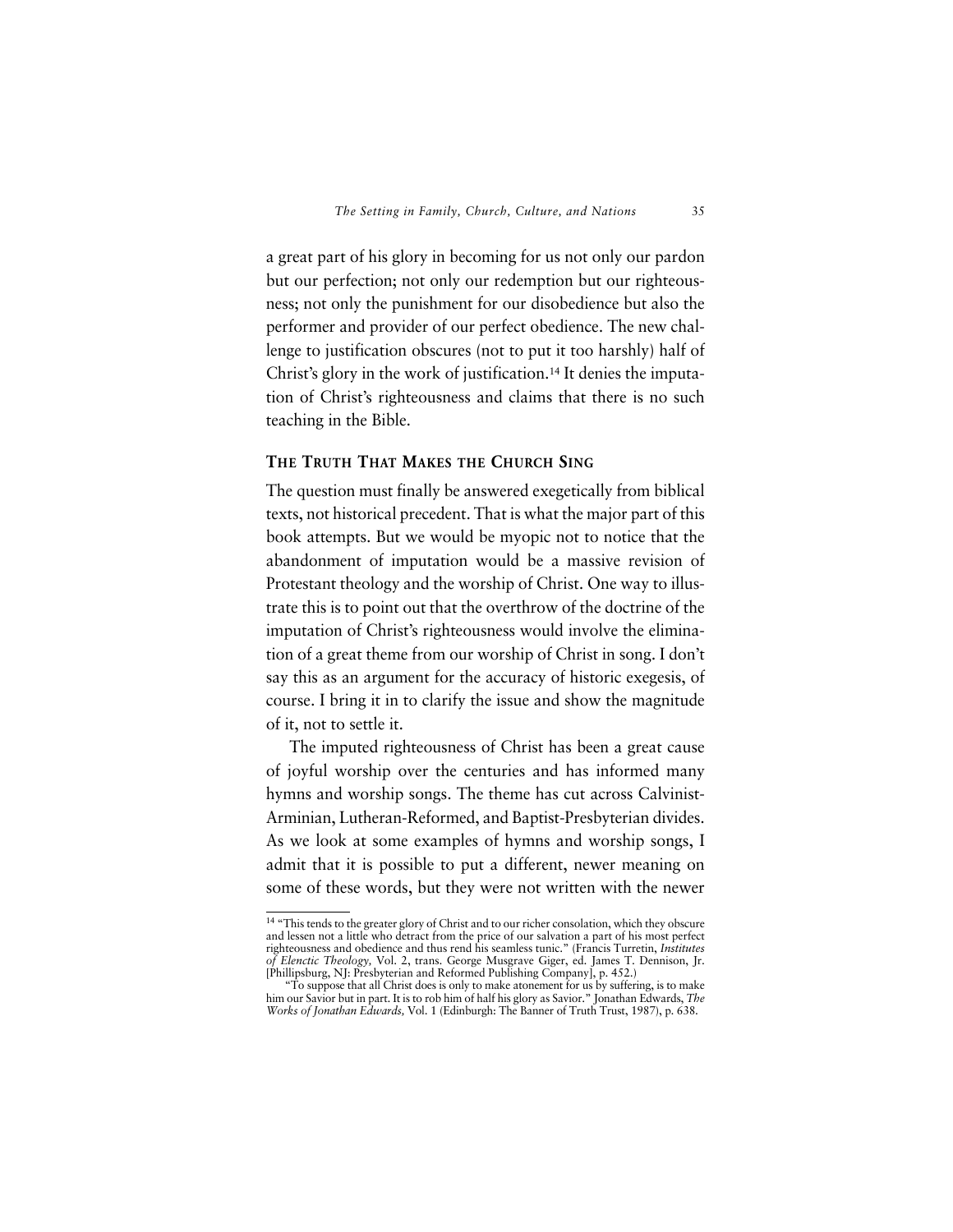meaning, and, as a people, we would be dishonest to treat them as if they carried the new meaning.

"AND CAN IT BE" (CHARLES WESLEY) *No condemnation now I dread; Jesus, and all in him, is mine! Alive in him, my living head, And clothed in righteousness divine, Bold I approach the eternal throne, And claim the crown through Christ my own.*

"THE SOLID ROCK" (EDWARD MOTE) *When he shall come with trumpet sound, O may I then in him be found, Dressed in his righteousness alone, Faultless to stand before the throne.*

"WE TRUST IN YOU, OUR SHIELD" (EDITH CHERRY) *We trust in you, O Captain of salvation— In your dear name, all other names above: Jesus our righteousness, our sure foundation, Our prince of glory and our king of love.*

"O MYSTERY OF LOVE DIVINE" (THOMAS GILL) *Our load of sin and misery Didst thou, the Sinless, bear? Thy spotless robe of purity Do we the sinners wear?*

"THY WORKS, NOT MINE, O CHRIST" (ISAAC WATTS) *Thy righteousness, O Christ, Alone can cover me:*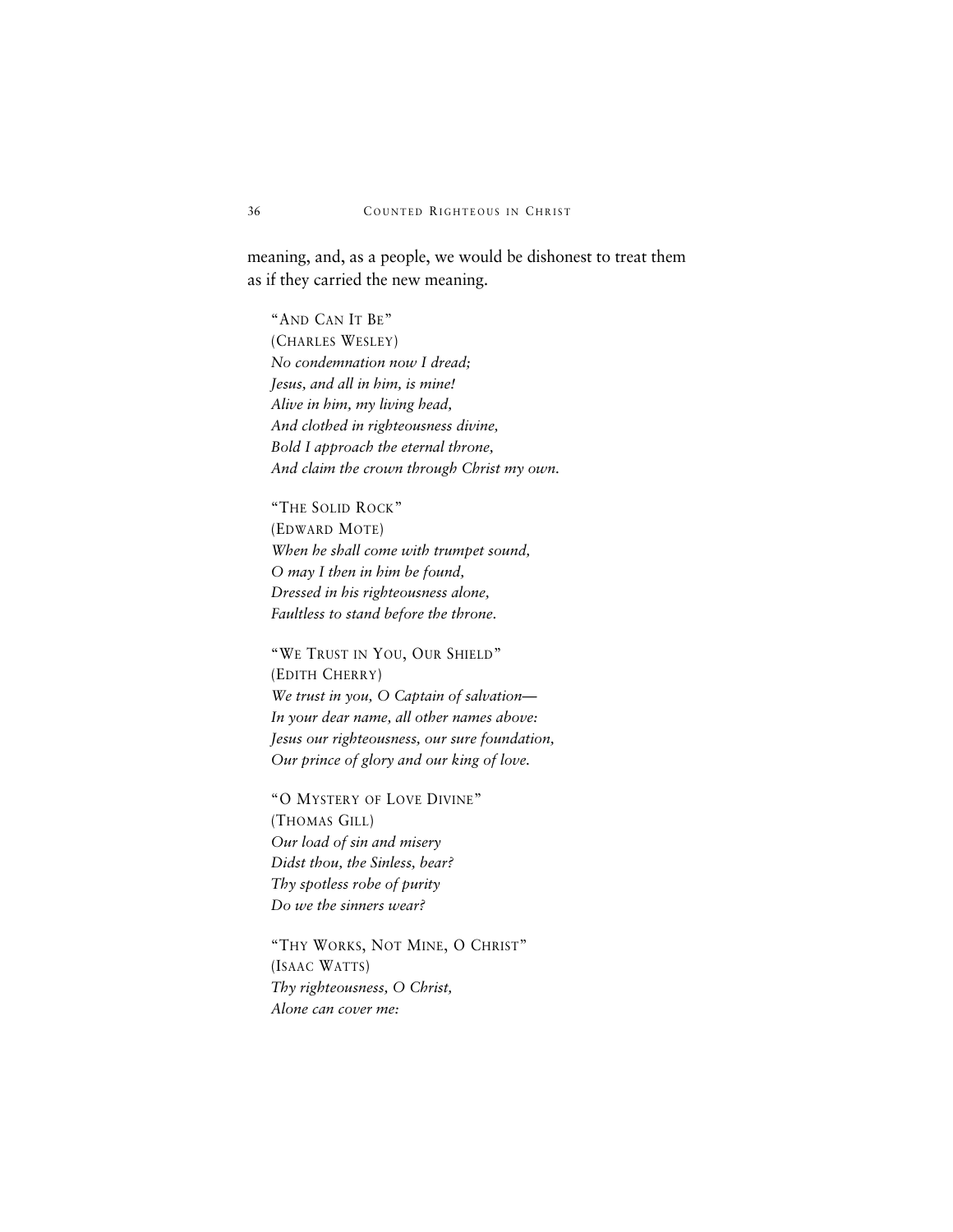*No righteousness avails Save that which is of thee.*

"BEFORE THE THRONE OF GOD" (CHARITIE LEES SMITH BANCROFT) *Behold Him there, the Risen Lamb My perfect spotless righteousness, The great unchangeable I am . . .*

"I WILL GLORY IN MY REDEEMER" (STEVE AND VIKKI COOK) *I will glory in my Redeemer Who crushed the power of sin and death; My only Savior before the holy Judge, The Lamb Who is my righteousness.*

"KNOWING YOU"

(GRAHAM KENDRICK) *Knowing you, Jesus, Knowing you, there is no greater thing. You're my all, you're the best, You're my joy, my righteousness And I love you, Lord.*

We may take John Wesley for an example to support our claim that these songs are built on the historic understanding of Christ's imputed righteousness, rather than on more recent reinterpretations. Wesley himself was passionate about this doctrine, and probably more so than anywhere else in his sermon titled "The Lord Our Righteousness" (1765). He is defending himself against attacks that he did not believe this doctrine. Part of his defense is to refer to the hymns he has published. He translated Nicolaus L. Von Zinzendorf's hymn "Jesus, Thy Blood and Righteousness" and commented on it and the others he had published like this: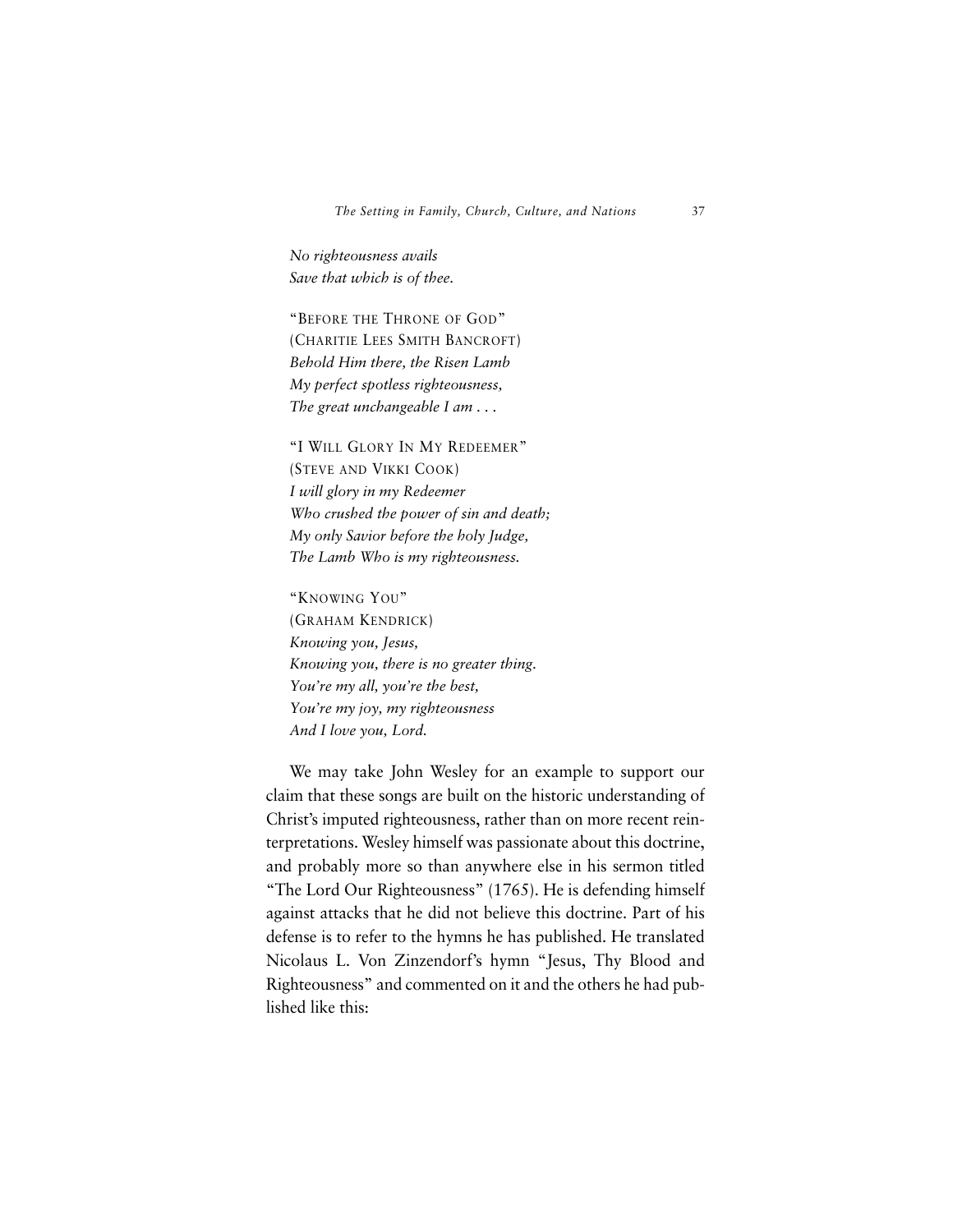The Hymns . . . republished several times, (a clear testimony that my judgment was still the same,) speak full to the same purpose [of my belief in the imputed righteousness of Christ]. . . . Take one for all—

> *Jesu, thy blood and righteousness My beauty are, my glorious dress: 'Midst flaming worlds in these array'd, With joy shall I lift up my head.*

"The whole hymn," he says, "expresses the same sentiment, from the beginning to the end." He goes on in this sermon to make clear what his hymns and essays mean: "To all believers the righteousness of Christ is imputed; to unbelievers it is not." $^{15}$ 

From these few examples, we can see that the doctrine of the imputation of Christ's righteousness has not been experienced as marginal or minor in the worship of Christ. It has been explosive with revival power,<sup>16</sup> personal comfort,<sup>17</sup> and deep, biblicallyrooted joy in worship.

<sup>&</sup>lt;sup>15</sup> John Wesley's Sermons, Sermon #20, "The Lord Our Righteousness" (text from 1872 edition), preached at the Chapel in West-Street, Seven Dials, on Sunday, November 24, 1765. This quote was copied from http://gbgm-umc.org/umhistory/wesley/sermons/serm-020.stm#I, accessed on 3-2-02. Then, to make things as clear as possible, he quotes from his own Treatise on Justification published a year earlier (1764): "If we take the phrase of imputing Christ's righteousness, for the bestowing (as it were) the righteousness of Christ, including his obedience, as well passive as active, in the return of it, that is, in the privileges, blessings, and benefits purchased it; so a believer may be said to be justified by the righteousness of Christ imputed. The meaning is, God justifies the believer for the sake of Christ's righteousness, and not for any righteousness of his own." Further, ". . . the righteousness of Christ, both his active and passive righteousness, is the meritorious cause of our justification, and has procured for us at God's hand, that, upon our believing, we should be accounted righteous by him." Wesley's view developed over the years on this issue, but he seems to have landed in the traditional Protestant position on imputation in the latter half of his ministry, as evidenced by the sermon "The Lord Our Righteousness" (cited above) and "The Wedding Garment" (1790). For a chronological account of Wesley's view on this, see Ted M. Dorman, "Forgiveness of Past Sins: John Wesley on Justification, A Case Study Approach," *Pro Ecclesia* X/3 (Summer 2001), pp. 275-294. See also Thomas J. Nettles, "John Welsey's Contention with Calvinism: Interactions Then and Now," in *The Grace of God, the Bondage of the Will,* Vol. 2., eds. Thomas R. Schreiner and Bruce A. Ware (Grand Rapids, MI: Baker, 1995), pp. 308-309.

<sup>16</sup> See Chapter Two, note 2 with references to Edwards, Wesley, and Whitefield.

<sup>17</sup> See John Bunyan's testimony in Chapter Four, note 9.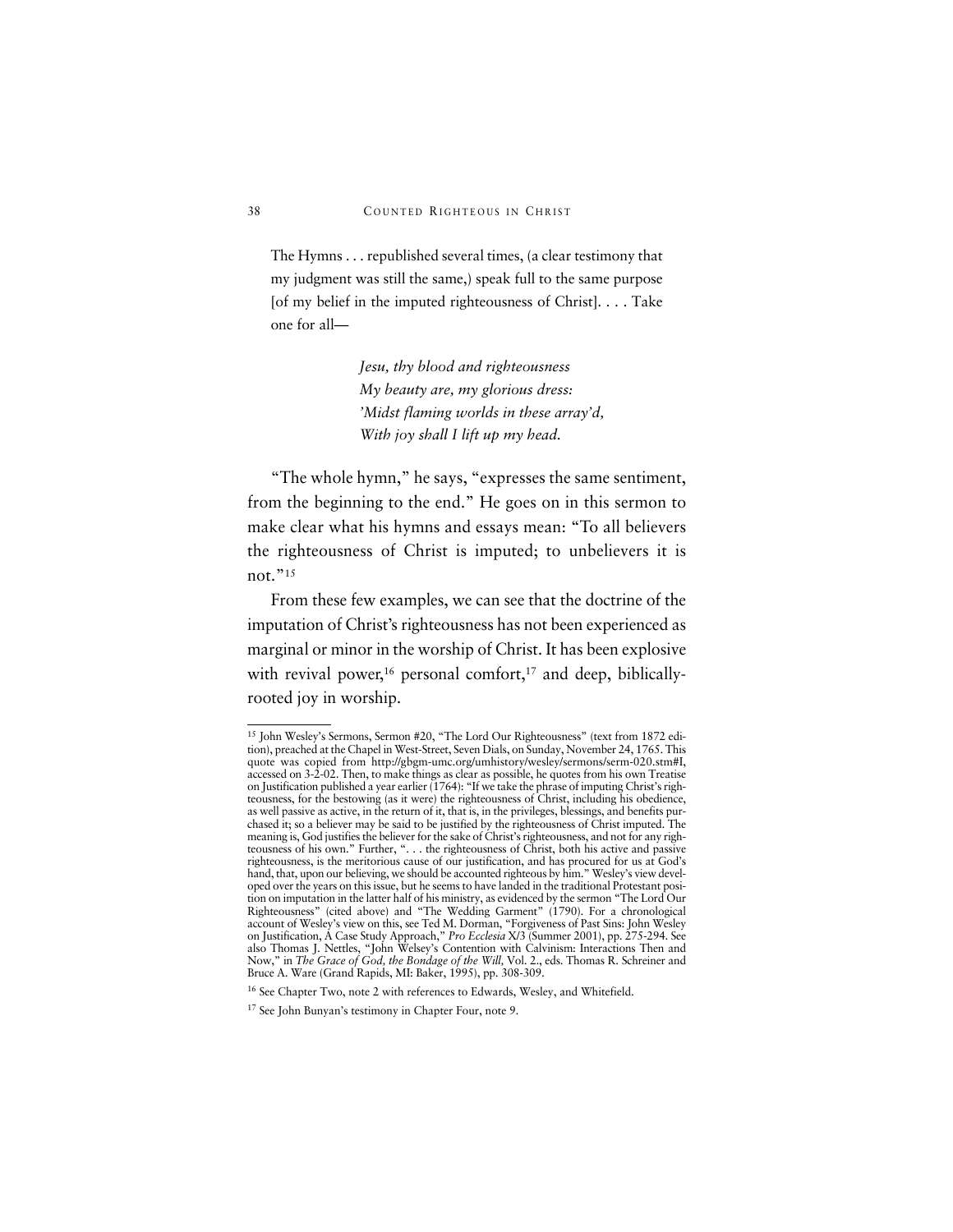#### **LET CHRIST RECEIVE ALL HIS GLORY!**

To magnify the glory of Christ in the fullness of his redeeming work is my aim in this book. I do not believe for a moment that any of those who represent the challenge I am opposing aim to dishonor Christ. I believe they love him and want to honor him and his Word. And I believe the mistake they are making will have the opposite effect. So for the glory of Christ and for all the reasons I have given in this chapter, I will try now to answer the arguments against the imputation of Christ's righteousness and to show from Scripture that this is part of the glory of his redeeming work.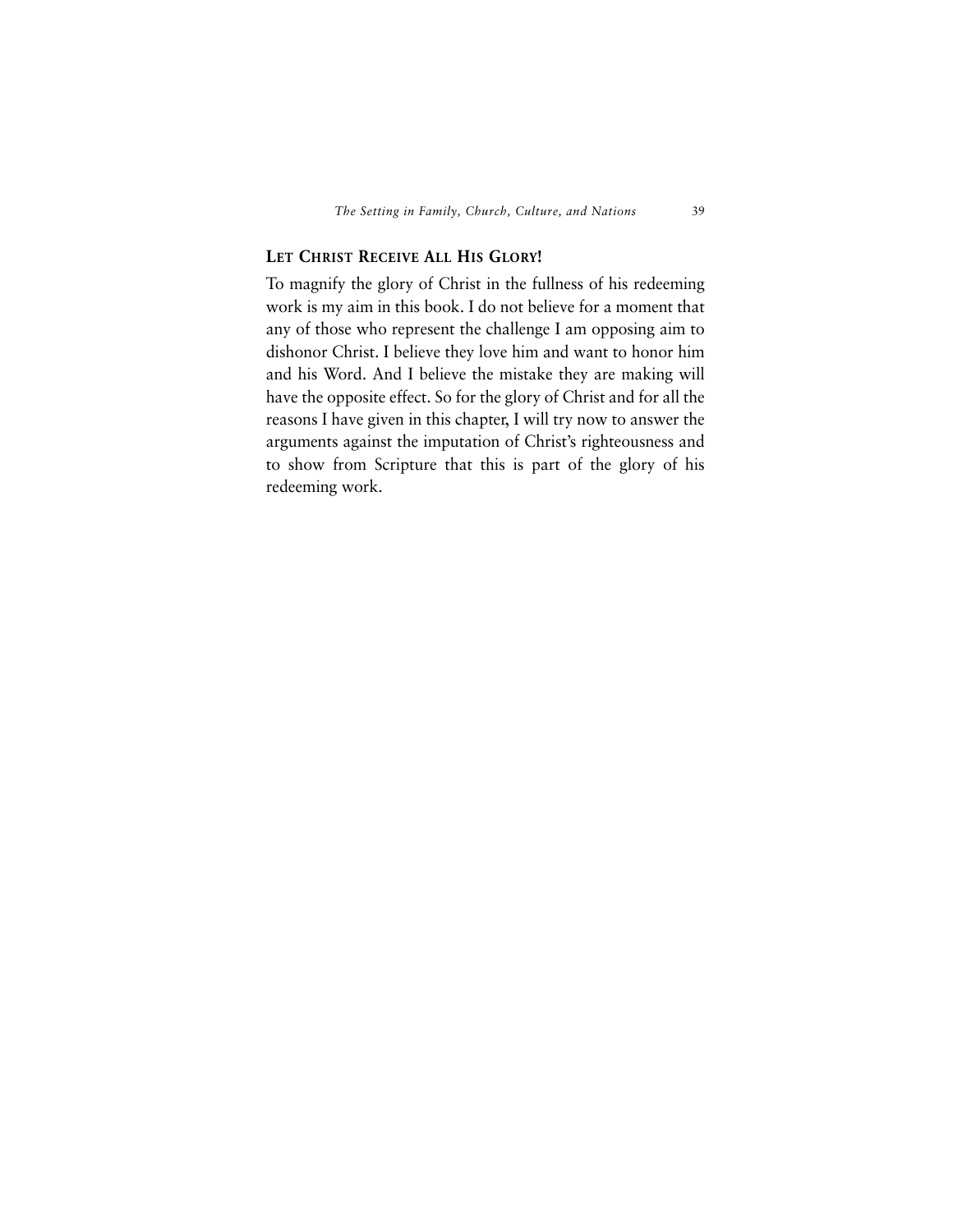#### 2

### THE CONTEMPORARY **CHALLENGE**

#### **§1. DEFINITION AND AIM**

I begin with a definition. By *imputation* I am referring to the act in which God counts sinners to be righteousness through their faith in Christ on the basis of Christ's perfect "blood and righteousness,"1 specifically the righteousness that Christ accomplished by his perfect obedience in life and death. My aim in this book is to give exegetical foundation to the historic Protestant teaching that the basis of our justification through faith is the provision of Christ for both pardon and imputed perfection.

In other words, I will try to show that Christ has become our substitute in two senses: in his suffering and death he becomes our curse and condemnation (Galatians 3:13; Romans 8:3). And in his suffering and life he becomes our perfection (2 Corinthians 5:21). On the one hand, his death is the climax of his atoning sufferings, which propitiate the wrath of God against us (Romans 3:24-25); on the other hand, his death is the climax of a perfect

<sup>&</sup>lt;sup>1</sup> The phrase "blood and righteousness" is taken from Nicolaus Zinzendorf's hymn, "Jesus, Thy Blood and Righteousness."

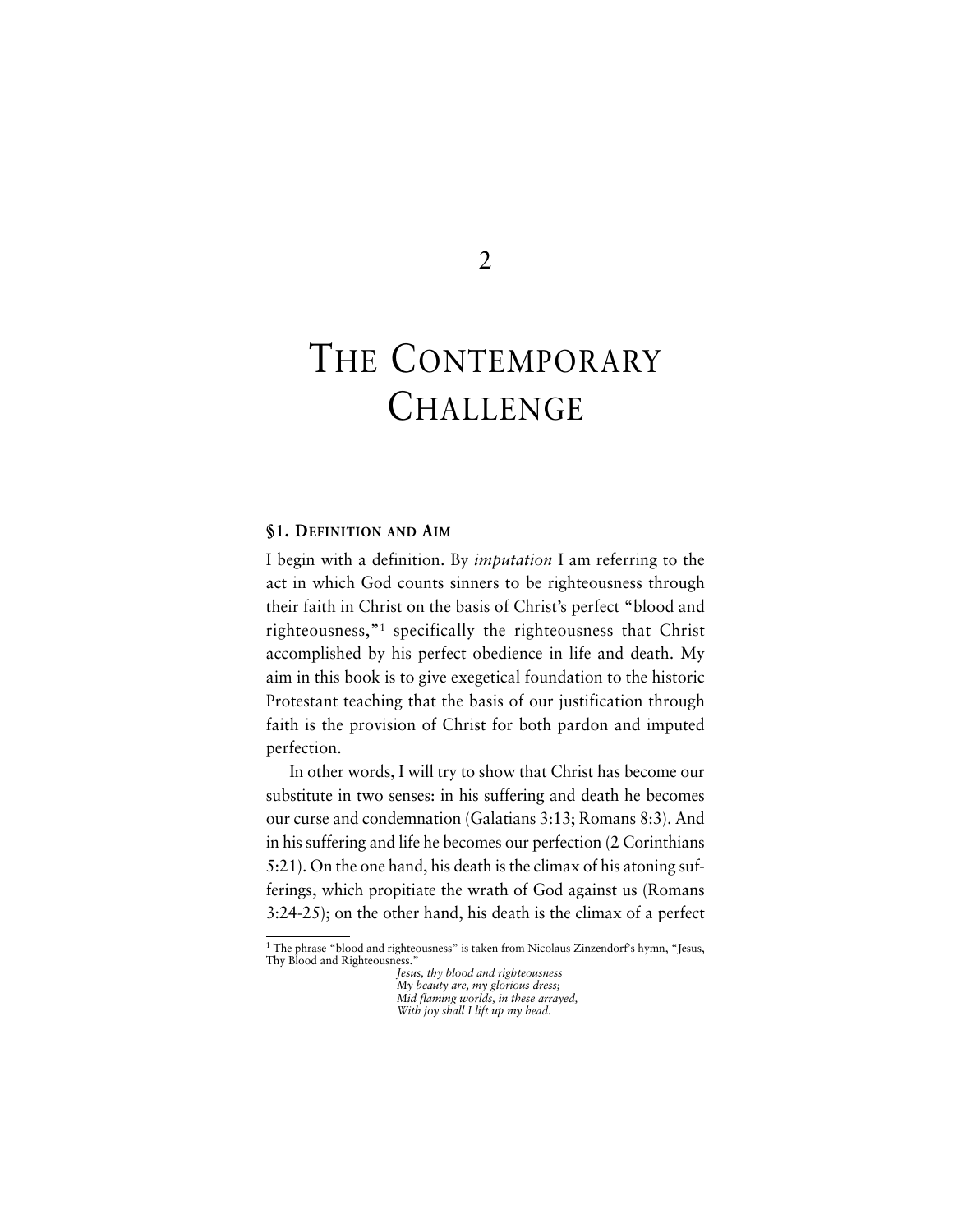life of righteousness imputed to us (2 Corinthians 5:21; cf. Romans 4:6, 11 with 3:21-22; 5:18-19). Along the way I will try to show why this issue is vital to the church and her mission. (See especially §4.2 and §4.3.)

The doctrine of justification is the eye of more than one storm.2 In this book I enter only one. I am focused on the contemporary challenge to the doctrine of imputation. Is the divine righteousness, accomplished in the life and death of Jesus, imputed to us by faith alone?

#### **§2. THREE THINGS HAVE MOVED ME TO WRITE**

Besides all that I have said in Chapter One, there are several more immediate incentives that have moved me into this controversy.

<sup>&</sup>lt;sup>2</sup> Three of the major storms, worthy of attention but not treated here, include (1) ecumenical dialogues on Evangelical and Catholic doctrine; (2) the so-called "New Perspective" on Paul and the law; and (3) the relationship of faith and obedience, specifically the conflation of faith and works of faith as the instrument of justification.

R. C. Sproul, in his book *Getting the Gospel Right: The Tie that Binds Evangelicals Together* (Grand Rapids, MI: Baker, 1999) provides a helpful history and analysis of two documents regarding Evangelical and Catholic unity ("Evangelicals and Catholics Together" and "The Gift of Salvation"). For another recent ecumenical document on justification, see *Joint Declaration on the Doctrine of Justification, The Lutheran World Federation and the Roman Catholic Church* (Grand Rapids, MI: William B. Eerdmans, 2000).

For recent responses to the New Perspective on Paul—exemplified in various ways through the writings of E. P. Sanders, James D. G. Dunn, and N. T. Wright, and not treated here—see: D. A. Carson, Peter T. O'Brien, and Mark A. Seifrid, *Justification and Variegated Nomism. Volume 1: The Complexities of Second Temple Judaism* (Tübingen: Mohr Siebeck; Grand Rapids, MI: Baker Academic, 2001); Donald A. Hagner, "Paul and Judaism: Testing the New Perspective," in Peter Stuhlmacher, *Revisiting Paul's Doctrine of Justification: A Challenge to the New Perspective* (Downers Grove, IL: InterVarsity Press, 2001); and Seyoon Kim, *Paul and the New Perspective: Second Thoughts on the Origin of Paul's Gospel* (Grand Rapids, MI: Zondervan, 2001); and Philip H. Eveson, *The Great Exchange: Justification by Faith Alone in the Light of Recent Thought* (Bromley, Kent: One Day Publications, 1996). Readers should also be aware of Mark A. Seifrid's *Christ, Our Righteousness: Paul's Theology of Justification* (Downers Grove, IL: InterVarsity Press, 2001) and Peter Stuhlmacher's *Revisiting Paul's Doctrine of Justification*.

For recent defenses of the twin pillars of justification—(1) imputation of Christ's righteousness, (2) through faith and faith alone—see Eveson, *The Great Exchange;* R. C. Sproul, *Faith Alone: The Evangelical Doctrine of Justification* (Grand Rapids, MI: Baker, 1999); and James R. White, *The God Who Justifies: The Doctrine of Justification* (Minneapolis: Bethany House, 2001). Also see the articles in the March/April issue of *Modern Reformation.*

In my view, a detailed defense still needs to be done on the historic Protestant view of the relationship between faith and obedience, so that the two are not conflated in the instrumentality of justification, as many in biblical-theological circles are doing these days. (See note 35 of Chapter Three of this book.) Perhaps, if the Lord should grant time and energy, I will take up this subject in another short book.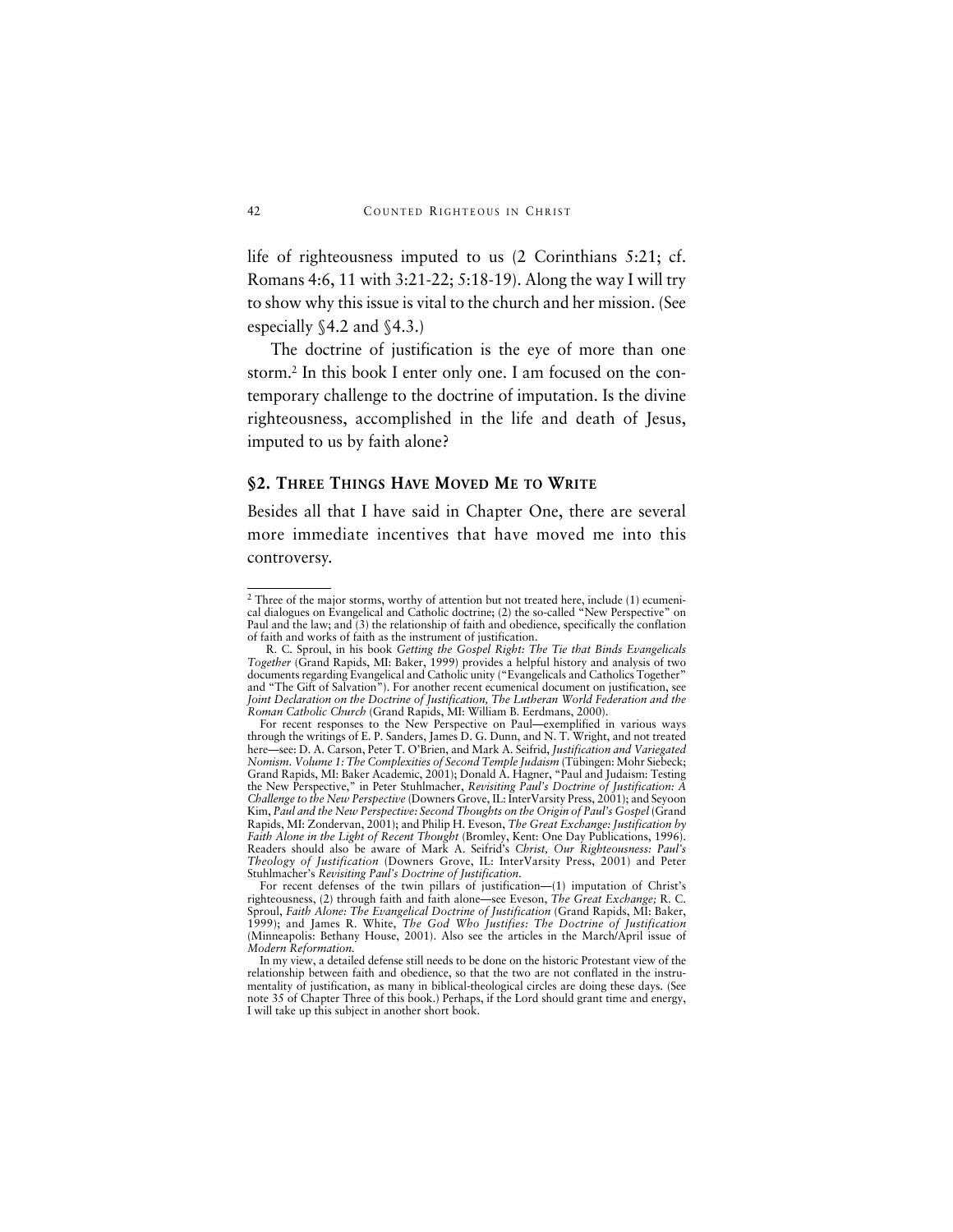#### *§2.1. Preaching Through Romans*

First, I have been preaching through Romans for four years now and have arrived at chapter 8. This means that my mind and heart have been steeped in Paul's teaching on justification day and night for a long time. The effect on me has been significant. Christ himself has a more central place in my affections and my theology. His righteousness-fulfilling life (Matthew 3:15) and freely-chosen death (John 10:18) are more precious to me than ever. The doctrine of the imputation of God's righteousness in Christ has become clearer to me than ever and has proved to be a safe harbor for many of our storm-tossed people. Few things give lively comfort and lionhearted courage like the truth that Christ has fulfilled for me the demands made on me by the law of God. I am still trying to plumb the personal depths of Romans 7:4 for what it means about my dead-to-the-law relationship with Jesus Christ: "Likewise, my brothers, you also have died to the law through the body of Christ, *so that you may belong to another*, to him who has been raised from the dead, in order that we may bear fruit for God" (ESV).

#### *§2.2. Controversy and Awakenings*

Second, I have watched this doctrine of justification ignite both storms of controversy and great awakenings.<sup>3</sup> I have noticed that

<sup>3</sup> Jonathan Edwards wrote in 1738 after the first phase of the Great Awakening, "The beginning of the late work of God in this place, was so circumstanced that I could not but look upon it as a remarkable testimony of God's approbation of the doctrine of justification by faith alone." Jonathan Edwards, *The Great Awakening, Editor's Introduction, The Works of Jonathan Edwards,* Vol. 4 (New Haven, CT: Yale University Press, 1972), p. 19. John Wesley made the doctrine more and more central to his ministry over time (see note 15 in Chapter One). George Whitefield spoke of the doctrine of justification by faith in Christ "diligently and constantly." George Whitefield, *Select Sermons of George Whitefield* (Edinburgh: The Banner of Truth Trust, 1958), p. 54. And in a sermon on Jeremiah 23:6, titled "The Lord Our Righteousness," he said, "How the Lord is to be man's righteousness, comes next to be considered. And that is, in one word, by imputation. In that [human] nature [Christ] obeyed, and thereby fulfilled the whole moral law in our stead; and also died a painful death upon the cross, and thereby became a curse for, or instead of, those whom the Father had given to him. As God, he satisfied, at the same time that he obeyed and suffered as man; and being God and man in one person, he wrought out a full, perfect, and sufficient righteousness for all to whom it was to be imputed. Here then we see the meaning of the word righteousness. It implies the active as well as the passive obedience of the Lord Jesus Christ" (pp. 119-120).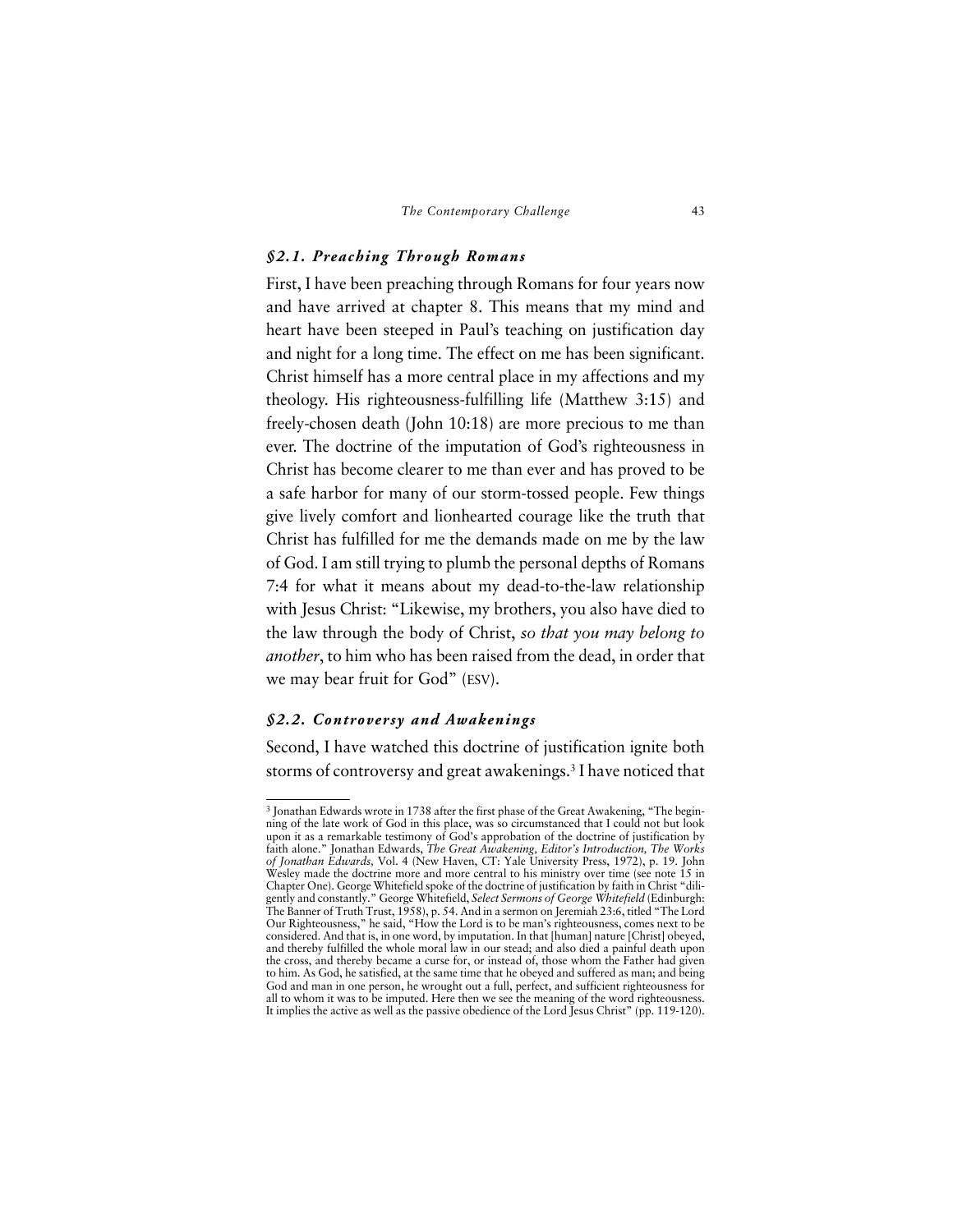these two are not neatly separated. It is not true, historically, that God only gives revival and awakening when the church is unified and unembattled. In the early church Paul was, it seems, fighting in almost every letter against some distortion of his Gospel *and* exulting in the truth and power of that Gospel, which was spreading rapidly in triumph and suffering. So, with a passion for reformation and revival, I long to see this precious truth of the imputed righteousness of Christ defended, known, and embraced for the salvation of souls, the good of the church, and the advancement of Christ's kingdom in the world.4

#### *§2.3. A Blast from* **Books and Culture**

Third, the challenge to the imputation of Christ's righteousness reached a climax for me in a very unlikely place. In two successive issues of *Books and Culture* (January/February 2001, March/April 2001, Vol. 7, Nos. 1 and  $2$ ),<sup>5</sup> Robert Gundry, scholar-in-residence at Westmont College, argued that "the doctrine that Christ's righteousness is imputed to believing sinners needs to be abandoned" (I, 9).<sup>6</sup> "That doctrine of imputation is not even biblical. Still less is it 'essential' to the Gospel" (I, 9). "The notion is passé, neither because of Roman Catholic influ-

<sup>4</sup> It is remarkable that William Wilberforce, who gave his life to overcome the slave trade in Britain, made the doctrine of justification by faith, with its clear distinction between justification and sanctification, the linchpin of his book on how England should "reform her morals" and end slavery. See William Wilberforce, *A Practical View of Christianity* (Peabody, MA: Hendrickson, 1996; orig. 1797), pp. 64, 166) and the chapter titled "William Wilberforce: 'Peculiar Doctrines,' Spiritual Delight, and the Politics of Slavery," in John Piper, *The Roots of Endurance* (Wheaton, IL: Crossway Books, 2002).

<sup>5</sup> Robert H. Gundry, "Why I Didn't Endorse 'The Gospel of Jesus Christ: An Evangelical Celebration' . . . Even Though I Wasn't Asked to," in *Books and Culture* (January/February 2001, Vol. 7, No. 1), pp. 6-9. Robert H. Gundry, "On Oden's Answer," in *Books and Culture* (March/April 2001, Vol. 7, No. 2), pp. 14-15, 39. This second article is a response to Thomas Oden's article, "A Calm Answer . . . to a Critique of 'The Gospel of Jesus Christ: An Evangelical Celebration" in the same issue. The two articles can be found online at http://www.christianitytoday.com/bc/2001/001/1.6.html and http://www.christianitytoday.com/bc/2001/002/4.14.html respectively. The document entitled, "The Gospel of Jesus Christ: An Evangelical Celebration," to which Gundry is responding, may be found in *Christianity Today,* June 14, 1999, pp. 51-56, and online at http://www.christianitytoday.com/ct/9t7/9t7049.html.

 $6$  In the body of this essay I will refer to Gundry's first article (see note 5) with a Roman numeral (I) followed by a page number, e.g.,  $(I, 9)$ ; and the second article similarly as, for example, (II, 14).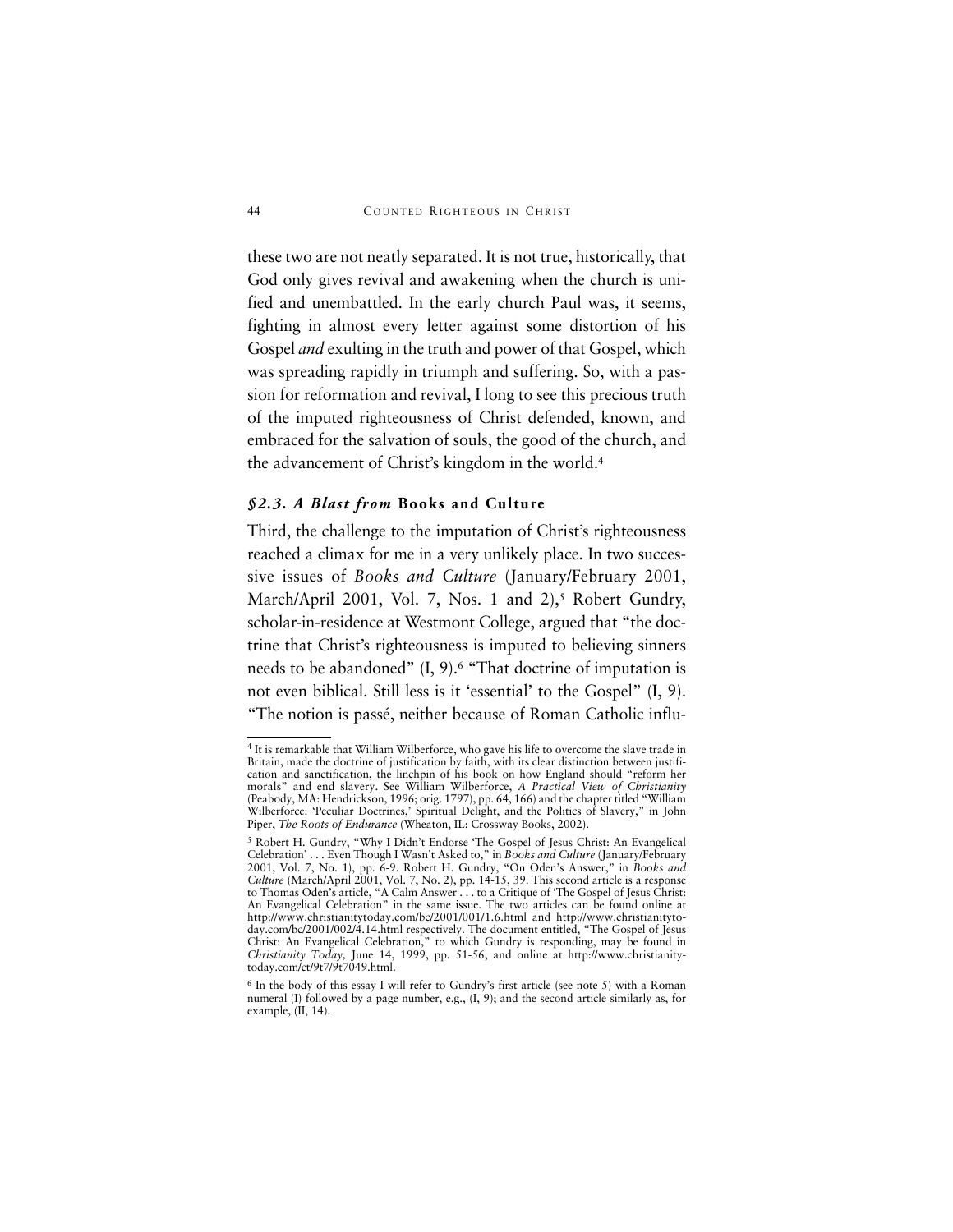ence nor because of theological liberalism, but because of fidelity to the relevant biblical texts" (I, 9).

These two articles by Gundry gave me the push I needed to respond, but he is not the sole or main exponent of the challenge. He simply seems to be one of the most courageous and straightforward and explicit and clearheaded. He minces no words. He puts forward the relevant evidence and lays down the challenge unlike anyone else has. But he is not alone, and he makes that plain by saying,

I join the growing number of biblical theologians, evangelical and non-evangelical alike, who deny that Paul or any other New Testament author speaks of a righteousness of Christ (whatever it might include or exclude) that is imputed to believing sinners, and find instead a doctrine of God's righteousness as his salvific activity in a covenantal framework,<sup>7</sup> not in terms of an imputation of Christ's righteousness in a bookkeeping framework. (II, 15)8

So when I deal directly with Gundry's arguments I am not isolating him as a special case or in a class by himself. I am, by disagreement and engagement, paying him one kind of compliment: that his statement of the case is the one that gives clearest access to the challenge as a whole. Therefore I hope that the reader will not think that I have any animosity toward Dr. Gundry personally. In fact, after personal correspondence with him, in which he was willing to read and comment on the first draft of Chapter Three, I respect him with warmth and am thankful for his willingness to let me quote from his correspondence for maximum faithfulness to his intentions.

<sup>7</sup> In personal correspondence (02-04-02 quoted with permission), Gundry writes: ". . . I'm now inclined, under influence from Mark Seifrid, to drop the final phrase 'in a covenantal framework.'"

<sup>8</sup> He cites Mark Seifrid, Tom Wright, James Dunn, Chris Beker, and John Reumann as representatives of a newer view of justification that does not include the imputation of Christ's righteousness. "Other recognized scholars could easily be added to the list, so many in fact that it would not exaggerate to speak of a developing standard in biblical theological circles" (II, 15).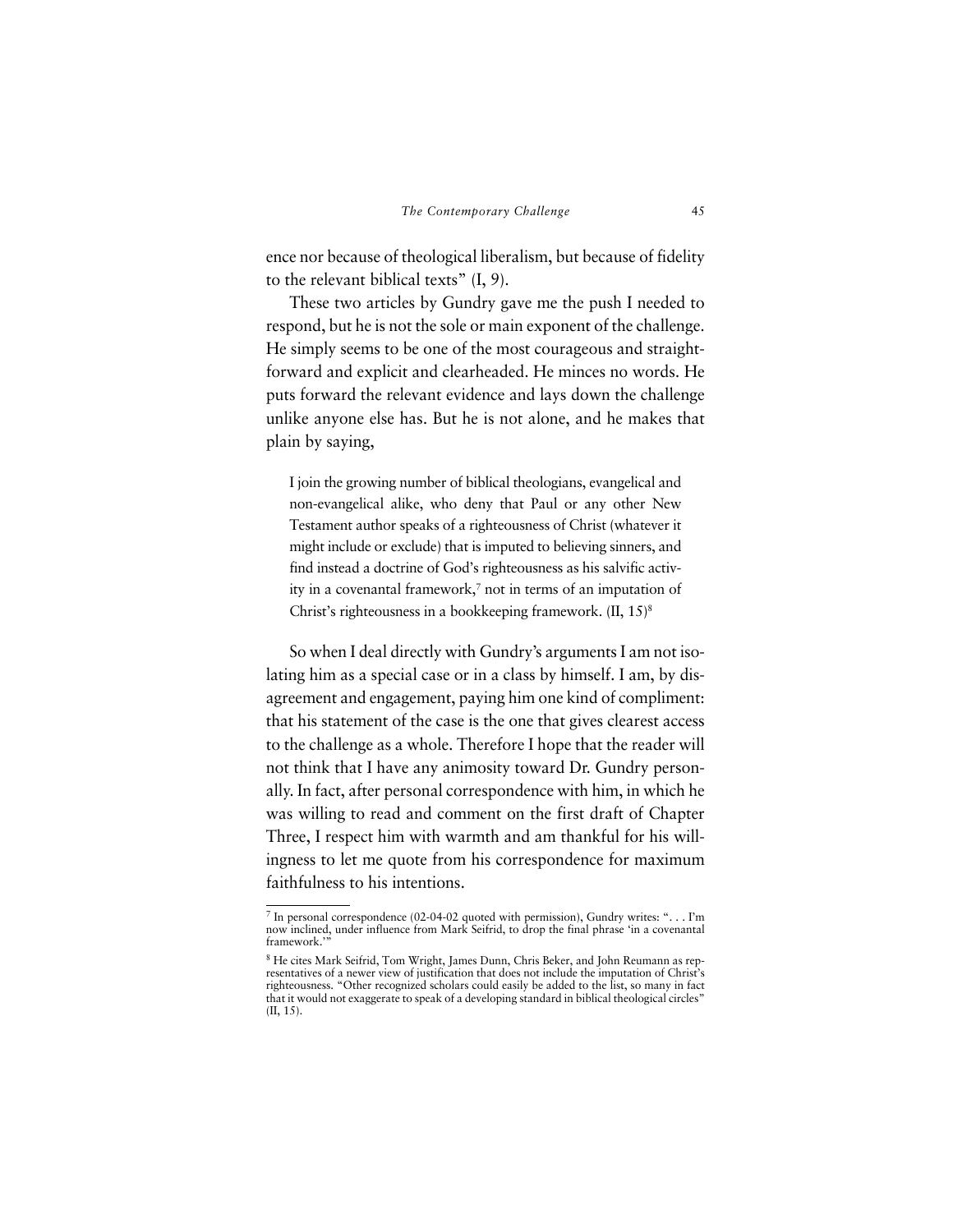#### 46 COUNTED RIGHTEOUS IN CHRIST

But the gulf between us on this issue is significant. Gundry's revision of the historic Protestant understanding of justification<sup>9</sup> goes further than his rejection of the imputation of Christ's righteousness. For example, while he does affirm "justification as a forensic declaration of believing sinners to be righteous," he does not see justification as involving *any* positive imputation to the believer of divine righteousness—whether God's or Christ's. The language of imputation (λογίζομαί, *logizomai*) relates only to "the imputation of our sins to Christ" (2 Corinthians 5:19) and "the counting of faith as righteousness" (Romans 4:5, 9, 22, 24; Galatians 3:6; James 2:23) (II, 14).

But there is even more to the challenge. Not only does Gundry regard as unbiblical any positive imputation of divine righteousness to believers, he also says that our faith itself *is* our righteousness, because God counts it to be such. "Since faith as distinct from works is credited as righteousness, the righteousness of faith is a righteousness that by God's reckoning *consists of faith* even though faith is not itself a work" (I, 8, emphasis added). But this "righteousness"—this faith—is not imputed to us, but really is our righteousness in that we respond to God in faith (by grace) and God counts our faith to be what it is—righteousness.10 This is different from the traditional Protestant view

<sup>9</sup> For classic expositions of this traditional doctrine, see James Buchanan, *The Doctrine of Justification: An Outline of Its History in the Church and Its Exposition from Scripture* (Edinburgh: The Banner of Truth Trust, 1961; orig., 1867); John Owen, *The Doctrine of Justification by Faith,* Vol. 5 of *The Works of John Owen* (Edinburgh: The Banner of Truth Trust, 1965; orig., 1850-1853); John Murray, *Redemption—Accomplished and Applied* (Grand Rapids, MI: William B. Eerdmans, 1955), pp. 117-137.

Tom Oden has recently argued, through an examination of primary source material, that "there is a textually defined consensual classic Christian teaching on salvation by grace through faith." In other words, he endeavors to show that the classic Christian exegetes—those "pre-Protestant, pre-European, pre-medieval exegetes of the first half of the first millennium"—held to the biblical doctrine of salvation by grace through faith. See Thomas C. Oden, *The Justification Reader,* Classic Christian Readers (Grand Rapids, MI: Eerdmans, 2002), pp. 16, 23, passim.

 $10$  This should not be taken to mean that Gundry believes that faith is, in and of itself, righteous by its nature. In personal correspondence  $(02-04-02,$  quoted with permission), Gundry writes: ". . . I myself would rather say that God counts faith as righteousness even though it isn't righteousness in the sense of a performed work. Just as God regards believers as righteous even though they're sinners, he also regards their faith as righteousness even though it's opposite a work of moral rectitude."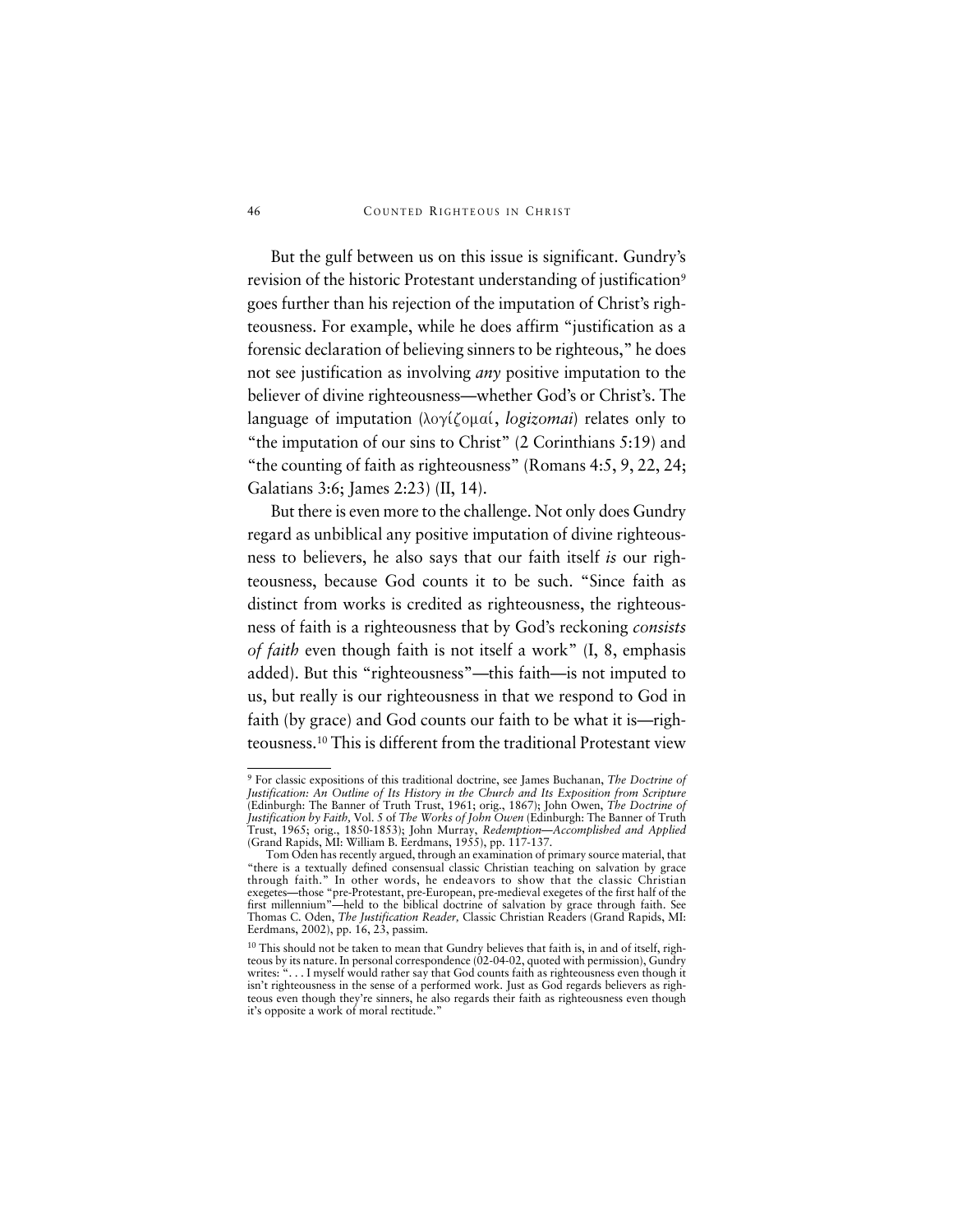that sees faith as the instrument that unites us to Christ in whom an alien righteousness, not our own, is imputed to us.

One further revision of historic Protestant teaching on justification follows from these revisions. Gundry understands justification to include liberation from slavery to sin. In other words, he blurs the distinct operations of God in justifying and sanctifying. This is not idiosyncratic, but typical of the movement he represents. On this view, justification is not purely God's bestowal of a right standing with him, but is also God's liberation of the believing sinner from the dominion of sin.

This is seen, for example, in his comments on Romans 3:24- 26, where he observes that "Paul ascribes 'being justified freely by [God's] grace' to 'the redemption that is in Christ Jesus.'" Then he argues,

Inasmuch as redemption means liberation from slavery, the language of redemption implies that here *justification does not have to do with an exchange of our sins for the righteousness of Christ; rather, it has to do with liberation from sin's mastery*. . . . God is the one whose righteousness is at stake. For sinners, it is their freedom that is at stake, so that in their case *justification translates into redemption* [i.e., liberation from slavery to sin], whereas in God's case justification translates into reputation, the maintenance of his honor. (I, 7-8, emphasis added)

## **§3. SUMMARY OF THE CHALLENGE TO HISTORIC PROTESTANT TEACHING**

To guide my response, which follows in Chapter Three, we may sum up the proposed revisions of Protestant teaching on justification as follows, using Robert Gundry's words as representative:

*§3.1.* Our "faith is reckoned as righteousness" in the sense that our righteousness "consists of faith even though faith is not itself a work" (I, 8). In other words, faith, instead of receiving the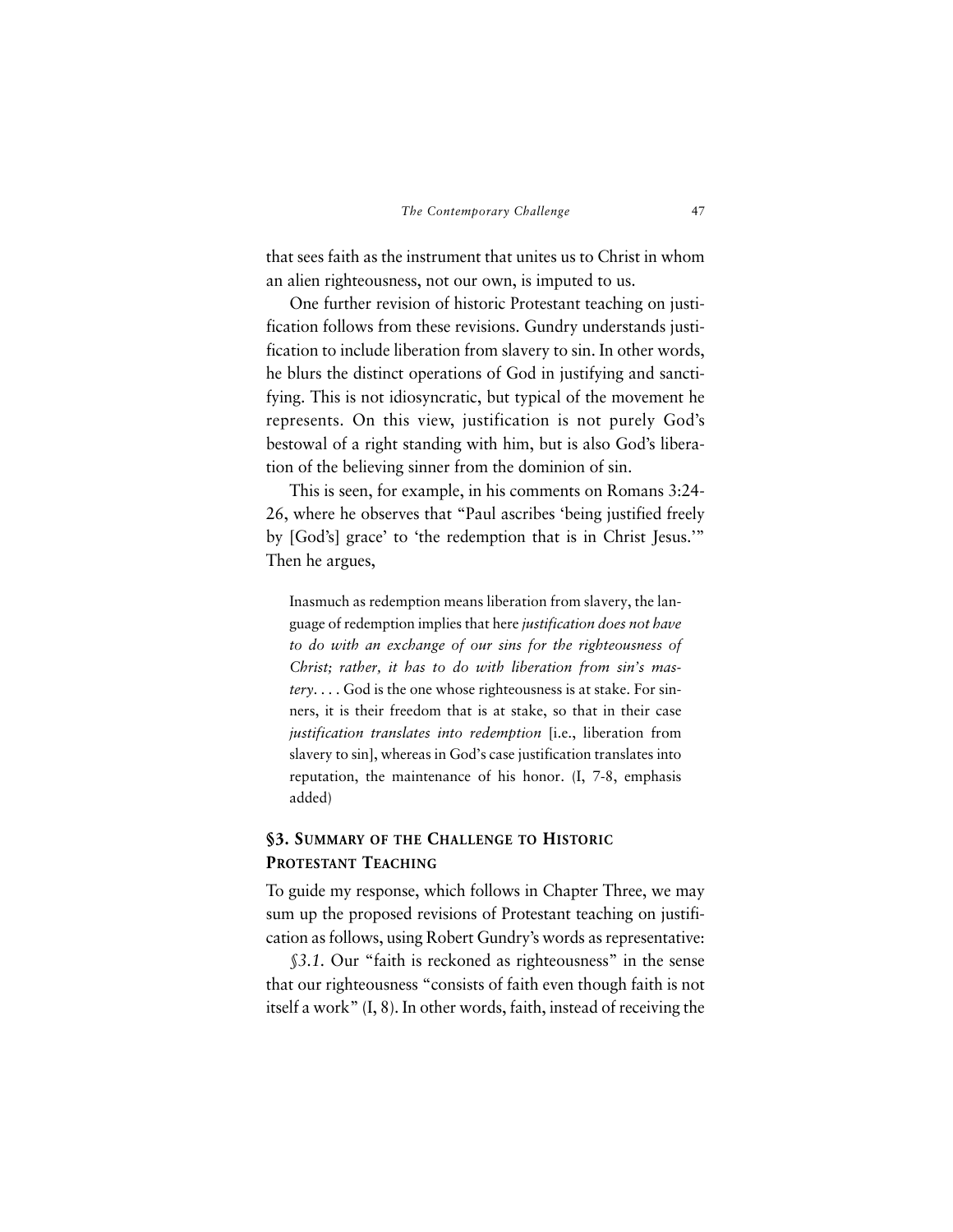imputed righteousness of Christ, is itself our righteousness by God's decision to impute it to be so.

*§3.2.* Justification does not involve any positive imputation of divine righteousness (neither God's nor Christ's) to believers (II, 14).

*§3.3.* God's righteousness is his "salvific activity in a covenantal framework"11 as opposed to imputation in a "bookkeeping framework." This salvific activity, called "justification," includes what has traditionally been called "sanctification": Justification "has to do with liberation from sin's mastery" (I, 7).

*§3.4.* The doctrine that Christ's righteousness is imputed to believing sinners needs to be abandoned as unbiblical (I, 9).

# **§4. DEFENDING IMPUTATION IS NOT A REARGUARD ACTION**

#### *§4.1. Central Reformation Battles Were Not in Vain*

The cumulative effect of these revisions in the contemporary challenge, along with the claim that it is "a developing standard in biblical theological circles"  $(II, 15)$ ,<sup>12</sup> makes it hard for some of us to believe the statement that those who lift a banner today for the traditional Protestant understanding of justification are fighting "a rearguard action against a traditional Roman Catholic doctrine of justification that no longer poses a serious threat" (I, 7). It seems to us that this new challenge is precisely such a threat.

It is true that Gundry himself says explicitly, "I support the opposition to a Roman Catholic doctrine of infused righteousness" (II, 39), and that he wishes "both evangelicals and Roman Catholics . . . [would] give up their respective notions of imputation and infusion" (I, 9). But it is difficult to see how his blurring of the distinction of God's act of justification-as-declaration

<sup>11</sup> See Chapter Two, note 7.

<sup>12</sup> See Chapter Two, note 8 and Chapter Four, note 10.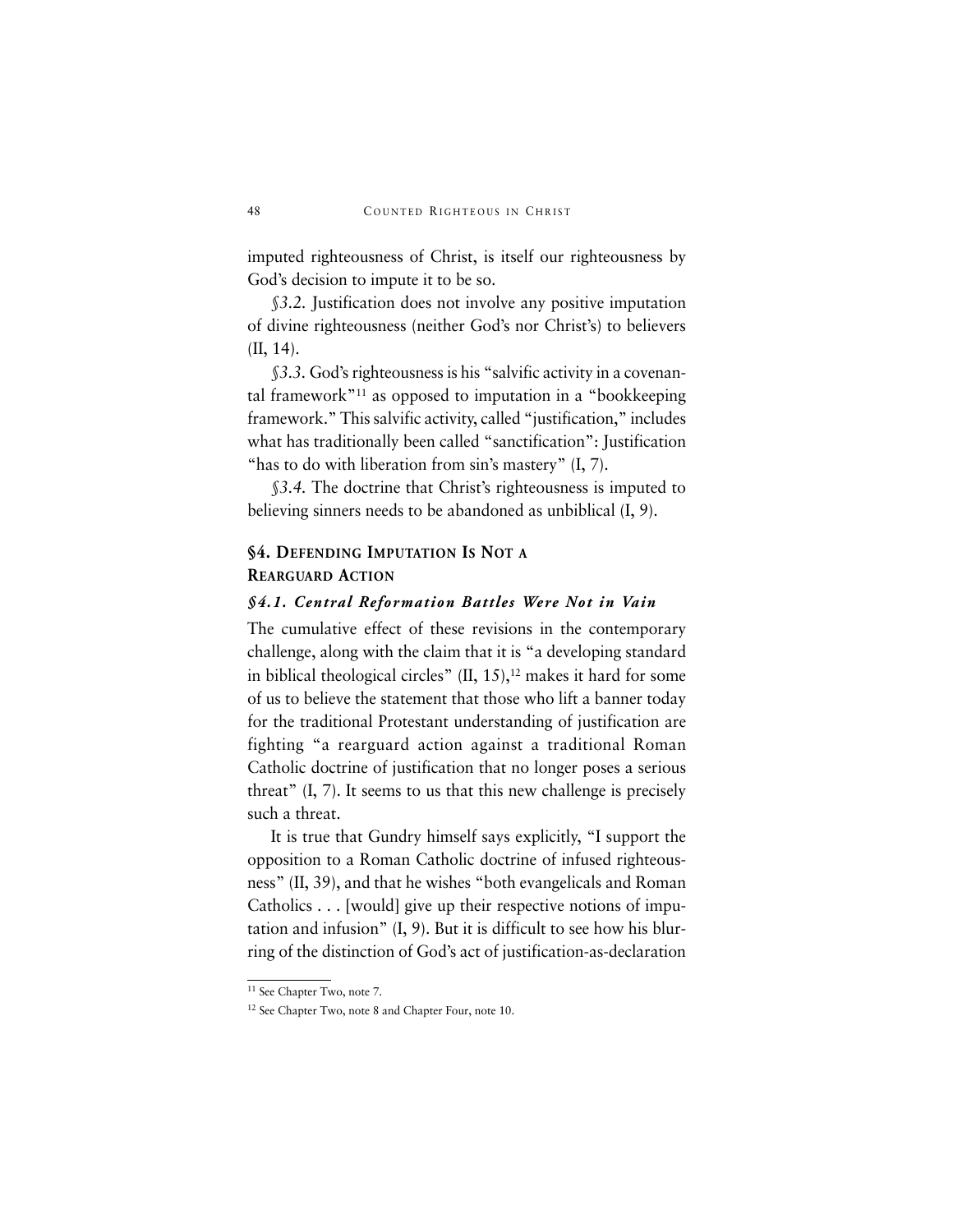and God's act of justification-as-liberation<sup>13</sup> (which I take to be historic "sanctification"<sup>14</sup>) is not in essence a reintroduction into justification of the *reality* of infused righteousness, if not the *language*. So it does not appear that the dispute over justification is "rearguard" at all.<sup>15</sup>

## *§4.2. The Distinction Between Justification and Sanctification Matters*

It is not hard for a layperson to feel the preciousness of being counted righteous in Christ by faith alone. There are few sweeter words for a guilty sinner to hear. But the layperson may wonder if this apparent obscuring of the distinction between justification and sanctification really matters. It does. Our only hope of progress in gradual sanctification (growing in likeness to Jesus) is that we already have a right standing with God by faith alone. By this justification we are accepted into God's favor and enjoy a reconciled position. This right standing establishes the very relationship in which we find the help and power to make progress in love.

This is the very structure of salvation in the book of Romans. Precisely because "those who receive the *abundance of grace* and *the free gift of righteousness* reign in life through the one man Jesus Christ" (Romans 5:17, ESV), it seems plausible to say, "Let us sin that grace may abound" (Romans 6:1). But Paul says,

<sup>&</sup>lt;sup>13</sup> With regard to the analysis that he "merges" these two, Gundry (02-04-02, quoted with permission) responds: "I would rather say that terms like 'justify,' 'justification,' 'righteousness,' and 'the righteousness of God' may take on different colorations of meaning in accordance with differing contexts. . . . In some contexts God's righteousness refers to salvific activity, in other contexts to retributive justice, and so on." My analysis, however, has more to do with the reality of what is happening in justification and sanctification, and not merely the linguistic differences in terms.

<sup>14</sup> I am using sanctification in its usual meaning of the ongoing process of being made practically holy. I am not denying that the word *hagiazø* may have wider or more nuanced meanings in the New Testament.

<sup>&</sup>lt;sup>15</sup> The position of the Roman Catholic Church is stated in the official Catechism of the Catholic Church (http://www.christusrex.org/www1/CDHN/ccc.html ): "Justification detaches man from sin . . . and purifies his heart of sin. . . . It frees from the enslavement to sin, and it heals" (paragraph 1990). "Justification includes the remission of sins, sanctification, and the renewal of the inner man" (paragraph 2019).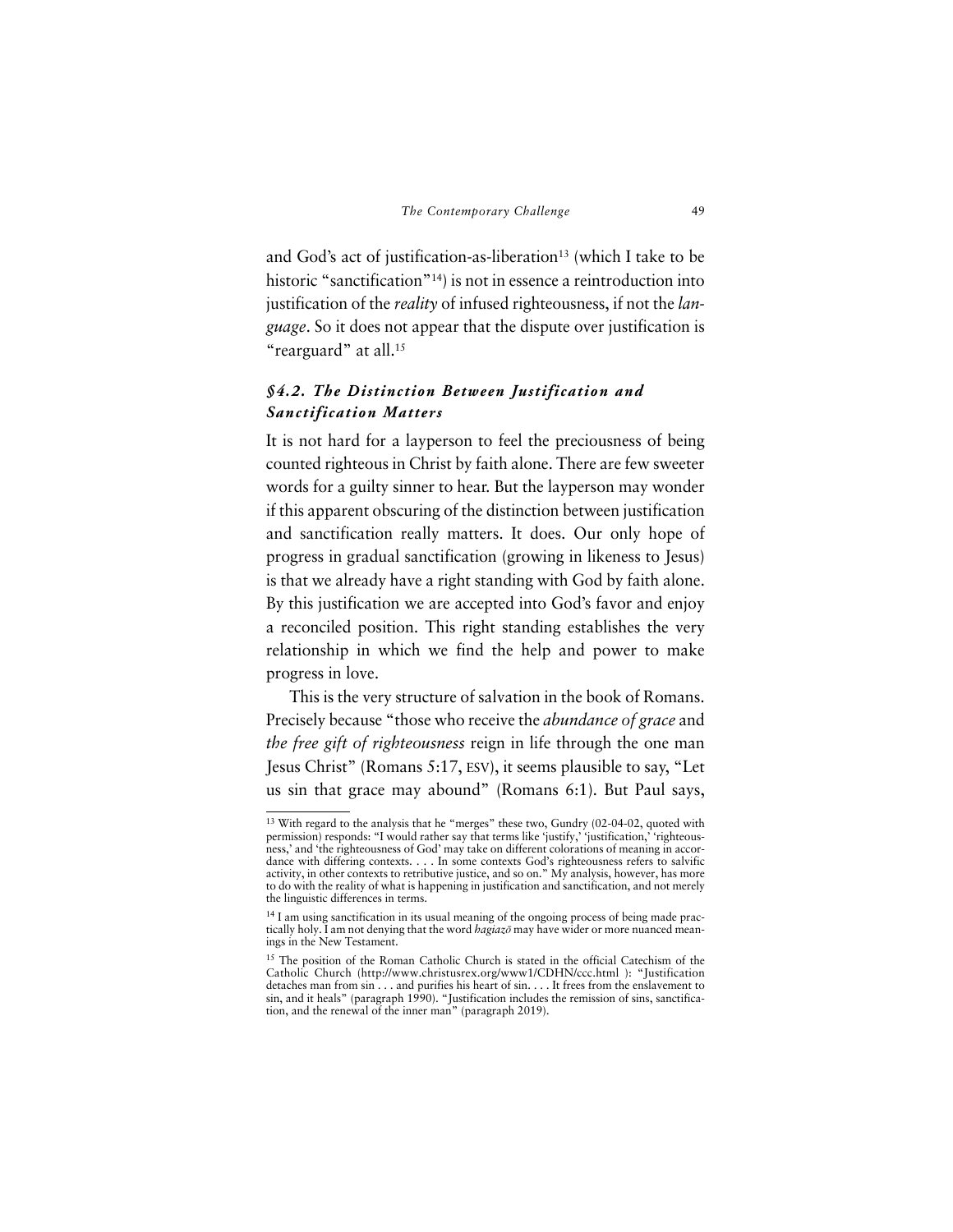#### 50 COUNTED RIGHTEOUS IN CHRIST

"No." Then follows his great teaching on sanctification in Romans 6 and 7. And the foundation of it is that when we were united to Christ by faith (Romans 6:5), Christ's death and righteousness became ours. We died with him, and righteousness was reckoned to us in this union. Now, and only now, can we successfully break free from our actual slavery to sinning. "We know that our old self was crucified with him in order that the body of sin might be brought to nothing, *so that* we would no longer be enslaved to sin" (Romans 6:6, ESV). A decisive death with Christ and bestowal of the "gift of righteousness" (5:17, ESV) has happened in union with Christ. Now we can joyfully and confidently fight to become what we are in Christ—free and righteous. "You also must consider yourselves dead to sin and alive to God in Christ Jesus" (Romans 6:11, ESV).

If the battle of sanctification is made part of our justification, as the newer challenge tends to make it, a great part of the foundation for triumphant warfare against sin is removed, and we are made to fight a battle that has already been fought for us and that we cannot win. Oh, there is a battle to be fought. And it is deadly. "If you live according to the flesh you will die, but if by the Spirit you put to death the deeds of the body, you will live" (Romans 8:13, ESV). "Be killing sin or [sin] will be killing you," as John Owen says.16 But what is distinctive about the Christian warfare is that we can only kill the sin that has already been killed when we were killed in Christ. Or, to put it positively, we can only achieve practical righteousness as a working out of imputed righteousness. The battle is to become what we are in Christ: righteous with the imputed righteousness of Christ.

Yes, it matters whether the declaration of justification and the liberation of sanctification are distinguished. The battle will be engaged differently without this faith, and the fallout cannot be a happy one over the long haul.

<sup>16</sup> John Owen, *Mortification of Sin in Believers,* in *The Works of John Owen,* Vol. 6 (Edinburgh: The Banner of Truth Trust, 1967), p. 9.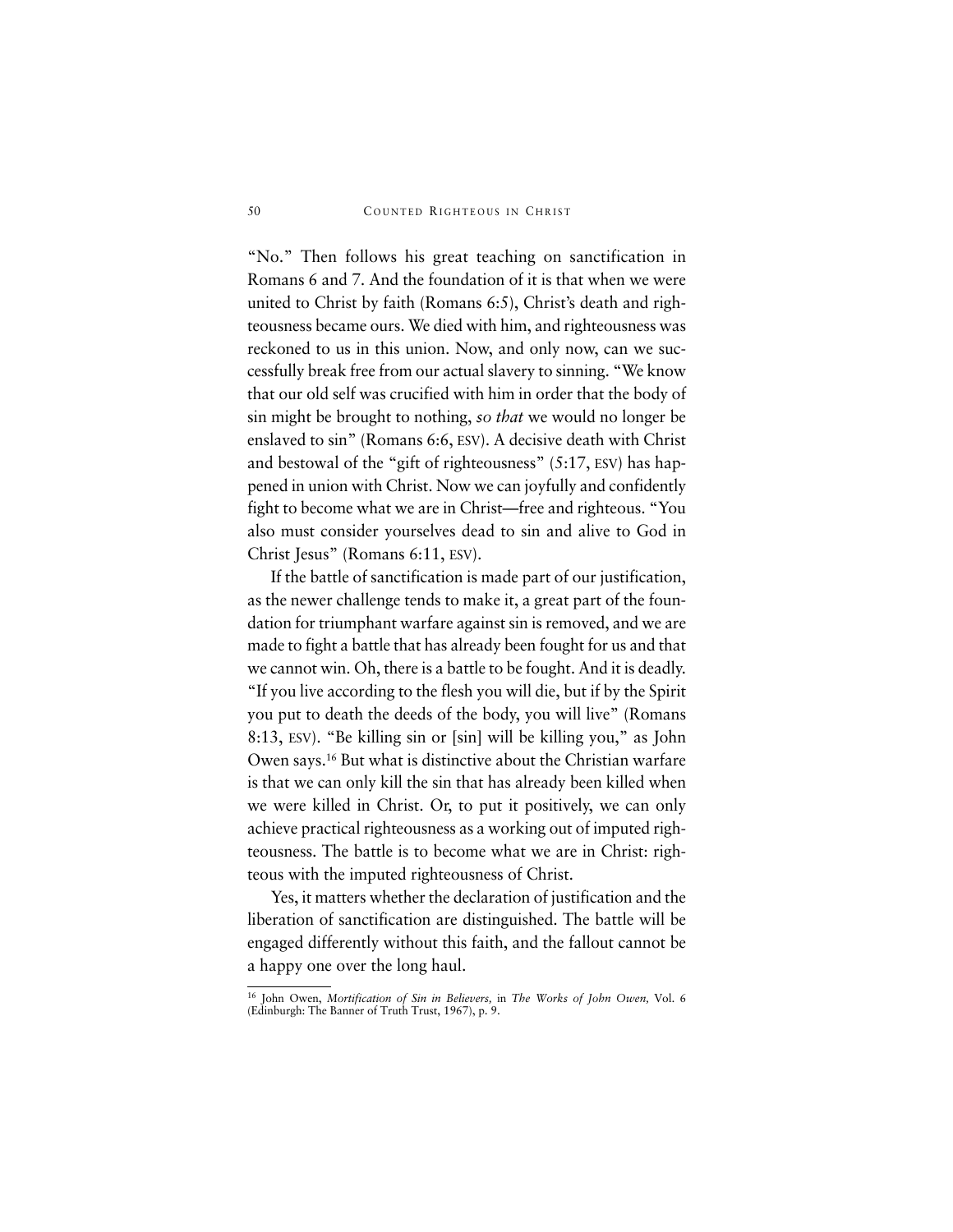#### *§4.3. The Glory of Christ and the Care of Souls Are at Stake*

Therefore, to many of us, meeting new challenges against the historic, biblical view of imputation is a front-line action rather than a rearguard action. It seems to us that the full glory of Christ is at stake as well as pastoral ministry to trembling sinners and imperfect saints.17 We believe the Bible teaches that the saving work of Christ includes not only his bearing the penalty for our sins, but also becoming a perfect righteousness for us that is imputed to us through our union with him. If this is so, then the new challenge falls short of giving Christ all the glory due to him. And if God meant for the defiled and fearful human soul to find peace with God on the basis of Christ's "blood and righteousness," then the new challenge will profoundly affect the pastoral labor to save and comfort sinners with the Gospel.<sup>18</sup>

<sup>&</sup>lt;sup>17</sup> See the Conclusion for an explanation of how the glory of Christ and the care of souls are at stake.

<sup>&</sup>lt;sup>18</sup> I say this because of the, sometimes unforeseen, other significant changes in theology and pastoral counsel that come when imputation is rejected. For example, there begins to emerge a coalescing of faith and its fruit in a way that makes it difficult to counsel people how to pursue practical holiness "by faith" rather than "as faith." Some today are treating faith and obedience as two ways of speaking about one response, or as different only in their direction or intention, rather than seeing the biblical pattern that faith (as root) remains distinct from works of faith (as fruit), although never inseparable. (See the Westminster Confession of Faith, 11.2: "Faith, thus receiving and resting on Christ and His righteousness, is the alone instrument of justification: yet is it not alone in the person justified, but is ever accompanied with all other saving graces, and is no dead faith, but works by love.") Gundry does not take this step in these short articles, but others have who are following his same line of thinking. See Chapter Two, note 2 and Chapter Three, note 35.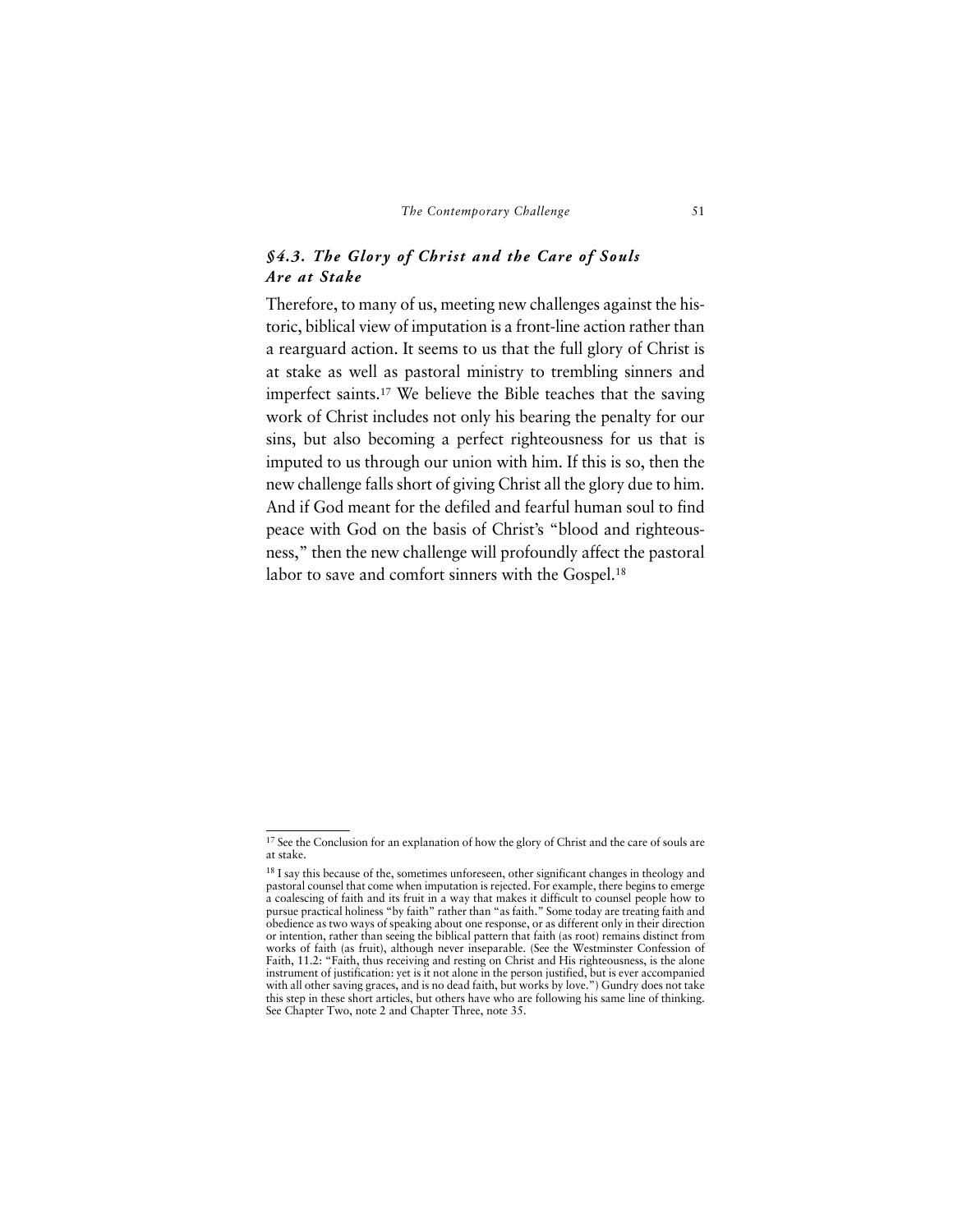# 3

# AN EXEGETICAL RESPONSE TO THE CHALLENGE

In response to the four summary positions of the challenge mentioned above (Chapter Two, §3), I will try to provide "a mentioned above (Chapter Two, §3), I will try to provide "a convincing exegetical basis" for the traditional Protestant view, which Robert Gundry calls for  $(II, 15)$  rather than just a historical or theological argument.

The first two conclusions of the challenge are closely related, namely, that . . .

. . . our "faith is reckoned as righteousness" in the sense that our righteousness "consists of faith" (I, 8, see Chapter Two, §3.1);

... justification does not involve any positive imputation of divine righteousness (neither God's nor Christ's) to believers (II, 14, see Chapter Two, §3.2).

Over against these two conclusions, I argue that in the New Testament justification *does* involve a positive imputation of divine righteousness to believers (§2), and this righteousness does *not* "consist of faith," but is received by faith (§1). Paul *does* teach that God imputes to believers an external, divine righteousness, which is ours as a gift of grace.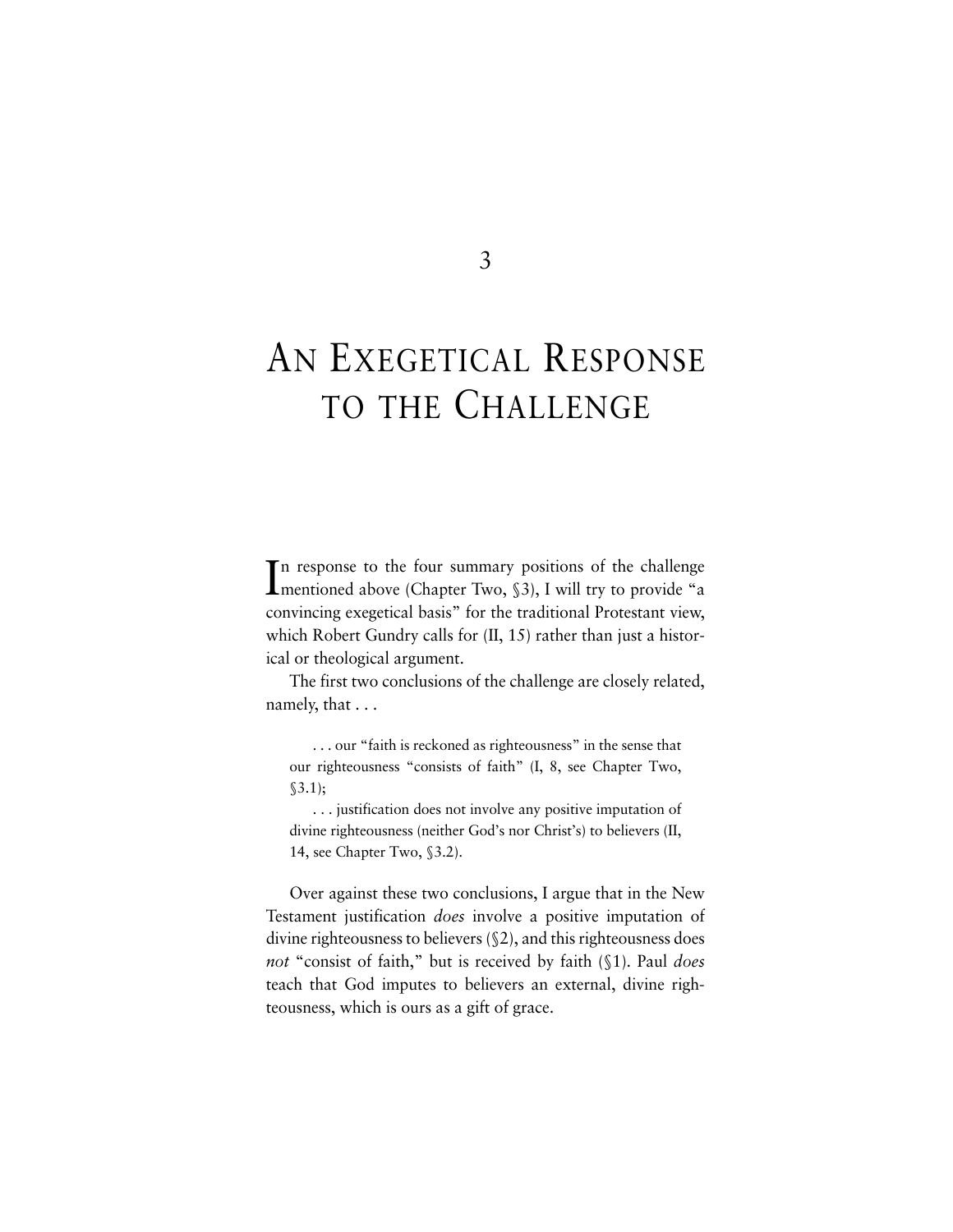## **§1. THE EVIDENCE THAT THE RIGHTEOUSNESS IMPUTED TO US IS EXTERNAL AND NOT OUR FAITH**

One primary passage for consideration here is Romans 4:2-6.

*For if Abraham was justified by works, he has something to boast about, but not before God. (3) For what does the Scripture say? "Abraham believed God, and it was credited to him for righteousness" [Genesis 15:6]. (4) Now to the one who works, his wage is not credited according to grace, but according to debt. (5) But to the one who does not work, but believes in him who justifies the ungodly, his faith is credited for righteousness,*<sup>1</sup> *(6) just as David also speaks of the blessing on the man to whom God credits righteousness apart from works.*<sup>2</sup>

# *§1.1. Paul Thinks of Justification in Terms of "Imputing" or "Crediting"*

In Romans 4:3 Paul quotes Genesis 15:6, "Abraham believed God, and *it was credited* to him for righteousness." Thus the idea of "imputation" is introduced by the word "credited" (= "reckoned" or "counted" or "imputed"—*jppgin, wayyaḥ<sup>e</sup>š*<sup>*ėbehâ* and έλογίσθη,</sup> *elogisthē*) from Genesis 15:6. This idea of imputation or crediting is introduced in connection with Romans 4:2 to show that Abraham was not "justified by works." ("If Abraham was justified by works, he has something to boast about.")

So Paul is forging the link here between "justification" (v. 2,  $\epsilon$ δικαιώθη, *edikaiōthē*) and "imputation" (v. 3,  $\epsilon$ λογίσθη, *elogisthē*). We know, Paul says, that Abraham was not "justified" by works because Genesis 15:6 says "faith was *credited* to him for righteousness." Thus we learn that when Paul thinks of the

<sup>&</sup>lt;sup>1</sup> Concerning the translation of ἡ πίστις εἰς δικαιοσύνην (*hē pistis eis dikaiosunēn*) as "faith<br>for righteousness" instead of "faith as righteousness," see note 7.

<sup>&</sup>lt;sup>2</sup> In most of the biblical quotations in this book the translation is my own, which may often reflect the close or even exact wording of other translations. If I do not cite an English version, I take responsibility for the translation.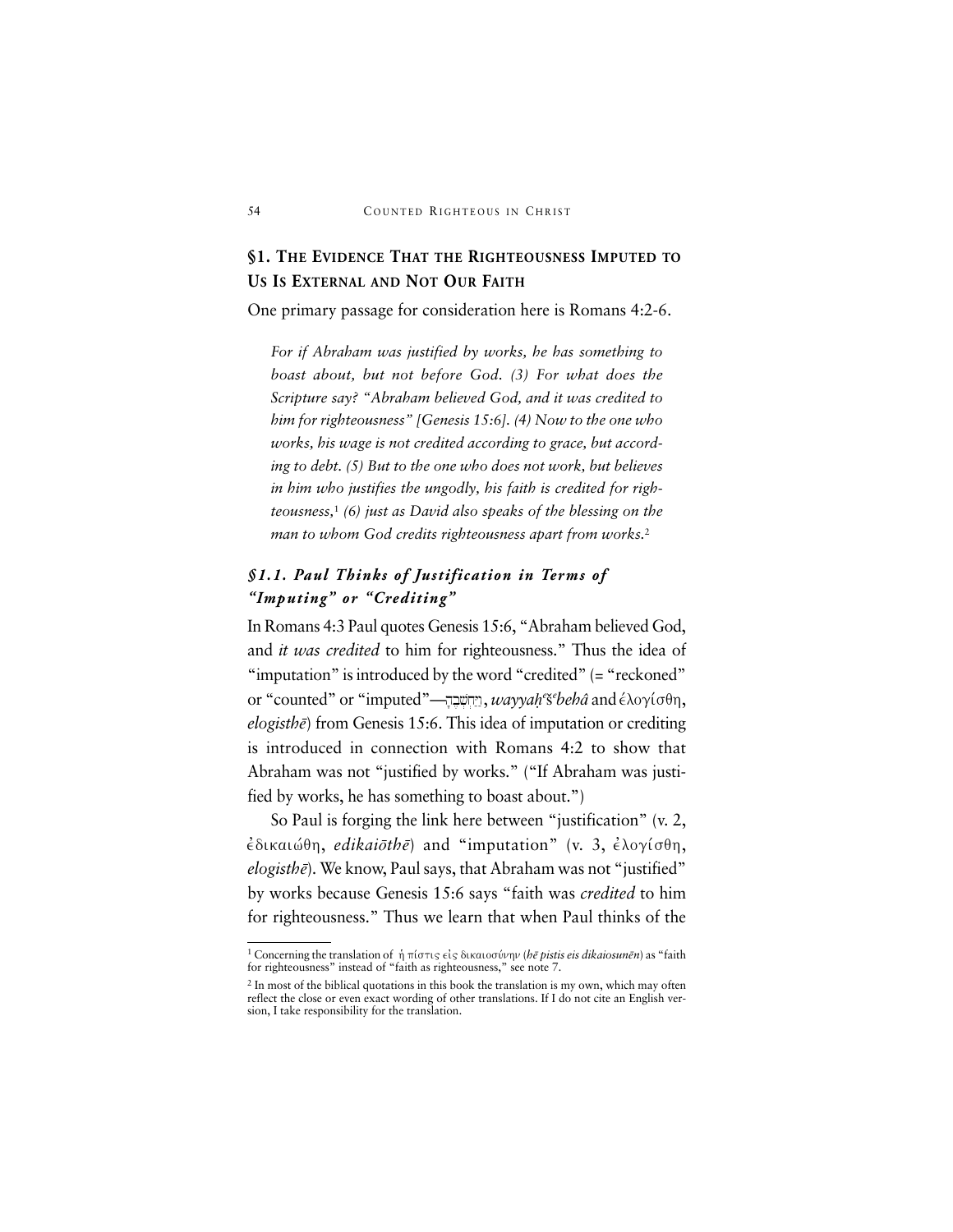*justifying* work of God he thinks of the *imputing* or *crediting* work of God.

How then does Paul conceive of this crediting or imputing work of God? There are clues as we consider the flow of thought through verses 4-6.

#### *§1.2. The Context of Imputation Is One of Crediting in a Bookkeeping Metaphor*

In Romans 4:4-5 Paul places the idea of imputation or crediting in the context of wages and debts. This seems to be the framework of thought that Gundry finds foreign to Paul's description of God's reckoning righteousness to our account.<sup>3</sup> He calls it "a bookkeeping framework" over against a "covenantal framework." But the idea of imputing or crediting or reckoning in a financial or "bookkeeping" framework seems plain in this context. The question is: How does faith relate to this act of "crediting"?

Paul's exposition of how faith relates to imputation or crediting goes like this:

*Now to the one who works, his wage is not credited/imputed (λογίζεται, logizetai) according to grace (κατά χάριν, kata charin), but according to debt (*ката̀ о̀феілища, kata *opheil∑ma). (5) But to the one who does not work, but believes in him who justifies (δικαιοῦντα, dikaiounta) the ungodly, his* faith is credited/imputed ( $\lambda$ oyí $\zeta$ <sub>E</sub> $\tau$ ai, logizetai) for righteous*ness. (Romans 4:4-5)*

Immediately, something seems out of sync here with the way Gundry conceives of imputation in Romans 4:3. When Paul quotes Genesis 15:6—that "Abraham believed God, and it was credited to him for righteousness"—Gundry construes this (with

<sup>&</sup>lt;sup>3</sup> In personal correspondence (02-04-02, quoted with permission), Gundry clarifies his view on "bookkeeping": "Though I'm still looking for any bookkeeping in regard to a righteousness of Christ, I'm quite happy with bookkeeping when it comes to the crediting of our transgressions to Christ, and to God's counting faith as righteousness."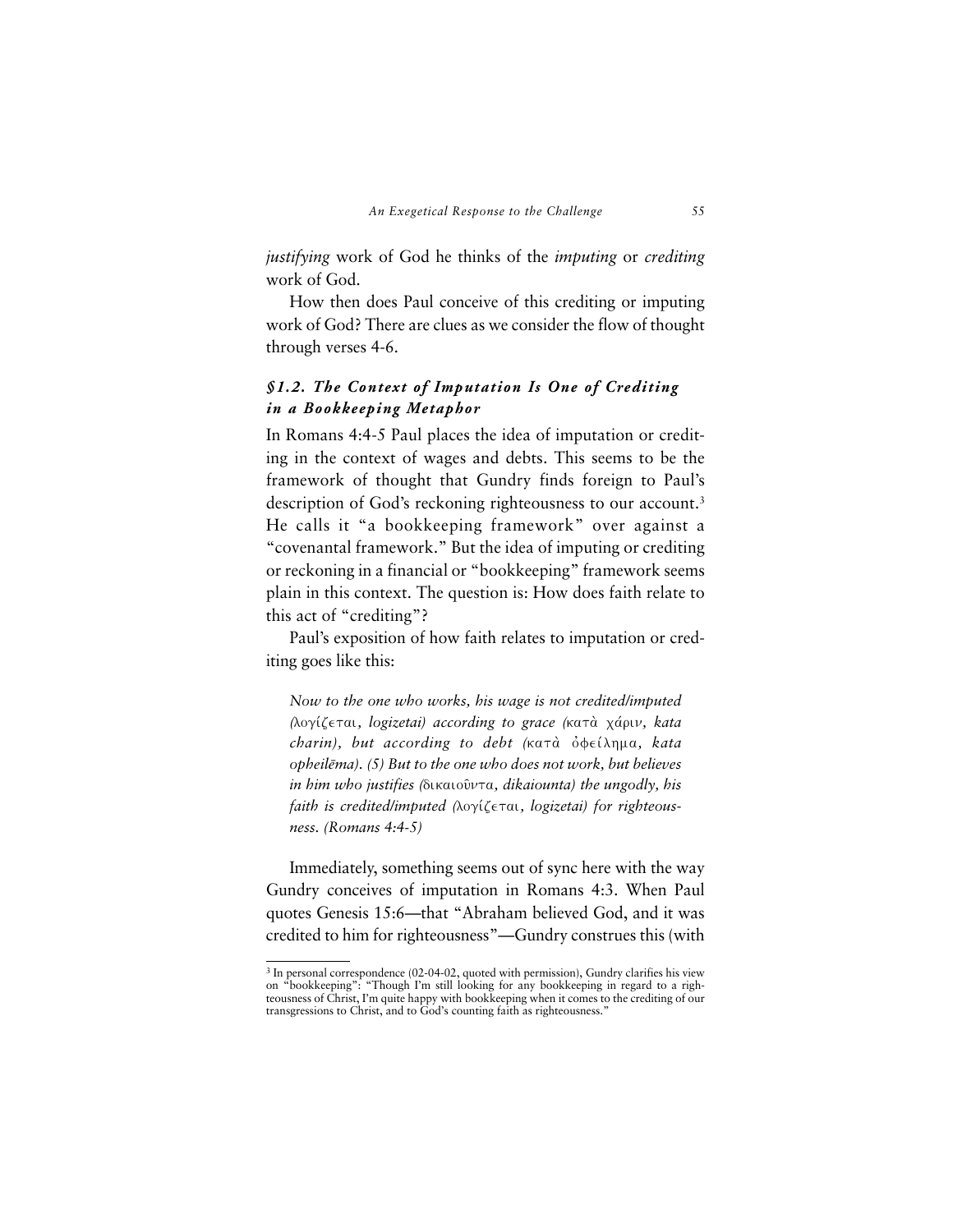all its parallels) to mean that Abraham's righteousness "consists of faith even though faith is not itself a work" (I, 8). So God's imputation, in Gundry's view, is not crediting an external, divine righteousness to Abraham, but counting something that he has, namely faith, to *be* his righteousness.

What seems out of sync with this interpretation is that Paul's exposition of imputation, which immediately follows verse 3, gives us a conceptual framework for imputation very different from the one Gundry sees in verse 3. Paul speaks immediately in terms of something *external* (a wage) being credited to our account, rather than something *internal* (faith) being treated as righteousness. "Now to the one who works, his wage is not credited according to grace, but according to debt." If Paul's conceptual framework were the same as Gundry's, and verse 3 implied to Paul that the credited righteousness *consists of* faith, then why would it enter Paul's mind to illustrate this with the words, "To the one who works, his wage is not credited according to grace, but according to debt"? Why would he speak in terms of a wage (or a gift) from outside ourselves being credited to us by debt (or by grace)?

Would he not rather say something like, "Now to him who works, his works are credited as (= treated as) his righteousness according to debt (κατὰ ὀφείλημα, *kata opheilēma*)"? This would correspond nicely with verse 5 ("his faith is credited for righteousness") *if* faith-credited-for-righteousness in fact means faith-treated-as-righteousness (which, I will try to show, it doesn't). Thus Paul would accomplish what Gundry seems to think he wants: to show that our righteousness consists not of our works but does *consist* of our faith. But this is *not* the conceptual framework that Paul develops. He jumps from "Abraham believed God, and it was credited to him for righteousness" (v. 3) to "a worker doesn't get his earnings according to grace but according to debt."

This seems odd and unlikely if Paul thinks about imputation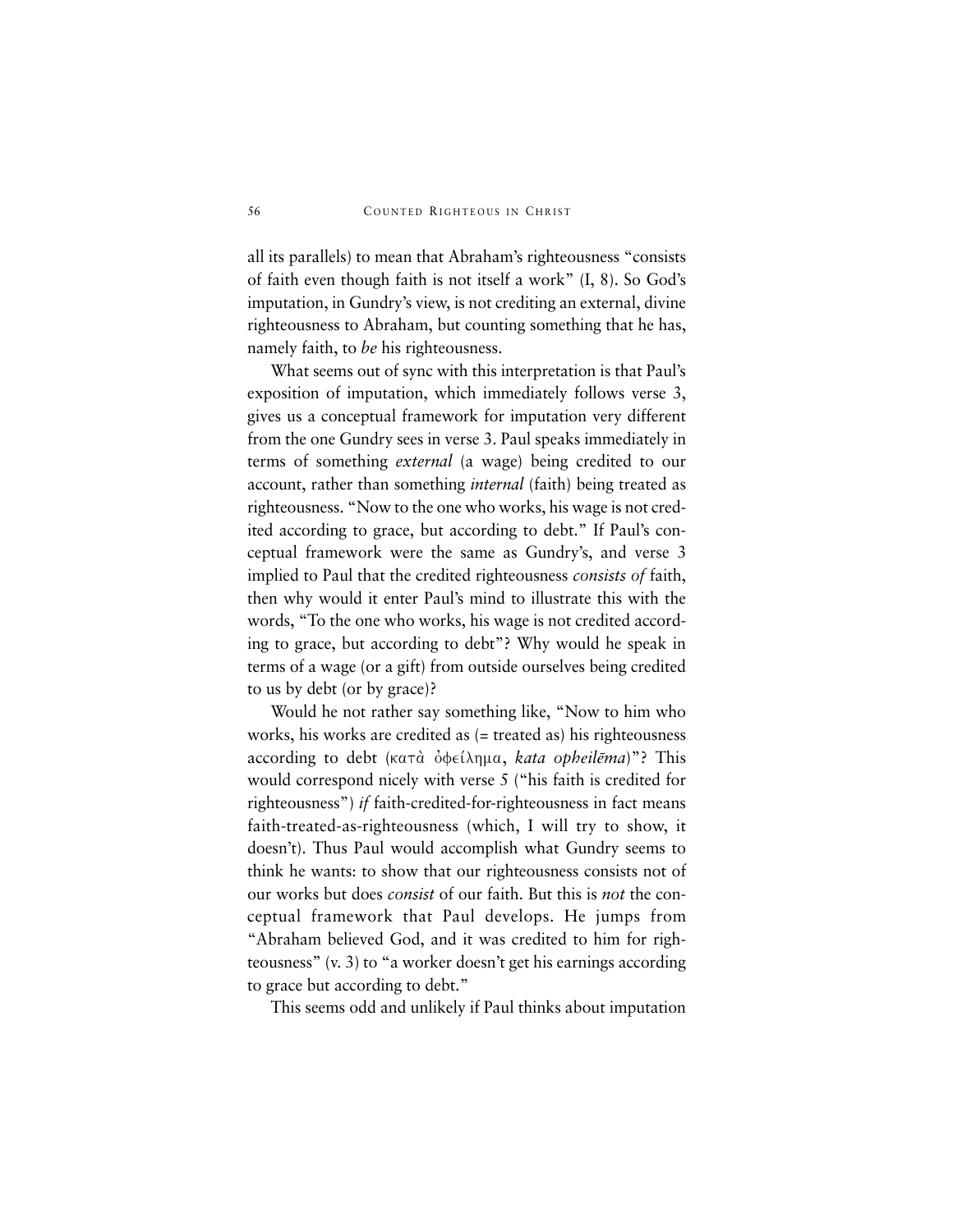the way Gundry does. In verse 4 the very grammar is different from verse 3 and points to a different conceptual picture than Gundry's: The external reward ( $\mu\sigma\theta$ ós, *misthos*) is the subject of a passive verb ("*is credited*," μισθòς οὐ λογίζεται, *misthos ou logizetai*) and is, therefore, the thing credited. This external reward is credited either to a "worker" as a wage "according to debt," or to "one who believes" as a gift "according to grace." Would not the wording of verse 4 rather tell us that in Paul's mind "faith being credited for righteousness" is shorthand for faith being the way an external righteousness is received as credited to us by God—namely, not by *working* but by *trusting* him who justifies the ungodly? Paul's conceptual framework for imputation in verses 4 and 5 would, therefore, not be God's crediting something *we have* to be righteousness, but God's crediting a righteousness we *don't* have to be ours by grace through faith.4

#### *§1.3. Confirmation from the Connection Between Romans 4:5 and 4:6*

This disconnect between Gundry's conceptual framework and Paul's is confirmed in the flow of thought between verses 5 and 6: "But to the one who does not work, but believes in him who justifies the ungodly, his faith is credited for righteousness, (6) *just as* David also speaks of the blessing on the man to whom God credits righteousness apart from works."

The "just as" at the beginning of verse 6 shows that Paul is now explaining with an Old Testament comparison (Psalm 32:1-

<sup>4</sup> So Douglas Moo, *The Epistle to the Romans,* New International Commentary on the New Testament (Grand Rapids, MI: William B. Eerdmans, 1996), p. 262.

In a helpful article on Genesis 15:6, O. Palmer Robertson points to several places in the Pentateuch where a person is "reckoned" to be something he is not. For example:

<sup>(1)</sup> Leah and Rachel ask concerning Jacob their father, "Are we not reckoned<br>(λελογίσμεθα, *lelogismetha* LXX) by him as foreigners?" (Genesis 31:15). Leah and Rachel say that Jacob "reckons" them to be strangers when in fact they are his daughters.

<sup>(2) &</sup>quot;Your offering shall be reckoned (logisqhsetai v , *logisth∑setai* LXX) to you as the grain of the threshing floor and as the fullness of the winepress" (Numbers 18:27: cf. v. 30). The Levite's tithe is "reckoned" as the threshing-floor corn and the fullness of the winepress though it is neither of these things.

See O. Palmer Robertson, "Genesis 15:6: New Covenant Exposition of an Old Testament Text," *WTJ* 42 (1980): 259-289.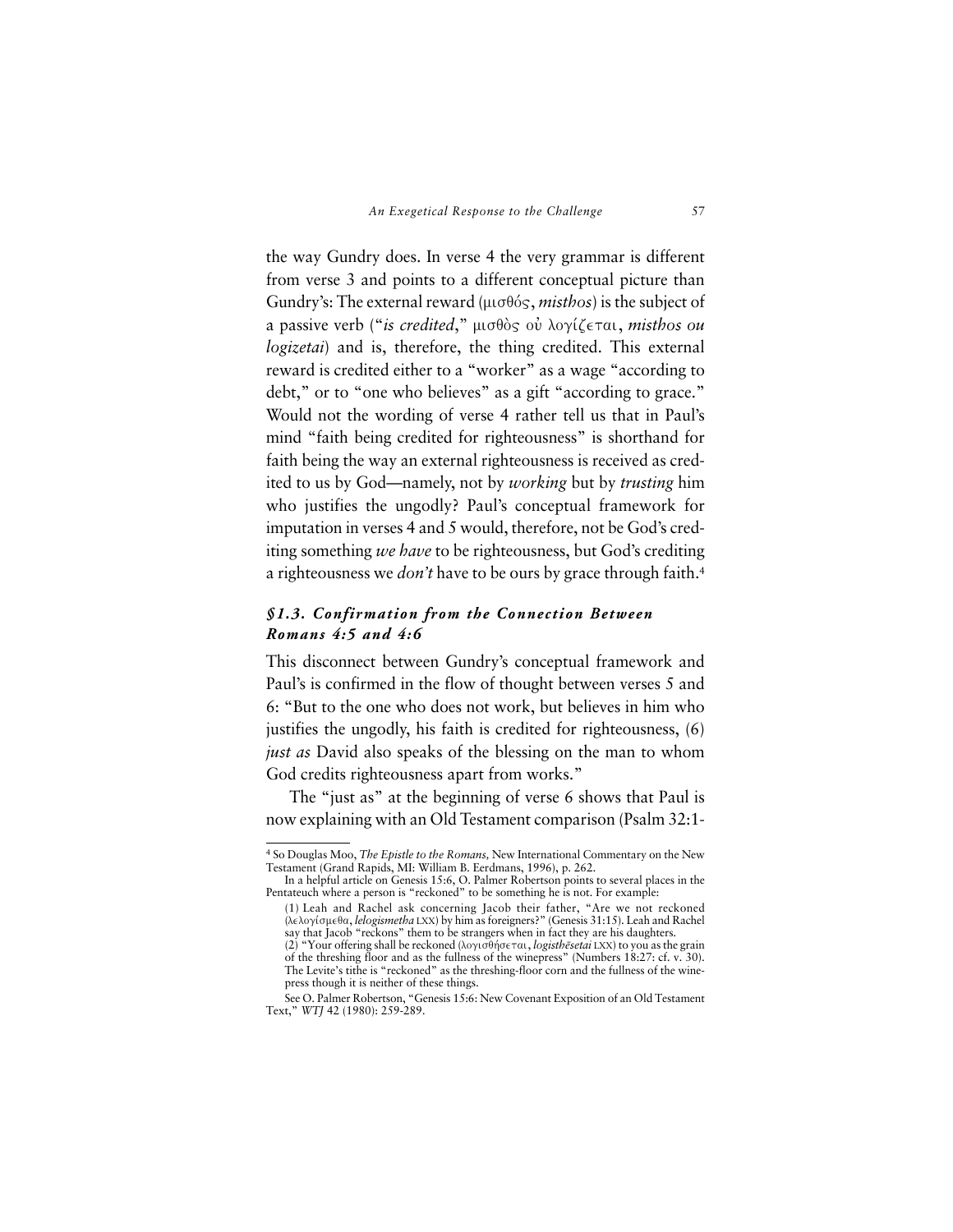2) what it means for God to justify the ungodly. He says, "*Just as* David also speaks of the blessing on the man to whom God credits or imputes righteousness apart from works." There are two crucial things to notice in the connection between verse 6 and verse 5.

*§1.3.1.* The first is the parallel between "apart from works" in verse 6 and "the ungodly" in verse 5. In verse 5 God justifies "*the ungodly.*" In verse 6 God credits righteousness to a man "*apart from works*." What it means to be "apart from works" in Romans 4:6 is defined in verses 7-8: The man is guilty of "lawless deeds" and "sin." So God's crediting righteousness to a person "apart from works" means that he credits righteousness to "the ungodly."

*§1.3.2.* This leads to the second crucial thing to notice about the connection between verses 5 and 6—namely, the parallel between God's act of *justifying* in verse 5 and God's act of *crediting* or *imputing righteousness* in verse 6. We have seen that "the ungodly" in verse 5 parallels "apart from works" in verse 6. It is natural then to take the phrase, "*justify* the ungodly" to be parallel with "*credit righteousness* apart from works."

Therefore Paul thinks of *justification* of the ungodly in terms of a positive *imputation* of righteousness apart from works. And this righteousness is the direct object of the verb "credit/impute" ("[God] credits righteousness," λογίζεται δικαιοσύνην χωρίς e[rgwn, *logizetai dikaiosun∑n chøris ergøn*, 4:6). Thus he is not using the same wording or grammar as in verse 5 where "faith is imputed *for* righteousness," but rather he is saying that righteousness (an objective reality outside us) is imputed to us. Justification in Paul's mind is God's imputing righteousness to us "by faith"5 rather than faith being treated as righteousness within us.

 $<sup>5</sup>$  It is clear throughout Romans that Paul regards faith to be the instrument by which one is</sup> justified: Romans 3:28, 30; 4:11; 5:1, 2; 9:30.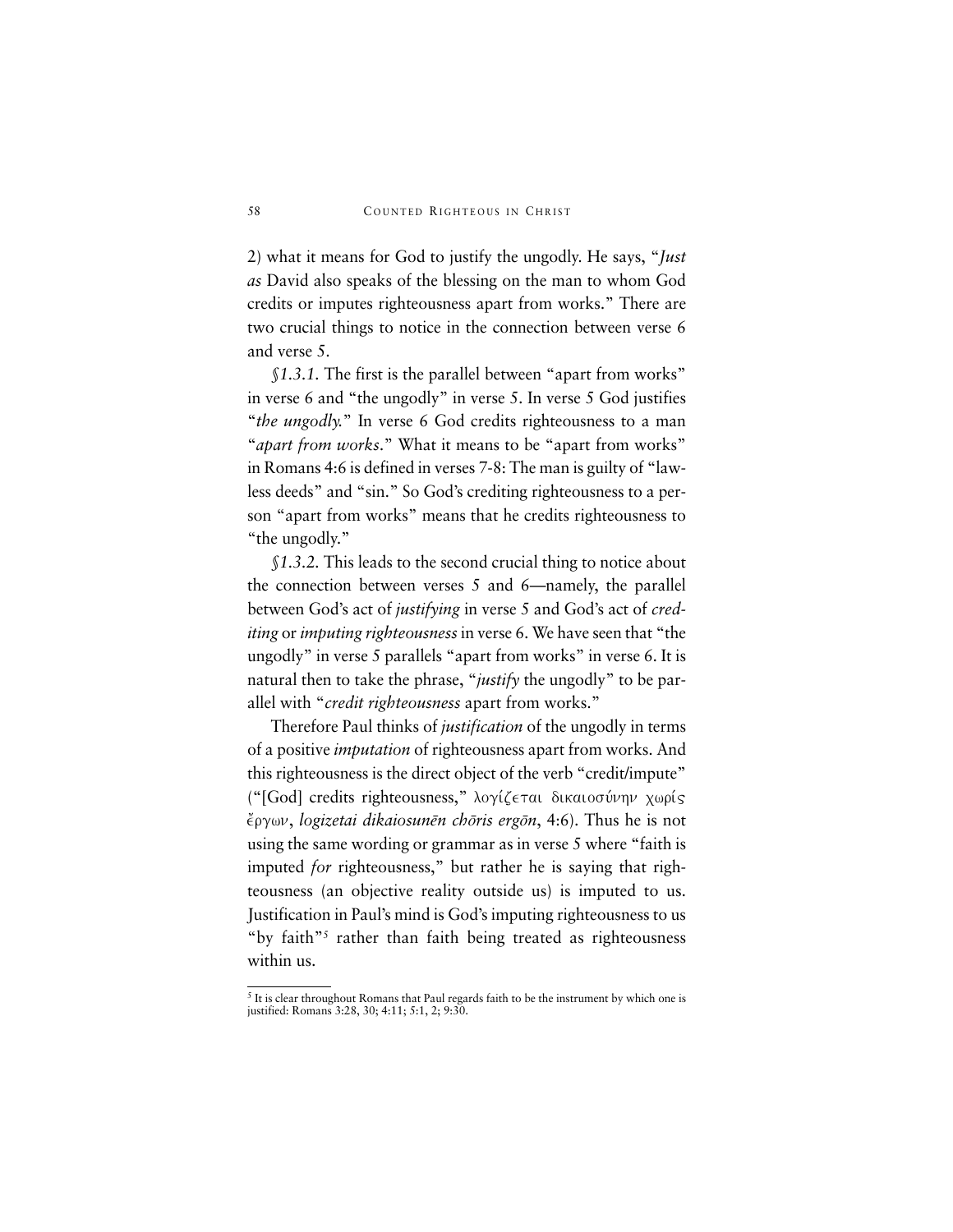## *§1.4. A Confirming Parallel Between Romans 4:6 and Romans 3:28*

This second point is confirmed by the parallel in wording between Romans 3:28 and Romans 4:6. In Romans 3:28 Paul says, "A man is justified (δικαιοῦσθαι, *dikaiousthai*) by faith apart from works of the law (χωρὶς ἔργων νόμου, *chōris ergōn nomou*)." In Romans 4:6 he says, "God credits righteousness (logivzetai dikaiosuvnhn, *logizetai dikaiosun∑n*) apart from works (χωρὶς ἔργων, *chōris ergōn*)." The parallel between "apart from works of the law" (3:28) and "apart from works" (4:6) is so close as to suggest that the other parallel between "justify" and "credits righteousness" is similarly close, even synonymous. Therefore we have another good reason for thinking that when Paul speaks of "being justified," he thinks in terms of righteousness being imputed to us rather than our faith being recognized or considered as our righteousness.

| Romans 4:5 justifies |                                                   | the ungodly                 |
|----------------------|---------------------------------------------------|-----------------------------|
|                      | Romans 4:6 credits righteousness apart from works |                             |
|                      | Romans 3:28 justified by faith                    | apart from works of the law |

It is very important to say again here that righteousness is the *direct object* of crediting or imputing<sup>6</sup> (just as we saw in verse 4 that the "reward/wage" [ $\mu\sigma\theta$ ós, *misthos*] was the object of God's imputing). God imputes righteousness to a person. "David also speaks of the blessing on the man to whom *God credits righteousness* apart from works." It does not say that God imputes something we already have (like our faith) as righteousness. It

<sup>&</sup>lt;sup>6</sup> It is not clear whether Gundry sees this. He says, "It is our faith, not Christ's righteousness, that is credited to us as righteousness. The problem is . . . 'Celebration' attaches Christ's righteousness as a direct object of accrediting, as Paul never does. This [is an] unscriptural attachment" (II, 15). Gundry's statement is true if the focus is precisely on "Christ's righteousness"—that is, on the explicit mention of Christ. But it is not unscriptural to speak of God imputing to us a righteousness (as the direct object) that may refer to divine righteousness, including Christ's. Whether the righteousness in Romans 4:6 is in Paul's mind a divine righteousness, even Christ's, is what needs to be decided.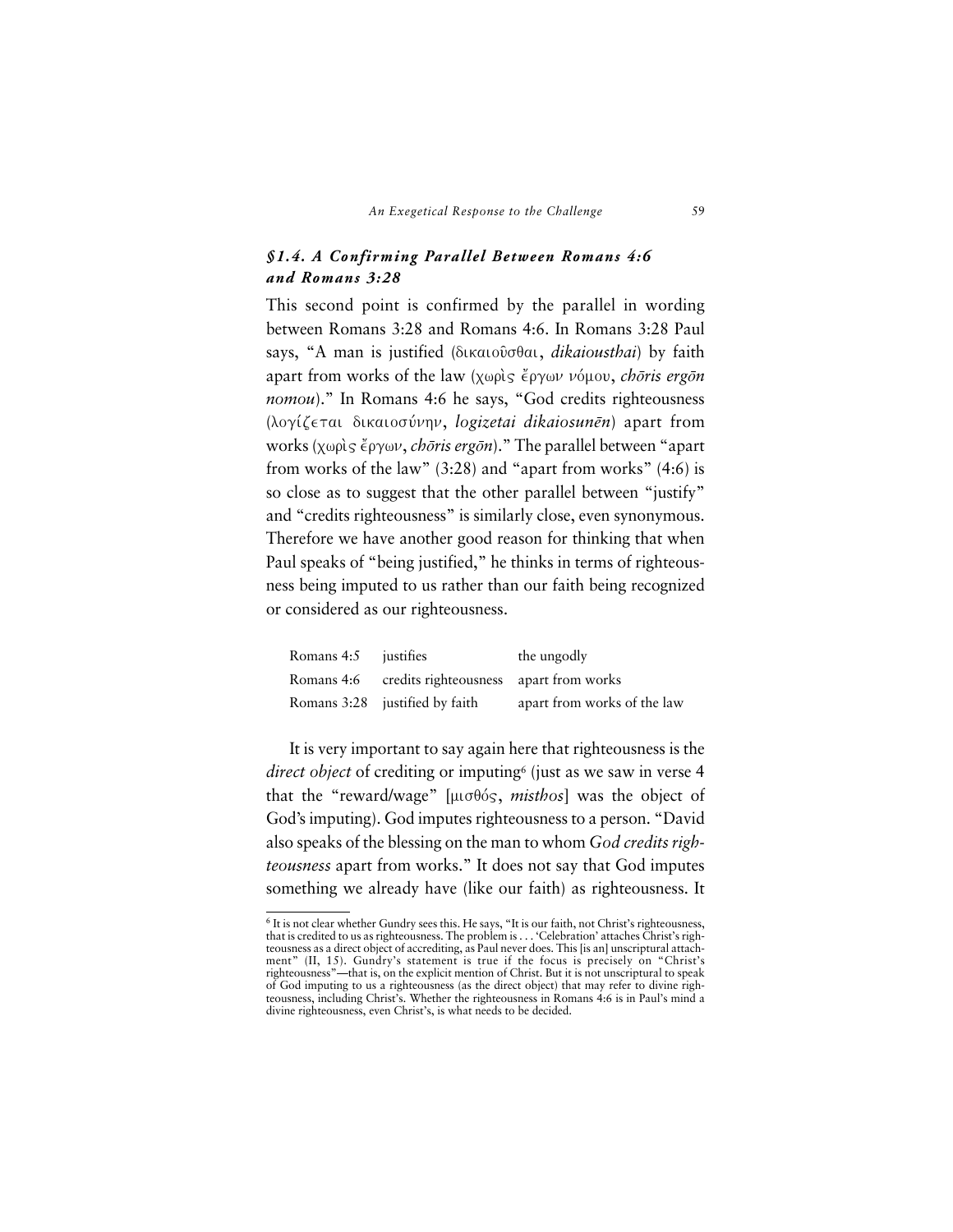says that God imputes a righteousness we do not yet have because we are "ungodly."

How shall we construe the two different ways of speaking about imputed righteousness that we have seen in Romans 4:2-6? One way says, "[Faith] was credited to [Abraham] for righteousness" (4:3, 5), and the other way says, "God credits righteousness [to the ungodly] apart from works" (4:6). In the first case, faith is the thing imputed and "is imputed [by God] for righteousness" (4:5); in the second case, righteousness is the thing imputed and is imputed to us who are ungodly ("God credits righteousness apart from works," 4:6).

It is highly unlikely that Paul thinks in two different ways about how the ungodly are justified or how righteousness is imputed to the ungodly. Therefore, these two ways of speaking about imputing righteousness are probably saying the same thing in two different ways or from two different angles. The question then becomes: *What is the righteousness that God credits to the ungodly*?

Gundry answers that the righteousness credited to us by God "consists of faith even though faith is not itself a work" (I, 8). We have already argued above, from the connection between the quotation of Genesis 15:6 in Romans 4:3 and Paul's exposition of it in verses 4-5, that Gundry's answer to this question is unlikely. Gundry's conceptual framework is that the thing imputed is internal to us, namely, faith (v. 3). Paul's conceptual framework is that the thing imputed to us is external to us, namely, righteousness (v. 6). Paul's framework is that faith *receives* the gift of righteousness by trusting him who justifies the ungodly (v. 5; cf. 5:17). Gundry's framework is that faith *is* (by God's accounting) our righteousness.

## *§1.5. The Evidence from How Paul's Thought Flows in Romans 4:9-11*

There are other lines of evidence that Paul does not intend for the phrase "faith is credited for righteousness" (4:5) to mean that our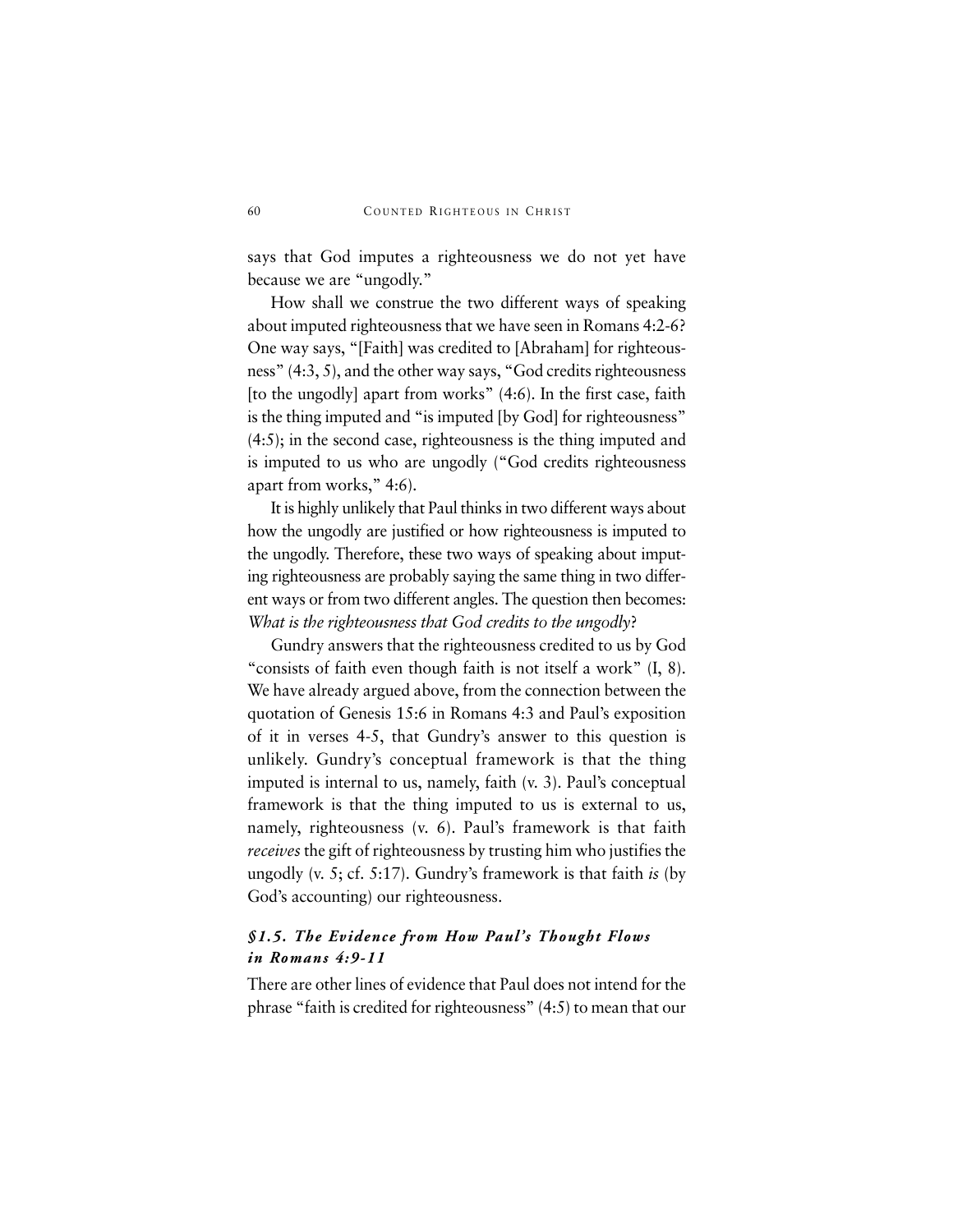righteousness "consists of faith" (I, 8). One of these lines of evidence is the flow of thought in Romans 4:9-11.

*Is this blessing then only for the circumcised, or also for the uncircumcised? We say that faith was credited/imputed to Abraham for righteousness. (10) How then was it credited/imputed to him? Was it before or after he had been circumcised? It was not after, but before he was circumcised. (11) He received the sign of circumcision as a seal of the righteousness of faith while he was still uncircumcised. The purpose was to make him the father of all who believe without being circumcised, so that righteousness would be counted to them.*

In verse 9 Paul uses the phrase, "faith was credited to Abraham for righteousness" (just as in verse 3). But what follows shows that Paul does *not* mean "righteousness consists of faith." Follow the flow of thought with me: After referring to faith as "credited to Abraham for righteousness" (v. 9), he asks if this crediting was before or after his circumcision (v. 10). He answers: before, not after. Then he says, "He received the sign of circumcision as a seal of the *righteousness of faith*" (v. 11). Now this term, "righteousness of faith," by itself could mean "righteousness that consists in faith" or "imputed righteousness received by faith." Which does Paul intend?

The next clause points to the answer: "The purpose was to make [Abraham] the father of all who believe without being circumcised, *so that righteousness would be counted[ imputed] to them*" (εἰς τὸ λογισθῆναι αὐτοίς δικαιοσύνην, eis to logisthēnai *autois dikaiosun∑n*). Notice that Paul explains "faith being imputed for righteousness" in terms of "righteousness being imputed *because* of faith." They "believed . . . *so that* righteousness would be imputed to them." This supports our earlier conclusion that imputed righteousness is *not* "righteousness that consists in our faith," but rather "righteousness credited to us because of our faith."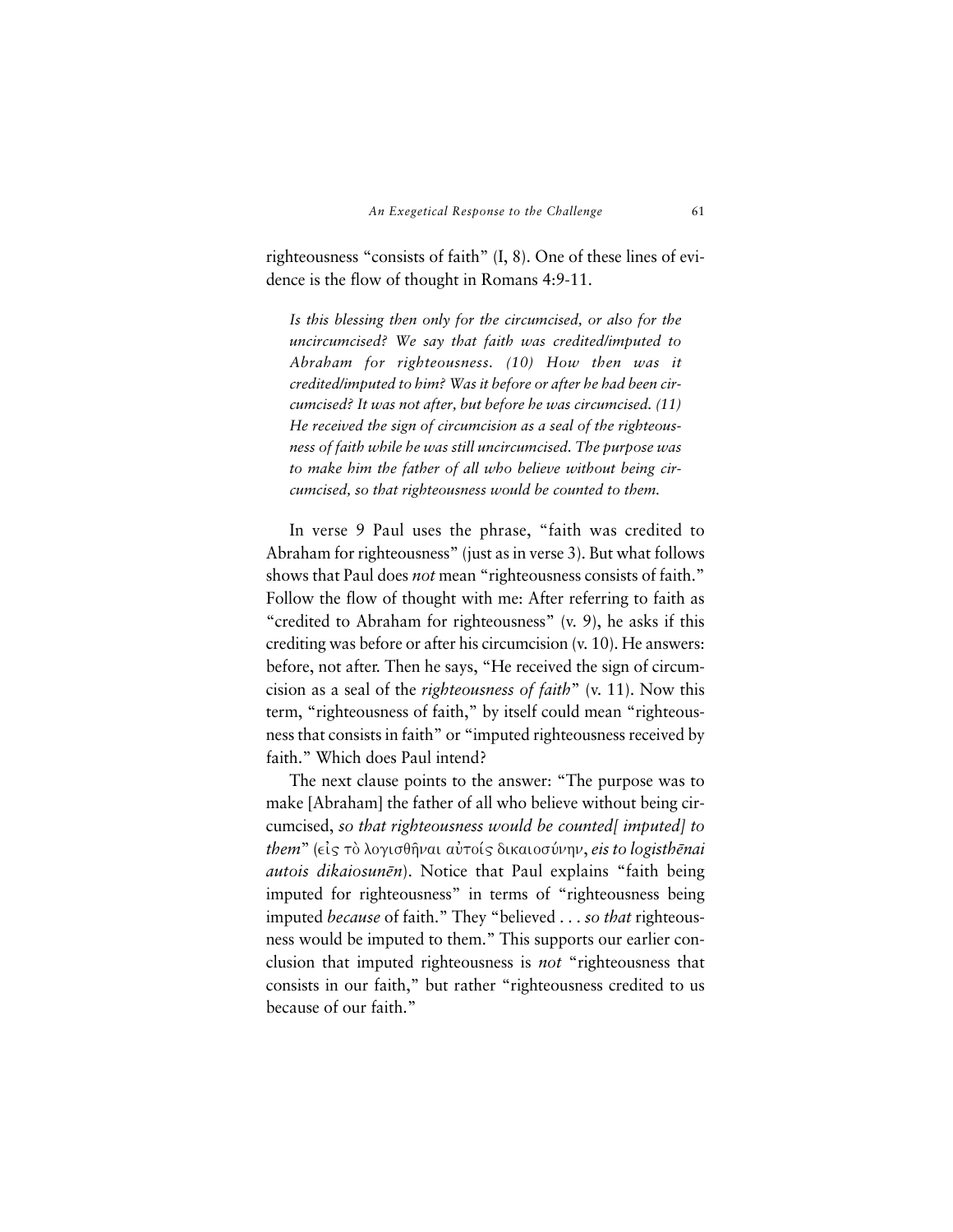#### *§1.6. Confirming Evidence from Romans 10:10*

Romans 10:10 points in the same direction. "For with the heart is believed unto righteousness, and with the mouth is confessed unto salvation" (καρδία γάρ πιστεύεται είς δικαιοσύνην, στόματι δέ oJmologeitai e ` i~ swthri j anv , *kardia gar pisteuetai eis dikaiosun∑n, stomati de homologeitai eis søt∑rian*). Here Paul says that we believe "*unto* righteousness." And we confess "*unto* salvation." The confession does not consist in salvation but leads to it; so also the faith does not consist in righteousness but leads to it.7

#### *§1.7. Evidence from Philippians 3:8-9*

Another evidence that Paul does not intend for the phrase "faith is credited for righteousness" (4:5) to mean that our righteousness "consists of faith" (I, 8) is found in Philippians 3:8b-9.

*I have suffered the loss of all things, and count them as rubbish in order that I might gain Christ, (9) and be found in him, not having a righteousness of my own from the law, but that which is through faith in Christ, the righteousness from God based on faith.*

When Paul says that he aims to be found "in [Christ], not having a righteousness of my own," does he mean that the righteousness he hopes to have in Christ is the righteousness that consists in his own faith? That is highly unlikely, because the

<sup>&</sup>lt;sup>7</sup> Note that it would not make sense here to translate "unto" ( $\epsilon$ *is*, *eis*) by the word "as" ("with the heart is believed as righteousness"). Rather, "for" or "unto" is the natural and usual translation of this preposition, and the parallel with "with the heart is confessed unto salvation" would be broken without this normal translation. I am inclined to think that this translation should apply to Romans 4:3, 5, 9, 22 as well, since all these passages have eij~ dikaiosuvnhn (*eis dikaiosun∑n*) to state what faith is credited for. Hence, Romans 4:3, 5, 9, 22. should read: "faith is counted for unto righteousness," not "faith is counted as righteousness."

On a related note: Notice that "the righteousness of faith" in Romans 4:11  $(τñς δικαιοσύνης τῆς πίστ∈ως,$ *tēs dikaiosunēs tēs pisteōs* $) is parallel to "the from-faith righ$ teousness" in Romans 10:6 (ἡ . . . ἐκ πίστεως δικαιοσύνη, *hē . . . ek pisteōs dikaiosunē*). This further suggests that the genitive in the phrase "righteousness of faith" should not be construed as a genitive of apposition (righteousness that is faith) but rather as a genitive of source (righteousness that comes from faith) which is similar to the phrase, "faith unto (or for) righteousness" in Romans 4:3, 5, 9, 22 and 10:10.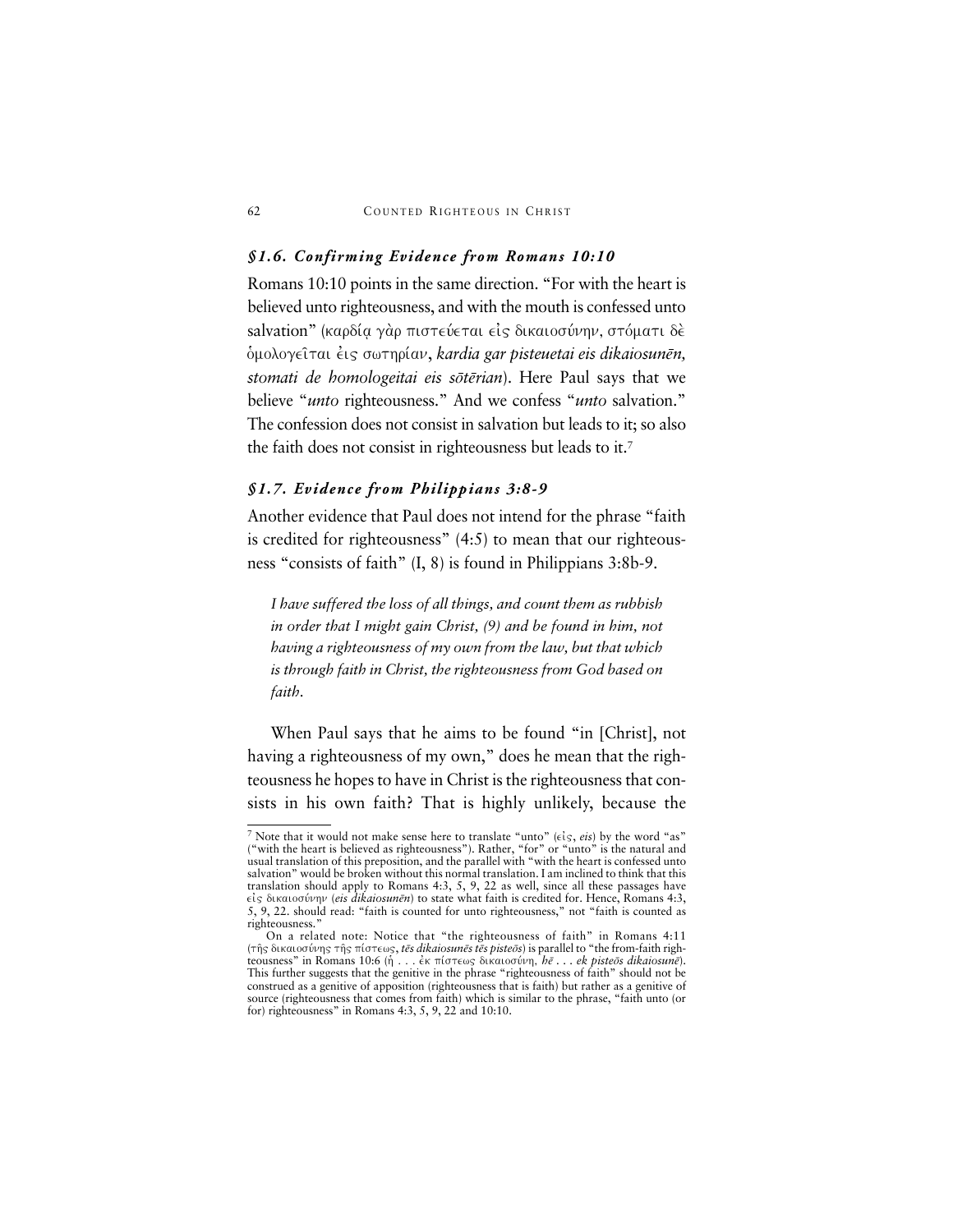righteousness that he aims to have is his by virtue of being "in Christ" ( $\acute{\epsilon}v$   $\alpha\acute{\nu}\tau\hat{\varphi}$ , *en auto*) and is said to be "*through* faith" ( $\delta\alpha\hat{\alpha}$ pistew~ v , *dia pisteøs*) and "*based on* faith" (ejpi; th/` pistei v , *epi t∑ pistei*). The conceptual framework here is not that faith *is* our righteousness, but that, because of faith, we are united to Christ in whom we have a righteousness "from God" (τὴν ἐκ θεοῦ, *tēn ek theou*). This too supports our earlier conclusion that imputed righteousness is *not* "righteousness that consists in our faith," but rather an external "righteousness credited to us because of our faith."

## *§1.8. A Clarifying Analogy for "Faith Imputed for Righteousness"*

It might be helpful here to give an analogy that would explain how the words "faith was imputed for righteousness" can carry the meaning "faith received the gift of imputed righteousness." Don't press the following analogy in all its details. It is not an allegory.

Suppose I say to Barnabas, my teenage son, "Clean up your room before you go to school. You must have a clean room or you won't be able to go watch the game tonight." Suppose he plans poorly and leaves for school without cleaning the room. And suppose I discover the messy room and clean it. His afternoon fills up, and he gets home just before it's time to leave for the game and realizes what he has done and feels terrible. He apologizes and humbly accepts the consequences. No game.

To which I say, "Barnabas, I am going to credit the clean room to your account because of your apology and submission. Before you left for school this morning I said, 'You must have a clean room or you won't be able to go watch the game tonight.' Well, your room is clean. So you can go to the game."

That's one way to say it, which corresponds to the language of Romans 4:6. Or I could say, "I credit your apology for a clean room," which would correspond to the language of Romans 4:3. What I mean when I say, "I credit your apology for a clean room"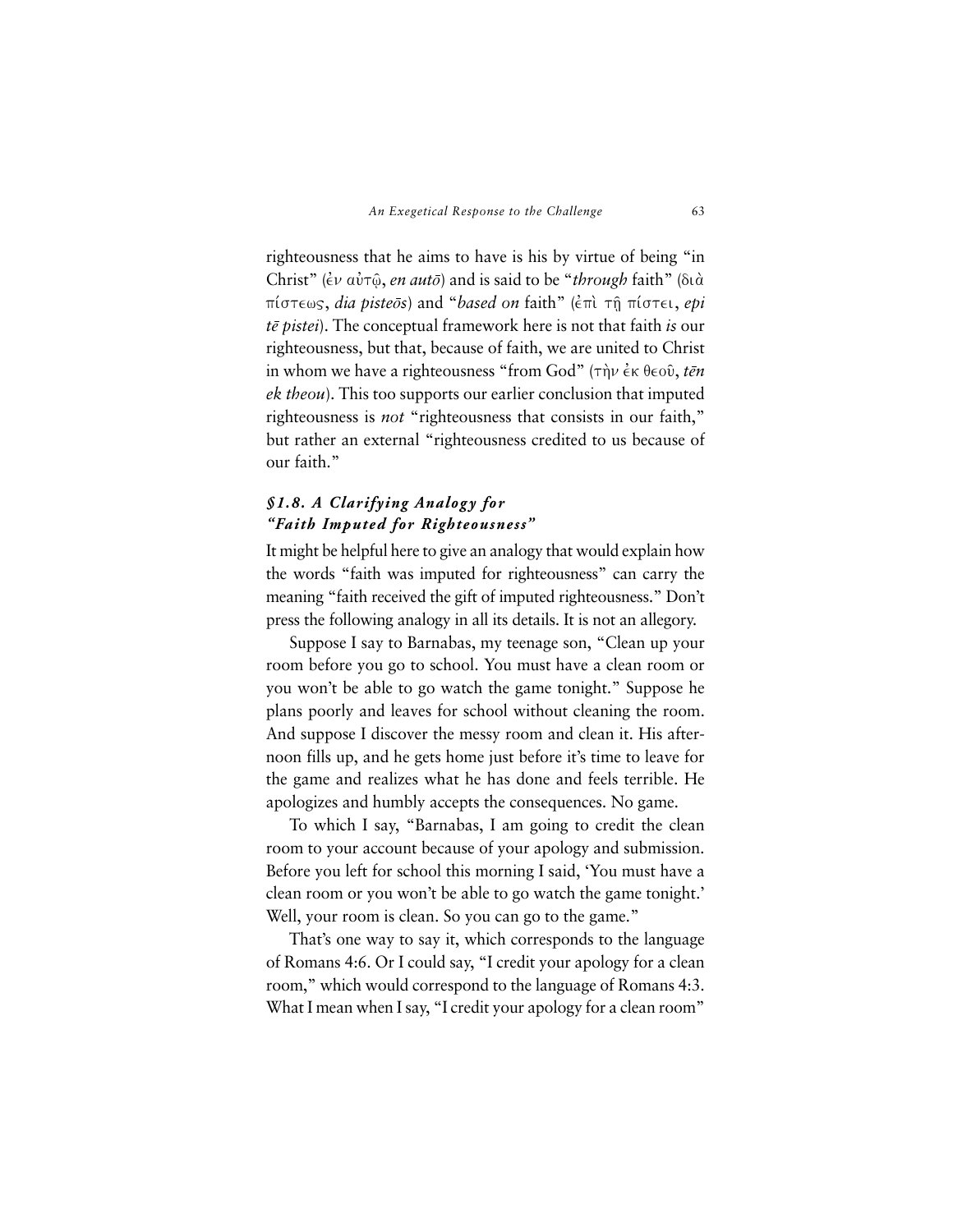is *not* that the apology *is* the clean room, nor that the clean room *consists of* the apology, nor that he really cleaned his room. *I* cleaned it. It was pure grace. All I mean is that, in my way of reckoning—in my grace—his apology connects him with the promise given for a clean room. The clean room is *his* clean room.

You can say it either way. Paul said it both ways: "Faith is imputed for righteousness" (4:3, 9), and "God imputes righteousness to us [by faith]8" (4:6, 11). The reality intended in both cases is: I cleaned the room; he now has a cleaned room; he did not clean the room; he apologized for failure; in pure grace I counted his apology as connecting him with a fulfilled command that I did for him; he received the imputed obedience as a gift.

## *§1.9. Conclusion: Our Imputed Righteousness Does Not Consist of Faith but Is Received by Faith*

So when Paul says of Abraham, or of those who believe like Abraham, that their faith "is credited for righteousness" (Romans 4:3, 5, 9, 22, 23; Galatians 3:6), he does *not* mean that righteousness "consists of faith." He simply means that their faith connects them to the promise of God's imputed righteousness.<sup>9</sup>

So, if we conclude thus far that Paul thinks in terms of an external righteousness credited to us, the question facing us now is: *What righteousness is credited to us? Is it God's righteousness, and possibly even Christ's?*

## **§2. THE EXTERNAL RIGHTEOUSNESS CREDITED TO US IS GOD'S**

Now I turn to respond to the second conclusion of the new challenge to the historic Protestant view of imputation. That conclu-

<sup>&</sup>lt;sup>8</sup> This bracket is warranted by the parallel we saw above in Chapter Three, §1.4. between Romans 4:6 and Romans 3:28.

<sup>9</sup> John Owen, in *The Doctrine of Justification by Faith,* Vol. 5 of *The Works of John Owen* (Edinburgh: The Banner of Truth Trust, 1965; orig., 1850-1853), pp. 318-320, gives five arguments for why "faith credited as righteousness" does not mean that faith is our righteousness. John Murray, *The Epistle to the Romans,* Vol. 1 (Grand Rapids, MI: William B. Eerdmans, 1959), pp. 353-359, gives nine arguments for the same point.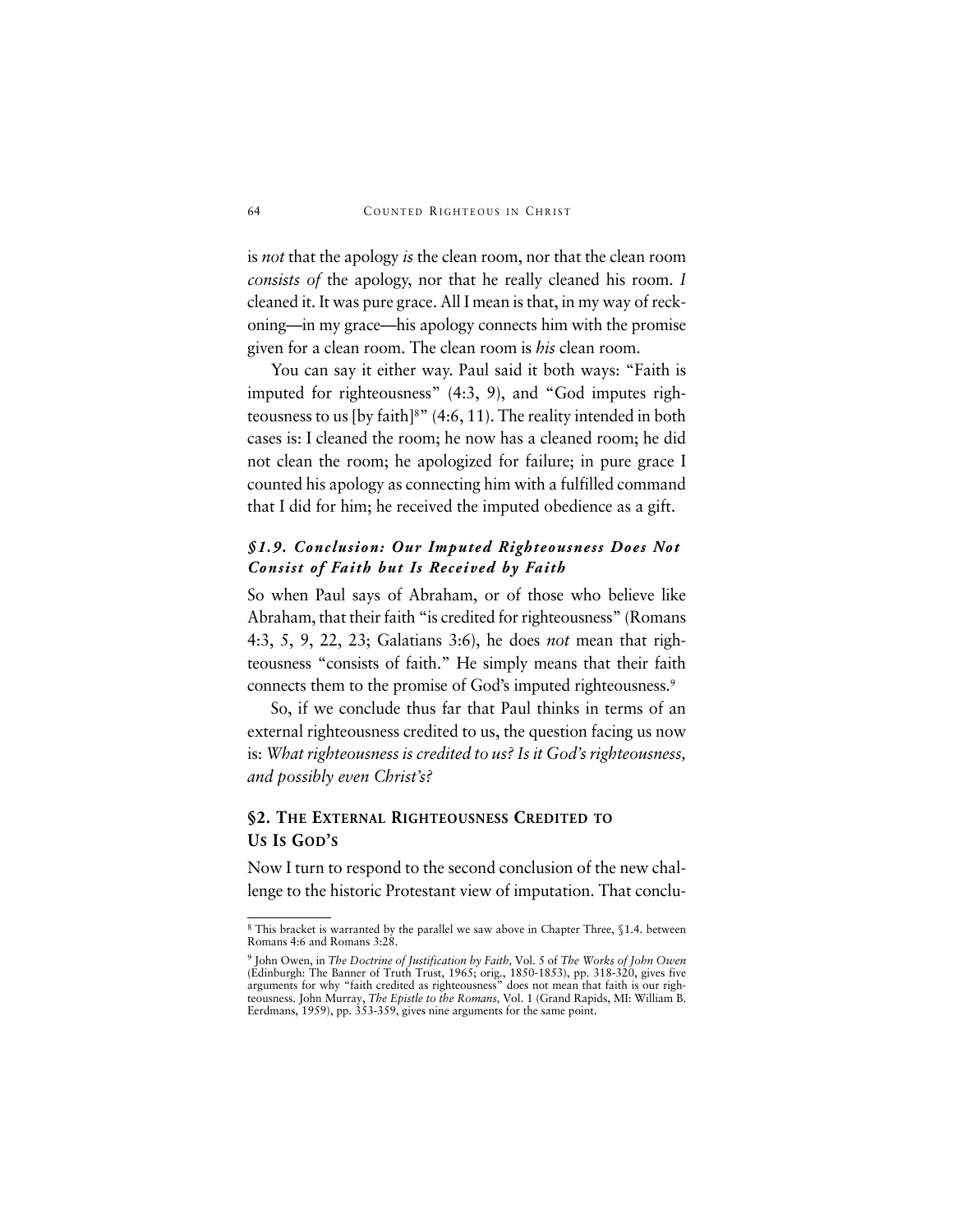sion said, in the words of Robert Gundry, that justification does not involve any positive imputation of divine righteousness (neither God's nor Christ's) to believers (II, 14).

I have already argued that Paul does not construe the clause, "[Abraham's faith] was credited to him for righteousness" the way Gundry does—namely, that righteousness "consists of faith." Rather the wording of Romans 4:4-6 (as an exposition of that phrase) points in another direction: Faith receives the gift of an external righteousness that God credits or imputes to us.

Now what other texts support this historic interpretation, that the righteousness imputed to the ungodly in Romans 4:6 is in fact God's righteousness?

#### *§2.1. The Flow of Thought from Romans 3:20 to 4:6*

Consider first the flow of thought from Romans 3:20 into the verses we have been looking at in Romans 4:2-6. We have seen from the connection between Romans 4:3 and 4:4, on the one hand, and 4:5 and 4:6, on the other hand, that Paul conceives of *justification* in terms of an *imputation of external righteousness*. Therefore the unbroken flow of thought with regard to justification from 3:20 into chapter 4 (which I illustrate below) encourages us to think in these Pauline terms of imputation as we read Romans 3:20-22:

*By works of the law no flesh will be justified in his sight; for through the law comes knowledge of sin. (21) But now apart from the law the righteousness of God has been manifested, being witnessed by the Law and the Prophets, (22) even the righteousness of God through faith in Jesus Christ for all who believe; for there is no distinction.*

Verse 20 announces that "*by works of the law* no flesh will be justified." This is reasserted in Romans 3:28, "We maintain that a man is justified by faith *apart from works of the law*." Then the issue of works and justification is carried forward into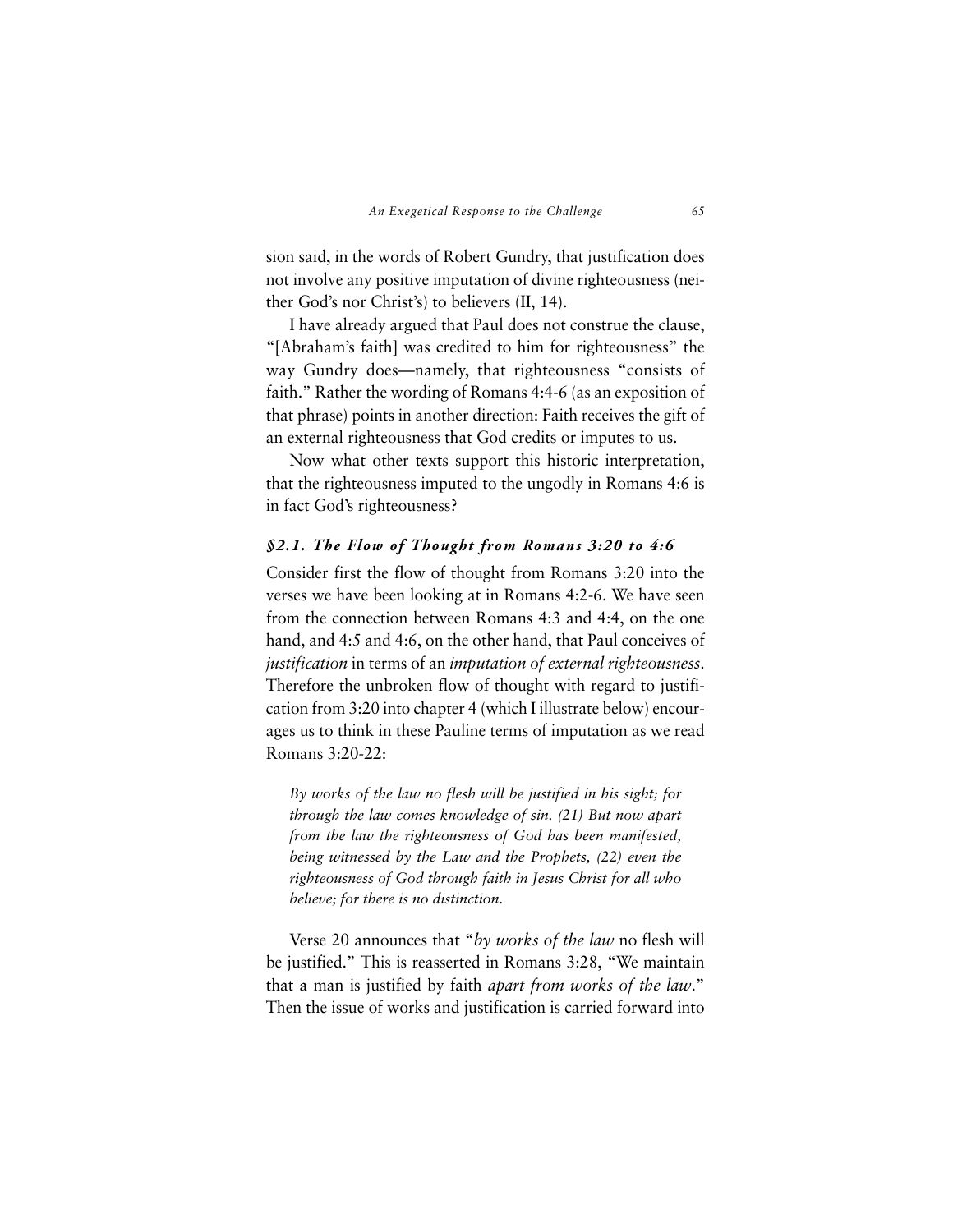Romans 4 with the statement in verse 2, "If Abraham was *justified by works*, he has something to boast about, but not before God." So we see the unbroken chain of thought sustained from Romans 3:20 on into chapter 4 concerning justification. And here at the beginning of Romans 4 is where Paul unfolds justification as the imputation of an external righteousness.

Why is this important? Because immediately following Romans 3:20 there is a reference to the *righteousness of God*, linking it, therefore, with the righteousness that is imputed to us in justification. Paul says in Romans 3:21 that the remedy for our plight (namely, that we cannot be justified by "works") is that "the righteousness of God has been manifested." This is the solution to the fact that I cannot provide a righteousness of my own based on law. God's righteousness has been "manifested" (or as 1:17 says, "revealed").10

But how are we to conceive of this "manifested" divine righteousness in relationship to justification? Two things point to the answer that this divine righteousness is the very righteousness that God imputes to us when we trust in him who justifies the ungodly.

*§2.1.1.* First, Romans 3:21 says that this righteousness is "witnessed by the Law and the Prophets." It would be natural to take Genesis 15:6, quoted by Paul in Romans 4:3, to be an essential part of this witness since it is the main text from the Old Testament that Paul cites in this connection. But it was precisely this text that Paul unpacked in Romans 4:4-6 in terms of the imputation of an external righteousness. This points, therefore, to the conclusion that "the righteousness of God," which was witnessed to, for example, in Genesis 15:6 ("[Abraham's faith] was credited to him for righteousness") and has now been manifested as a remedy for our inability to provide a righteousness

<sup>10</sup> The same structure of thought can be seen in Romans 10:1-13. The problem is that the Jews have been seeking a righteousness based on law (v. 5). The solution is for them to submit to the righteousness based on faith (10:6, 10), which is parallel with the "righteousness of God" (10:3).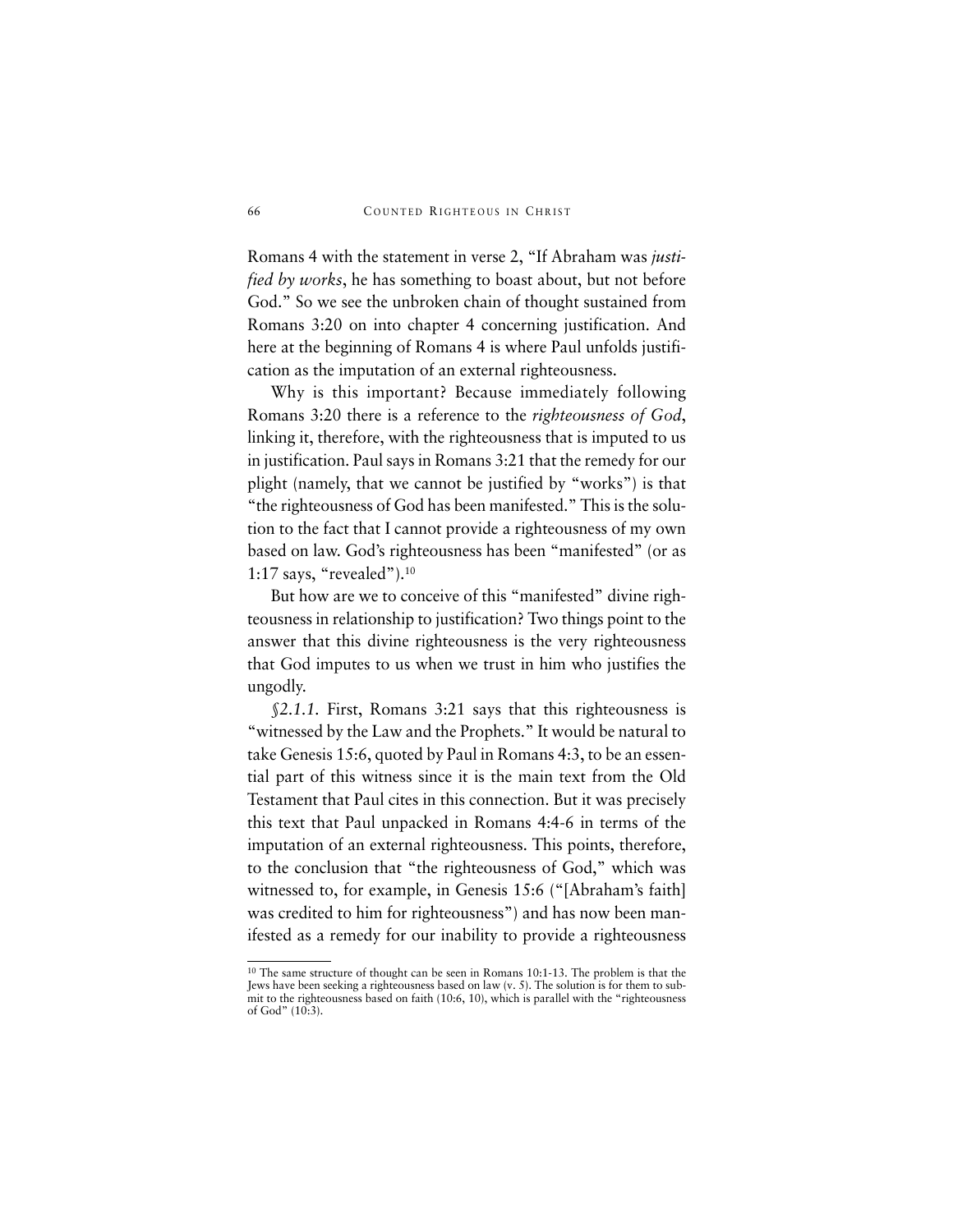for ourselves by works, is in fact the very righteousness that, according to Romans 4:5-6, God imputes to the ungodly by faith. This conclusion is not arbitrary. It is urged by the flow of Paul's thought.

*§2.1.2.* But there is an even stronger argument for seeing "the righteousness of God" in Romans 3:21 as the external righteousness that is imputed to us according to Romans 4:6. Paul explicitly describes in Romans 3:22 what he means by the righteousness of God. It is "the righteousness of God *through faith in Jesus Christ for all who believe*." In the connection of thought that we have seen between this verse and Romans 4:2-6, it is natural to see this description of God's righteousness as providing a compelling answer to the question, What righteousness is imputed to the one who has faith? Answer: the righteousness of God through faith in Jesus Christ.11 I agree with C. E. B. Cranfield that the phrase in Romans 3:22 ("through faith in Jesus Christ," dia; pistew~ v 'Ihsou` Cristou, ` *dia pisteøs I∑sou Christou*) "defines the righteousness in question as that which is received by means of faith in Christ."12

So we have strong contextual evidence not only that Paul conceived of justification in terms of an imputation of external righteousness, but also that he thought of this righteousness as "the

<sup>&</sup>lt;sup>11</sup> I do not think this contradicts the truth that the righteousness of God in Romans 3:25-26 is his unwavering allegiance to uphold the worth of his glory. See John Piper, *The Justification of God* (Grand Rapids, MI: Baker Book House, 1991), pp. 135-150. There Paul says that the reason God put forth his Son to die was "as a propitiation in his blood through faith. This was to demonstrate his righteousness, because in the forbearance of God he passed over the sins previously committed; for the demonstration, I say, of his righteousness at the present time, so that he would be just and the justifier of the one who has faith in Jesus." In Paul's mind there is no conflict between speaking of God's attribute of righteousness (the unwavering commitment to uphold and display the infinite worth of his glory) and his gift of righteousness. The carrying out of God's rightness, or his justness, is his doing all things so as to express the infinite worth of his glory. This he did preeminently in the life and death of Jesus. The imputing of that righteousness to sinners is God's willingness for Christ's sake to view us as having lived with utter consistency in upholding the worth of his glory.

<sup>12</sup> C. E. B. Cranfield, *The Epistle to the Romans,* ICC, Vol. 1 (Edinburgh: T. & T. Clark Ltd., 1975), p. 203. Cranfield argues successfully, I think, for construing the genitive of 'Ihsou C` ristou`(*I∑sou Christou*) as the object of faith rather than as "faithfulness of Jesus Christ." On construing 'Ιησοῦ Χριστοῦ (*Iēsou Christou*), see also Thomas R. Schreiner, *Romans,* Baker Exegetical Commentary on the New Testament (Grand Rapids, MI: Baker Books, 1998), pp. 181-186; Douglas Moo, *The Epistle to the Romans,* pp. 224-226.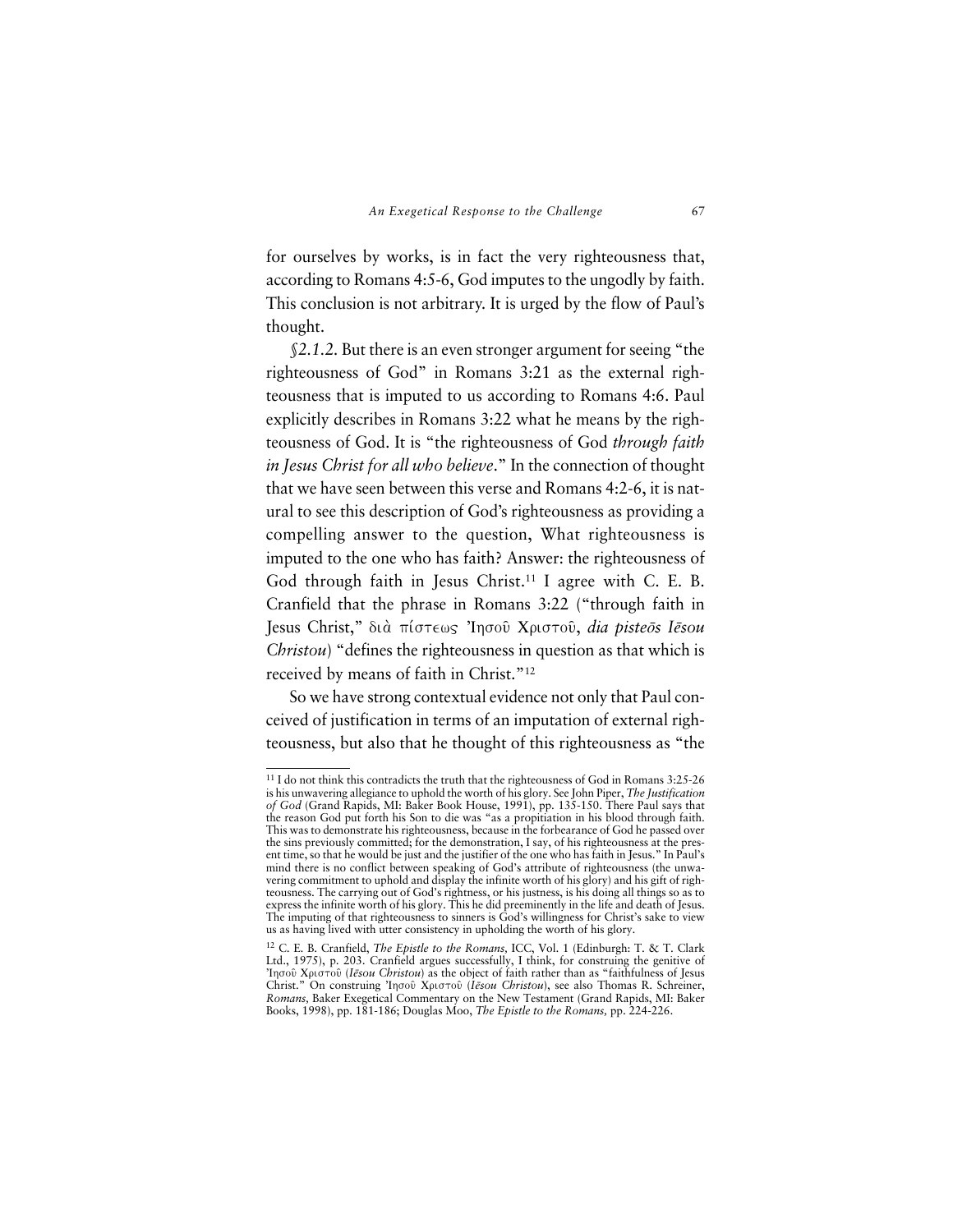righteousness of God" that has been manifested now through the work of Christ and is received through faith as the remedy for us who cannot perform our own righteousness by works of the law. God reveals his own righteousness that we receive through free and gracious imputation by faith. Whether there is exegetical warrant for construing God's righteousness as also Christ's righteousness will be discussed below in §4.

## *§2.2. The Evidence for Imputed Divine Righteousness in 2 Corinthians 5:21*

Another evidence that Paul thought in terms of an imputed external divine righteousness of God is found in 2 Corinthians 5:21, ESV, "For our sake [God] made [Christ] to be sin<sup>13</sup> who knew no sin, so that in him we might become the righteousness of God." Gundry's handling of this text acknowledges, in vague terms, that "God's righteousness . . . comes into play as a result of union with Christ."

Whatever it means to "become" the righteousness of God in Christ, the point remains that it is God's righteousness, not that of Christ, which comes into play as a result of union with Christ. Apart from the imputation of transgressions to Christ [2 Corinthians 5:19], Paul uses the language of union, reconciliation, being made, and becoming rather than the language of imputation. (I, 7)

But the question is not about mere explicitness of "language" (like "comes into play") but about the *reality* revealed through language. In view of all we have seen from Romans 3 and 4, it is not unnatural or contrived to see in the words "in [Christ] we . . .

<sup>&</sup>lt;sup>13</sup> The translation "sin offering" ("God made him to be a sin offering"), preferred by some modern commentators, is unlikely given that the word "sin" in the phrase "who knew no sin" (τὸν μὴ γνόντα ἀμαρτίαν, ton mē gnonta hamartian) cannot refer to a sin offering. (Cf. Paul Barnett, *The Second Epistle to the Corinthians,* The New International Commentary on the New Testament [Grand Rapids, MI: William B. Eerdmans, 1997], p. 314, n. 65.) This would apply to Romans 8:3 as well, contra the NASB translation (". . . sending His own Son in the likeness of sinful flesh and as an offering for sin").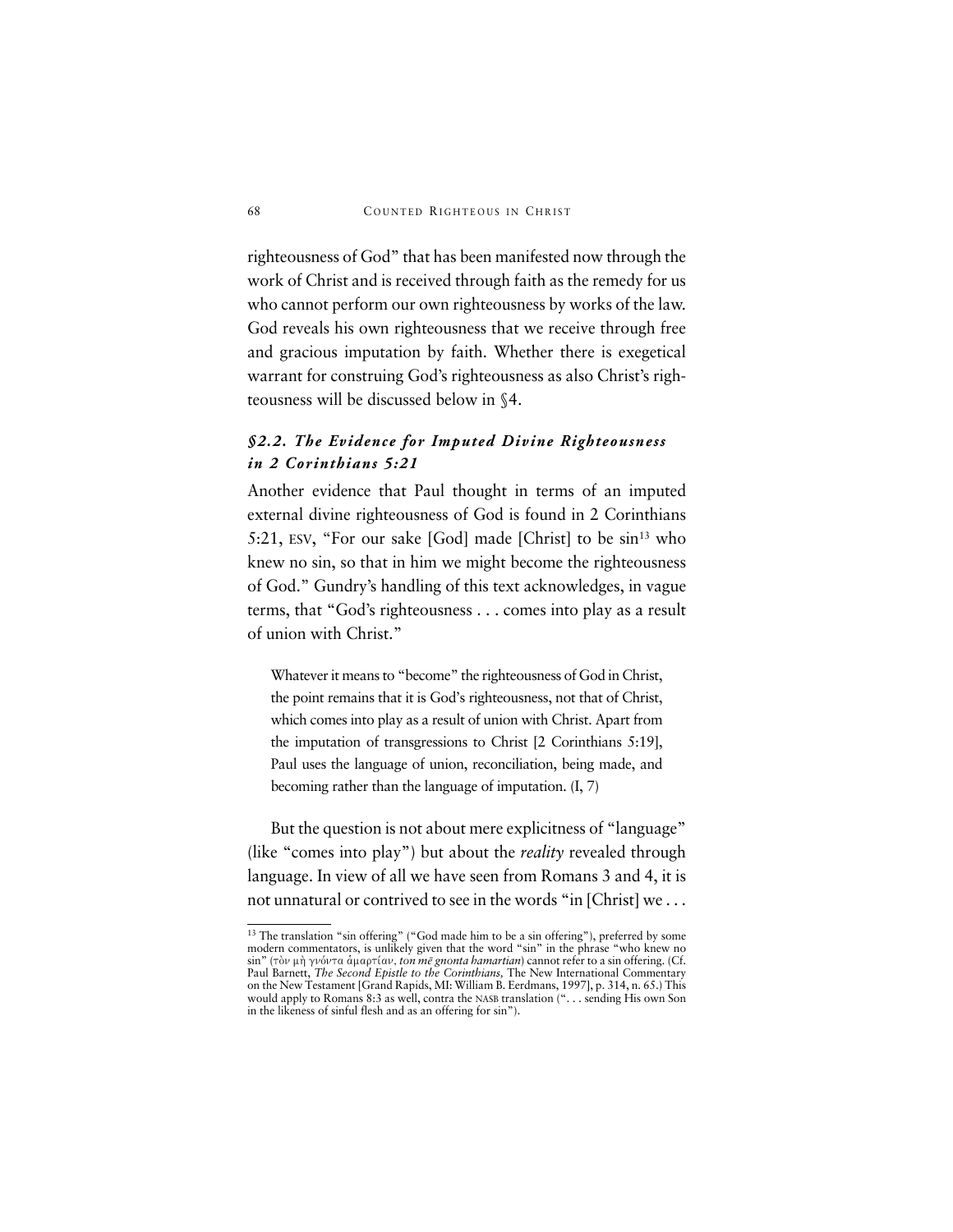become the righteousness of God" a reference to the imputation of God's righteousness to us.

This is not a mere guess. It follows from the parallel with Christ's being "made sin" for us. Christ is "made sin" not in the sense that he *becomes* a sinner, but in the sense that our sins are imputed to him—a natural interpretation in view of the explicit reference in 2 Corinthians 5:19 to God's "not imputing"  $(\mu \dot{\eta})$   $\lambda$ o $\gamma$ lzomeno~ v , *m∑ logizomenos*) trespasses. In other words, the concept of "imputation" is in Paul's mind as he writes these verses.

But if Christ's being made sin for us implies the imputation of our sin to Christ, then it is not arbitrary or unnatural to construe the parallel—our "becoming the righteousness of God in him"—as the imputation of God's righteousness to us. We "become" God's righteousness the way Christ "was made" our sin. *He* did not become morally sinful in the imputation; *we* do not become morally righteous in the imputation. *He* was counted as having our sin; *we* are counted as having God's righteousness. This is the reality of imputation. And the righteousness imputed is not our faith but an external divine righteousness.

#### *§2.3. Conclusion: God Imputes His Righteousness to Us Through Faith*

In conclusion then, on this second point of response to the challenge, I affirm again that, in the New Testament, justification *does* involve a positive imputation of divine righteousness to believers, and this righteousness does *not* "consist of faith" but is received by faith. Paul *does* teach that God imputes to believers an external, divine righteousness that is ours as a gift of grace. This conclusion, I have tried to show, is the fruit of exegesis, not the imposition onto the Bible of foreign ideas.

#### **§3. JUSTIFICATION IS NOT LIBERATION FROM SIN'S MASTERY**

Now we take up the third part of the challenge to the historic Protestant view of justification. Robert Gundry expressed it by say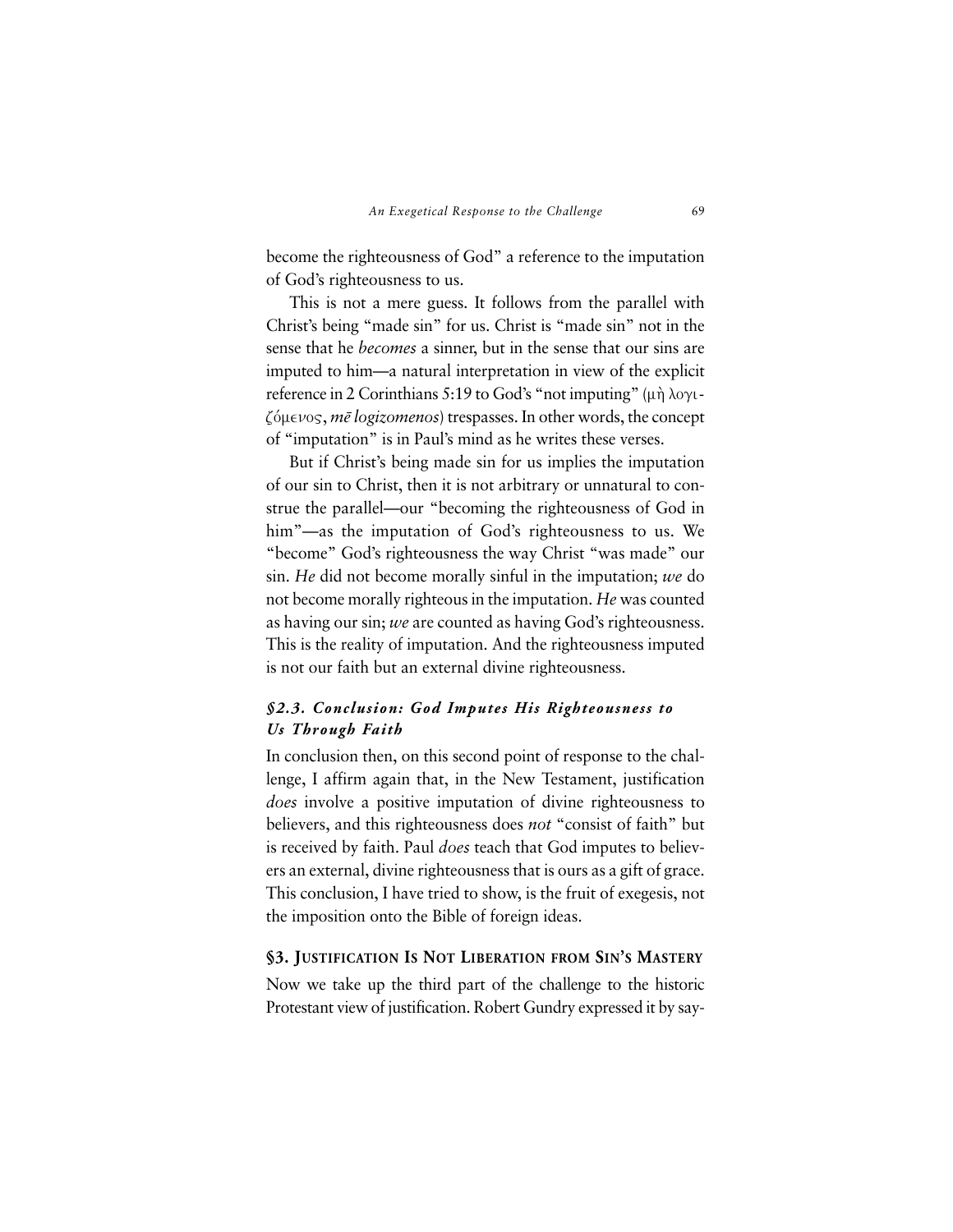ing that God's righteousness is his "salvific activity in a covenantal framework"14 as opposed to imputation in a "bookkeeping framework." Thus this salvific activity, called "justification," includes what has traditionally been called "sanctification." Justification, Gundry says, "has to do with liberation from sin's mastery" (I, 7).

#### *§3.1. A Controlling Biblical-Theological Paradigm?*

This part of the challenge to the historical position represents a paradigm that exerts as much power in biblical theology today as covenant theology sometimes does in systematic theology. It is represented by Gundry's statement that God's righteousness is his "salvific activity in a covenantal framework" as opposed to imputation in a "bookkeeping framework." One of the troubling things about this "developing standard in biblical theological circles"  $(II, 15)^{15}$  is that it is generally expressed in the same vague and general ways that make systematic categories so annoying to exegetes. In other words, it bears all the marks of a widespread scholarly paradigm that exerts a controlling effect on the exegesis of texts that do not clearly support it.16

The idea is difficult to falsify because it is so broad and vague ("salvific activity") that almost anything God does can be included in it—even punitive judgment, if the punishment is seen as judgment on the enemies of God's people and thus "salvific" for the elect.17 One of the signals that the paradigm has over-

<sup>14</sup> See Chapter Two, note 7.

<sup>15</sup> See Chapter Two, note 8 and Chapter Four, note 10.

<sup>&</sup>lt;sup>16</sup> It is of deep concern to me that this move away from the historic Protestant view on justification is bringing in its wake a tendency to sacrifice clarity and definition in discussions of justification by faith (a tendency of which Robert Gundry is generally not guilty, which makes him the likeliest candidate to respond to). There is a tendency to use the familiar language of historic Protestantism, but with new content. There is great hesitancy to make clear to the readers or listeners that the content is new. I think that those who are moving in this direction have some sense of the magnitude of their defection from mainstream Protestantism and are anxious about the repercussions of such a doctrinal revision. This is a dangerous tendency and begins to erode the importance of truth and clarity—what Paul described as "refusing to practice cunning or to tamper with God's word, but by the open statement of the truth we would commend ourselves to everyone's conscience in the sight of God" (2 Corinthians 4:2).

<sup>&</sup>lt;sup>17</sup> I have tried to show elsewhere that the contemporary tendency to see God's righteousness as saving only and not also including wrath and judgment is wrong. Piper, *The Justification of God,* pp. 108-122. See Lamentations 1:18; Isaiah 5:16; 10:22; Nehemiah 9:33.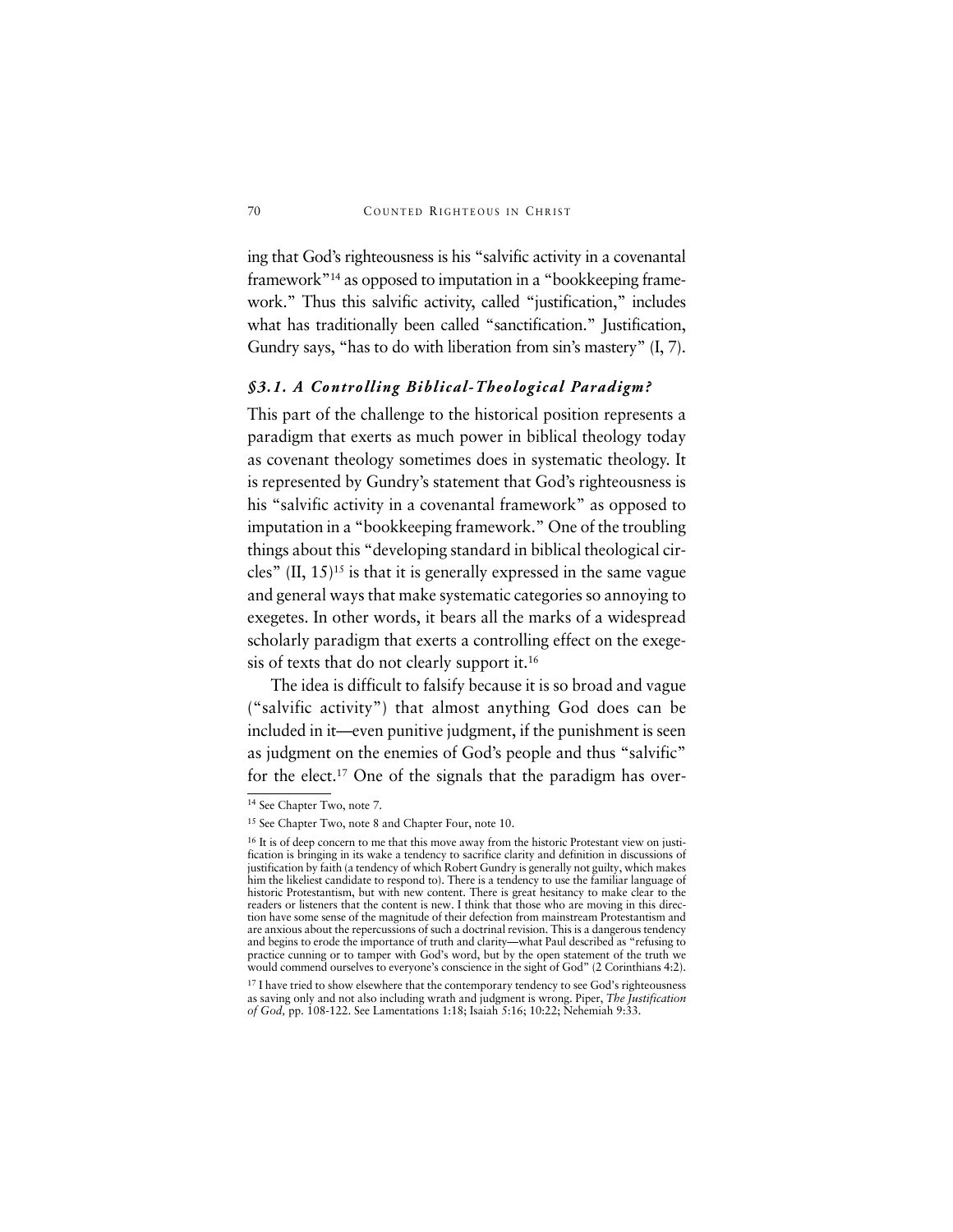stepped its bounds is that it leads some interpreters to see broad references to God's liberating activity (traditionally called sanctification) in some of Paul's carefully-worded statements about justification. I think Gundry moves in this direction. For he says justification "has to do with liberation from sin's mastery" (I, 7).

I would argue that justification in Paul's thinking consistently refers to God's declaring sinners to be righteous who trust Christ, and that it never refers to God's sanctifying or purifying activity. I am not saying here that Paul never uses the  $\delta$ <sub>Kal</sub>-word group to refer to practical moral charge. I am saying that the word  $\delta$ ικαιόω consistently means "justify" in the declarative sense, not "purify" in the transformational sense. In a profound sense God's justifying act is "salvific" and is foundational and preparatory for all of God's subsequent sanctifying work by which we are liberated from sin's mastery. So the two works of God (justification and sanctification) are closely connected, and in the broadest sense justification "has to do with" liberation from sin's mastery. It "has to do with" it in the sense that justification gives the foundation of a right standing before God, through the imputation of divine righteousness, which is then followed by the blessings that come to a justified sinner, including the liberating, sanctifying work of God's Spirit.

But Gundry means something very different than this, as he shows from the way he deals with Romans 3:24-26.

*. . . being justified as a gift by his grace through the redemption that is in Christ Jesus; (25) whom God put forward as a propitiation in his blood through faith. This was to demonstrate his righteousness, on account of the passing over of sins previously committed; (26) in the forebearance of God—for the demonstration of his righteousness at the present time, so that he might be just and the justifier of the one who has faith in Jesus.*

Commenting on the words, "justified . . . through the redemption that is in Christ Jesus," Gundry says, "Paul ascribes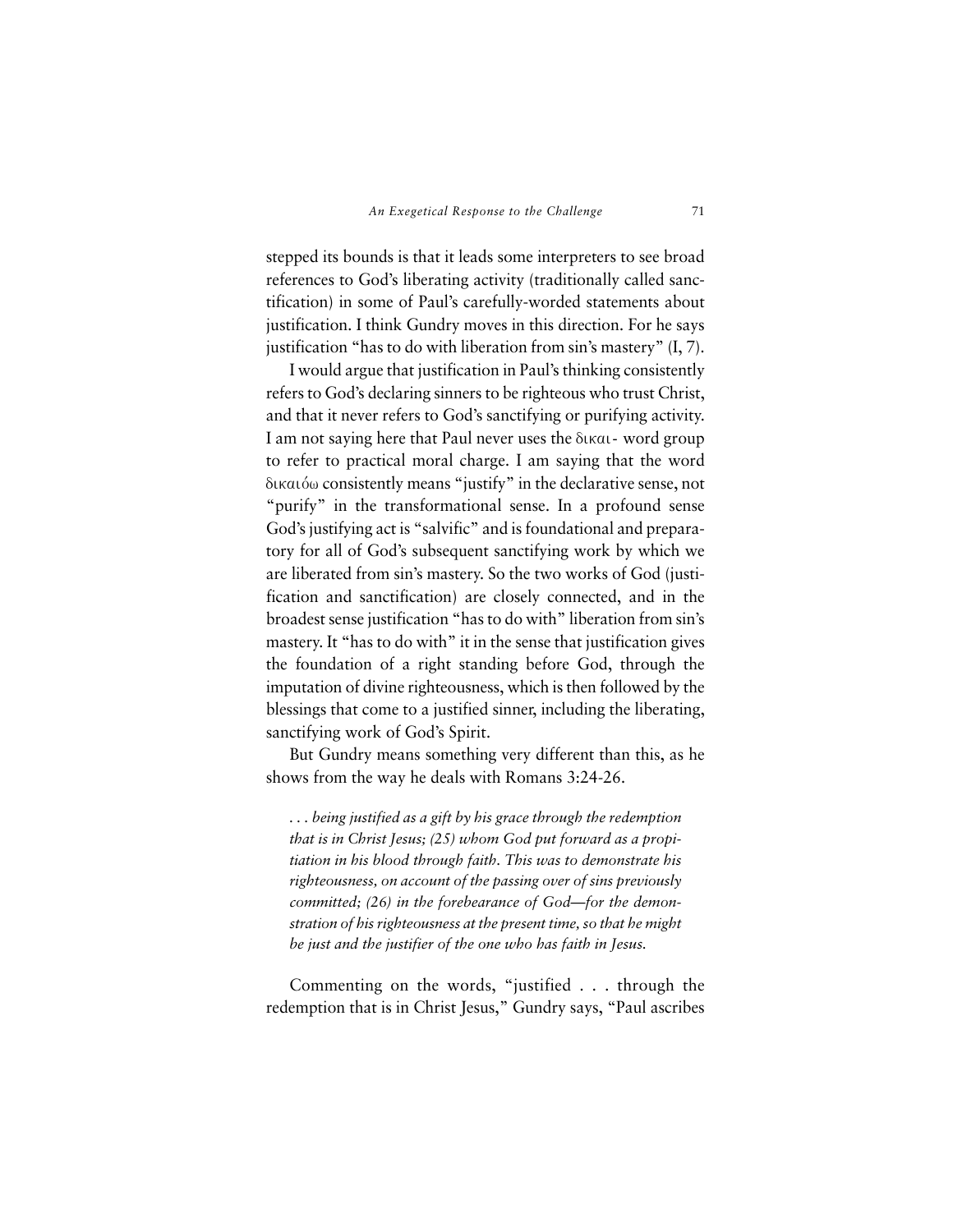'being justified freely by [God's] grace' to 'the redemption that is in Christ Jesus.'" Then he draws this inference from the concept of "redemption":

Inasmuch as redemption means liberation from slavery, the language of redemption implies that here *justification does not have to do with an exchange of our sins for the righteousness of Christ; rather, it has to do with liberation from sin's mastery* (contrast God's giving human beings over to various forms of evil in 1:24, 26, 28; and compare 6:6-7, which speaks of having been justified "from sin" as opposed to enslavement to sin—also 6:15-23; 7:7-25). (I, 7-8, emphasis added)

From this, Gundry infers that "justification translates into redemption," which he has defined as "liberation from slavery." So Gundry means much more than a broad general statement that justification "has to do with" liberation from sin's mastery (sanctification); rather he means that justification "translates into" redemption, which "means liberation from slavery [to sin]."

Therefore I assume Gundry would agree with Peter Stuhlmacher's conclusion that "the dogmatic distinction . . . between a justification which is first only reckoned legally (forensic-imputed) and a justification which is creatively at work (effective [= sanctification]) is . . . an unbiblical abstraction."18 Both are speaking from the scholarly paradigm that carries one from the righteousness of God as "salvific activity"—especially liberating activity—to the understanding of justification as effective liberation from the mastery of sin.<sup>19</sup>

<sup>18</sup> Peter Stuhlmacher, *Paul's Letter to the Romans: A Commentary,* trans. Scott J. Hafemann (Louisville: Westminster/John Knox Press, 1994), pp. 63-64. This is not a misprint: "justification" is used twice. The second use is what is traditionally taken to mean sanctification.

<sup>19</sup> Ibid., p. 31: "In the Old Testament, in the early Jewish tradition, and in the New Testament, God's righteousness thus means the salvific activity of God the creator and judge, who creates for those concerned righteousness and well-being.'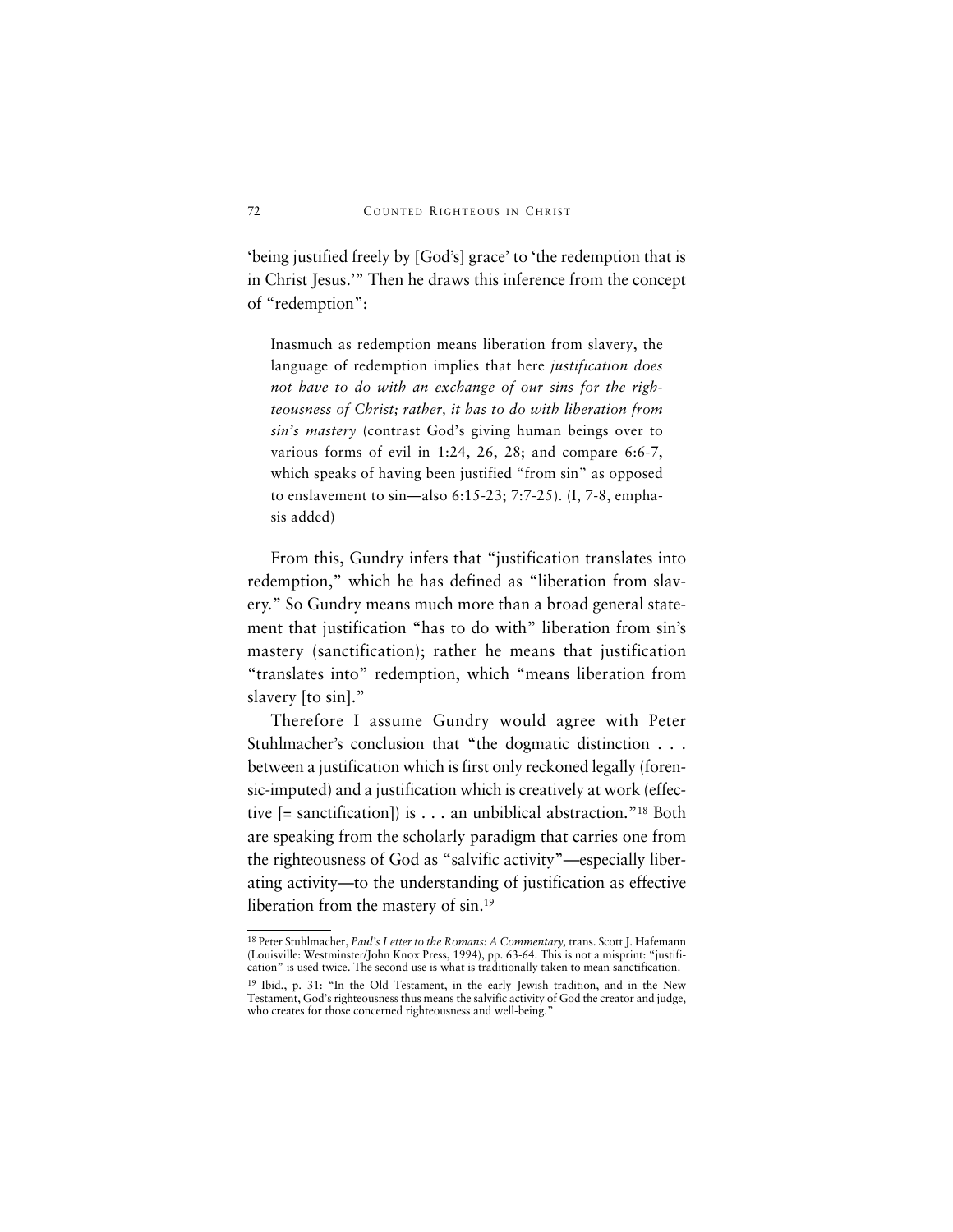## *§3.2. Does the New Paradigm Do Justice to Romans 3:24-26?*

The textual support for Gundry's and Stuhlmacher's viewpoint does not carry the weight of the claim. Gundry builds his case on the meaning of "redemption" in Romans 3:24 as "liberation from slavery." But the word "redemption" can refer to different kinds of rescues (e.g., from groaning bodies, Romans 8:23; or from the guilt of sin, Ephesians 1:7; Colossians 1:14). The fact that it is a large concept reminds us that every aspect of a concept need not be in view each time a word is mentioned. What is Paul's particular meaning of "redemption" here in Romans 3:24?

The closest parallels to Paul's use of "redemption" in Romans 3:24 are Ephesians 1:7 ("In him we have redemption through his blood, *the forgiveness of our trespasses*, according to the riches of his grace") and Colossians 1:14 (". . . in whom we have redemption, *the forgiveness of sins*").20 In both these texts the focus is on redemption as forgiveness, not as the sanctifying deliverance from the power of sin.21 That is the way I understand the meaning in Romans 3:24. This is confirmed by Romans 3:25 where the propitiation mentioned is necessary on account of "the passing over of sins previously committed." The issue in Romans 3:24-26 is how God can pass over sins (past, present, and future), not how God can transform sinners. The answer is through pro-

<sup>&</sup>lt;sup>20</sup> Conceptually related to "redemption" ( $\hat{a}$ πολύτρωσις, *apolutrōsis*) are the terms "ransom" (λύτρου, *lutron*) and "purchase" (άγοράζω, *agoraz*σ). These terms all have a legal background to them. For more on this, see Herman Ridderbos, *Paul: An Outline of His Theology,* trans. John Richard DeWitt (Grand Rapids, MI: William B. Eerdmans, 1975), pp. 193-197. See also Leon Morris, *Apostolic Preaching of the Cross,* third revised edition (Grand Rapids, MI: William B. Eerdmans, 1965), pp. 12-13, who notes, "It is important to realize that it is this idea of payment as the basis of release which is the reason for the existence of the whole word group. . . . The very existence of this word-group is due to the desire to give precise expression to the conception of release by payment. There is thus a *prima facie* case for holding that the redemption terminology is concerned with the price-paying method of release." He concludes, "The actual usage of άπολύτρωσις [*apolutrõsis*] shows 'ransoming' rather than 'deliverance' to be the essential meaning of the word" (p. 41).

<sup>&</sup>lt;sup>21</sup> Consider Galatians 3:13 where Paul tells us that "Christ redeemed (εξηγόρασεν, *ex∑gorasen*) us from the curse of the law by becoming a curse for us." The focus of our redemption again is on our guilt and condemnation that the law brings, not first on our slavery to sinning.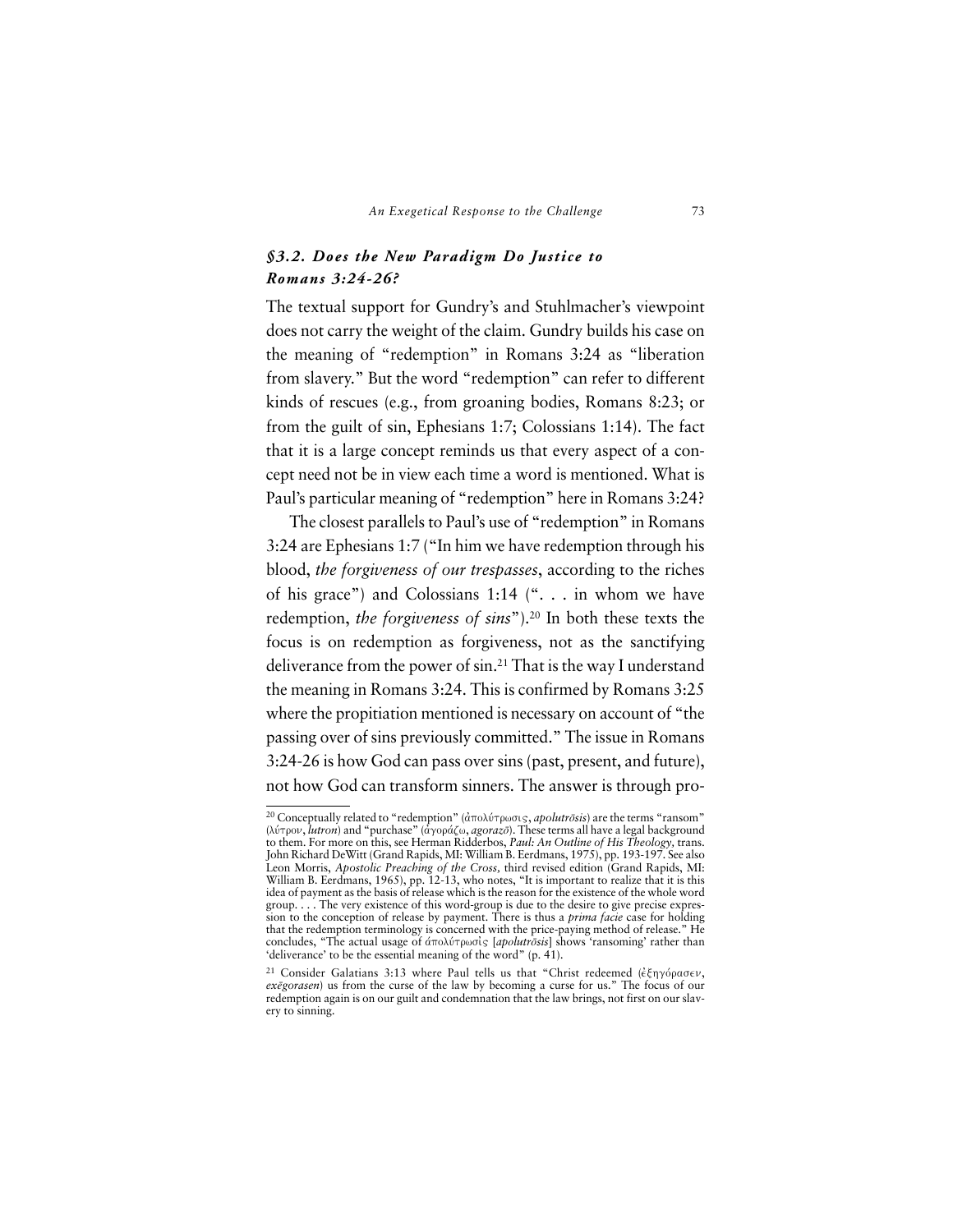pitiation by the blood of Christ, and the effect is "redemption"—that is, sins are really passed over and forgiven.

Here, it seems, we see the danger of a "biblical-theological" paradigm working to silence the particularity of a text's meaning. It is not just "dogmatic categories" that function this way. So do ruling paradigms in "biblical theology." What is happening in Romans 3:24-26 is that "the righteousness of God," understood broadly from the Old Testament and Jewish literature as God's "salvific activity," is exerting more influence than the particularities of the text.

The way this paradigm seems to function is that, first, one observes from the Old Testament that "redemption" sometimes refers to the rescuing acts of God (like the Exodus). Then one aligns this "salvific activity" with "the righteousness of God." Then one brings all of that to Romans 3:24-26, thus making the cross a demonstration of God's righteousness in the sense that it is God's "salvific activity" in which he liberates his people in a second exodus from the guilt *and the power* of sin.

But what this does is obscure the point that the righteousness of God in Romans 3:24-26 is at issue *not* because people are in bondage to sin, but because God has passed over sin. Righteousness in this paragraph does not simply point to God's "salvific activity," but specifically to the demand of God's justice *not* to acquit the guilty. The righteousness of God in this paragraph is in question because real sins are being passed over, and guilty sinners seem to have simply been acquitted. This would be an abomination by God's standards of righteousness (Proverbs 17:15, "He who justifies the wicked and he who condemns the righteous are both alike an abomination to the LORD," ESV)

This is almost the exact opposite of seeing God's righteousness as "salvific activity." In Romans 3:24-26 God's righteousness is calling God's salvific activity into question. God's righteousness is not the thing that is pressing for salvation. In these verses righteousness is making a very particular contribu-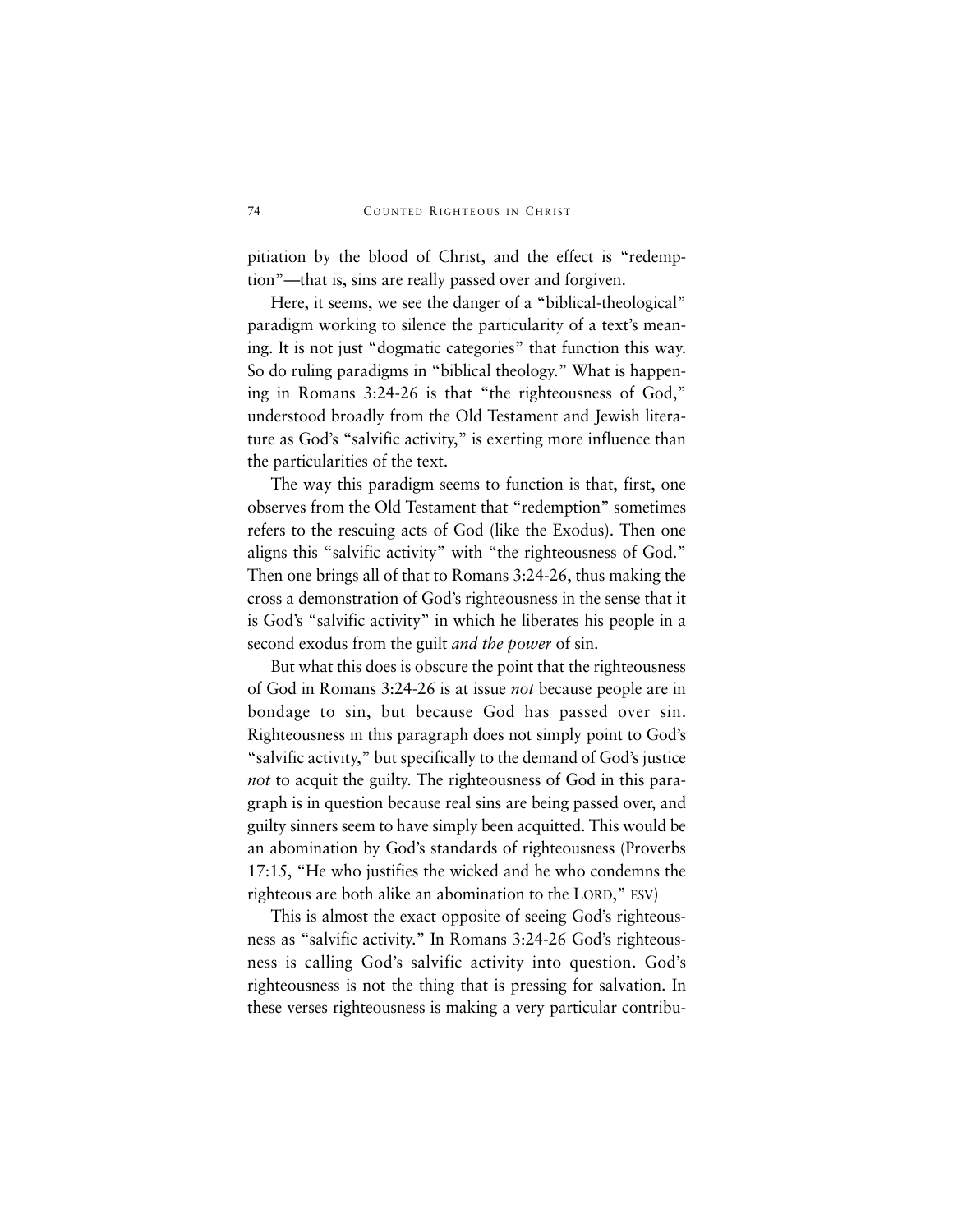tion to salvation—namely, substitution will be required. It is this huge particularity in the text that gets lost in the sweeping statements about righteousness as "salvific activity." It is against this backdrop of particular meaning in *this* text that "redemption" is to be understood.

### *§3.3. How the New Paradigm Mishandles Justification in Romans 6:6-7*

Besides Romans 3:24-26, the new paradigm sees justification as liberation from actual sinning in Romans 6:6-7: "Our old self was crucified with him in order that the body of sin might be done away with, so that we would no longer be enslaved to sin; (7) for he who has died *has been justified from sin*  $(\delta \in \delta \cup \alpha)$ ajpo; th~ a ` marti J a~v , *dedikaiøtai apo t∑s hamartias*)." Gundry says that verse 7 "speaks of having been justified 'from sin' as opposed to enslavement to sin" (I, 7-8). In other words, Gundry thinks that Romans 6:6-7 implies that justification is a liberation from slavery to sin—that is, it overlaps with sanctification.

But these verses will not sustain this interpretation. Verse 7 is the ground for verse 6 (see the  $\gamma \dot{\alpha}$  [*gar*] at the beginning of verse 7). It supports verse 6, which says that our old man died with Christ so that we might no longer serve sin. The question is: *How* does verse 7 ground verse 6? Does it ground it by saying that when you die with Christ you are *freed* from sinning? Or does it ground verse 6 by saying that when you die with Christ, you are freed from the guilt and condemnation of sin—that is, that you are justified and acquitted from sin and now have a right standing with God?

#### **§3.3.1. THE MEANING OF "JUSTIFIED FROM SIN" IN ROMANS 6:7**

There is no reason for Gundry to assume (as he seems to) that "justification from sin" (v. 7) means liberation from the mastery of sin, when in fact it may refer to the indispensable *foundation* for that subsequent liberation. It may be that justification—as dec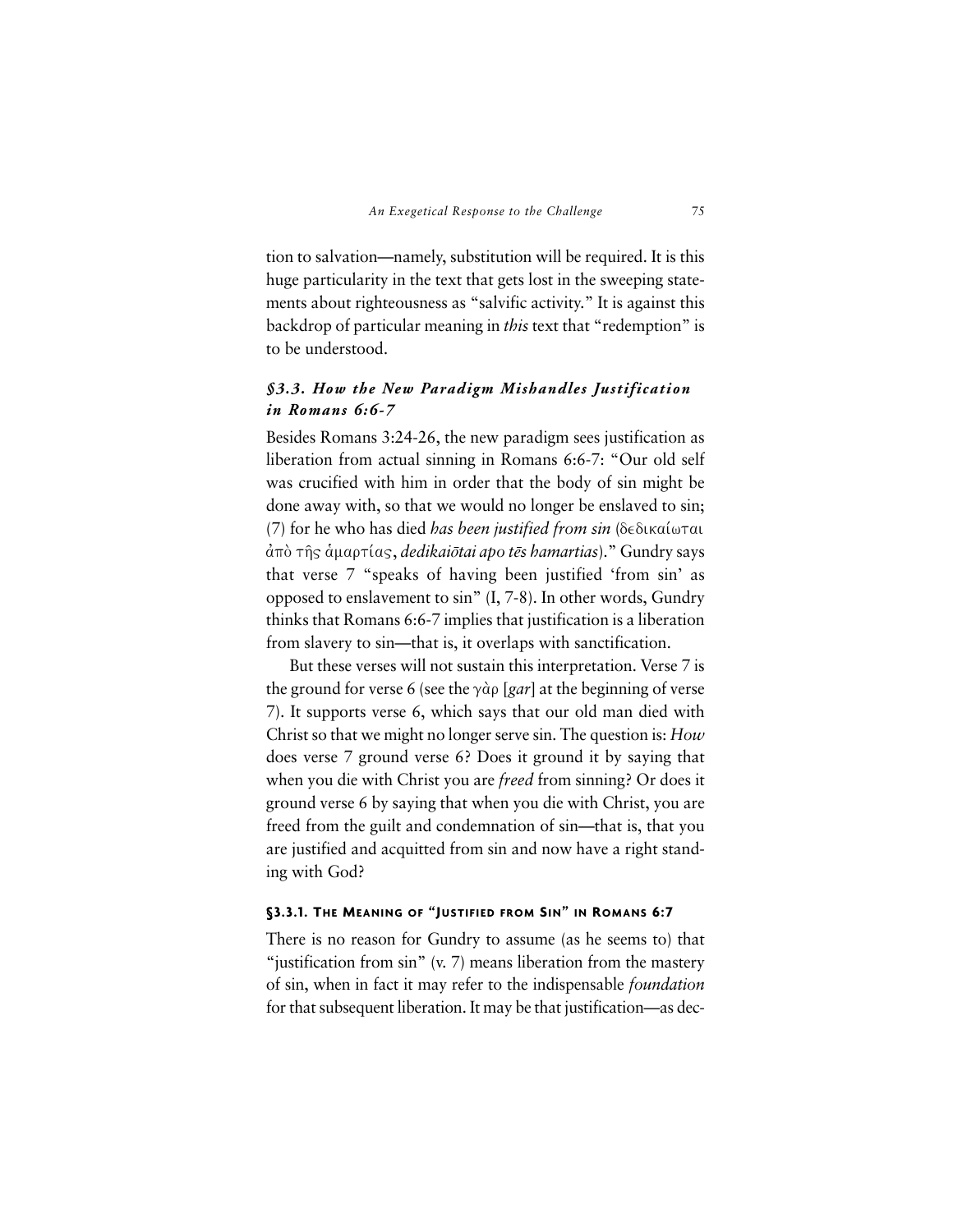laration of freedom from guilt and condemnation—is that without which we could not even get started in the battle against sin's dominion. A parallel in Acts 13:38-39 shows that the phrase, "justified from" (δεδικαίωται άπό, *dedikaiōtai apo*) can mean "acquitted from" or "forgiven for," rather than "liberated from."

*Therefore let it be known to you, brothers, that through him forgiveness of sins is proclaimed to you, (39) and by him everyone who believes is justified (δικαιοῦται, dikaioutai) from all things (άπ*ό πάντων, apo pantōn), from which you could not be *justified (δικαιωθήναι, dikaiōthēnai) by the Law of Moses. (Acts 13:38-39)*

The context of "forgiveness" (v. 38) shows that the meaning of "being justified" here is not an ethical sense of "being freed from sin's power," but a forensic sense of "being justified or acquitted from sin's guilt." So Romans 6:7, with its similar wording, is likely to have this meaning. If so, the point of verse 7 would be to give not a definition but a *ground* for the ethical transformation in verse 6. The ground for no longer being enslaved to sin (v. 6) is our justified standing with God (v. 7).

This is the meaning we should give the passage because the ordinary meaning of the word "justify" (δικαιόω, *dikaioō*) is "to pronounce just," not "to make just" and not "to liberate from sin." "The verb denotes the giving of the verdict whereby [people] are adjudged righteous or acceptable with God."22 It simply does not mean "liberate," and to give it such an unusual meaning would require overwhelming contextual demands, which are not present.

#### **§3.3.2. ANOTHER WAY TO UNDERSTAND ROMANS 6:6-7**

In fact, not only does the word "justify" (δικαιόω, *dikaioō*) not allow, and the context not demand, the meaning "liberate," but

<sup>22</sup> Morris, *The Apostolic Preaching of the Cross,* p. 285.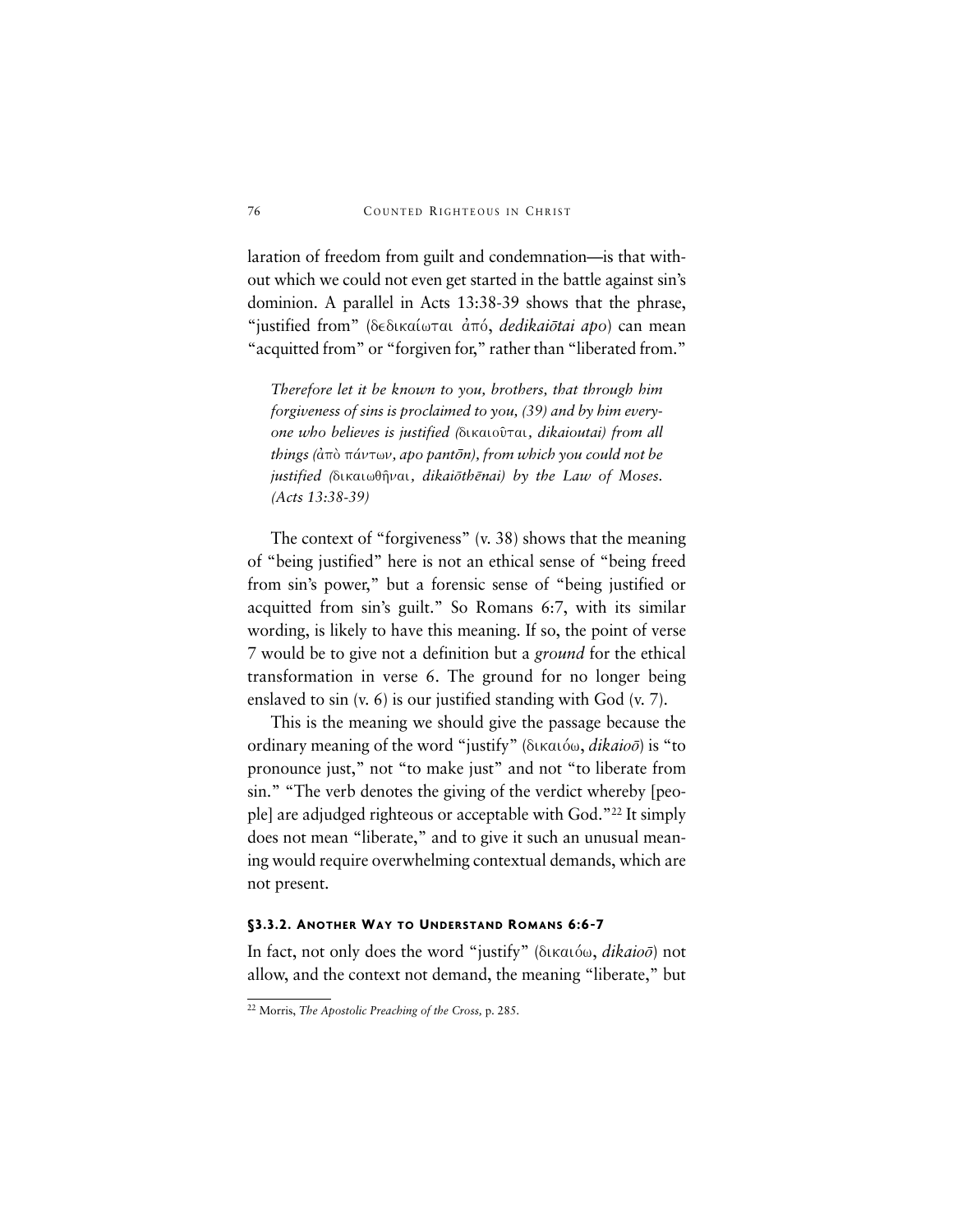I would argue that the context and the spiritual nature of bondage to sin plead for the very meaning for "justify" that it always has, "declare righteous." That is, I would argue that God's imputed righteousness, and our right standing with God, over against our sin (Romans 6:7) is the clear and distinct and necessary ground for sanctification—our liberation from sin (v. 6, "no longer enslaved to sin").

*§3.3.2.1.* First, contextually, this is the very structure of Paul's argument in Romans as he moves from chapters 3—5 into chapter 6. The doctrine of justification by faith apart from works (3:28) raises the question, "Are we to continue in sin that grace may increase?" (Romans 6:1). And: "Shall we sin because we are not under law but under grace?" (Romans 6:15). The raising of these questions is a powerful indication that justification does *not* include liberation from the mastery of sin. For if it did, these questions would not plausibly arise. If Paul had just spent three chapters teaching that justification means God's powerful salvific activity in liberating people from the mastery of sin, why would the question arise: So shall we sin that grace may abound?23

It is not in the least plausible to object, "Well, Paul, if justification is the work of God's grace to liberate us from sin, then let us sin that this grace may abound." No, what gives some measure of plausibility to these rhetorical questions in Romans 6:1 and 6:15 is the doctrine of Romans 3—5 that justification is emphatically *not* liberation from the mastery of sin. It does *not*

<sup>&</sup>lt;sup>23</sup> In personal correspondence (02-04-02, quoted with permission), Gundry writes: "But I don't say that in the chapters preceding Romans 6 Paul has been presenting justification as liberation from the mastery of sin, or deny that in those chapters he has been arguing for forensic justification. He certainly has been arguing for forensic justification. I do affirm, however, that when that argument raises the question of sinning that grace may abound, Paul extends justification—at this point (Romans 6:6-7)—to include liberation from enslavement to sin." But see above, Chapter Two, §2.3 and Chapter Three, §3.1 where Gundry argues from Romans 3:24-26 that "justification translates into redemption," which he has defined as "liberation from slavery." He writes the following with regard to Romans 3:24-26, ". . . here justification does not have to do with an exchange of our sins for the righteousness of Christ; rather, it has to do with liberation from sin's mastery . . . justification translates into redemption [i.e., liberation from slavery to sin] . . ." (I, 7-8, emphasis added). I don't see how this fits with Gundry's statement that he has not said that Romans 1—5 has to do with justification as liberation from sin.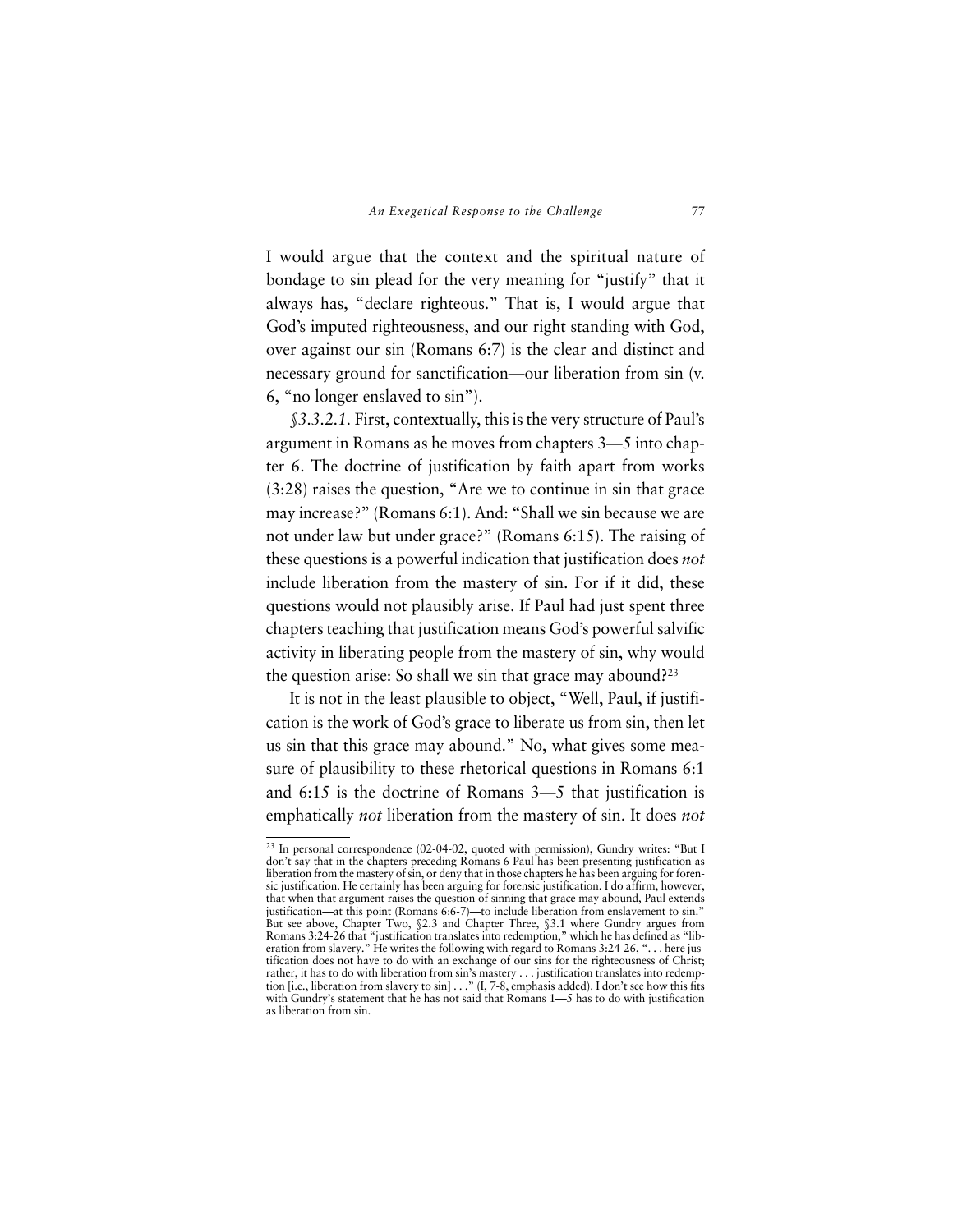include sanctification. That is precisely what creates the need for Paul to write Romans 6—8: to show why God's imputing his own righteousness to us by faith apart from works does not result in lawlessness, but in fact necessarily leads to righteous living. Therefore we are not at all encouraged to blur the relationship between sanctification and justification that Paul preserves in Romans 6:6-7: Justification is the necessary and prior basis of sanctification ("for," v. 7).

*§3.3.2.2.* Moreover, the spiritual nature of bondage to sin points to this same conclusion. The word "because" or "for" connecting Romans 6:6 and 7 shows that Paul sees the justification of verse 7 as a logical ground or basis of the sanctification of verse 6.24 To understand this connection and the role of justification in grounding sanctification, we may ask: How does sin enslave? If it enslaves *only* by its alluring power, then the natural interpretation of verse 7 might be that our dying with Christ "frees" (rather than justifies us) us from the power of sin and *therefore* overcomes slavery to sin (v. 6).

But there is another way that sin enslaves, namely, by its guilt. This is less obvious and perhaps more insidious and powerful. I see it implied in the phrase "*justified* from sin," and I have seen it in people in real life. What I mean is this: Sin creates a real guilt that makes a person feel despairing and hopeless. That despair and hopelessness is one of the most powerful bondages to sinning there is. You ask such people if they know that the sin's lure is a lie, and they will, amazingly, agree with you that it is a lie. But they feel hopeless and therefore say, "It doesn't matter, there's no hope anyway; I am beyond forgiveness." This is a very deep bondage to actual sinning rooted in the despair of guilt. I would

 $24$  Note that verses 6-7 seem analogous to verse 14: "For sin shall not be master over you, for you are not under law but under grace." Notice how the phrase, "sin shall not be master over you" (v. 14) corresponds to "that we should no longer be slaves of sin" (v. 6); and the phrase "for he who has died is justified from sin" (v. 7) corresponds to "for you are not under law, but under grace" (v. 14). The phrase, "not under law," is clearly forensic, not transformative (because of the argument developed in §3.3.2.1), which would thus confirm that the parallel "justified from sin" is forensic also; that is, it means, "acquitted and declared righteous over against the indictment of sin."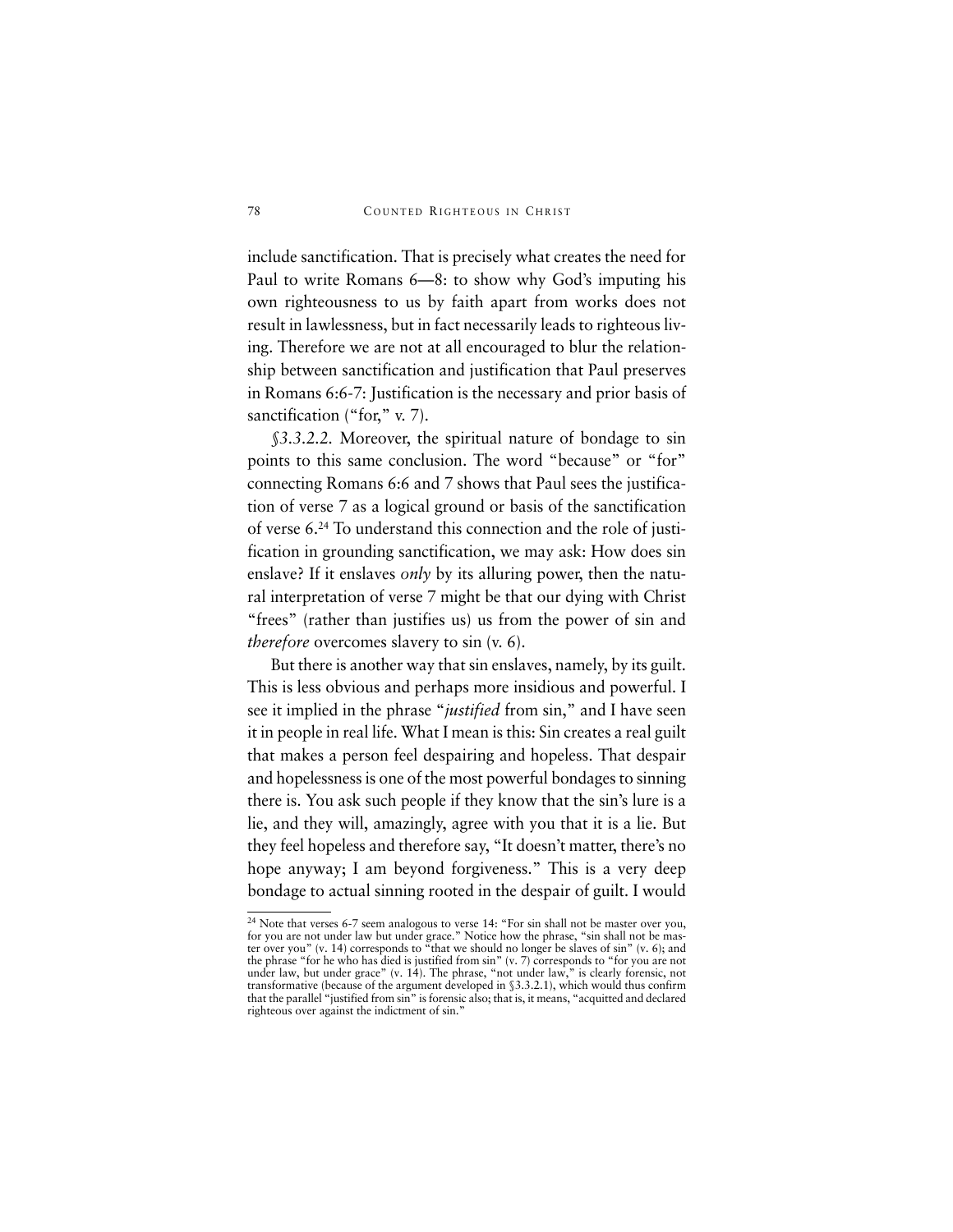argue that this kind of bondage is precisely what verse 7 can overcome—and is probably designed to overcome. Justification legal acquittal from sin and the declaration of our righteousness before God—grounds the possibility of liberation from slavery to sin. In wakening hope for acceptance with God by faith alone, it creates the very possibility and foundation for fighting against the bondage of sin that enslaves us. Therefore keeping the natural meaning, "justify," for  $\delta \in \delta \in \mathcal{A}$  (*dedikaiōtai*) in verse 7 is both exegetically warranted and existentially crucial.

#### *§3.4. The Flow of Thought in Romans 8:3-4*

This understanding of the relationship between justification and sanctification in Romans 6:6-7 is supported by the flow of thought in Romans 8:3-4.

*For what the law could not do, weak as it was through the flesh, God did: sending his own Son in the likeness of sinful flesh and for sin, he condemned sin in the flesh, (4) in order that the righteous requirement of the law might be fulfilled in us, who walk not according to the flesh but according to the Spirit.*

The word "condemned" in Romans 8:3 recalls the words from verse 1, "There is no *condemnation* for those who are in Christ Jesus." This is a reference to the reality of justification. ("Who shall bring any charge against God's elect? It is God who *justifies*. Who is to *condemn*?" [Romans 8:33-34, ESV].) The Son of God became flesh so that the "condemnation" of sin might be on him (who had no sin). That is, he bore our condemnation. We are now viewed as free from condemnation "in Christ" (v. 1) when we are united to him by faith.

Now what is the relationship between this justified state and our being freed from the slavery of sin (sanctification)? Verse 4 describes the fulfillment of the law "*in* us" (not just *for* us), and therefore refers to the real practical progress of sanctification (". . . in order that the righteous requirement of the law might be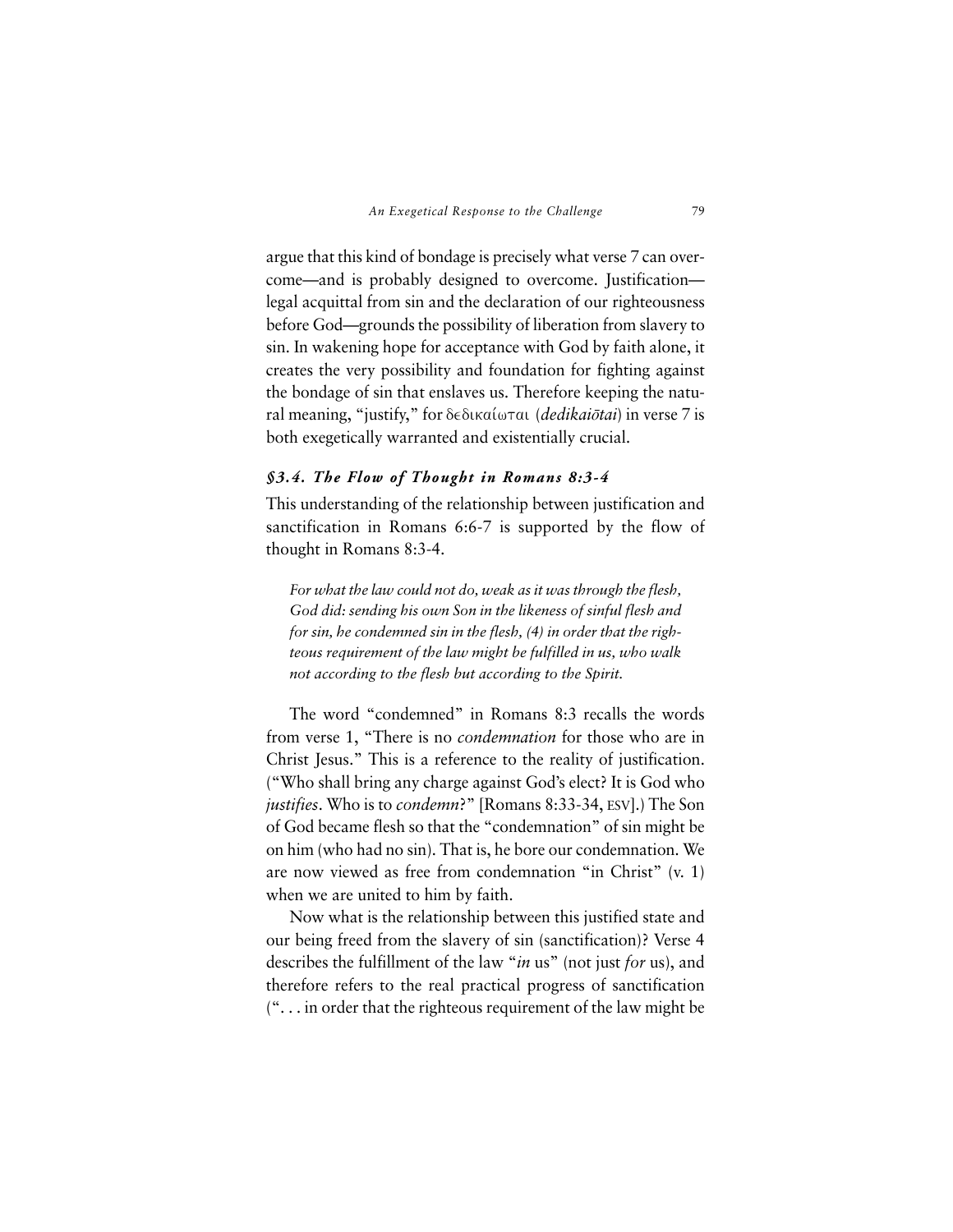fulfilled in us, who walk not according to the flesh but according to the Spirit").25 The logical relationship with verse 3 (justification) is that verse 4 (sanctification) *results from* and is the *purpose* of verse 3. "(3) [God] condemned sin in the flesh, (4) *so that* the requirement of the law might be fulfilled in us." In other words, our union with Christ in his death for us secures our *justification,* which then leads, as a result, to our moral *transformation*. This is the same logic we saw in Romans 6:6-7. We were crucified with Christ so that we might not serve sin (v. 6), *because* the one who has died is justified from sin (v. 7), and on the basis of that justification, moral transformation becomes possible.

#### *§3.5 Conclusion: Justification Is Not Liberation from Sin's Mastery*

In conclusion, then, the assault on the historic distinction between justification and sanctification does not seem to me to be successful. I find no exegetical warrant for allowing the vague and general designation of the righteousness of God as "salvific activity" to lead us away from the traditional understanding of justification as the imputation of divine righteousness. And I see no exegetical warrant for construing justification so as to include "liberation from sin's mastery." Gundry's arguments do not overthrow the traditional Protestant understanding of Scripture that finds in justification the imputation of divine righteousness and a clear and necessary distinction between this act and God's subsequent and necessary work of sanctification.

## **§4. IS THE DIVINE RIGHTEOUSNESS THAT IS IMPUTED TO BELIEVERS THE RIGHTEOUSNESS OF CHRIST?**

The fourth part of the challenge against the historic Protestant view of imputation is that there is no teaching in the New Testament concerning the imputation of *Christ's* righteousness.

<sup>25</sup> So Schreiner, *Romans,* pp. 404-407; contra Moo, *The Epistle to the Romans,* pp. 482-485.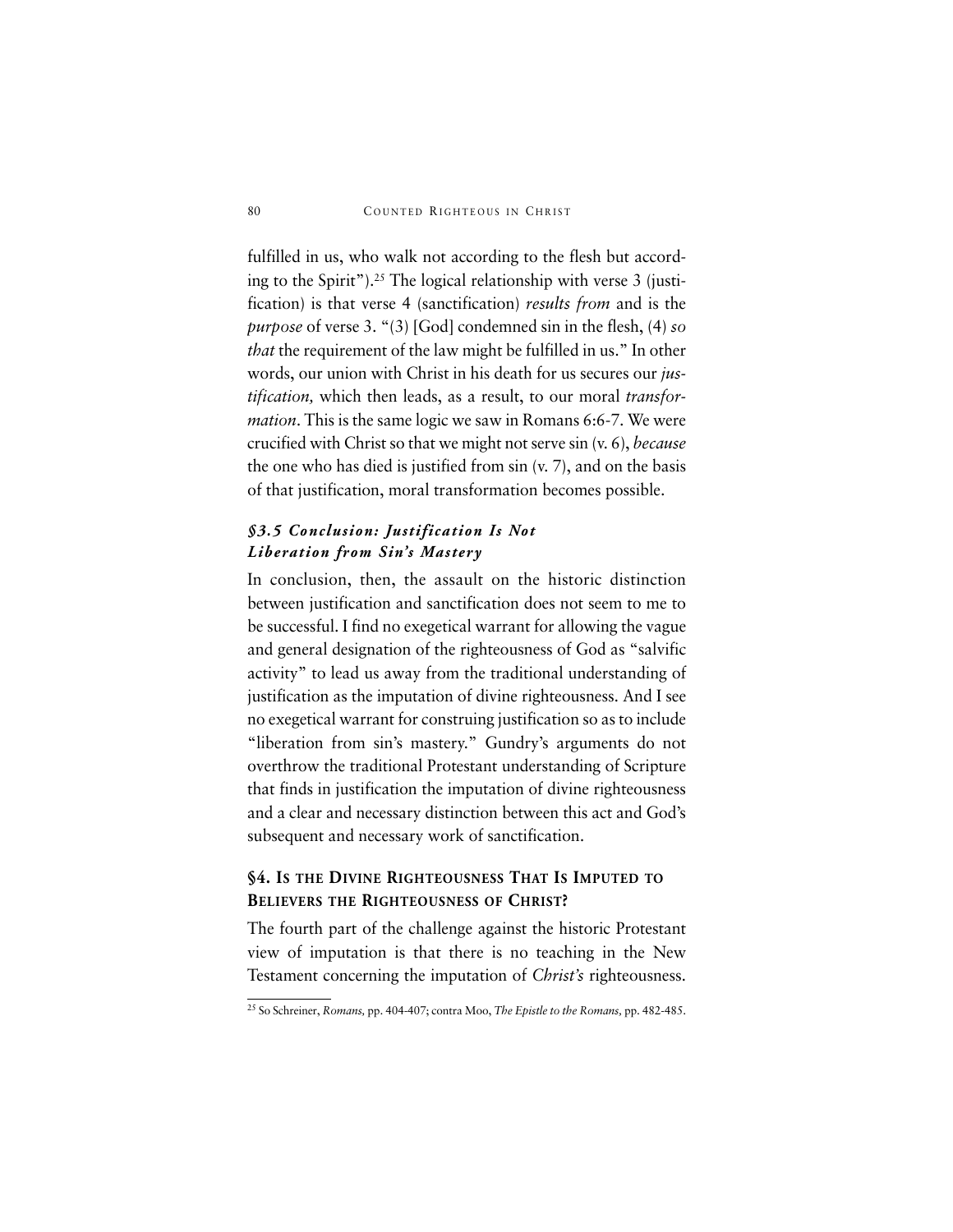In Robert Gundry's words, "The doctrine that Christ's righteousness is imputed to believing sinners needs to be abandoned as unbiblical" (I, 9). Is this true? Or to ask the question differently, Can the divine righteousness imputed to believers (which we have argued for above in §3.2) properly be identified as *Christ's* righteousness? In particular, is this righteousness his incarnate obedience to God?

Before dealing in some detail with the key passage in Romans 5:12-19, I will take up four texts that point toward the imputation of Christ's righteousness.

# *§4.1. The Evidence for the Imputation of Christ's Righteousness from 2 Corinthians 5:21*

Second Corinthians 5:21 is one of the most powerful statements on the reality of an external divine righteousness imputed to believers. "[God] made [Christ] who knew no sin to be sin on our behalf, so that we might become the righteousness of God in him." What is crucial to focus on here is the parallel between the two halves of the verse. Charles Hodge points to the parallel when he says, "His being made sin is consistent with his being in himself free from sin; and our being made righteous is consistent with our being in ourselves ungodly."<sup>26</sup>

What is so illuminating here is specifically the parallel between Christ's being "made sin" and our "becoming righteous." George Ladd brings this out with its crucial implication for imputation.

Christ was made sin for our sake. We might say that our sins were reckoned to Christ. He, although sinless, identified himself with our sins, suffered their penalty and doom—death. So we

<sup>26</sup> Charles Hodge, *An Exposition of the Second Letter to the Corinthians* (Grand Rapids, MI: William B. Eerdmans, n.d.), p. 149. Hodge knows that "Paul never expressly states that the righteousness of Christ is reckoned to believers" (p. 148). But his conclusion shows that the absence of doctrinal explicitness and systematization in Paul may be no more problematic for the doctrine of the imputation of Christ's righteousness than it is for the doctrine of the Trinity.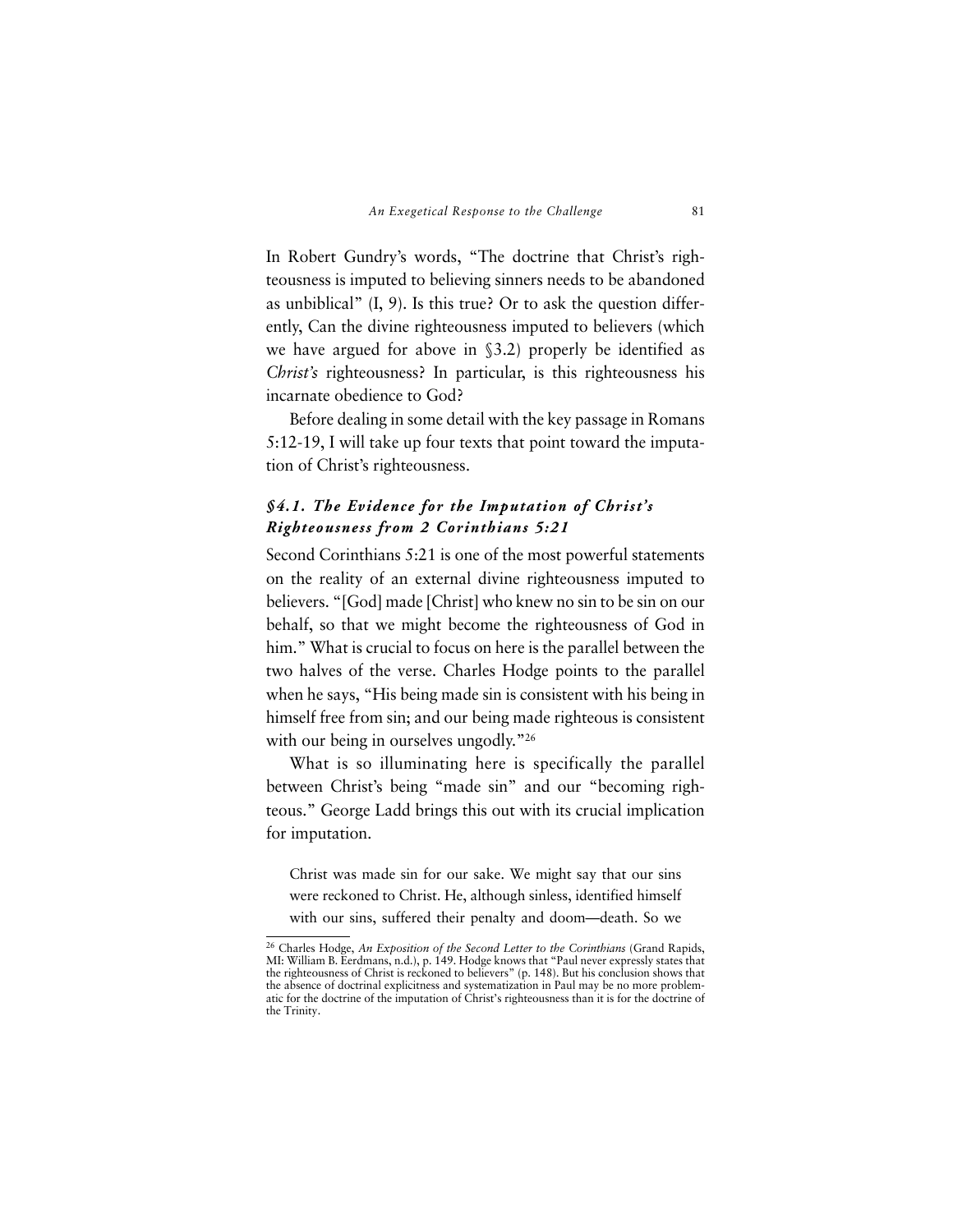have reckoned to us Christ's righteousness even though in character and deed we remain sinners. It is an unavoidable logical conclusion that men of faith are justified because Christ's righteousness is imputed to them.27

Gundry, on the other hand, observes that

what jumps out is that this passage distinguishes Christ from God and mentions "the righteousness of God" but not any righteousness of Christ, only his innocence. . . . Nothing is said about an imputation of his sinlessness, however, or about his righteousness, which goes unmentioned and therefore is not said to be imputed. (I, 7)

True, this text does not say explicitly that *Christ's* righteousness is imputed to believers. But it does say that believers, because they are "in Christ," become God's righteousness the way Christ was made sin as a sinless person. It does not seem to me like an artificial category of systematic theology imported from outside the Bible to argue like this: 1) The combination of divine righteousness being ours the way sin was Christ's, together with 2) the fact that this divine righteousness is ours only "in Christ," together with 3) the close parallel in Romans 5:19 ("Through the obedience of the One the many will be appointed<sup>28</sup> righteous") these three things together lead to the conclusion that the imputation of Christ's perfect righteousness was credited to our account, as our sin was credited to his account in the penal suffering he endured in our place.

I don't know a better summary of the implications of 2 Corinthians 5:21 than the words of Charles Hodge:

There is probably no passage in the Scriptures in which the doctrine of justification is more concisely or clearly stated than in

<sup>27</sup> George Ladd, *A Theology of the New Testament,* revised, ed. Donald Hagner (Grand Rapids, MI: William B. Eerdmans, 1993), p. 491.

<sup>&</sup>lt;sup>28</sup> See the treatment of this verse and this word below in §4.5.4 and notes 51-56.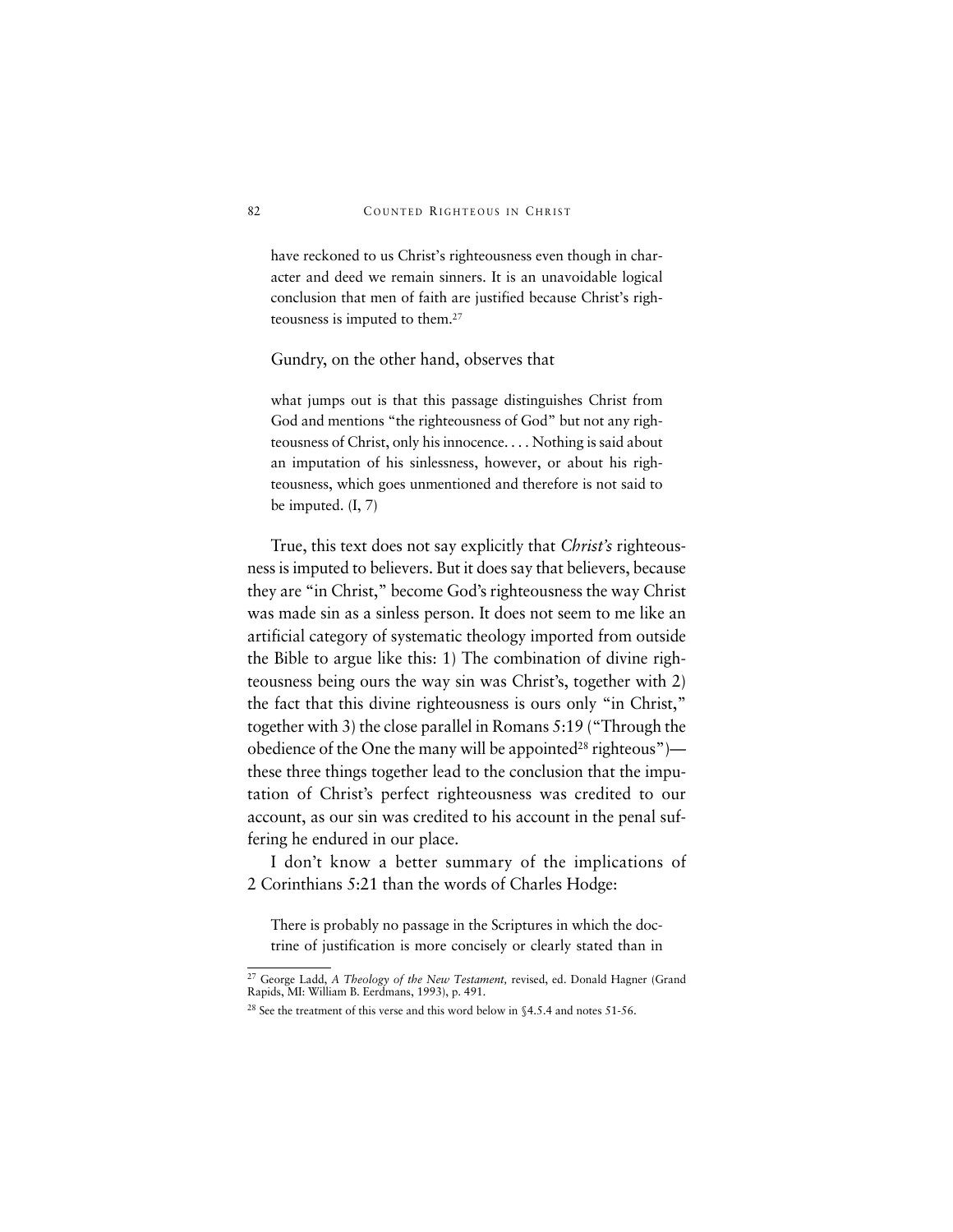[2 Corinthians 5:21]. Our sins were imputed to Christ, and his righteousness is imputed to us. He bore our sins; we are clothed in his righteousness. . . . Christ bearing our sins did not make him morally a sinner . . . nor does Christ's righteousness become subjectively ours, it is not the moral quality of our souls. . . . Our sins were the judicial ground of the sufferings of Christ, so that they were a satisfaction of justice; and his righteousness is the judicial ground of our acceptance with God, so that our pardon is an act of justice. . . . It is not mere pardon, but justification alone, that gives us peace with God.29

In other words, this text gives us biblical warrant for believing that the divine righteousness that we saw imputed to believers in Romans 4:6 and 11 (see above) is the righteousness of Christ.

# *§4.2. The Evidence for the Imputation of Christ's Righteousness from Philippians 3:9*

Philippians 3:9 speaks of a righteousness that Paul "has" ( $\zeta \omega \nu$ ,  $ex\bar{o}n$ ) that is "not his own" (µ $\hat{\eta}$  . . .  $\dot{\epsilon}$ µ $\hat{\eta}$ *v*,  $m\bar{e}$  . . *. em* $\bar{e}n$ ) and that "comes from God" (τὴν ἐκ θεοῦ δικαιοσύνην, *tēn ek theou dikaiosunēn*) because we are "in Christ" (ἐν αὐτῷ, *en autō*).

*I count all things to be . . . rubbish so that I may gain Christ, (9) and may be found in him, not having a righteousness of my own derived from the law, but that which is through faith in Christ, the righteousness which comes from God on the basis of faith. (Philippians 3:8-9)*

Gundry again simply observes that the righteousness of Christ is not mentioned and that therefore the text is irrelevant to the point at issue. "[The] righteousness is not described as Christ's; and Paul goes on to say that it comes 'from God on the basis of faith,' so that yet again we are dealing with God's righteousness" (I, 7). But it is facile to dismiss such an important

<sup>29</sup> Hodge, *An Exposition of the Second Letter to the Corinthians,* pp. 150-151.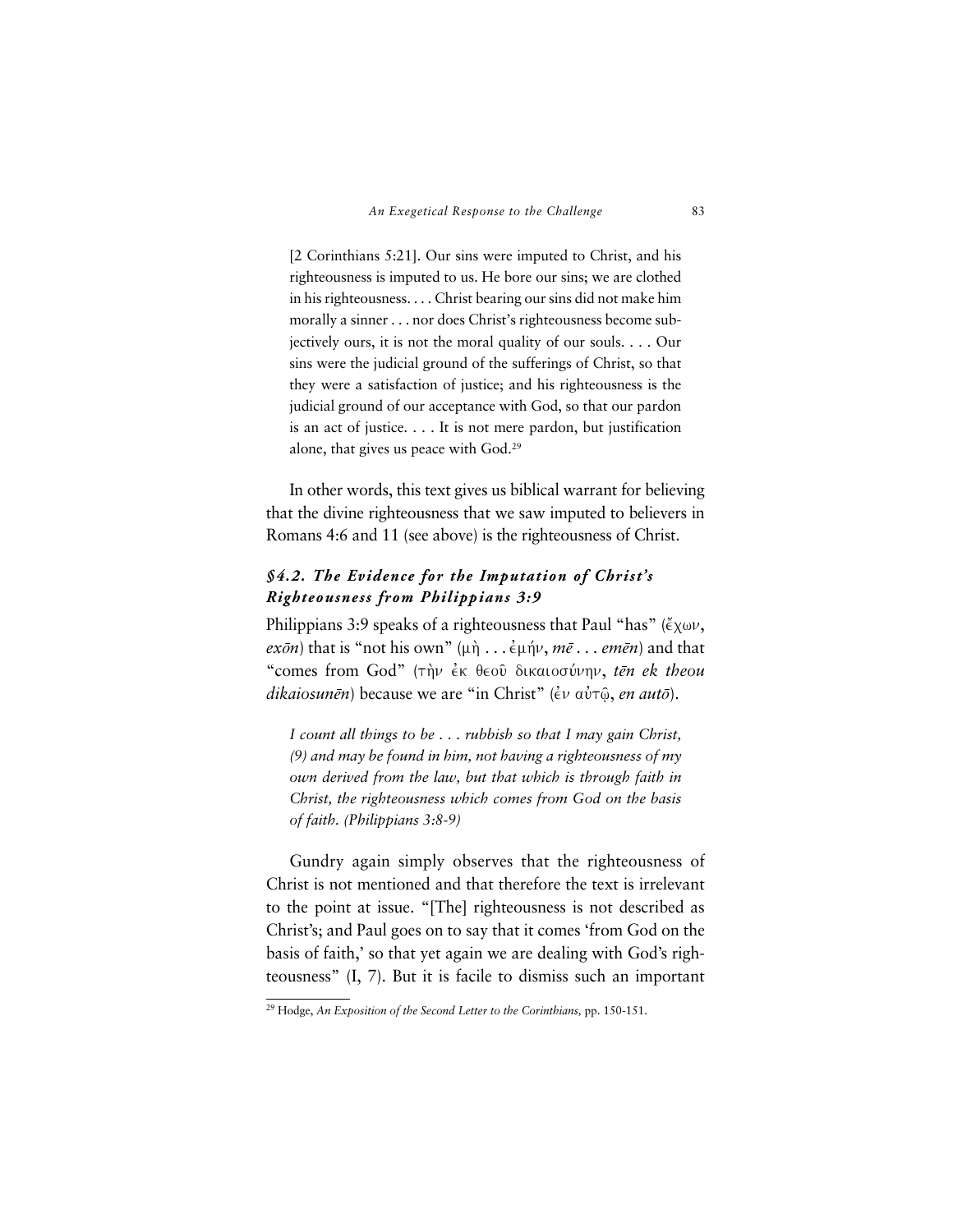verse so quickly when we are dealing with reality, not just with words.

Notice that the righteousness Paul counts on having "from God" is pursued with a longing to "be found in Christ." The righteousness that he has is his because he is "found in Christ." This use of "in Christ" is positional. *In Christ by faith* is the place where God's righteousness counts as our own. Thus "being found in Christ" is the way to "have a righteousness not my own."30 True, this does not say explicitly that *Christ's* righteousness is imputed to us, but along with the other evidence presented here that is a natural implication of this verse.

If we have God's righteousness on the basis of faith ( $\epsilon \pi i \tau \hat{\eta}$ ) *π*ίστ∈ι, *epi tē pistei*) and because we are in Christ ( $\epsilon$ ν αὐτῷ, *en autø*), is there not a reality in the Trinitarian union between the Father and the Son and in the redemptive union between the believer and Christ that closes the gap between the imputed righteousness of God and the imputed righteousness of Christ?

# *§4.3. The Evidence for the Imputation of Christ's Righteousness from 1 Corinthians 1:30*

The reality of being "in Christ" is all-important for understanding justification. We have seen that in 2 Corinthians 5:21 we "become the righteousness of God  $\ldots$  *in him*" ( $\acute{\epsilon}v$   $a\acute{v}\tau\hat{\varphi}$ , *en auto*), and in Philippians 3:9 we "have" divine righteousness "in him" ( $\acute{\epsilon}v$   $\alpha\grave{v}\tau\hat{\omega}$ , *en auto*). Paul says explicitly in Galatians 2:17 that we **are "justified** *in Christ"* (δικαιωθῆναι ἐν Χριστῷ, dikaiōthēnai en *Christø*). The implication seems to be that our union with Christ

<sup>&</sup>lt;sup>30</sup> Calvin draws the connection between our righteousness in justification and our union with Christ:

Therefore, that joining together of Head and members, that indwelling of Christ in our heart—in short, that mystical union—are accorded by us the highest degree of importance, so that Christ, having been made ours, makes us sharers with him in the gifts with which he has been endowed. We do not, therefore, contemplate him outside ourselves from afar in order that his righteousness may be imputed to us but because we put on Christ and are engrafted into his body—in short, because he deigns to make us one with him. For this reason, we glory that we have fellowship of righteousness with him. John Calvin, *Institutes of the Christian Religion,* ed. John T. McNeill, trans. Ford Lewis Battles (Philadelphia, PA: Westminster, 1960), 3:11:10.

I am indebted to Richard Gaffin for drawing this passage to my attention.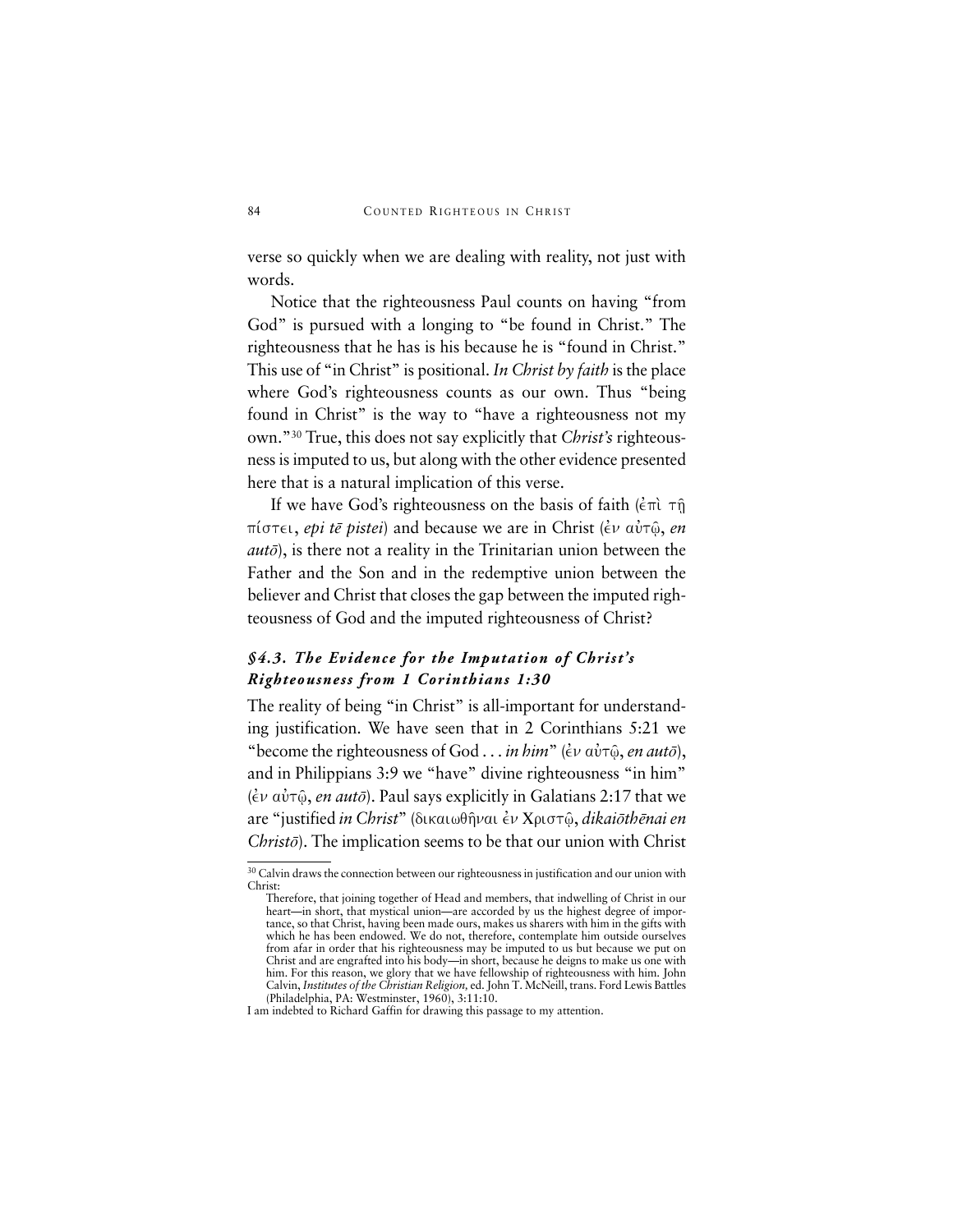is what connects us with divine righteousness. This truth raises the importance of 1 Corinthians 1:30.

Paul says in 1 Corinthians 1:30, "By [God's] doing you are in Christ Jesus (έξ αύτοῦ δὲ ὑμεῖς ἐστε ἐν Χριστῷ Ἰησοῦ, ex autou *de humeis este en Christø I∑sou*), who became to us wisdom from God, and righteousness, and sanctification, and redemption." Here is a clear statement that Christ "became for us righteous**ness** (ἐγενήθη . . . ἡμῖν . . . δικαιοσύνη, egenēthē . . . hēmin . . . *dikaiosun∑*)." Gundry again dismisses the verse as irrelevant for this issue with the words:

That the wisdom comes from God favors that righteousness, sanctification, and redemption—which make up or parallel wisdom likewise come from God. Thus, the righteousness that Christ becomes for us who are in him is not his own righteousness, but God's. Nor does Paul use the language of imputation. (I, 7)

This is remarkable. The text says "Christ became for us . . . righteousness," but Gundry says, "The righteousness that Christ becomes for us . . . is not his own." How can he jump so quickly to this conclusion just because the righteousness is "from God"  $(\hat{a}\pi\hat{o} \theta \in \hat{ov}, apo \thinspace theou)$ , especially when the verb "become" is surely as crucial as the phrase "from God"? In some sense Christ has become our righteousness. Add to this that he becomes righteousness "for us" (ήµî*v*, *hēmin*) by virtue of our being in him ( $\epsilon$ ν Cristw/` 'Ihsou, ` *en Christø I∑sou*). And then add to that how Paul says explicitly in Galatians 2:17 that "justification" is "in Christ." This surely suggests strongly that Christ's "becoming" or "being" (as the verb  $\epsilon$ γενήθη [*egenēthē*] can mean) righteousness for us is related to justification—our being declared righteous.

C. K. Barrett is not as quick to dismiss this verse as Gundry is. He argues:

The root of the thought is forensic: man is arraigned in God's court, and is unable to satisfy the judge unless righteousness,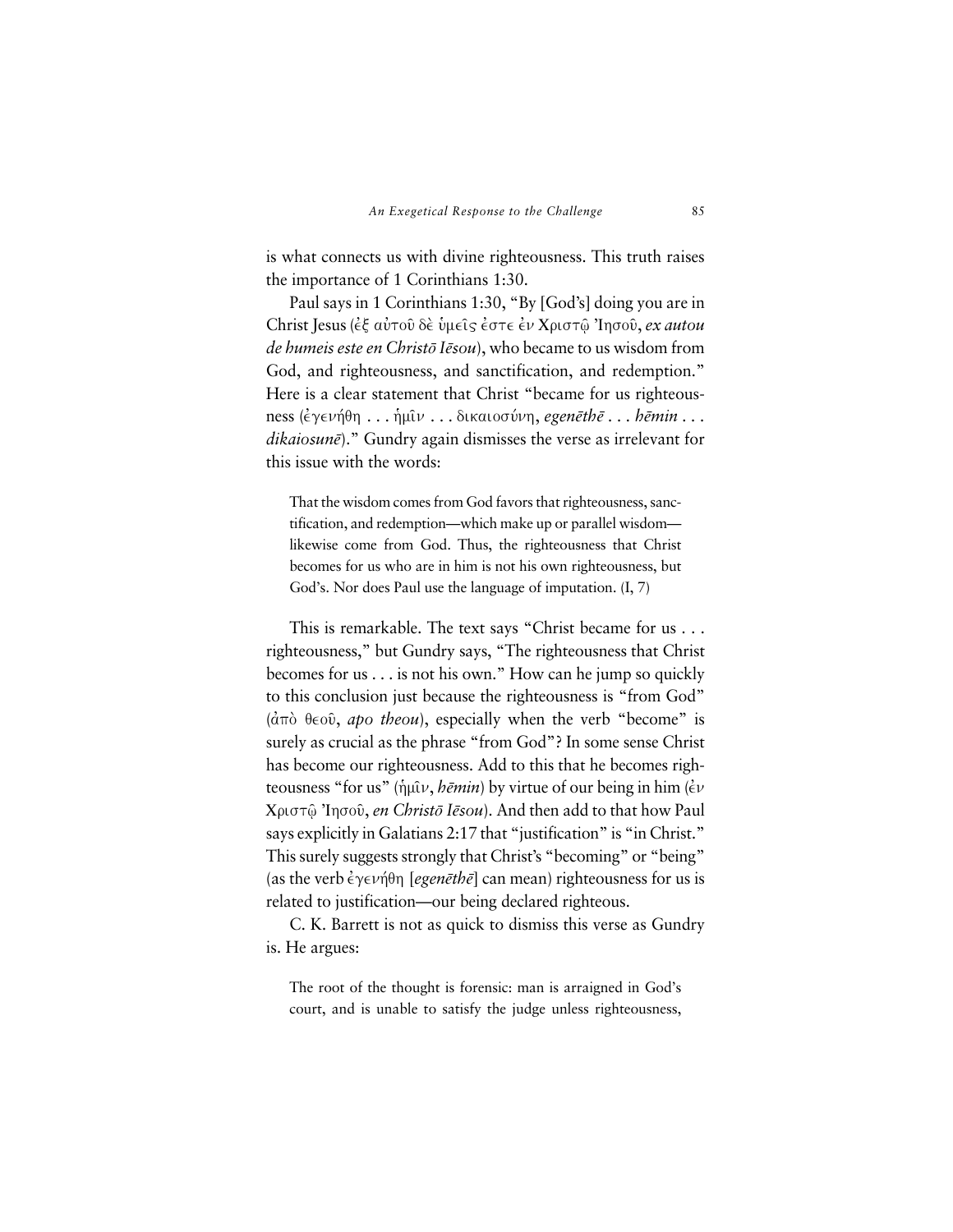which he cannot himself produce, is given to him. . . . Christ himself becomes righteousness for him (2 Cor. 5:21), and God the judge views him not as he is in himself but in Christ.<sup>31</sup>

One may object that Christ's becoming sanctification for us is not an imputed reality but rather is worked in us; so why should we assume that Christ's becoming righteousness for us refers to an imputed righteousness? In answer, I don't *assume* it. Instead I note that the other passages that connect righteousness with being "in Christ" have to do with justification (Galatians 2:17) and speak of a righteousness that is "not our own" (Philippians 3:9) and that "we become the righteousness of God" in the same way Christ became sin, that is, by imputation (2 Corinthians 5:21). Then I observe that there is no reason to think that Christ must "become" for us righteousness exactly the same way he becomes wisdom and sanctification and redemption. This is not said or implied.32

In fact, it is plausible to see a natural progression in the four realities that Christ is for us. In our union with Christ he becomes "wisdom" for us in overcoming the blinding and deadening *ignorance* that keeps us from seeing the glory of the cross (1 Corinthians 1:24). Then he becomes righteousness for us in overcoming our *guilt and condemnation* (Romans 8:1). Then he becomes sanctification for us in overcoming our *corruption and pollution* (1 Corinthians 1:2; Ephesians 2:10). Finally, he becomes redemption for us in overcoming, in the resurrection, all *the miseries, pain, futility, and death* of this age (Romans 8:23).33 There is no reason to force this text to mean that Christ becomes all these

<sup>31</sup> C. K. Barrett, *A Commentary on the First Epistle to the Corinthians* (New York: Harper and Row, 1968), p. 60.

<sup>&</sup>lt;sup>32</sup> This is why N. T. Wright, for example, is incorrect when he states that if we claim 1 Corinthians 1:30 as a textual basis for imputed righteousness, then "we must also be prepared to talk of the imputed wisdom of Christ; the imputed sanctification of Christ; and the imputed redemption of Christ" (N. T. Wright, *What Saint Paul Really Said* [Grand Rapids, MI: William B. Eerdmans, 1997], p. 123).

<sup>33</sup> I have leaned here on John Flavel from his sermon on 1 Corinthians 1:30 in John Flavel, *The Method of Grace* (Grand Rapids, MI: Baker Book House, 1977), p. 14.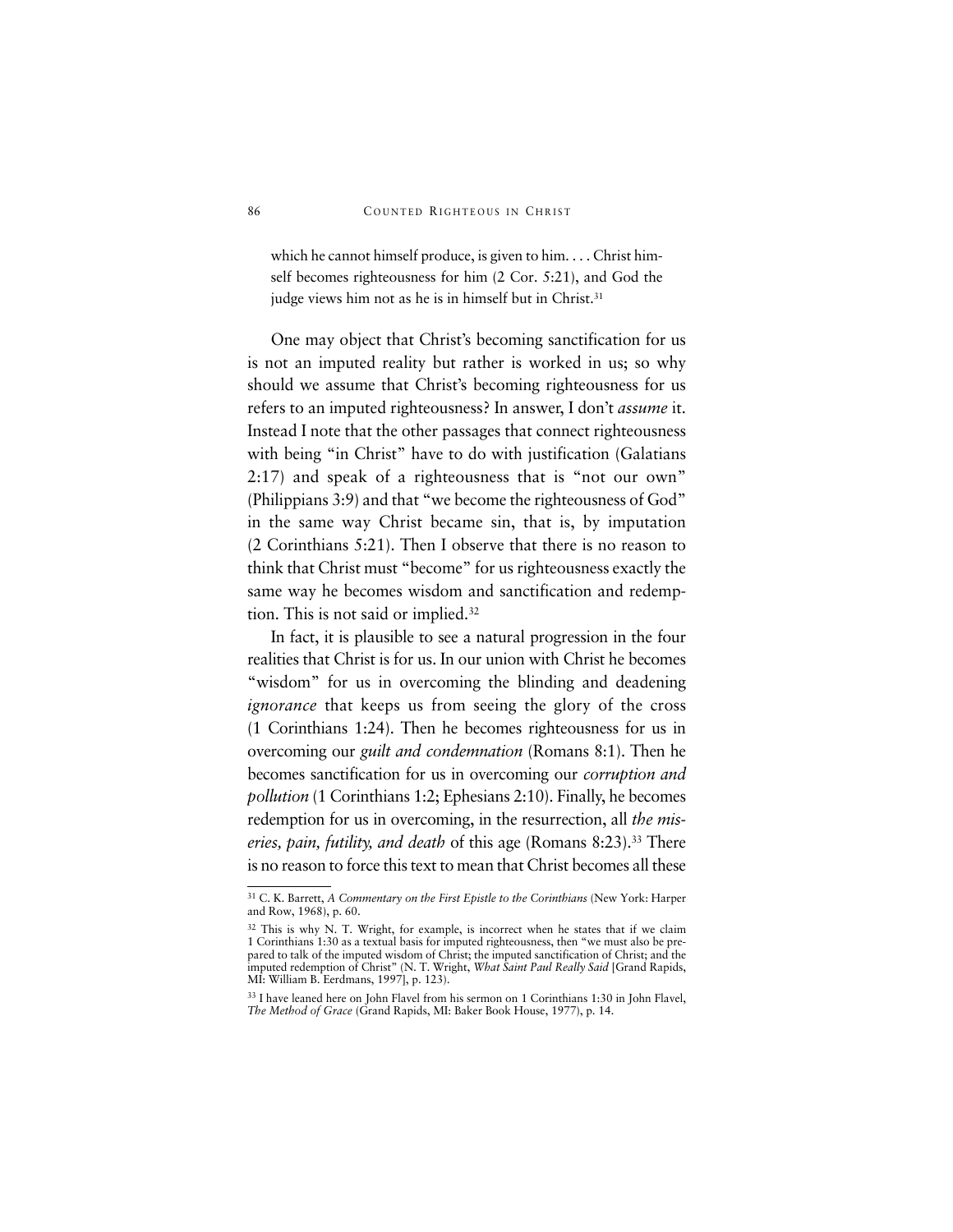things for us in exactly the same way, namely, by imputation. He may become each of these things for us as each reality requires.

Whether Paul had this progression in mind or not, 1 Corinthians 1:30 stands as a signal pointing to the righteousness of Christ that becomes ours when we are united to him by God through faith. In connection with the other texts we have seen, it is therefore warranted to speak of his righteousness being imputed to us by faith in him.

# *§4.4. The Evidence for the Imputation of Christ's Righteousness from Romans 10:4*

The most literal, straightforward translation of Romans 10:4 would be: "For the end (or goal or consummation) of the law [is] Christ for righteousness to everyone who believes" ( $\tau \in \lambda$ os γὰρ νόμου Χριστὸς  $e$ ίς δικαιοσύνην παντι τω πιστεύοντι, *telos gar nomou Christos eis dikaiosun∑n panti tø pisteuonti*). "Christ for righteousness" to all believers fits well with the concept of Christ's becoming our righteousness in 1 Corinthians 1:30 and points again toward Christ's righteousness as what is imputed to believers for justification.

This truth about "Christ for righteousness" in verse 4 is given as the ground or explanation  $(\gamma \phi \rho, g \alpha r)$  of verse 3 which says, "For being ignorant of God's righteousness and seeking to establish their own, they did not subject themselves to the righteousness of God." In other words, striving to establish one's own righteousness and not submitting to God's righteousness is owing to a failure to embrace the truth that "the goal of the law is Christ for righteousness to everyone who believes." Clearly then there is a close connection between "God's righteousness" and "Christ for righteousness." That connection is clarified when we look further back into the preceding context.

*(9:30) What shall we say then? That Gentiles, who did not pursue righteousness, attained righteousness, even the righteousness which is by faith; (31) but Israel, pursuing a law of*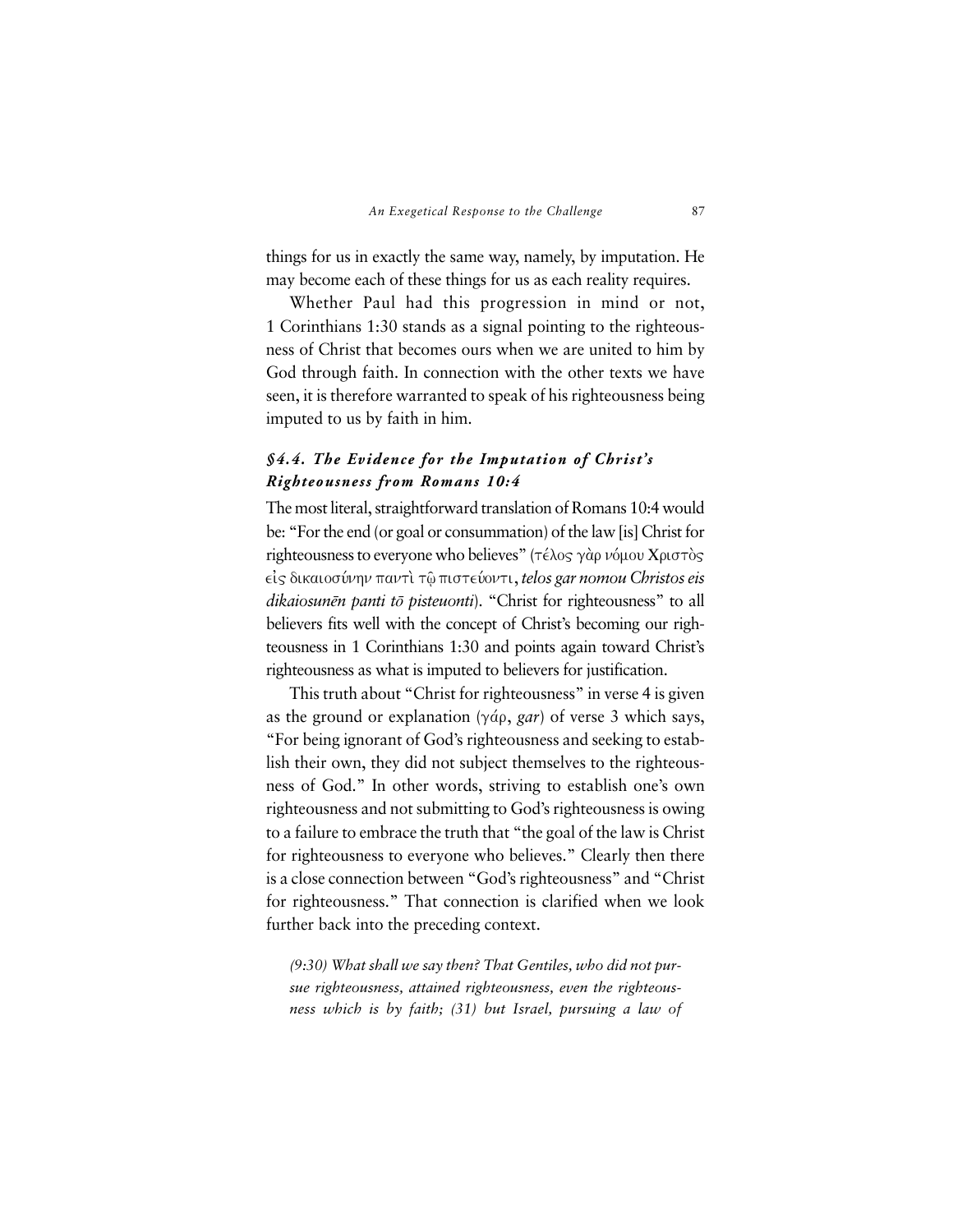*righteousness, did not arrive at the law. (32) Why? Because they did not pursue it by faith, but as though it were by works. They stumbled over the stumbling stone, (33) just as it is written, "Behold, I lay in Zion a stone of stumbling and a rock of offense, and he who believes in him will not be disappointed." (10:1) Brethren, my heart's desire and my prayer to God for them is for their salvation. (2) For I testify about them that they have a zeal for God, but not in accordance with knowledge. (3) For being ignorant of God's righteousness and seeking to establish their own, they did not subject themselves to the righteousness of God. (4) For the goal (or end) of the law is Christ for righteousness to everyone who believes.*

Twice in Romans 9:30-32 Paul refers to "pursuing" righteousness. Gentiles, Paul says, were *not* pursuing it, but attained it. Israel *was* pursing it through the law by works and did not attain it. This "*pursuing*" is probably the same as the "*seeking*" in 10:3. Israel did not "attain or arrive at" (κατέλαβεν, kate*laben*, 9:30; *<del>έφθασεν, <i>ephthasen*, 9:31</del>) righteousness because they were "*seeking* to establish their own" (10:3).

Two explanations are given of this failure, one in 9:32 and one in 10:4. They are probably two ways of saying the same thing. Romans 9:32 explains that Israel failed because they misused the law to "work" their way into righteousness; that is, they "stumbled over the stumbling stone," Christ. Romans 10:4 explains that Israel failed because, in trying to establish their own righteousness, they missed the aim or end of the law, namely, "Christ for righteousness." So in both explanations the failure to attain righteousness is a failure to see Christ for what he was meant to be, namely, righteousness. They stumbled over him, that is, they rejected him, because they did not recognize that the goal of the law was that Christ be (or provide) their righteousness. "The goal (or end) of the law is *Christ for righteousness* for everyone who believes" (10:4).

How is one to avoid this failure to "attain" or "arrive at"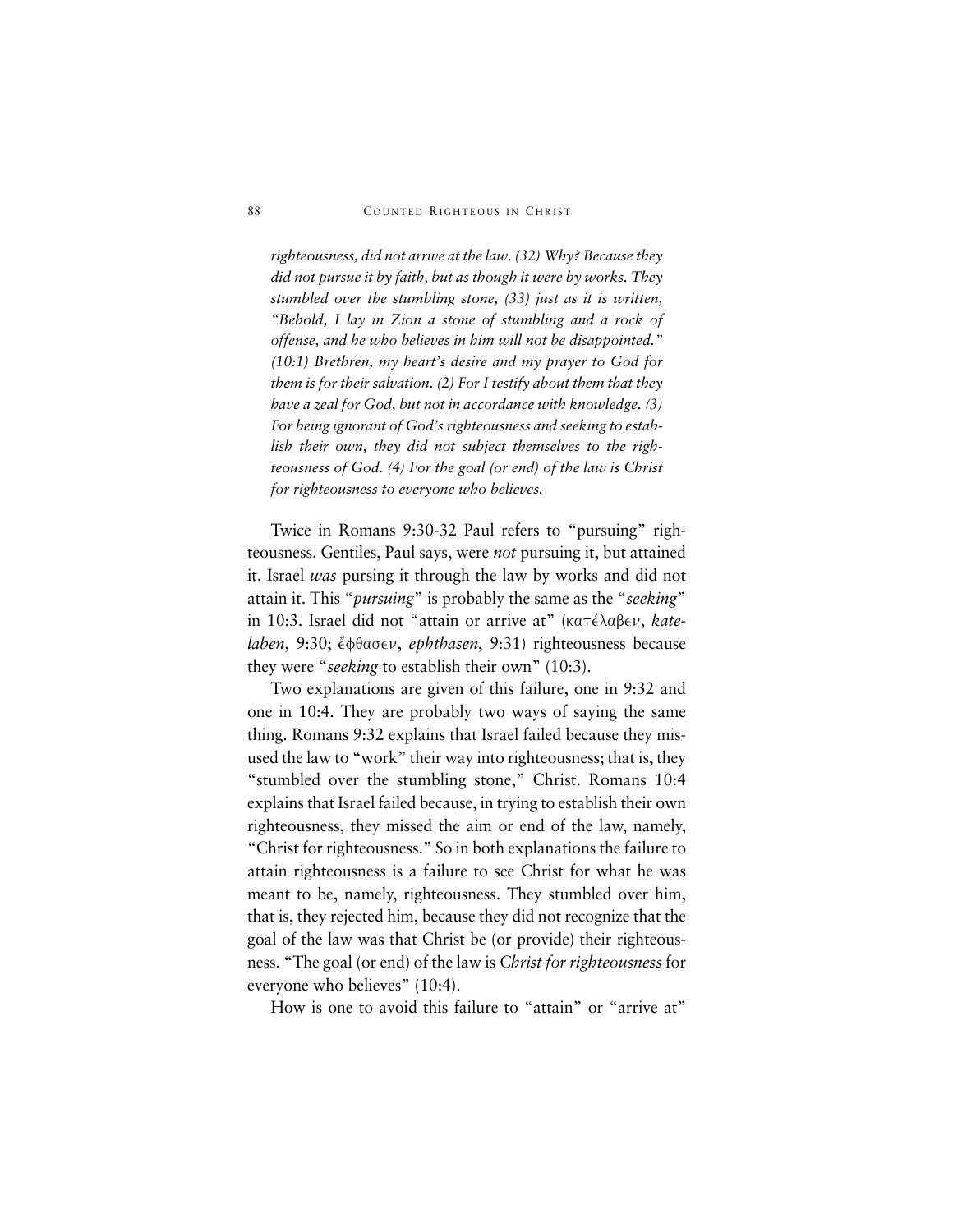righteousness? By having faith in Christ.34 "Gentiles . . . attained . . . a righteousness that is *by faith*" (9:30). Israel failed to attain righteousness because they did not pursue it "by faith." The opposite of stumbling over "the rock of offense" is to "believe in him" (9:33). This is why "Christ for righteousness" in 10:4 is said to be "for everyone who believes." He becomes righteousness for us when we believe on him.

Therefore, the flow of thought from Romans 9:30 to 10:4 leads us to believe that the framework of ideas is the same as we have been seeing in 2 Corinthians 5:21, Philippians 3:9, and 1 Corinthians 1:30. Sinners need *righteousness* to stand before God. That is why it is being "pursued" by Israel. That much they got right. But whose righteousness will suffice? The declaration of righteousness before God, called justification, does not rest on a fiction.35 There is real righteousness as the basis of it. But as sinners we will never be able to provide "our *own* righteousness" (Philippians 3:9; Romans 10:3). We must "attain" righteousness another way besides doing good works. No good works of any kind will make a fallen person righteous before God.<sup>36</sup> The way

<sup>&</sup>lt;sup>34</sup> Paul is not addressing in Romans 9:30–10:4 the issue of Israel's faith apart from Christ; he is dealing with the crisis that Christ's coming created for Israel. He was a rock of offense. The failure spoken of in 9:30-31 is not a general failure in the Old Testament, but the specific failure to trust Christ when he came. They stumbled over him. They failed to see in him the goal of the law, "Christ for righteousness."

<sup>&</sup>lt;sup>35</sup> J. I. Packer writes: "[God] reckons righteousness to them, not because he accounts them to have kept his law personally (which would be a false judgment), but because he accounts them to be united to one who kept it representatively (and that is a true judgment)" (J. I. Packer, "Justification," in *Evangelical Dictionary of Theology,* ed. Walter A. Elwell [Grand Rapids, MI: Baker, 1984], p. 596).

<sup>&</sup>lt;sup>36</sup> Paul is able to speak of "works" (*ἔργων, ergōn*) in both a positive and negative sense. For example, the "works of the law" (*έργων νόμου*, *ergōn nomou*) are always spoken of disparagingly in connection with justification (Romans 3:20, 28; Galatians 2:16; 3:2, 5, 10); and yet Paul can write about the necessity of good works that are caused by faith (e.g., 2 Corinthians 9:8; Ephesians 2:10; Colossians 1:10; 1 Thessalonians 1:3; 2 Thessalonians 1:11; 1 Timothy 5:25; 6:18; 2 Timothy 2:21; 3:17; Titus 2:7, 14; 3:1, 8, 14). It is a mistake to argue, however, that in distinguishing these two types of "works" Paul thinks that the good form of works is instrumental in our justification. Paul argues that no works of any kind are involved in the means of justification. Ephesians 2:8-10 says that we are not saved through works, including the works that God prepared beforehand for us to walk in. There is a great deal of overlap in Romans 3 and 4 between "works" and "works of the law," such that the latter is a subset of the former. No works—either done in accordance with the Mosaic Law or done by faith—can be the means of justifying the ungodly. See Douglas J. Moo, "'Law,' 'Works of the Law,' and Legalism in Paul," *Westminster Theological Journal* 45 (1983): 73-100.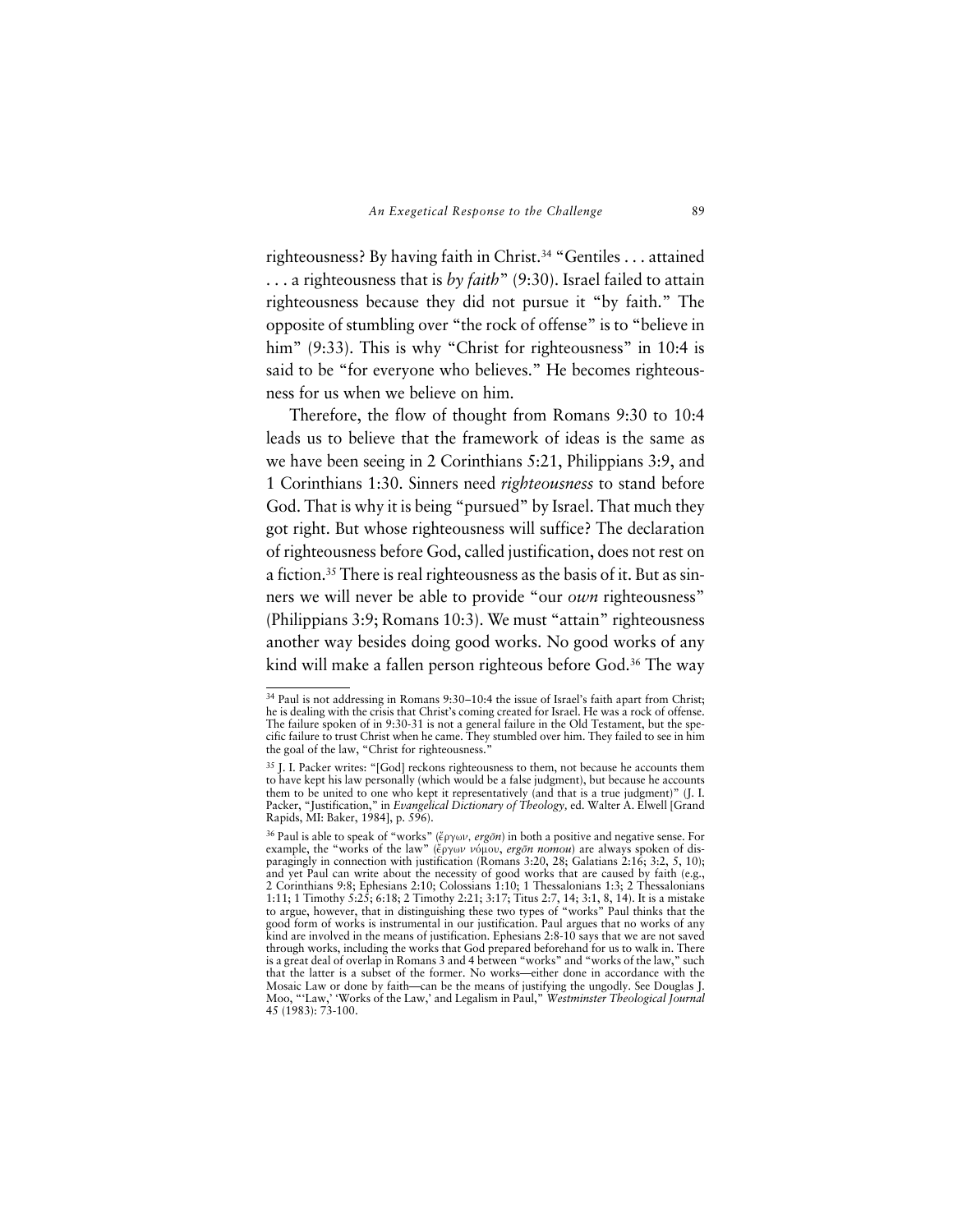appointed by God is "by faith," and what faith does is connect us to "Christ for righteousness." Christ "became to us righteousness." In him we "have" a righteousness from God based on faith (Philippians 3:9). In him we become the righteousness of God (2 Corinthians 5:21).

If one allows for biblical reflection and comparison and synthesis and a desire to penetrate to reality behind words (as with, for example, the biblical doctrines of the Trinity, the two natures of Christ, or the substitutionary atonement), then the doctrine of the imputation of Christ's righteousness is not an artificial construct of systematic theologians but is demanded by the relevant texts.

# *§4.5. The Evidence for the Imputation of Christ's Righteousness from Romans 5:12-19*

One of the most crucial texts for the traditional Protestant teaching that Christ's righteousness and obedience are the expression of God's righteousness that is imputed to us by faith is Romans 5:12-19. This passage brings Paul's exposition of justification in Romans 3—5 to a climax with a stunning comparison between the effect of Adam's disobedience on those who are in him and the effect of Christ's obedience on those who are in him.

## **§4.5.1. THE INCOMPLETE SENTENCE OF ROMANS 5:12**

Paul begins his comparison between Adam and Christ with the words "just as." "Therefore, *just as* through one man sin entered into the world, and death through sin, and so death spread to all men, because all sinned . . ." Then Paul breaks off. We expect the clause introduced by "just as" to be followed by a clause introduced by "so also": "*Just as* through one man sin entered into the world . . . *so also* through one man righteousness entered the world . . ." or something like that. In fact he will pick up the comparison in verse 18 ("*As* one trespass led to condemnation for all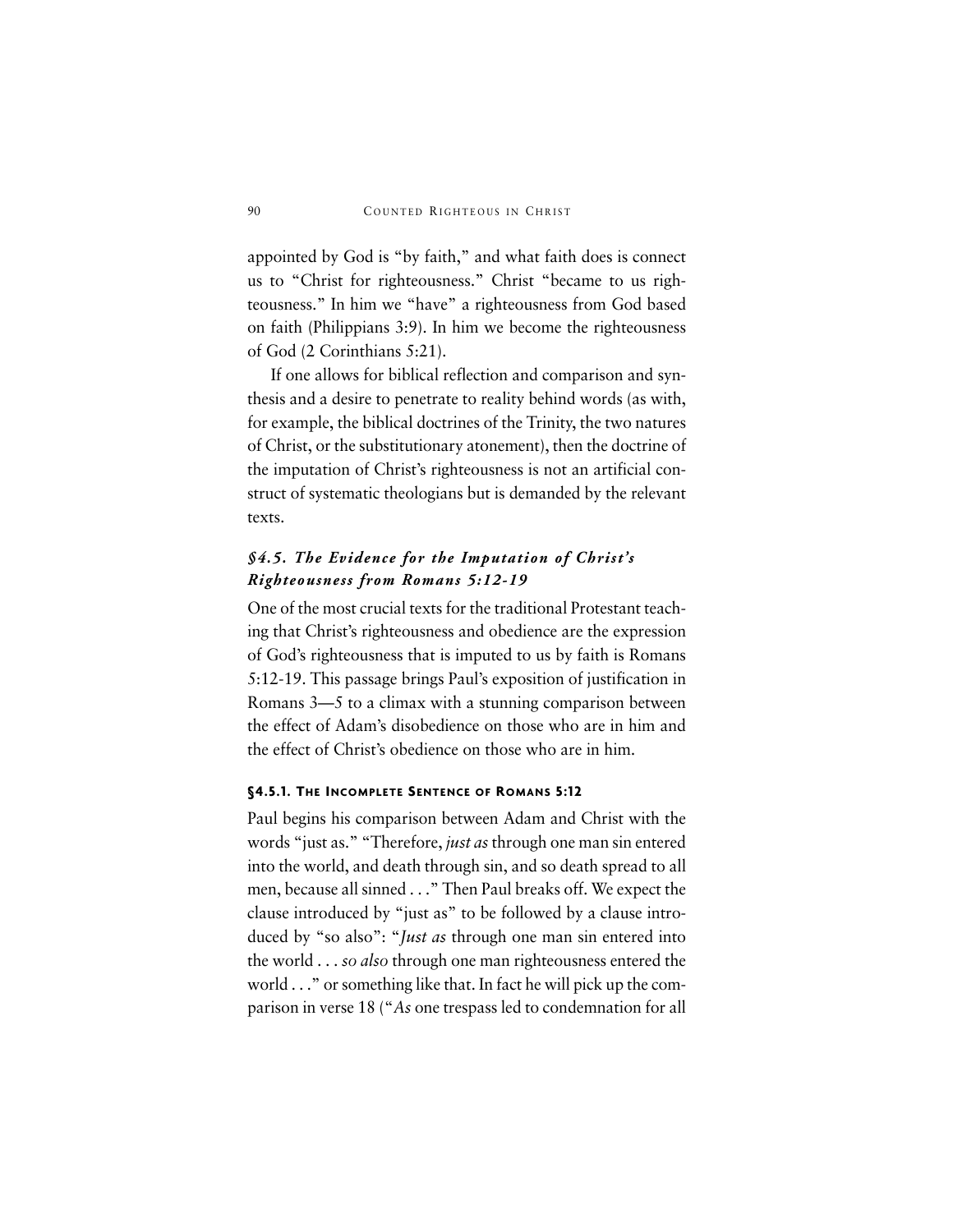men, *so* one act of righteousness leads to justification and life for all men"). But here he breaks off and doesn't complete it. Why?

Probably because he realizes that he has just said something that is liable to be misunderstood and needs to be clarified. What was that? Several things, but he picks out one in particular, because if he can make this one clear, it will keep the others from being misunderstood. He wants to clarify what he means at the end of verse 12 by the phrase, "for all sinned." This is just where he breaks off. "Just as through one man sin entered into the world, and death through sin, and so death spread to all men, *because all sinned* . . ."

First he says that through one man, Adam, sin entered the world, and through sin, death—the judgment on sin. Then he broadens out this statement and says that this death, this judgment, was not confined to one man but spread to all humans. Why? Here comes the ambiguity. He says, "Because all sinned." Does this mean "because all sinned in Adam"? Was Adam's sin imputed to us, so that we are viewed as sinning in him? Or does it mean that the penalty and judgment of death is owing to our moral corruption and individual acts of sin and not to Adam's sin being imputed to us?37 I think the context urges us to conclude that we all sinned in Adam, that his sin is imputed to us, and that universal human death and condemnation is God's judgment and penalty on all of us because we were in some deep and mysterious way united to Adam in his sinning.<sup>38</sup>

<sup>37</sup> Some scholars (e.g., Thomas Schreiner and Joseph Fitzmyer) reject the traditional translation "because all sinned" and argue that the phrase έφ' ὦ πάντες ήμαρτον (*eph hō pantes hēmarton*) should be rendered, "on the basis of this death all sinned." Death is understood to be the spiritual condemnation that causes sin, rather than death being the penalty of sin. (See the discussion and relevant literature in Schreiner, *Romans,* pp. 271ff.) I do not find this compelling for several reasons. 1) This would mean that in verse 12 there is a shift from death entering the world "through sin" to sin being the result of death. This seems unlikely. The idea that first sin brings about death and then death brings about sin is possible but would be surprising. 2) The connection, "sin is not counted where there is no law, but death reigned from Adam to Moses" (5:13-14), suggests that the reign of death prevails in spite of its apparent cause (sin) not being counted. Thus sin is the cause of death in Paul's thinking here, not vice versa. 3) The parallel in 5:21 points (*in this very connection,* cf. "reign") to sin as the cause of death, not death as the cause of sin. "As sin reigned in death, even so grace would reign through righteousness to eternal life through Jesus Christ our Lord." Notice that as grace reigns "to eternal life," so also sin reigns in death—that is, it leads to death.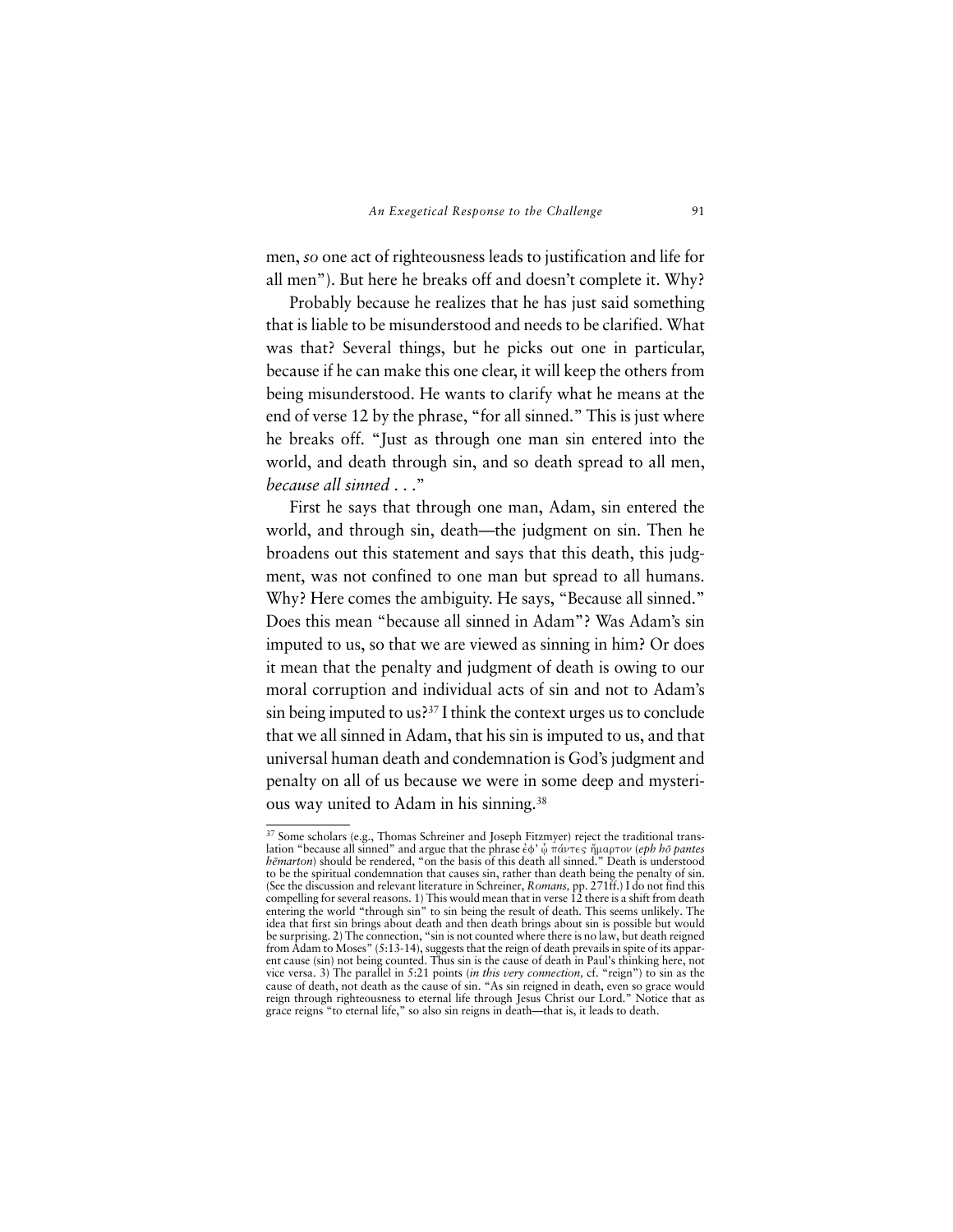#### 92 COUNTED RIGHTEOUS IN CHRIST

Why does this matter? Does not Romans 3:23 teach that all have sinned and fall short of the glory of God individually? Gundry sees the parallel between this text and Romans 5:12 and believes that the sinning referred to in Romans 5:12 is not our sinning in Adam, or Adam's sin being imputed to us, but our own personal sinning for which we die (I, 8). So if our judgment and condemnation is the result of the sins we do every day (which is true), why does it matter if we find a deeper cause of our guilt and death and condemnation—namely, our union with Adam in his sinning at the beginning?

It is precisely the answer to this question, I suggest, that made Paul break off his comparison in verse 12 so that he could clarify what he meant by "because all sinned." What's at stake here is the whole comparison between Christ and Adam. If we understand "because all sinned" as "because all sinned in Adam," the entire comparison between Christ and Adam illumines the freedom and greatness of justification by grace through faith in a powerful and unique way.

Paul saw what was at stake in misunderstanding what he had said. Here is what I think Paul saw as the possible misunderstanding: If you say, "Through Adam sin and death entered the world, and death spread to everybody *because all sinned individually*," then the comparison with the work of Jesus (which is where he is heading;<sup>39</sup> cf. "just as  $\ldots$ ") would probably be, "So also, through Jesus Christ, righteousness and life entered the world, and life spread to all *because all individually did acts of righteousness*." In other words, justification would *not* be God's

<sup>&</sup>lt;sup>38</sup> For a powerful book-length argument that Adam's sin is imputed to all humans, see John Murray, *The Imputation of Adam's Sin* (Phillipsburg, NJ: Presbyterian & Reformed, 1992; orig., 1959). For a helpful effort to think through how our union with Adam in his sin can be conceived and understood, see Jonathan Edwards, *Original Sin, The Works of Jonathan Edwards,* Vol. 3, ed. Clyde A. Holbrook (New Haven, CT: Yale University Press, 1970), pp. 389-412 (Part IV, Chapter III).

<sup>&</sup>lt;sup>39</sup> "The apostle has been speaking of Adam and the damage he did in order to be able to present the effect of the act of salvation against this background." Ernst Käsemann, *Commentary on Romans,* trans. Geoffrey W. Bromiley (Grand Rapids, MI: William B. Eerdmans, 1980), p. 151.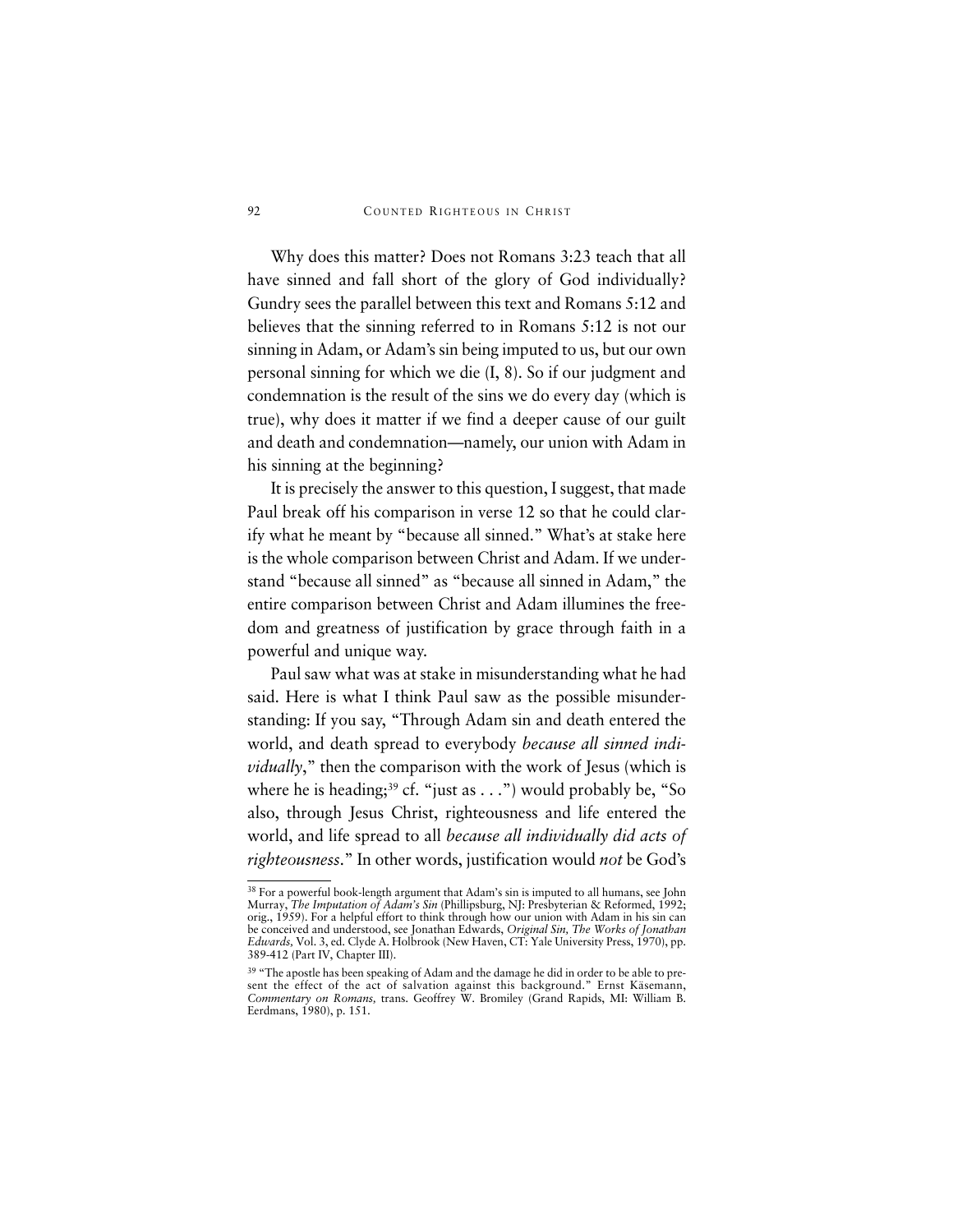imputing righteousness to us, but our doing individual acts of righteousness with Christ's help, which would then be counted as our righteousness. This would turn the whole point of Romans 1—5 on its head. When Paul saw *that* as a possible misunderstanding of what he said, he stopped to clarify.

Stating it positively, what would Paul be saying about the work of Christ if the words "because all sinned" actually meant "because all sinned in Adam" (not because they sinned individually)? If he meant this, the comparison with Adam would go like this:

"*Just as* through one man sin entered the world (and death through sin) and sin spread to all who are in Adam, because all sinned in Adam and his sin was imputed to them, *so also* through one man, Jesus Christ, righteousness entered the world (and life through righteousness) and life spread to all who are in Christ because all were righteous in him and his righteousness is imputed to

them."

That, I believe, is the glory of justification by grace through faith that Paul wants us to see in this text. The basis of our justification before God is a divine righteousness that comes to us in a way analogous to the way Adam's sin came to us. As we were in him and share in his sin, so we are in Christ and share in his righteousness.

In this historic way of understanding the text, the parallel that Paul wants us to see and rejoice in is that just as Adam's sin is imputed to us because we were in him, so Christ's righteousness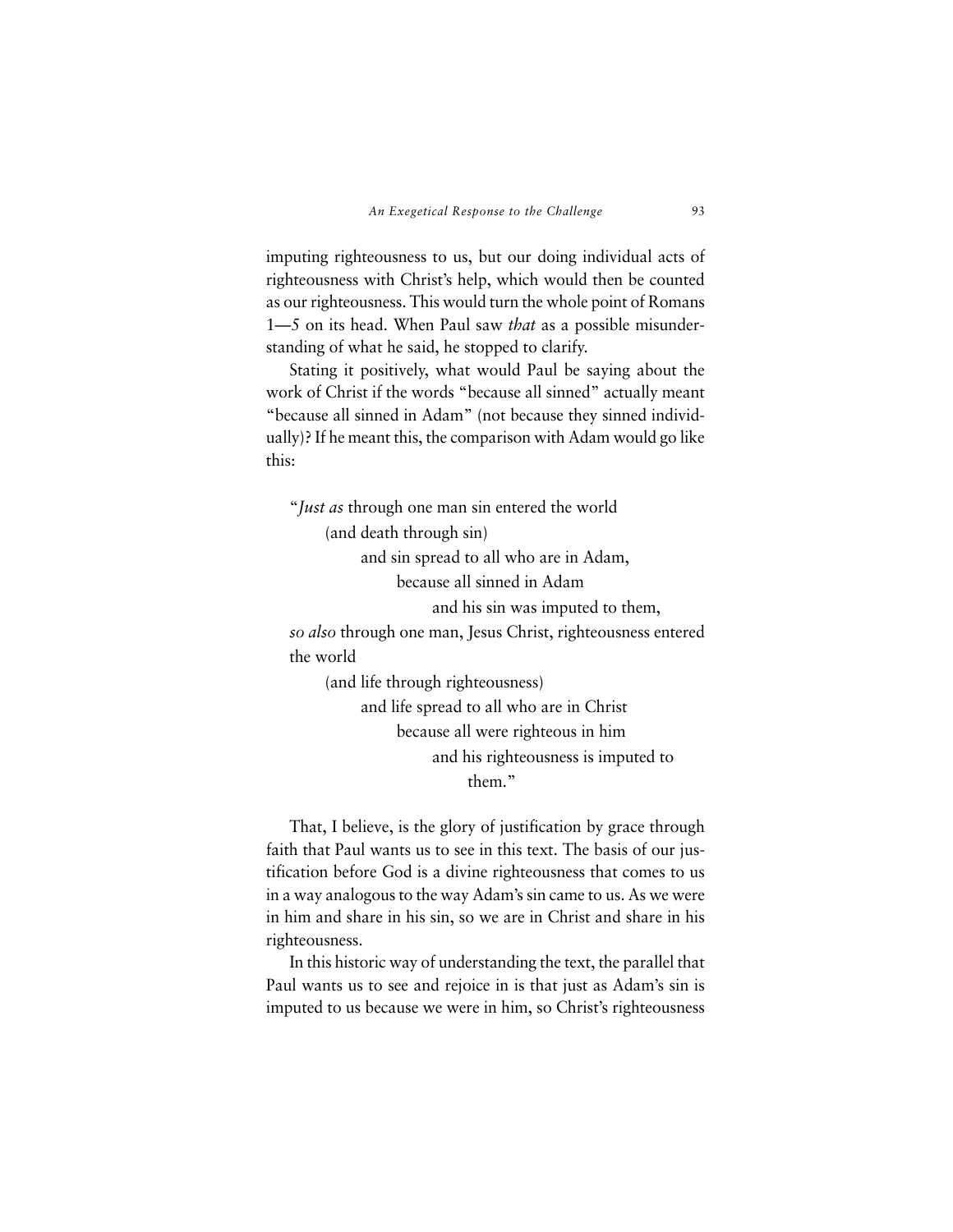is imputed to us because we are in him. But is that what he really means in this passage? A key part of the answer will hang on what Paul means by "for all sinned" at the end of verse 12 and why Paul broke off his comparison. How then does he clarify his point by breaking off and inserting verses 13-14?

## **§4.5.2. THE CLARIFICATION OF "ALL SINNED" (VERSE 12) IN ROMANS 5:13-14**

In Romans 5:13-14 Paul says, "For until the Law [of Moses], sin was in the world, but sin is not imputed when there is no law. (14) Nevertheless death reigned from Adam until Moses . . ." He is saying: 1) Sin was in the world before the Mosaic Law (v. 13a); he concedes that personal sin was prevalent in the world before Moses, not just Adam's sin. 2) But sin is not imputed (not counted, not punished) where there is no law (v. 13b). 3) "Nevertheless death reigned from Adam until Moses" (v. 14a). That is, virtually everybody died. Everybody bore the consequences of sin.

Now what is the implication that Paul wants us to see? He wants us to see that universal human death was *not* owing to individual sins against the Mosaic Law, but to man's sinning in Adam. That is what he is trying to clarify. Verse 12, at the end, says that death spread to all "because all sinned." So Paul argues and clarifies: But people died even though their own individual lawbreaking was not the reason for dying ; their individual sins weren't counted. The reason all died is because all sinned in Adam. Adam's sin was imputed to them.

## *§4.5.2.1 How Paul Deals with Possible Objections*

But there is an objection at this point to Paul's argument, and Paul can see it coming. The objection is that even before the Mosaic Law, there were commands of God to Noah and Abraham and others. So maybe their deaths were only owing to disobeying *those* laws, not because they sinned in Adam. And not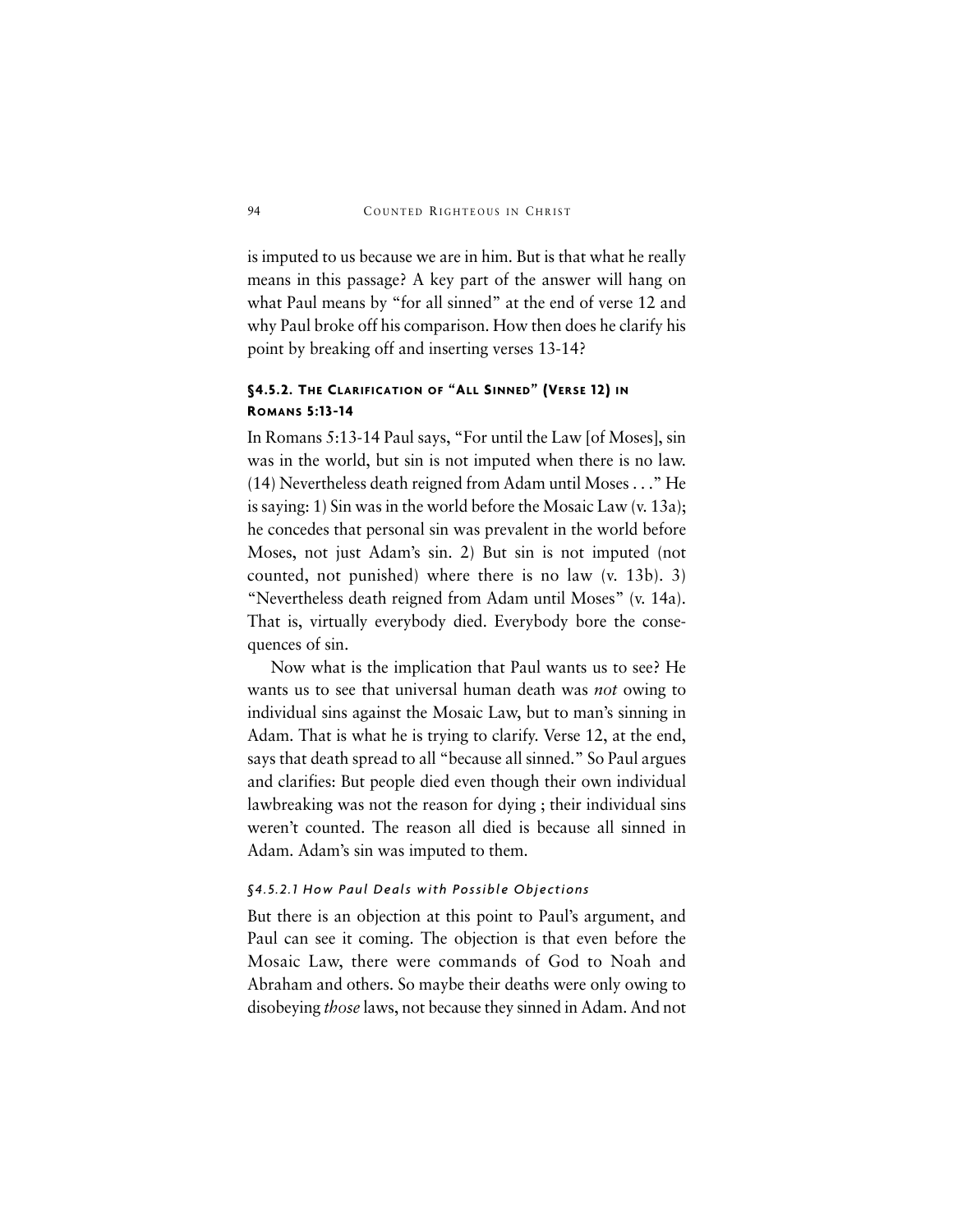only that, the objection would go, Paul himself said back in Romans 1:32 that all people—even Gentiles outside Israel— "know the ordinance of God, that those who practice such things are worthy of death." So there seem to be two exceptions to Paul's argument: yes, there was no Mosaic Law to sin against before Moses, but 1) there were individual divine commands given before Moses (e.g., Genesis 6:13-14; 8:16-17; 17:10; 20:7; 31:13; etc.); and 2) there was the law written on the heart (Romans 2:15). So, has Paul really succeeded in showing that the people between Adam and Moses died for sinning in Adam and not for their own individual sins against these laws?

I suggested that Paul sees this objection coming, and that's why he adds the next words in verse 14. He doesn't stop by saying, "Nevertheless death reigned from Adam until Moses . . ." He goes on to add the very crucial words, "[Death reigned] even over those who had not sinned in the likeness of the offense of Adam." In other words, yes, he concedes that there were other kinds of laws before the Mosaic Law, and yes, people broke those laws, and yes, one *could* argue that these sins are the root cause of death and condemnation in the world. But, he says, there is a problem with that view, because death reigned "*even* over those who had not sinned in the likeness of the offense of Adam." There are those who died without seeing or knowing any divine law and choosing to sin against it.<sup>40</sup>

Who are they? I am still inclined to think, against the most common scholarly opinion, that the group of people begging for

<sup>40</sup> Moo says that "'those who did not sin in the likeness of Adam's transgression' might be a different group than those who lived between Adam and Moses. But it is more likely that the clause is a further identification of those who lived during this time period. With this description, Paul brings out the characteristic of these people that is essential to his argument: the 'law-less' context of their sin. They lived before God gave specific commandments to the people and they could not then, sin, as Adam did, by 'transgressing.'" Moo, *The Epistle to the Romans,* p. 333. I wonder if Moo is sufficiently careful here to deal with the problem that there are many commandments that God gave between Adam and Moses and that Paul conceded that even those outside the scope of special revelation "know God's decree, that those who practice such things deserve to die" (Rom. 1:32). This is why I incline to say (with Murray, *Romans*, Vol. 1, p. 190) that the "even over" (καὶ ἐπί, kai epi) at the beginning of verse 14 ("even over those whose sinning was not like the transgression of Adam") introduces a smaller group than all who lived between Adam and Moses.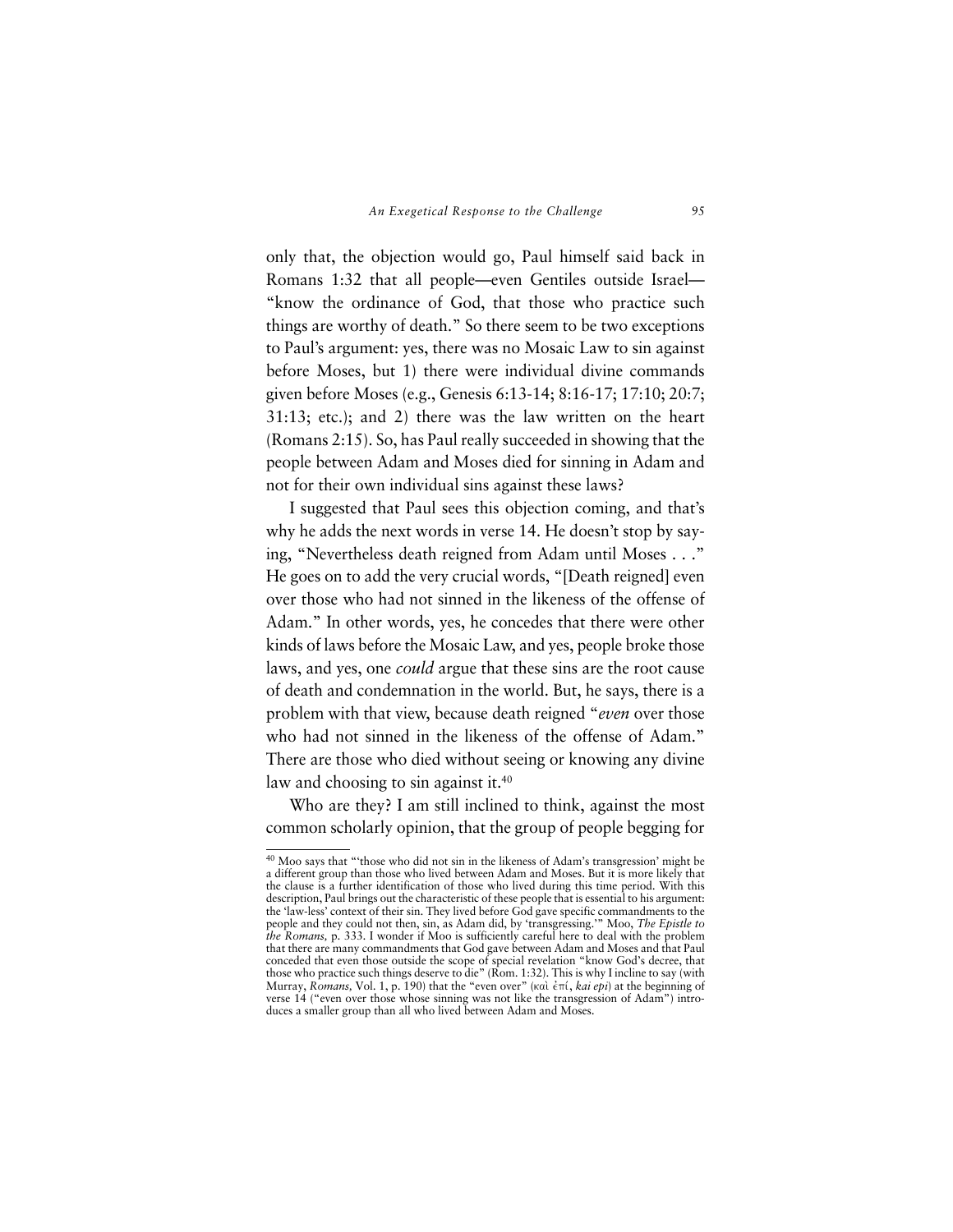an explanation, and providing the most relevant illustration for Paul's point, is infants. Infants died. They could not understand personal revelation—external or internal. They could not read the law on their hearts and choose to obey or disobey it. Yet they died. Why? Paul's answer in the context would be: the sin of Adam and the imputation of that sin to the human race. In other words, death reigned over all humans, even over those who did not sin against a known and understood law. Therefore, the conclusion is, to use the words of verse 18: "Through one transgression there resulted condemnation to all men."

I know that many commentators object to the reference to children. It is indeed a very difficult and complex connection of thoughts. I do not believe my entire case hangs on this one point. Paul's argument remains the same whether or not we are able to specify the identity of those who "had not sinned in the likeness of the offense of Adam." For whether or not we can identify those whom Paul has in mind, we still have to reckon with the fact that he tells us that there are people who died without sinning in the way Adam did. So no matter whom Paul exactly has in mind, his point is: Personal, individual sin cannot be the reason all die, because some died without transgressing a known law in the way Adam did (v. 14), and thus without the ability to have their personal sins reckoned to them in the sense of which he is speaking (v. 13). Therefore, they must have died because of the sin of Adam imputed to them. "All sinned" in 5:12b thus means that all sinned "through the one man's disobedience"  $(5:19)$ .<sup>41</sup>

As I've said, my case does not hang on whether or not Paul has infants in view. But I will try to defend it contextually. One objection to the reference to children is that children die in *all*

<sup>41</sup> Cf. the similar observation from John Murray: "Verse 12 tells us the reason why death passed on to all men. It is that 'all sinned.' But verse 14 tells us that death reigned over those who did not sin after the similitude of Adam's transgression. The reign of death in verse 14 must have the same import as the passing on of death in verse 12. Hence Paul is saying that death passed on to and reigned over those who did not personally and voluntarily transgress as Adam did, and therefore the 'all sinned' of verse 12 cannot refer to individual personal transgression" (Murray, *The Imputation of Adam's Sin,* pp. 20-21).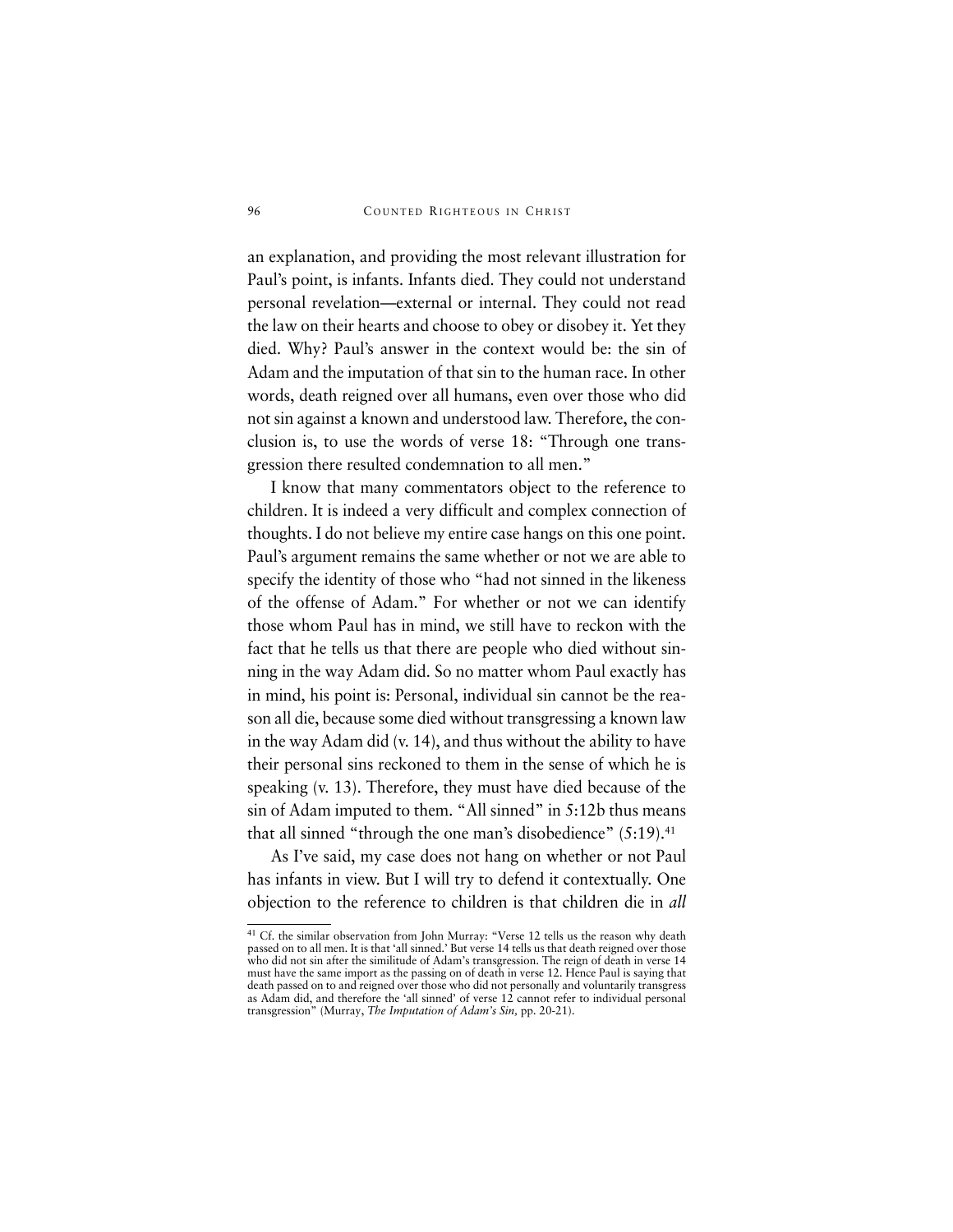periods of history;<sup>42</sup> so why would Paul draw attention to the period between Adam and Moses if his argument is based on the death of children who did not sin after the likeness of Adam's transgression? My answer is that Paul was drawn to this period of history because his argument emerges in two stages, one general and loose, based on the period between Adam and Moses, the other specific and strict based on a group within that period (but also other periods).

Consider two reasons why Paul chose to focus on the period between Adam and Moses.

*§4.5.2.1.1.* First, what Paul had in mind as he said, "Death spread to all men, because all sinned" was probably the general principle he laid down in Romans 4:15 ("where there is no law there is no *transgression*," παράβασις, *parabasis*). He expresses it here in Romans 5:13, "Sin is not counted where there is no law." That principle, together with the reference to Adam's *"transgression"* (Romans 5:14, παραβάσεως, *parabaseōs*) suited his purposes almost perfectly, since it implied that, *generally speaking*, the absence of particular laws would mean the absence of particular transgressions, which would mean the absence of the death penalty. "Yet" (verse 14, άλλά, *alla*) people died between Adam and Moses, which pointed, *in general and loosely*, to the solidarity with Adam in his *transgression* as the cause of everyone's death, not to their own transgressions. That is one reason why Paul referred to the period between Adam and Moses.

*§4.5.2.1.2.* A second reason relates to the legal implications of people dying as punishment in a time period without explicit laws with explicit death penalties. In the garden God had said to Adam, "You shall not eat, for in the day that you eat of it you shall surely die" (Genesis 2:17, ESV). Here was an explicit regulation attached to an explicit death penalty. Similarly in the Law

<sup>42</sup> For example, Thomas Schreiner, *Romans:* "[Paul's] concern was not to explain the situation of those who die in infancy (since this has occurred through history) . . ." p. 277.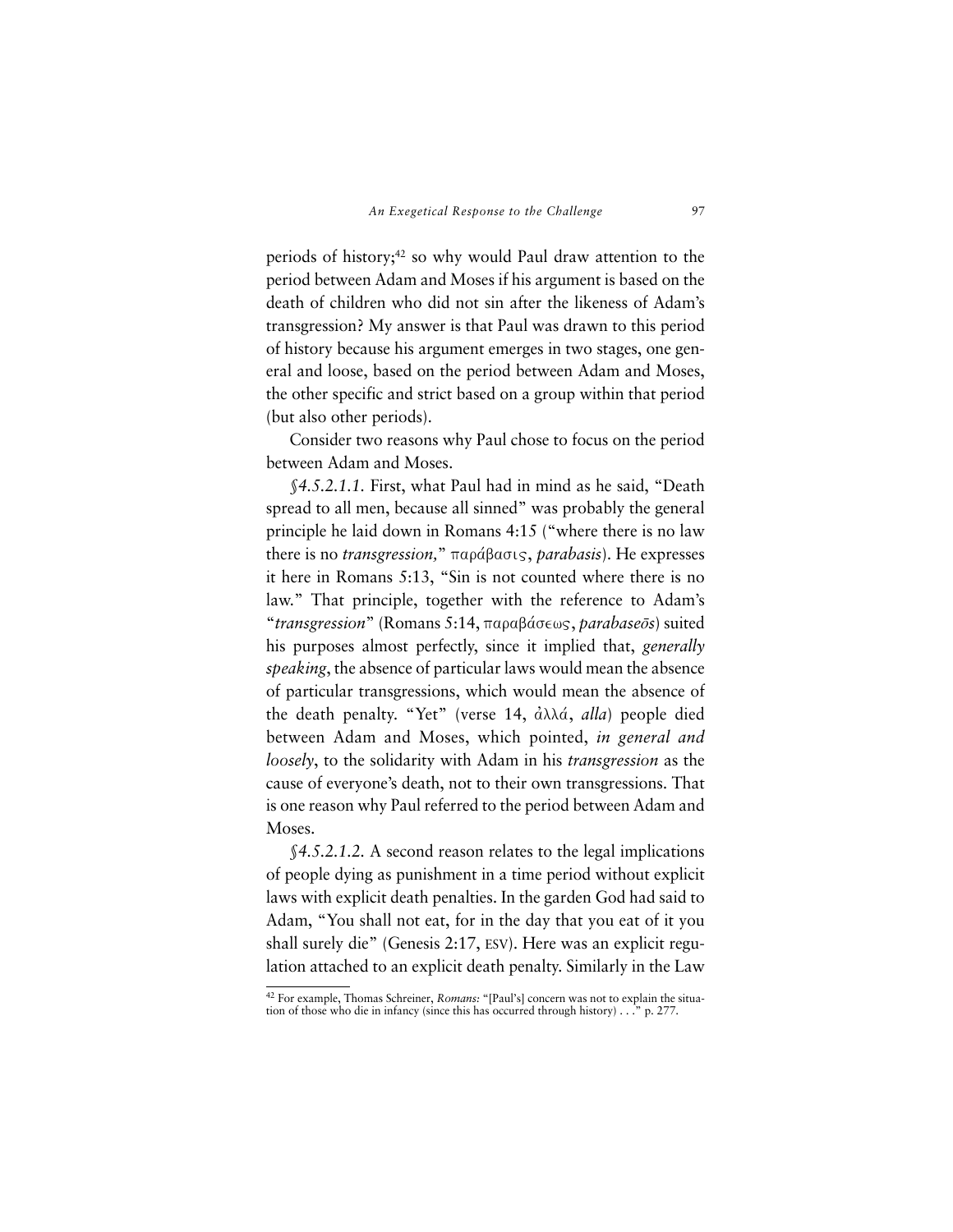of Moses we read, at the outset, this typical regulation and legal sanction: "Take care not to go up into the mountain or touch the edge of it. Whoever touches the mountain shall be put to death" (Exodus 19:12, ESV). In cases like these the death penalty is more manifestly just because it is explicitly attached to the regulation. That was not the case during the time period between Adam and Moses.

The reason this observation is so relevant is that the cause of death in Paul's argument in this entire passage is primarily a *legal* issue, not a *natural* or *moral* one. What I mean is that death is not viewed here as the "natural" consequence of "moral corruption," but as the *legal* consequence of lawbreaking, that is, as "condemnation" (κατάκριμα, *katakrima*, cf. Romans 5:16, 18). We see this as the argument develops and climaxes. And that development and climax illuminate why Paul chose to set up the parallel between Adam and Christ the way he did, and why he chose to show the reign of death in a "law-less" period of history.

For example, the climax of his argument in Romans 5:20-21 returns to the very issue of 5:13-14—namely, the coming in of the written, explicit *law* where there had been none: "Now the law came in to increase the trespass, but where sin increased, grace abounded all the more, (21) so that, as sin reigned in death, grace also might reign through righteousness unto eternal life through Jesus Christ our Lord." Paul is contrasting (as in the entire passage) the triumph of "the *grace* of that one man Christ Jesus" (5:15) with the apparent triumph of sin in death. He says that this grace (vv. 15, 17, 20, 21) reigns through righteousness unto life. He does *not* mean, in this verse, that grace is a power that makes us morally righteous and brings us through moral transformation to eternal life (which is theologically true, but not the point here). Rather he means that grace brings the "gift of righteousness" (v. 17)—Christ's righteous-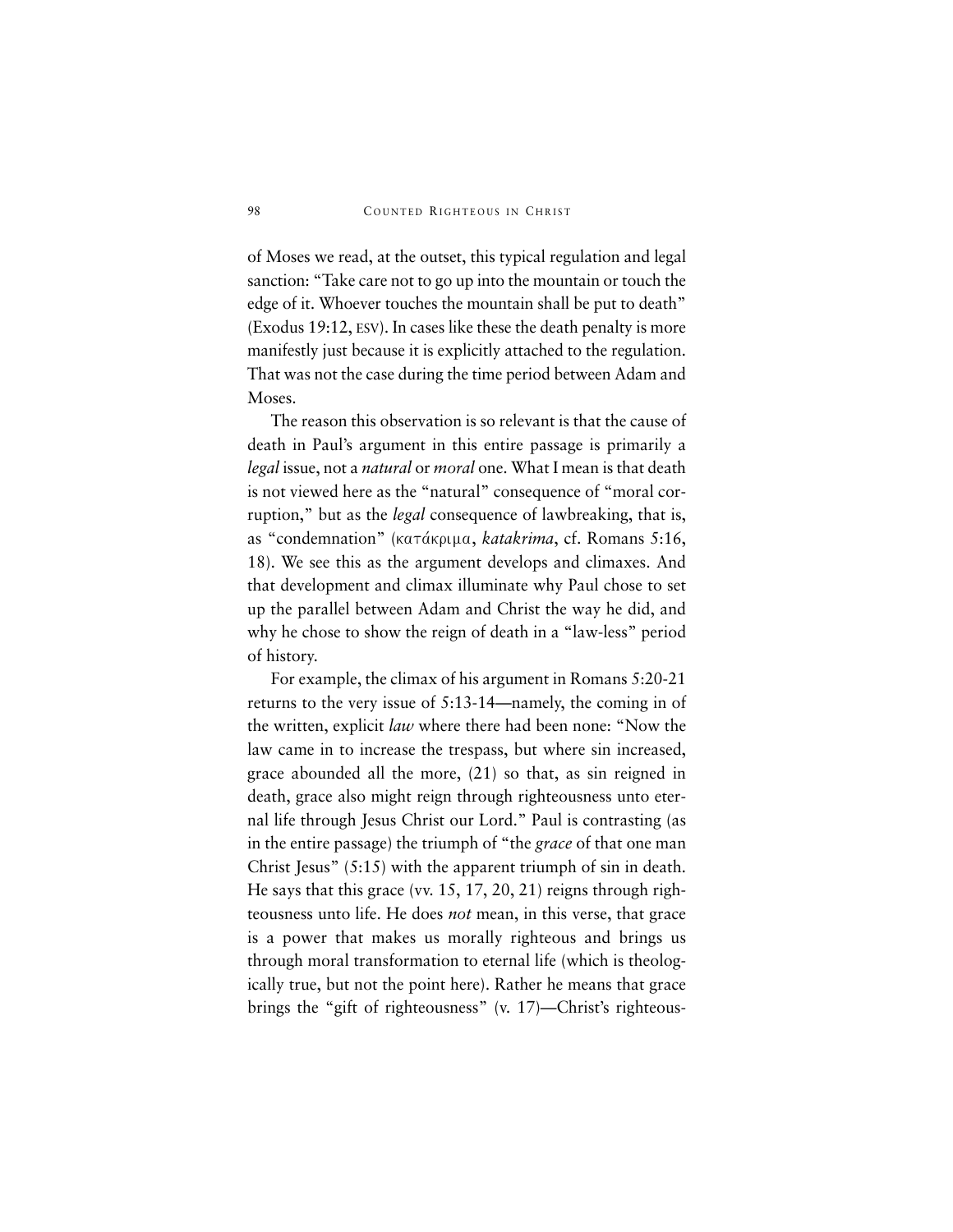ness—which leads to "justification of life" (5:18,  $\delta$ ικαίωσιν zwh`~, *dikaiøsin zø∑s*).

We can know this, first, because the counterpart to the "free gift" of righteousness is "judgment" (not moral corruption) in verse 16 ("the *judgment* [κρίμα, *krima*] following one trespass brought condemnation, but the *free gift* following many trespasses brought justification"). In verse 21 grace reigns "through righteousness" in the sense that the gift of righteousness triumphs over our guilt and gives us a right standing with God, which leads to life.

Second, we can know it also because the objection to 5:21 that follows in Romans 6:1 ("Are we to continue in sin that grace may abound?") would make no sense if Paul had just taught that grace was triumphant in the sense of overcoming the moral power of sin. If Paul had just said, "Grace overcomes the power of sin," the objector would not say, "Well, then, it surely looks like grace would be magnified if we yield to the power of sin."

What this means then is that Paul is primarily concerned in Romans 5:12-21 to show the *legal*, not the moral, triumph of grace over the *legal*, not the moral, problem of sin. We can see this clearly in verse 16, quoted two paragraphs back, where the problem being addressed is not the effect of Adam's sin as *corruption* with the *natural* consequence of death, but rather the effect of Adam's sin as "*condemnation*" (κατάκριμα, *katakrima*) with the *legal* consequence of death. Similarly in verse 18 the focus is not on corruption and its natural consequence, but rather on the *legal* judgment of "condemnation" ("As one trespass led to *condemnation* for all men, so one act of righteousness leads to justification and life for all men").

My point is that in Romans 5:13-14 Paul introduced the Adam-to-Moses time period because of the *legal* problem it created—namely, that the sentence of death was falling on all people, even though there was no explicit law with an attached death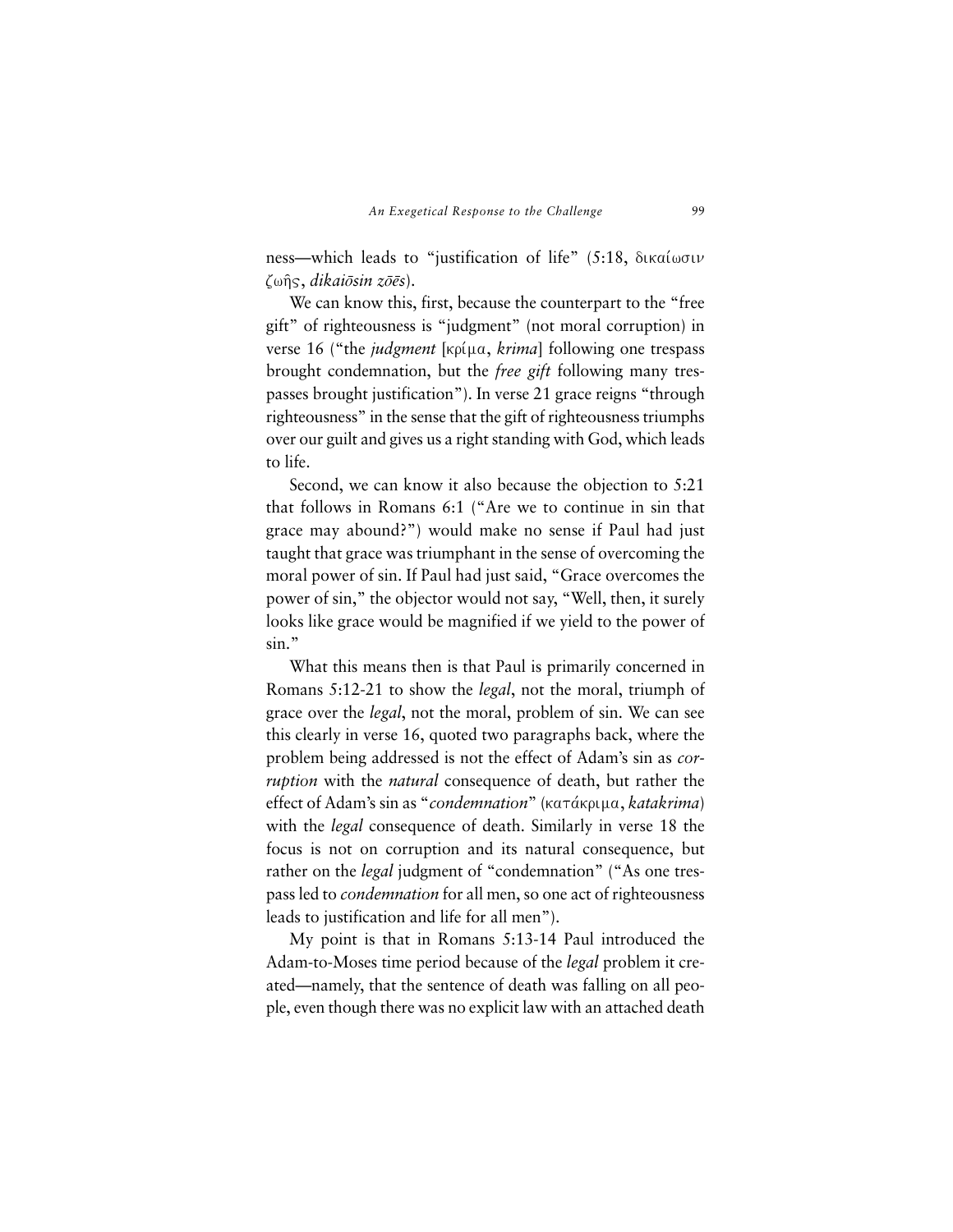penalty as there was in Genesis 2:17 and Exodus 19:12.43 I am still answering the objection that if Paul has children in view in verse 14 ("even over those whose sinning was not like the transgression of Adam"), then it makes no sense for him to have appealed first to the Adam-to-Moses time period. I have tried to give two reasons why that period is relevant.

But now I still think Paul wants to go further than that and make his point more specific and strict. He wants to cover any possible loopholes by referring to a particular group in the population between Adam and Moses, namely, "those whose sinning was not like the transgression of Adam." This is the group that I am suggesting consists at least largely of infants. So the point is *not* that Paul chose the period from Adam to Moses because children died then, but that he had other reasons for choosing that period, and then he made his argument specific and strict by adding this group.

And so, it seems to me, his point is made: At the end of verse 12 the words, "death spread to all men, because all sinned" mean that "death spread to all because all sinned *in Adam*." "The judgment following one trespass brought condemnation" for all men. Death is not first, and most deeply, owing to our own individual sinning, but to our being connected with Adam in such a way that his sin really made us guilty and liable to condemnation.<sup>44</sup>

<sup>43</sup> It may be—though I cannot explain it yet—that this legal issue in the time between Adam and Moses, if understood the way Paul does, would remove the entire need to postulate children as the ones he is speaking about in the words, "even over those whose sinning was not like the transgression of Adam" in Romans 5:14. It may be that the Gentiles, outside the scope of special revelation, were in a position so cut off from law and the legal sanction of a death penalty that they could not, in Paul's mind, legally be put to death ("condemnation," katakrima v , *katakrima*) since they had no access to an explicit law from God with the legal sanction of a death penalty. Thus they would constitute the group referred to in the words, "even over those whose sinning was not like the transgression of Adam." If this is the case, there would have to be a way to account for why Romans 1:32 does not contradict it. There Paul says that these Gentiles "know God's decree (τὸ δικαίωμα, *to dikaiōma*), that those who practice such things deserve to die (ἄξιοι θανάτου εἰσίν (*axioi thanatou eisin*). So it seems<br>that there is some kind of "death sentence" that they are aware of. But I admit that Paul may have thought about these people in a way that I do not yet understand.

<sup>44</sup> Gundry has a very different way of construing Romans 5:12-14. He argues that "'all have sinned' in Romans 5:12 does not mean God imputed Adam's original sin to the rest of the human race" (I, 8). Concerning the people who committed their sins "before the law was given," and "not after the likeness of Adam's transgression," he says that the way their sin-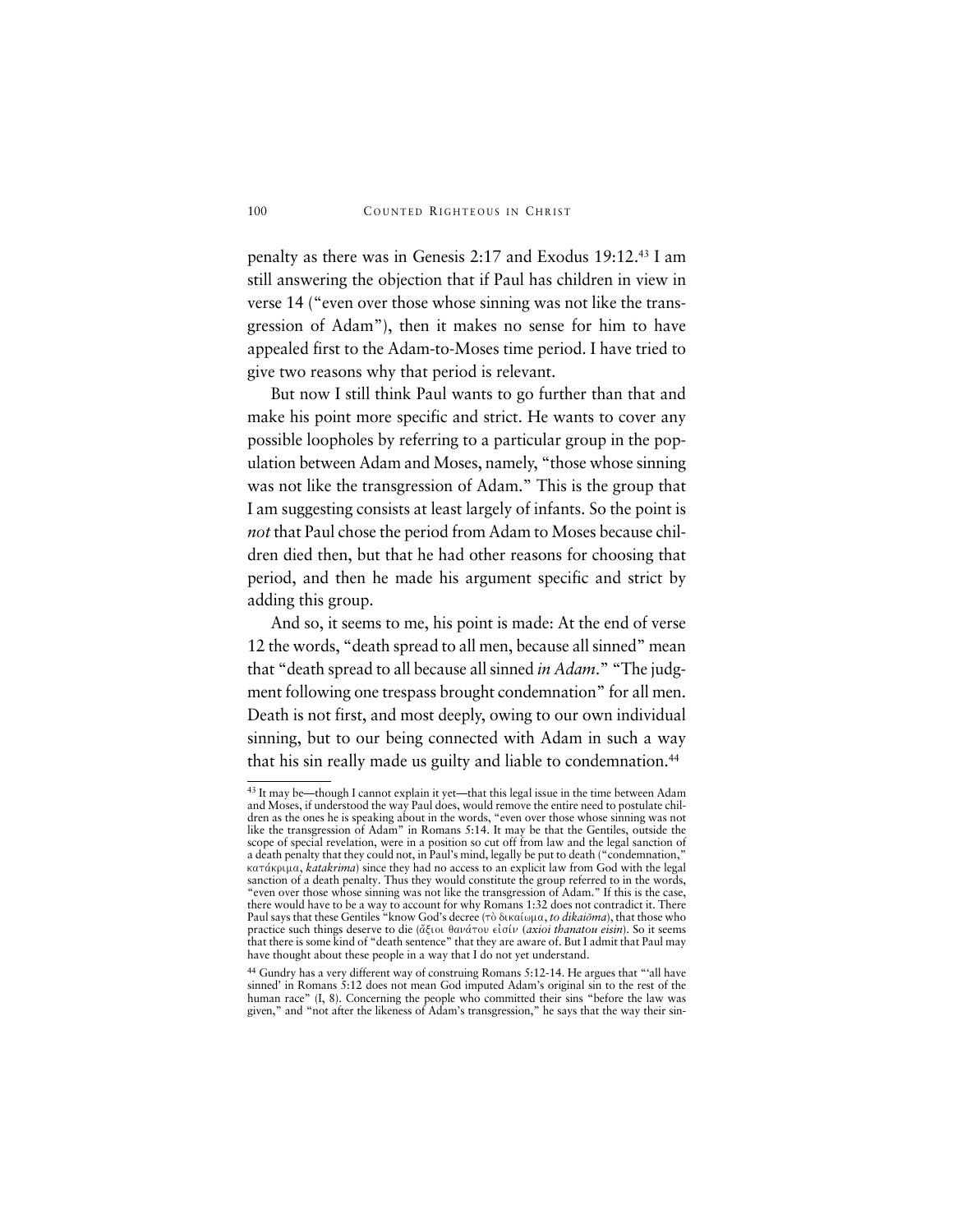## *§4.5.2.2 Why Did Paul Introduce the Adam-Christ Connection at This Place?*

Now here is the all-important question: Why did Paul exactly at this place—at the end of verse 14, right after saying that death came to those who did not sin personally against an explicit law with a death penalty the way Adam did—why exactly here did Paul insert the all-important words, "who was a type of him who was to come"? Why, precisely at this point, did Paul say that Adam is a type of Christ?

He says that Adam is a type or pattern<sup>45</sup> of Christ because the all-important parallel is seen here. The parallel here is this: The judicial consequences of Adam's sin are experienced by all his people not on the basis of their doing sins like he did, but on the basis of their being in him and his sin being imputed to them. As soon as that becomes clear in Paul's argument—just at this point—he brings in Christ as the parallel. The point is to make clear what the focus of the parallel is: The judicial consequences of Christ's righteousness are experienced by all his people not on the basis of their doing righteous deeds like he did, but on the

ning was distinct from Adam's original sin is that "they did not consist of transgressions, which could be entered as debits on an account, but consisted of slave-service to sin as a dominating force" (I, 8). This strikes me as foreign to the flow of thought and the context. Paul will have much to say about slavery to sin in chapter 6, but to see this here seems unwarranted. Moreover, it does not seem to fit the thought of verse 14. When Paul says, "Death reigned from Adam to Moses, even over those whose sinning was not like the transgression of Adam," he implied that the unlikeness between their sinning and Adam's sinning made it surprising that they were dying. But Gundry's description of them as committing their sins as slaveservice to a dominating force does not make it surprising that they died. Why wouldn't someone who gives himself as a slave to sin die? In fact, Paul says in Romans 6:16, "Do you not know that if you present yourselves to anyone as obedient slaves, you are slaves of the one whom you obey, either of sin, which leads to death, or of obedience, which leads to righteousness?" Gundry might say, "That's the whole point, namely, their slavery to sin, not the imputation of Adam's sin." But this does not fit the flow of thought in verse 14. Paul says that death reigned over all people before the law was given, "even over those" whose sins were not like Adam's. This "even" (or "and") implies that the group in view is different from the mass of people. They are a special and peculiar class of sinners, not all sinners before Moses. But in Gundry's view this demand of verse 14 is not apparently honored. In his view everyone between Adam and Moses is the slave of sin. So who then are those introduced by the words, "[death reigned] even over those . . ."? So I do not find Gundry's conclusion compelling when he rejects the imputation of Adam's sin as the explanation of the death of this group.

<sup>&</sup>lt;sup>45</sup> "A type is a biblical event, person, or institution which serves as an example or pattern for other events, persons or institutions . . ." David L. Baker, *Two Testaments, One Bible: A Study of the Theological Relationship Between the Old and New Testaments,* revised edition (Downers Grove, IL: InterVarsity Press, 1991), p. 195.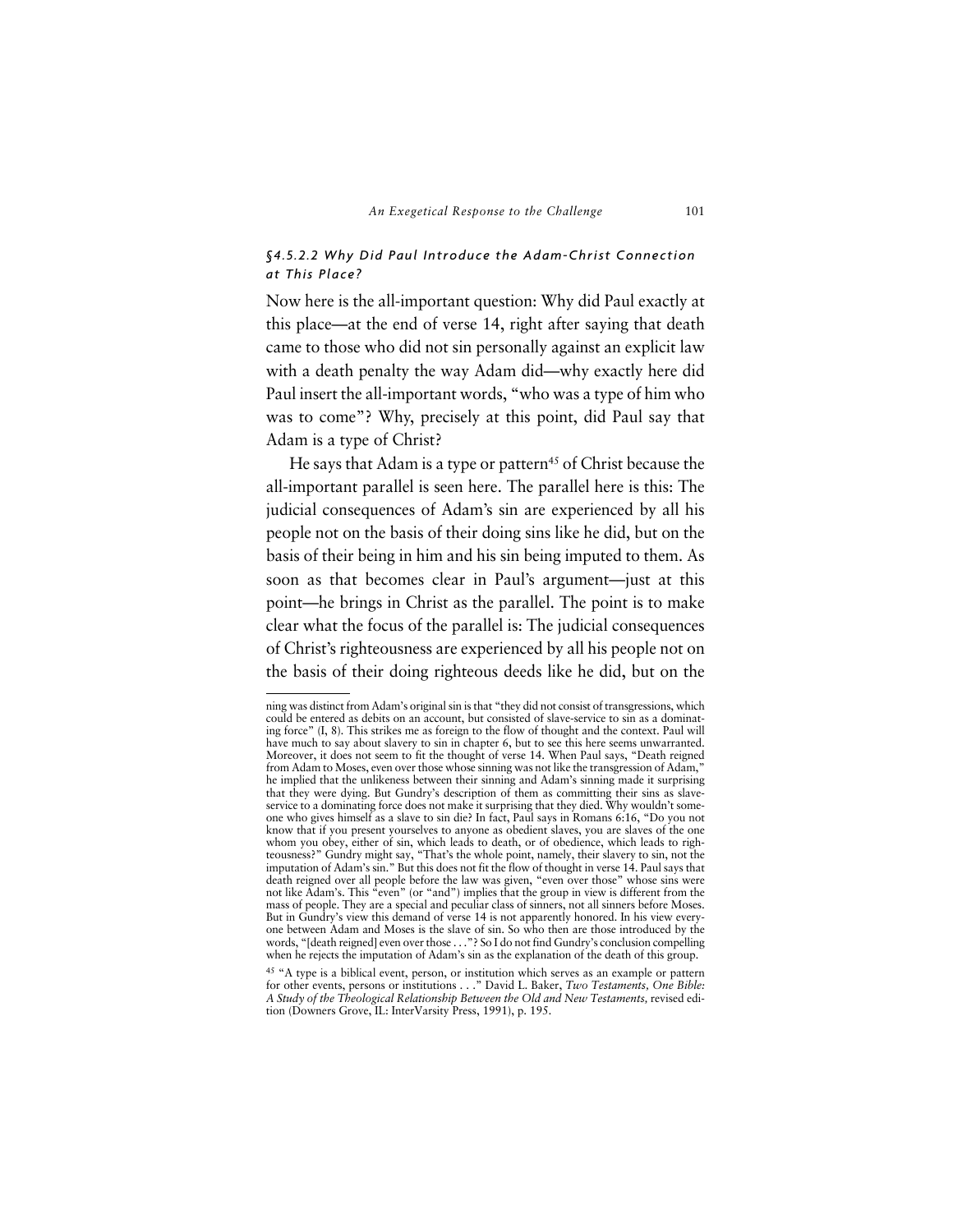basis of their being in him and his righteousness being imputed to them.

That is the all-important parallel. The deepest reason why death reigns over all is not because of our individual sins, but because Adam's sin is imputed to us. It is "ours" by virtue of corporate union with him ("in Adam all die," 1 Corinthians 15:22). So the deepest reason why eternal life reigns is not because of our individual deeds of righteousness,<sup>46</sup> but because Christ's righteousness is imputed to us by grace through faith.

The point of the comparison with Adam is to show that there is one fundamental problem in the human race, which began with Adam at the beginning: sin. And the burden of this text, expressed repeatedly, is that the problem with humanity is not most deeply our individual sinning, which might necessitate individual remedies, but rather the deadly connection that we all have with Adam.

#### *Verse 15: "By the transgression of the one [Adam] the many died."*

*Verse 16: "The judgment followed one sin and brought condemnation."*

*Verse 17: "By the transgression of the one, death reigned through the one."*

*Verse 18: "Through one transgression there resulted condemnation to all men."*

*Verse 19: "Through the one man's disobedience the many were appointed sinners."*

So the problem with the human race is not most deeply that everybody does various kinds of sins. Those sins are real, they are

<sup>46</sup> In personal correspondence (02-04-02, quoted with permission), Gundry writes: "I hope your readers won't infer that I believe eternal life reigns for that reason. In my view our individual deeds of righteousness provide no reason at all, not even a shallow reason, for the reigning of eternal life."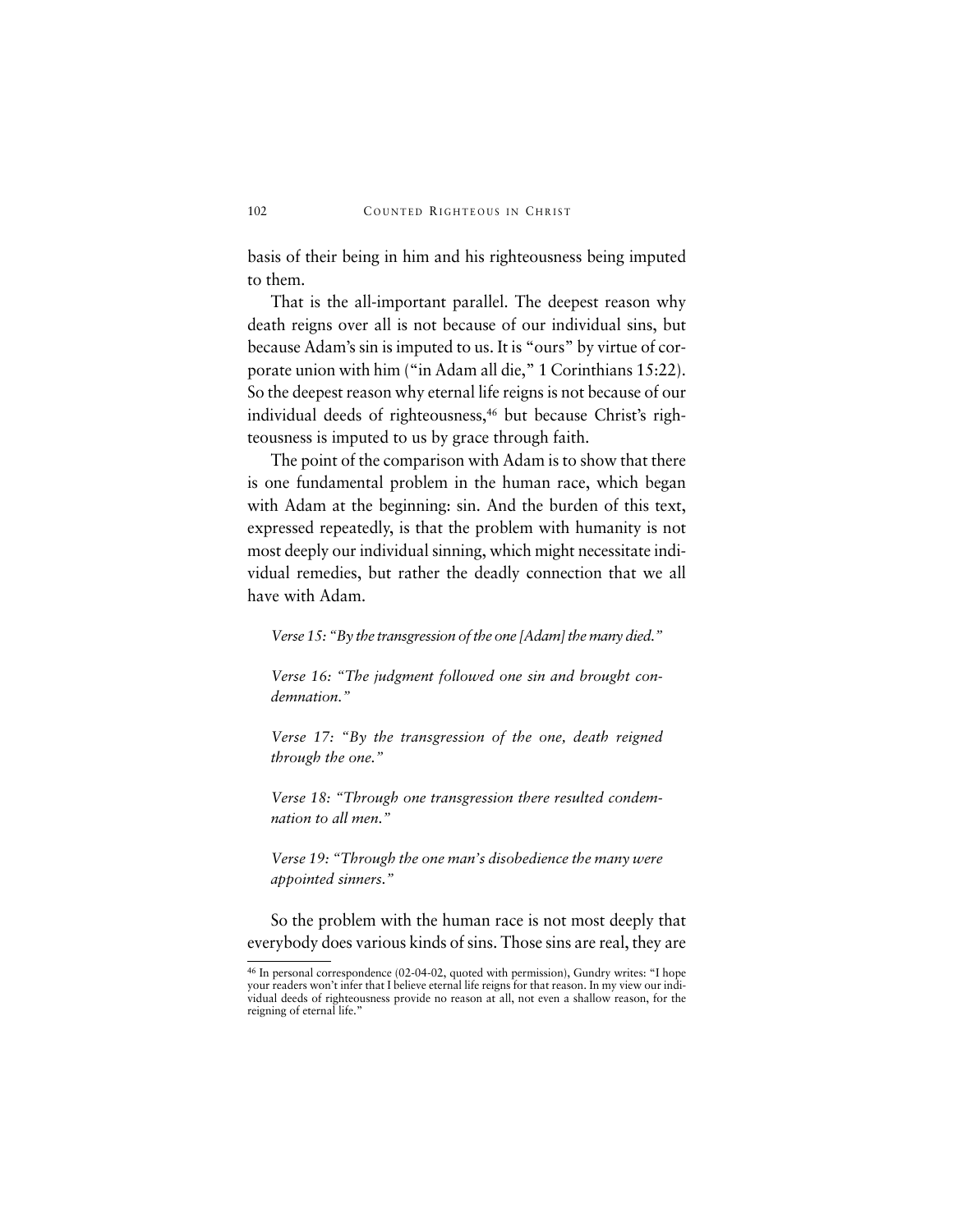huge, they are enough to condemn us, and they do indeed play a role in our condemnation. But the deepest problem is that behind all our depravity and all our guilt and all our sinning there is a deep mysterious connection with Adam, whose sin became our sin and whose judgment became our judgment. And the Savior from this condition and this damage is a Savior who stands in Adam's place as a kind of second Adam (or "the last Adam," 1 Corinthians 15:45). By his obedience he undoes what Adam did. By his obedience he fulfilled what Adam failed to do. In Adam all men were appointed (κατεστάθησαν, *katestathēsan*)<sup>47</sup> "sinners," but all who are in Christ are appointed ( $\kappa a \tau a \sigma \tau a \theta \eta$ sontai, *katastath∑sontai*) "righteous" (5:19). In Adam all received condemnation; in Christ all receive justification (5:18).

## **§4.5.3. THE CONTRAST BETWEEN ADAM AND CHRIST IN ROMANS 5:15-17**

Now in verses 15-19 Paul draws out the similarities and differences between Adam and Christ. His aim is to magnify the grace and sufficiency of the justification that comes through Christ for sinners. In Romans 5:15 he does something surprising. He contrasts Adam's "transgression" with a "free gift." He says, "But the free gift  $(\chi \phi \rho \sigma) \mu \alpha$ , *charisma*) is not like the transgression  $(\pi\alpha\rho\alpha\pi\tau\omega\mu\alpha, paraptō*ma*).$  For if, by the transgression of the one, the many died, much more did the grace of God and the gift  $(\delta \omega) \in \alpha$ , *dorea*) by the grace of the one Man, Jesus Christ, abound to the many"  $(5:15)$ .

This is surprising because we expect him to contrast Adam's transgression with Christ's obedience or righteousness. The implication seems to be that Christ's righteousness is a *gift* that sinners may receive. This is, in fact, made explicit in verse 17 where the gift is defined as "the gift of righteousness" ( $\tau$ *n*<sup>s</sup> dwrea`~ th`~ dikaiosuvnh~, *t∑s døreas t∑s dikaiosun∑s*). "If, because of one man's trespass, death reigned through that one

<sup>&</sup>lt;sup>47</sup> See §4.5.4 below for a defense and explanation of this translation, including notes 51-56.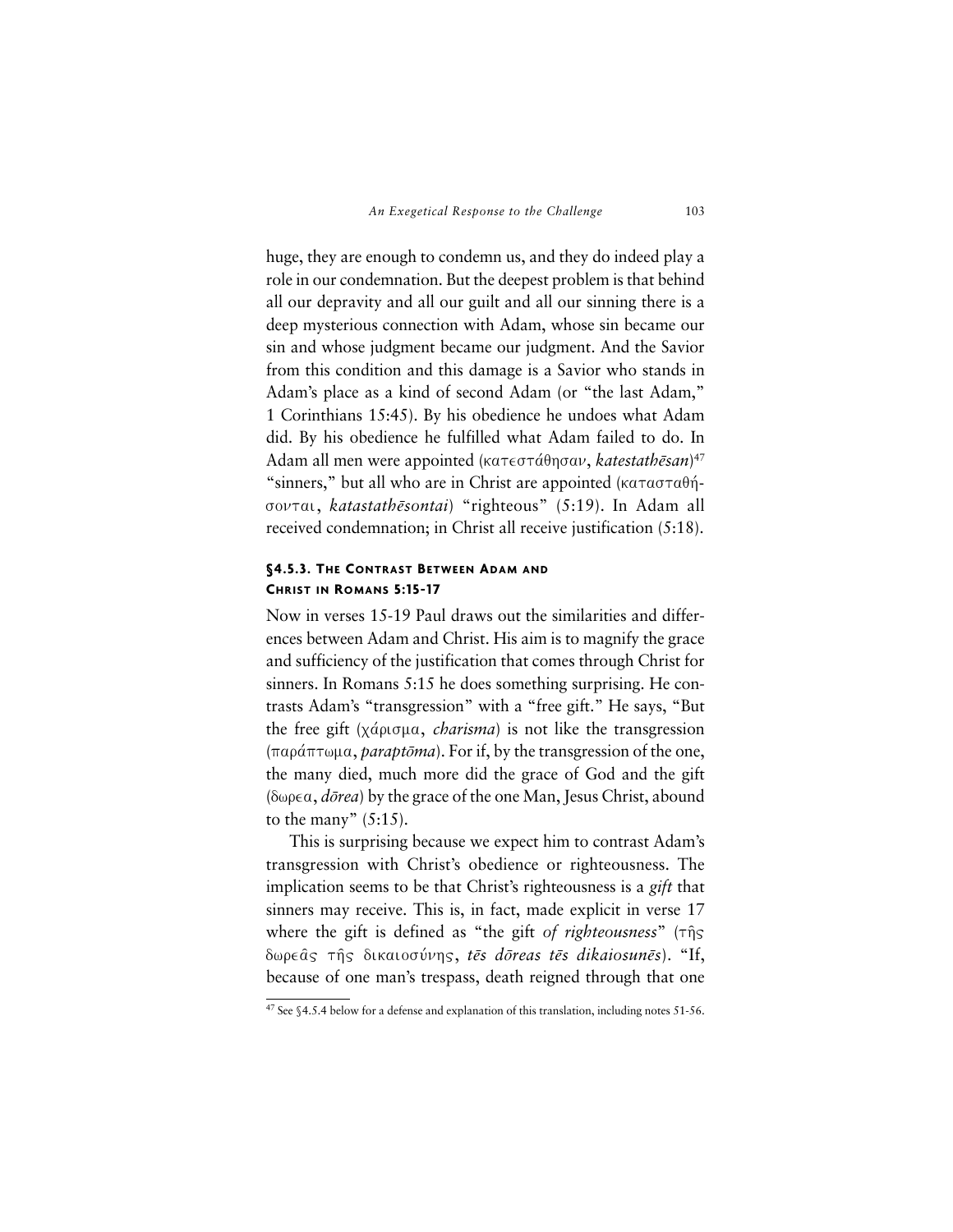man, much more will those who receive the abundance of grace and the *free gift of righteousness* reign in life through the one man Jesus Christ" (5:17).

So Adam's transgression is contrasted with Christ's righteousness,48 which is understood as a gift. The implication is that although Adam's transgression brought death to many, Christ's righteousness, as a free gift, abounded (έπερίσσευσεν, *eperisseusen*) for many. How it abounded for them is made explicit in verse 17: "Those who receive the abundance (περισσείαν, *perisseian*) of grace and the free gift of righteousness [will] reign in life through the one man Jesus Christ." In other words, the "free gift" in verse 15 is not the gift of eternal life, but the gift of righteousness that *obtains* eternal life. Thus Paul begins to develop the contrasts and similarities between Adam and Christ to magnify the superiority of Christ's righteousness over Adam's sin.

He continues this contrast in verse 16.

*The gift (* $\delta$ ώρημα, *dōr̄̄ema*) is not like what came through the *one who sinned; for, on the one hand, the judgment (* $\kappa \rho(\mu a, \tau)$ *krima) arose from one transgression resulting in condemnation (κατάκριμα, katakrima), but on the other hand the free gift (χάρισμα, charisma) arose from many transgressions resulting in justification (δικαίωμα, dikaiōma).* 

Notice three things from verse 16: 1) the nature of "justification"; 2) the nature of the "judgment" that leads to "condemnation"; and 3) the nature of the *foundation* for justification.

First, in verse 16 "condemnation" is the counterpart of "justification." This shows the legal, courtroom nature of justification. Justification is the opposite of condemnation; that is, it is the courtroom declaration of not guilty, or righteous. Justification is not liberation from sinning, but a declaration of

 $48$  I call the "gift of righteousness" (5:17) "Christ's righteousness" 1) because of its apparent parallel in verse  $15$  with Adam's trespass; and 2) because it seems to be identical with the "one act of righteousness" in verse 18, which is parallel with Christ's obedience in verse 19.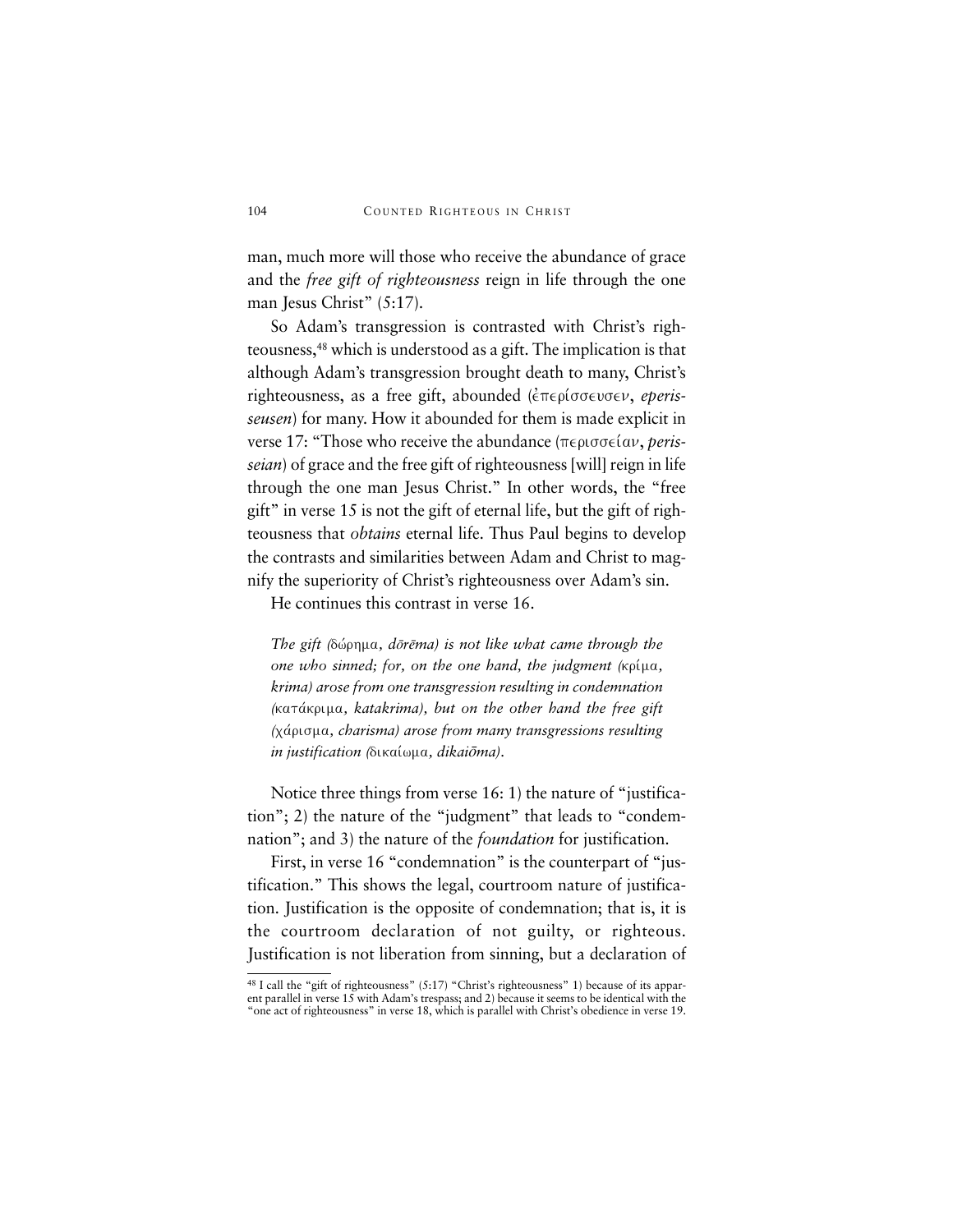righteousness. Its opposite is not slavery to sin, but condemnation for sin.

Second, verse 16 says that there was a "judgment" that resulted in "condemnation." What was this judgment? One might answer: The judgment that results in condemnation is our fallen nature and our individual sins. But that would not fit well with verse 14 where Paul says that our condemnation—namely, death—reigned "even over those who had not sinned in the likeness of the offense of Adam." In other words, Paul wants to stress that it was *Adam's* act, not ours, that is the ultimate ground of condemnation. He makes it explicit in verse 18: "Through *one* transgression there resulted condemnation to all men."

What, then, is this judgment in verse 16 that "results in condemnation"? I think it is the counting of Adam's sin as our sin, on the basis of our union with Adam. God established a just and fitting union between Adam and his posterity, and, on the basis of that, when Adam sinned, the judgment that leads to condemnation was the reckoning of Adam's sin as belonging to all of humanity, which was united to him. That judgment, Paul says, resulted in condemnation. So our condemnation *does* have a basis in *our* sin. But it is not ours merely the way all our individual sins are ours; this "original" sin is ours on the basis of our union with Adam. It is through "one transgression"—Adam's transgression—that condemnation resulted to all (verse 18).

Third, notice, in the last half of verse 16, that the "free gift" (which is the "gift of righteousness" according to verse 17) *results in* justification: "The free gift arose from many transgressions resulting in justification." This is crucial because it shows that there is a *foundation* for justification in "the gift of [Christ's] righteousness." We must not miss this: Justification is *not* "the free gift" in verse 16. The free gift "*results in* justification." Literally, "the free gift is *unto* justification" ( $\chi$ *á* $\rho$ ισμα . . . *e*i*s* dikaiwma v , *charisma . . . eis dikaiøma*). In other words, Paul is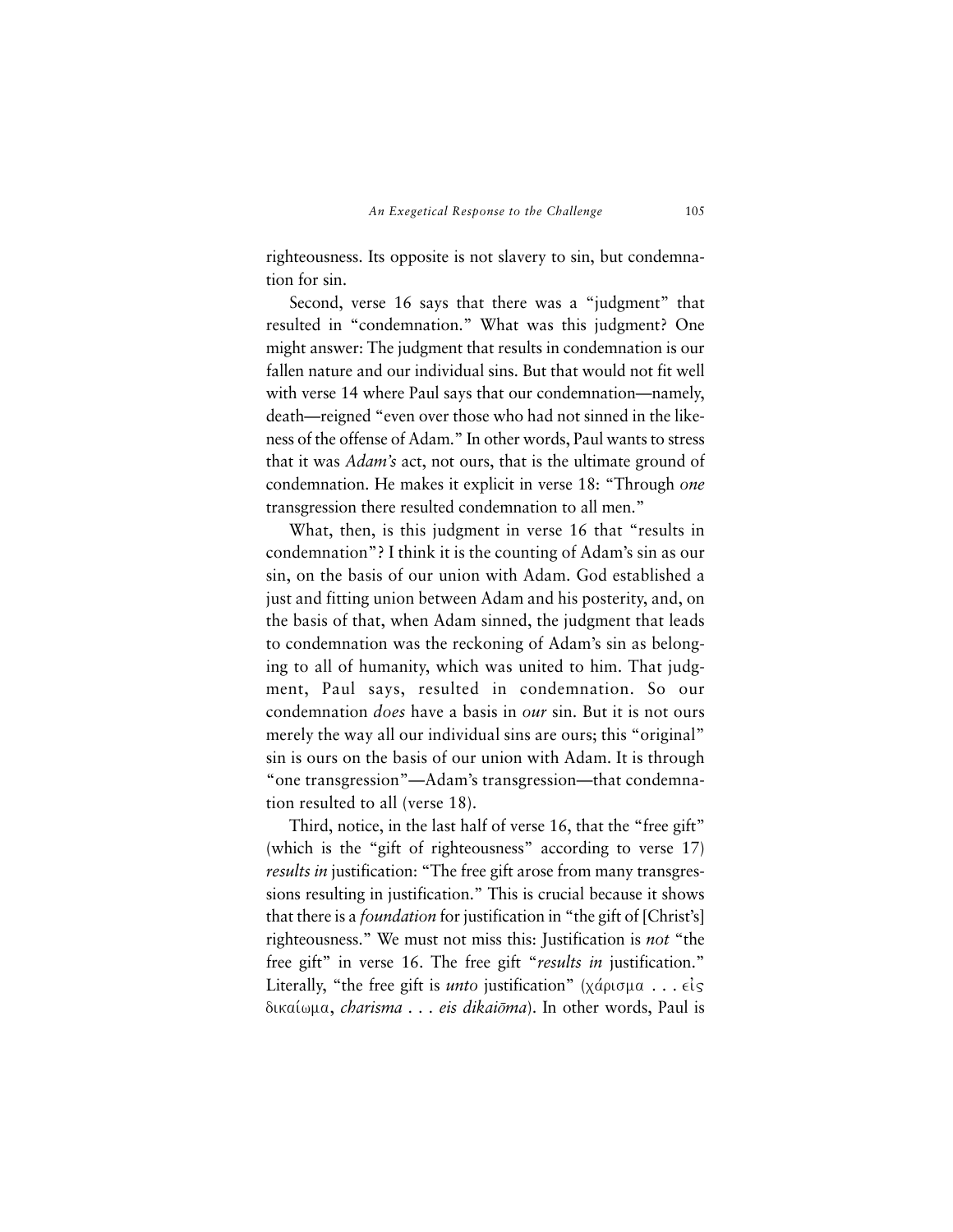talking about the *ground or the basis* of justification in verse 16, and he is saying that it is the gift of Christ's righteousness.49 In verse 18 Paul will call this basis of justification the "one act of righteousness," and in verse 19 he will call it "the obedience of the One." This means that we are justified—declared righteous before God—on the basis of Christ's righteousness, or Christ's obedience.

Romans 5:17 gives another reason  $(\gamma \dot{\alpha} \rho, g \dot{\alpha} r)$  why the free gift is not *like* the effect of Adam's sin (5:16), but totally *outstrips* this one-to-one correspondence of the type and anti-type. Paul's point is that the triumph of God's grace and gift of righteousness will not simply replace the reign of death with the reign of life, but rather "much more" will make *believers reign in life* like kings in the presence of our Father forever and ever. He says, "For if by the transgression of the one, death reigned through the one, much more those who receive the abundance of grace and of the gift of righteousness will reign in life through the One, Jesus Christ." We would expect him to say, "As death reigned through the one, much more will life reign through the One." But what he says is more startling: *Life* is not pictured as reigning—*believers* are. And the basis of this reign in eternal life (5:21) is "the abundance of grace and of the gift of [Christ's] righteousness."

### **§4.5.4. THE CRUCIAL CONTRASTS OF ROMANS 5:18-19**

Now in Romans 5:18 Paul takes us back to the comparison he began, but didn't finish, in verse 12: "Just as Adam . . . so also Christ." Paul draws out a concluding summary statement of what he has been developing in the parallels and contrasts

<sup>49</sup> Gundry observes that the "language of giving and receiving a gift, though it would be compatible with imputation, neither demands it nor equates with it" (I, 8). Then he concludes, Moreover, the preceding verses have put in parallel Adam's one transgression and Christ's one act of righteousness, not in that both have been imputed, but in that both have occasioned the entry into the world of ruling forces: death and life-giving grace, respectively" (I, 8). Besides what I say in the body of the text, I would only observe that while gift language does not "demand" or "equate with" the language of imputation, it does fit well with it and is, I would argue, the best way to construe it.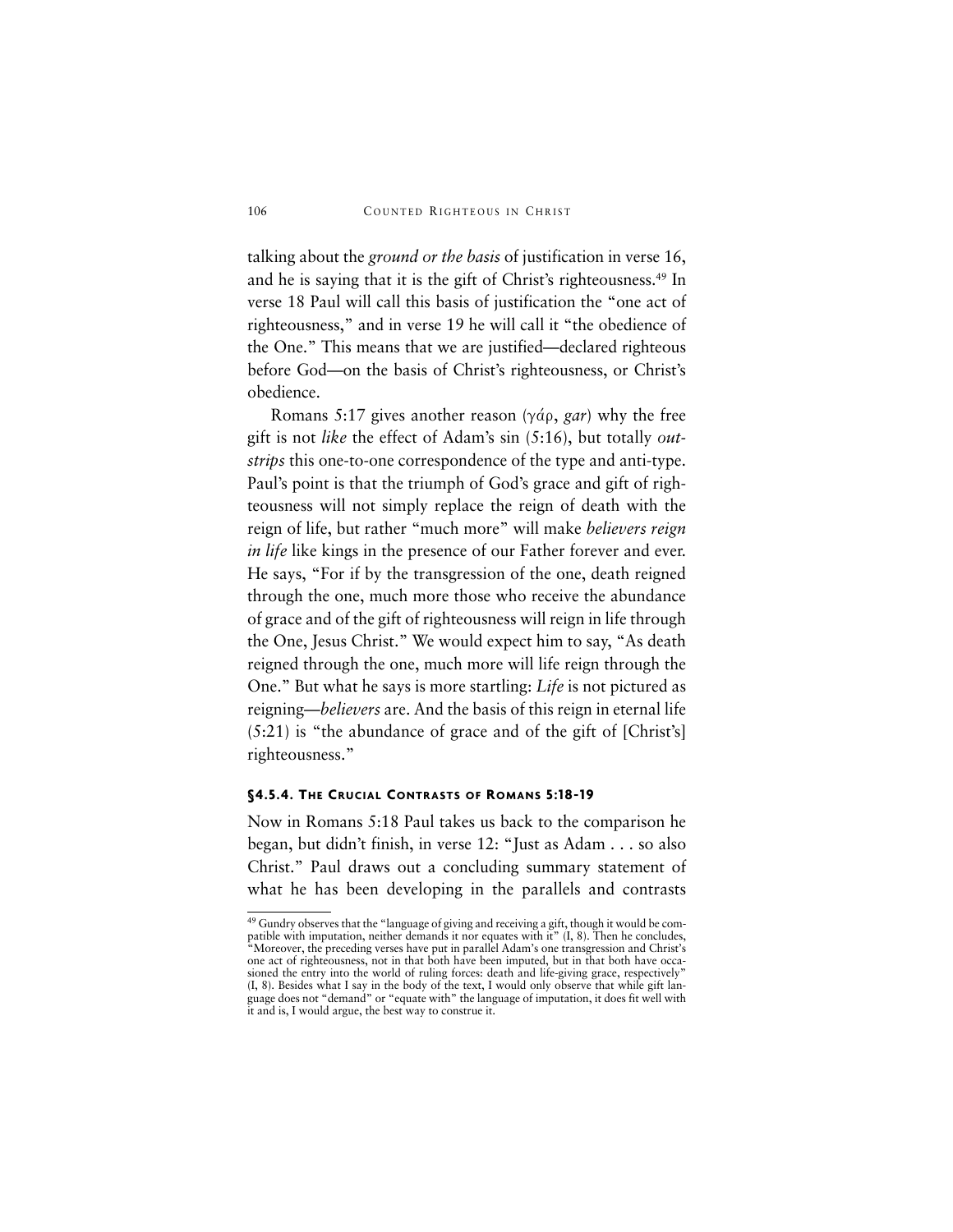between Adam and Christ. His aim is to clarify and magnify the greatness of the reality of justification on the basis of Christ's righteousness. So in verse 18 he says, "So then as through one transgression there resulted condemnation ( $\kappa a \tau a \kappa \rho \mu a$ , *katakrima*) to all men, even so through one act of righteousness (δικαιώματος, *dikaiōmatos*)<sup>50</sup> there resulted justification of life (dikaiwsin zwh v `~, *dikaiøsin zø∑s*) to all51 men."

Notice the main point about justification in verse 18: It happens to all who are connected to Christ the same way condemnation happened to those who were connected to Adam. How is that? Adam acted sinfully, and because we were connected to him, we are condemned in him. Christ acted righteously, and because we are connected to Christ we are justified in Christ. Adam's sin is counted as ours. Christ's "act of righteousness" is counted as ours.

Verse 19 supports this by saying it another way to make sure we get the main point: "For as through the one man's disobedience the many were made  $(\kappa a \tau \epsilon \sigma \tau a \theta \eta \sigma a \nu,$ 

<sup>50</sup> For those who note that this same word is translated "justification" in verse 16, John Murray gives a helpful explanation why two different translations are fitting: "The sense in which a word is used is determined, first of all, by the immediate context. In verse 16 the sense is determined by the contrast with condemnation. But in verse 18 there is a different contrast, and this term is placed in antithesis to trespass, not to condemnation. It is this contrast that fixes the sense here." Murray, *Romans,* Vol. 1, p. 200.

<sup>51</sup> Who are these "all men"? Does it mean that every human being who is in Adam will also be justified so that no one will perish and that there is no such thing as eternal punishment for anyone? I don't think so, for several reasons. 1) Verse 17 speaks of "*receiving*" the gift of righteousness as though some do and some don't. Verse 17: "For if by the transgression of the one, death reigned through the one, much more *those who receive the abundance of grace and of the gift of righteousness* will reign in life through the One, Jesus Christ." That does not sound like everybody does receive it. 2) "Justification of life to all men" in Romans 5:18 does not mean all humans are justified because Paul teaches clearly in this very book and elsewhere that there is eternal punishment and all humans are not justified. For example, in Romans 2:5 he says, "But because of your stubbornness and unrepentant heart you are storing up wrath for yourself in the day of wrath and revelation of the righteous judgment of God," and then in verses 7 and 8 he contrasts this wrath with "eternal life" and so shows that it is eternal wrath, not temporary wrath. So there will be some who are not justified but come under the wrath of God forever and others who have eternal life. 3) "Justification of life to all men" in Romans 5:18 does not mean all humans are justified because in all of Romans up till now justification is not automatic as if every human receives it, but it is "by faith." Romans 5:1, "Therefore, having been *justified by faith* . . ." Romans 3:28, "For we maintain that a man is *justified by faith* apart from works of the Law." 4) A universalistic reading of Paul's "all" statements renders Paul's intense grief (Romans 9:3) to the point of wishing he could perish, if possible, on their behalf—unintelligible.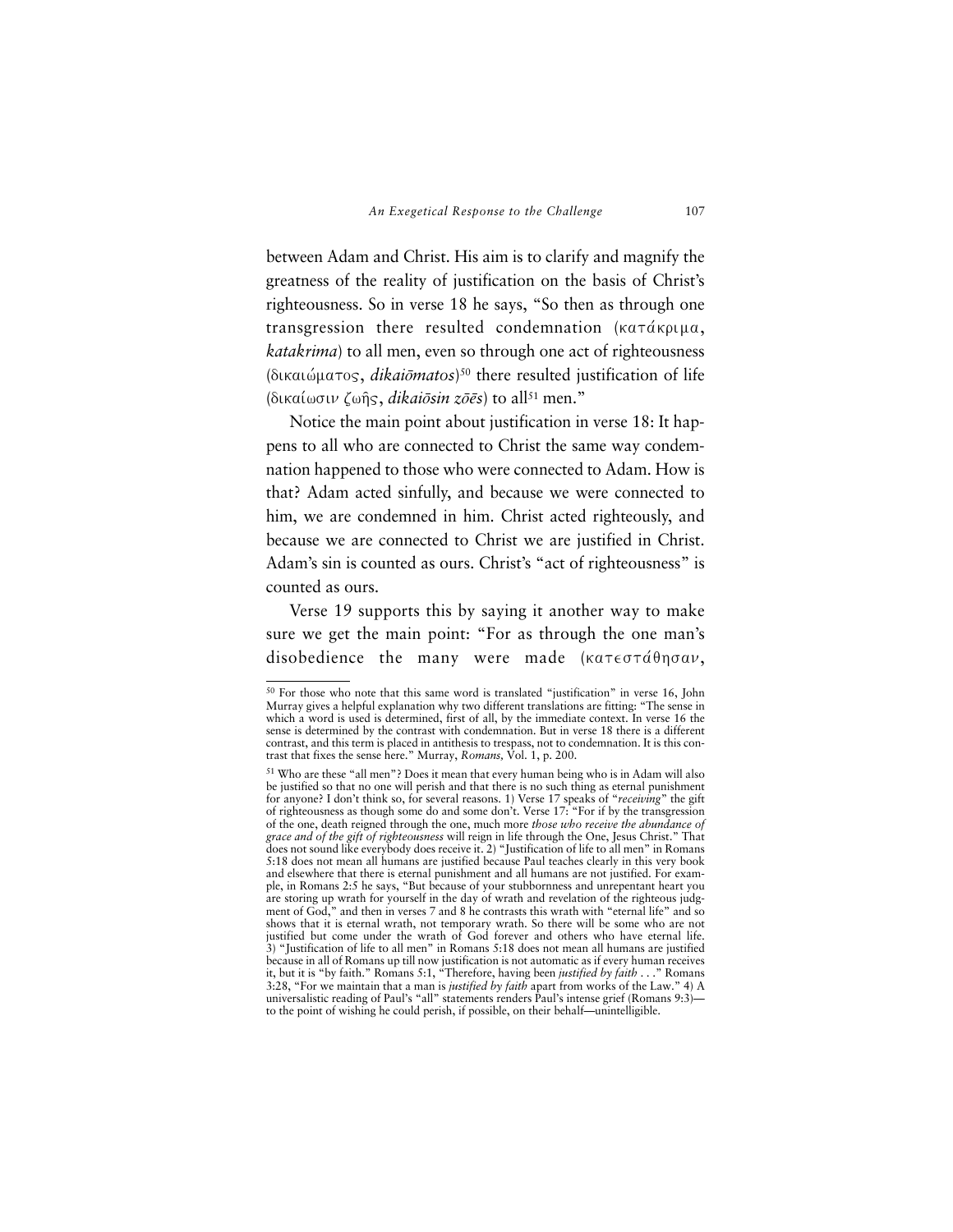*katestathēsan*) sinners, even so through the obedience of the One the many will be<sup>52</sup> made ( $\kappa a \tau a \sigma \tau a \theta \eta \sigma o \nu \tau a \tau$ , *katastath∑sontai*) righteous" (NASB). Two differences from verse 18 shed light on the meaning.

One is that Paul becomes more specific in explaining how Adam's sin brings condemnation and how Christ's righteousness brings justification. The translation "through the one man's disobedience the many *were made* sinners" and "through the obedience of the One many *will be made* righteous" is ambiguous. Does "made sinners" and "made righteous" mean that they were "counted as sinners" (in relation to Adam) and "counted as righteous" (in relation to Christ), or that they were corrupted into sinners and transformed into ethically righteous people?

Does Christ's one act of righteousness "result in justification of life"  $(5:18)$  because by this act  $(=$  the obedience of verse 19) we are transformed by faith into righteous people or because we are counted to be righteous at the moment we believe in Christ, when in fact we are ungodly (4:5)? The word translated "made"53 (kaqivsthmi, *kathist∑mi*) regularly means "appoint."54 This would point to the second meaning: "through the obedience of Christ we are appointed or reckoned righteous." This would support the imputation of righteousness to us. But the word (καθίστημι, *kathistēmi*) itself may carry the implication

<sup>52</sup> The future tense here does not necessarily suggest that Paul has in view the age to come or the last judgment. It is probably simply owing to the fact that as history moves forward more and more people *will* believe and be counted righteous when they believe. The effect of Adam's sin was automatic and affected all people in the moment he sinned; hence the past tense ("many were made sinners"). The effect of Christ's obedience was not automatic and affects only those who *will* believe. This is not to deny, of course, that there is an eschatological dimension to justification in which God confirms our right standing with him, on the basis of Christ's obedience alone, with the fruit-bearing work of the Spirit as the necessary evidence and public proof that we have indeed been justified.

<sup>53</sup> For example, in the KJV, RSV, NIV, NASB, and ESV.

<sup>&</sup>lt;sup>54</sup> For example, Matthew 24:45, 47; Luke 12:14 ("who appointed me a judge over you?"); Acts 6:3 (the first deacons were to be appointed); Acts 7:10 (God appointed Joseph ruler over Egypt); Titus 1:5 ("appoint elders in every city").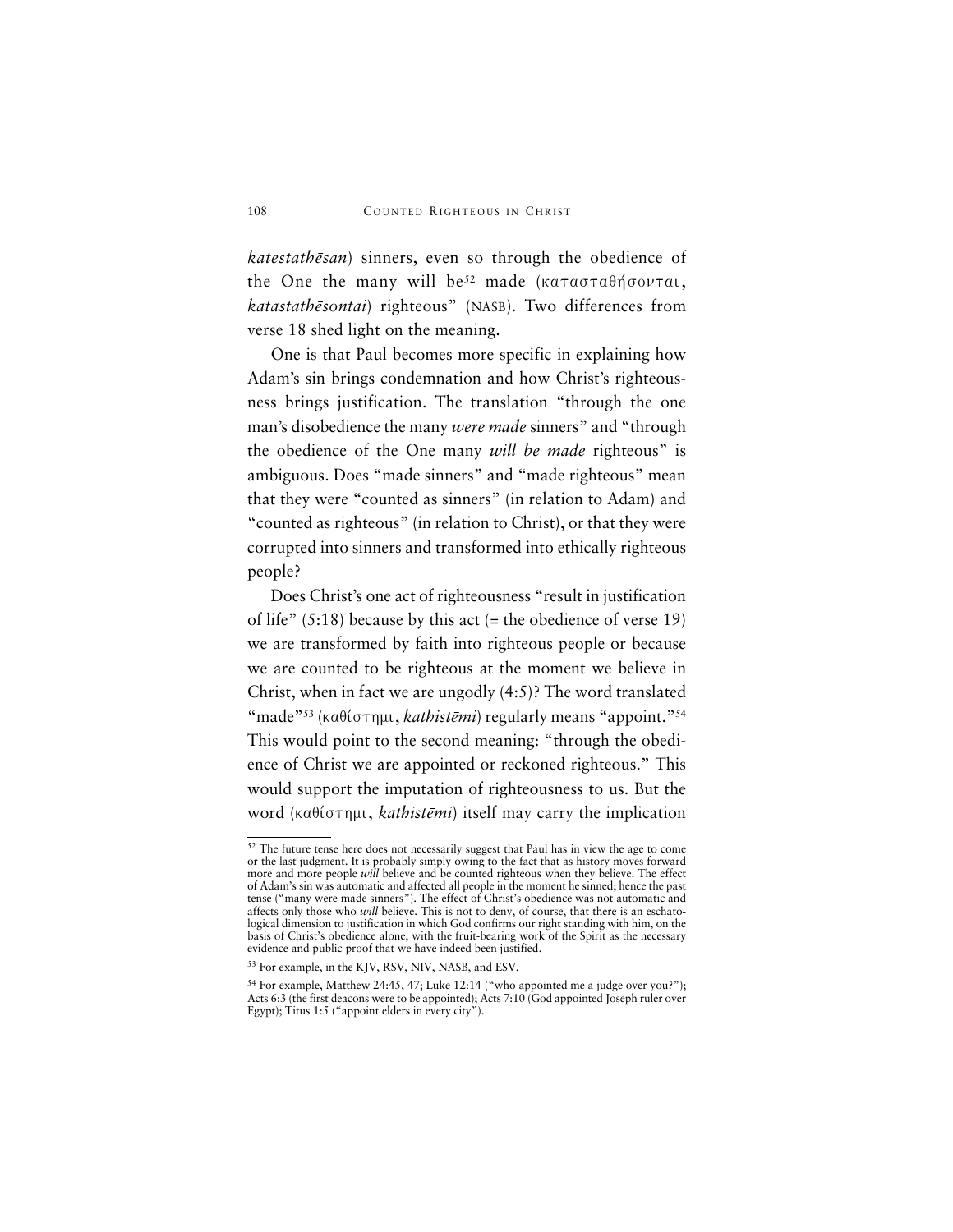of having the qualities to which it is appointed.<sup>55</sup> So "the context decides."56

I have tried to argue that the whole context, beginning at verse 12, teaches the "imputation" of Adam's sin to the human race so as to shed light on the meaning of justification as the imputation of Christ's righteousness. The whole reason why Paul launched into this typology between Adam and Christ was to make the nature of justification (namely, as imputation) clear. The note was sounded in verses 13-14: "Until the law sin was in the world, but sin is not imputed when there is no law. Nevertheless death reigned from Adam until Moses, even over those who had not sinned in the likeness of Adam's transgression."

In other words, Paul is jealous to say that the condemnation following Adam's sin was *not* owing to our personal transgressions, but to our connection with Adam. This is so crucial to him because all the way along in this text he wants us to see that, likewise, justification does not flow from our personal obedience but from the "gift of righteousness" (5:16, 17) or the "one act of righteousness" (5:18) or "the obedience" of Christ (5:19). The whole context calls for the common meaning of  $\kappa a \theta$ (*kathist∑mi*) in verse 19, namely, "appoint." Through the obedience of the One, many will be appointed or counted righteous.<sup>57</sup>

Another difference between verse 19 and verse 18 is the reference to the "obedience" of Christ rather than his "one act of righteousness." Paul's aim here seems to be to show that the nature of the righteousness we are talking about in verse 18 is

<sup>&</sup>lt;sup>55</sup> For example, James 4:4, "Whoever wishes to be a friend of the world makes (καθίσταται,<br>*kathistatai*) himself an enemy of God." And 2 Peter 1:8, "For if these qualities are yours and are increasing, they render (καθίστησιν, *kathistēsin*) you neither useless nor unfruitful."

<sup>56</sup> That is the conclusion of Albrecht Oepke on this word in *Theological Dictionary of the New Testament,* ed. Gerhard Kittel, Vol. 3 (Grand Rapids, MI: William B. Eerdmans, 1965), p. 445.

<sup>57</sup> Gundry says that "even if the verb [καθίστημι, *kathistēmi*] be taken to entail a forensic declaration, as some commentators do take it, Paul does not say that believing sinners are declared righteous through having Christ's obedience imputed to them" (II, 15). Yes, not in so many words, but the connection of thought does point strongly in this direction, which is the burden of my exegesis. Pointing out, as Gundry does continually, that imputation is not mentioned *explicitly* is not a compelling support for its absence *conceptually*.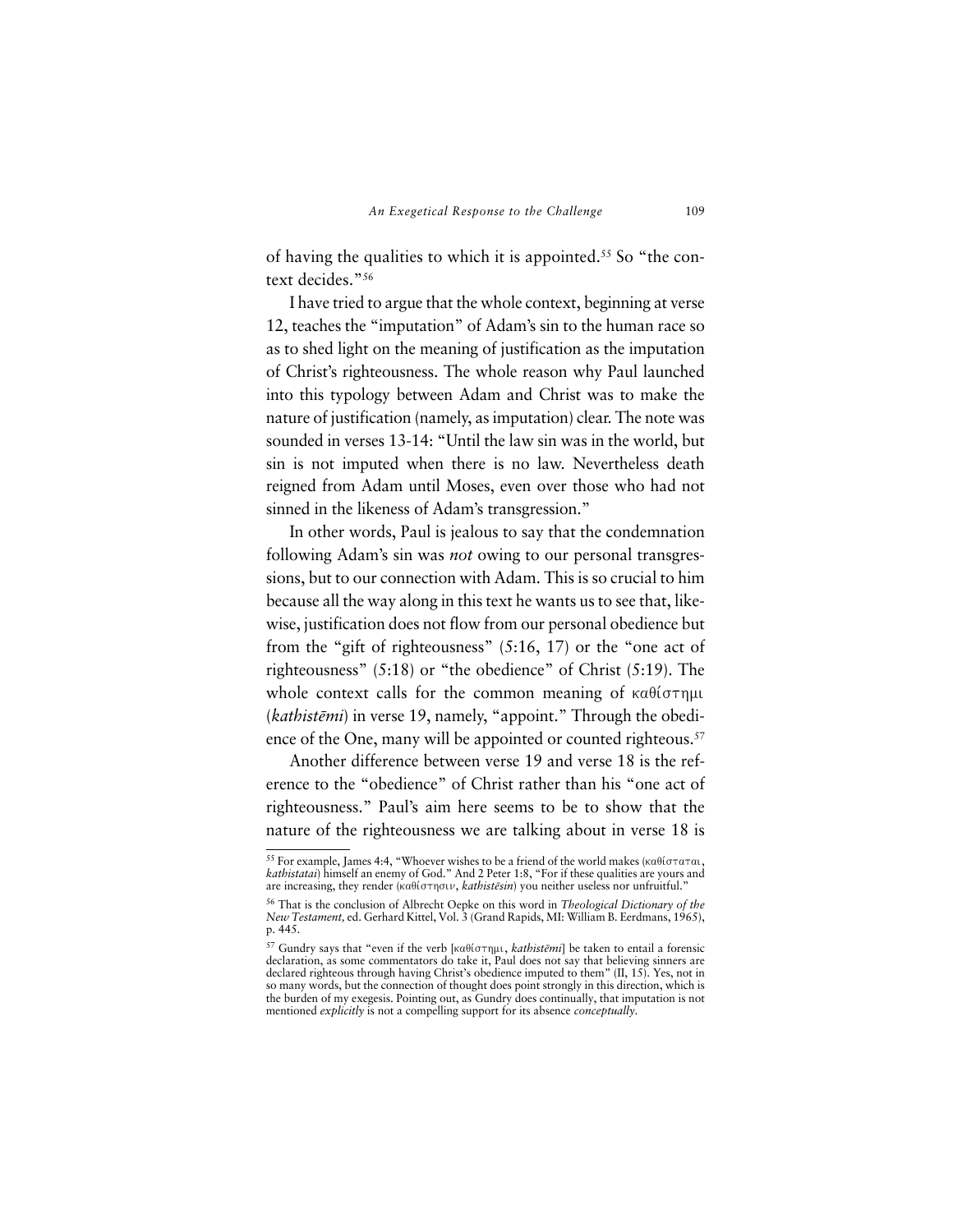compliance with the will of God and corresponds to Adam's disobedience. Adam did *not* comply with God's will, and we were counted or appointed sinners in him. Christ *did* comply with his Father's will, and we are counted righteous (obedient) in him.

Paul's point is that our righteousness before God, our justification, is not based on what we have done, but on what Christ did. His righteous act, his obedience, is counted as ours. We are counted, or appointed, righteous in him. It is a real righteousness, and it is ours, but it is ours only by imputation—or to use Paul's language from earlier in the letter, God "imputes righteousness" to us apart from works (4:6), or "righteousness is imputed" to those who believe (4:9).

# **§4.5.5. DOES CHRIST'S "ONE ACT OF RIGHTEOUSNESS" REFER TO HIS LIFE OF OBEDIENCE?**

Now what does Christ's "one act of righteousness" (5:18) and his "obedience" (v. 19) refer to? I do not think the historic doctrine of the imputation of the righteousness of Christ depends on proving that these phrases refer to the *entire life of Christ's obedience*. I do think that this is in fact what Paul means, but the really crucial and more important thing at stake in the controversy is whether *any* of Christ's "obedience" or "act(s) of righteousness" are imputed to us. In other words, does Paul teach a doctrine of justification that includes the imputation of a divine righteousness—namely, Christ's? So I am much more eager to show that the imputation of Christ's divine righteousness (as opposed to impartation) is what Paul teaches than I am to prove that Paul thought of the entire life of Jesus as included in the "act of righteousness" in Romans 5:18 (ESV).

Gundry denies that Christ's one act of righteousness is "inclusive of both his life and his death."

That one act of righteousness does not include Jesus' previous life any more than Adam's contrastive one transgression included a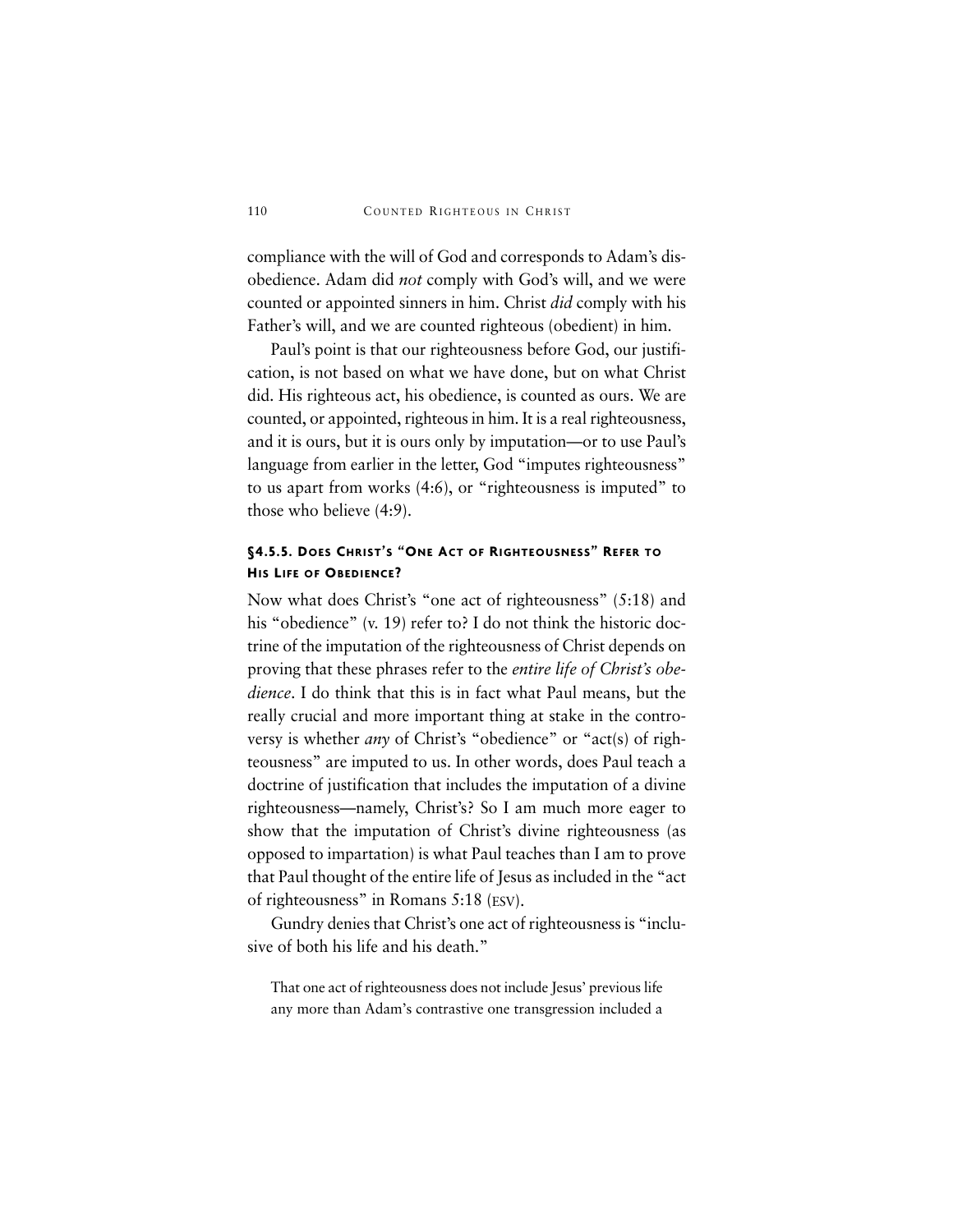subsequent life of sinning. Contextually, Jesus' one act of righteousness refers to his dying for the ungodly, dying for us while we were still sinners, shedding his blood for our justification, and reconciling us to God through his death—period. (II, 15)

He gives several "data" in support of this view. I will mention them and give brief responses to show why I don't find them compelling.

First, Gundry calls attention to "[the references earlier in Romans 5 to Christ's] dying for the ungodly, dying for us while we were still sinners, shedding his blood for our justification, and reconciling us to God through his death [vv. 6-11]."

In other words, Christ's death has been the focus of Christ's obedience in Romans. This would only be compelling if we assumed that the atoning aspects of Christ's death provide *all* that goes into giving us a right standing with the Father. But in fact we saw above that Romans 4 develops a view of justification that encompasses more than blood-bought pardon. It encompasses the imputation of God's righteousness.<sup>58</sup>

Second, Gundry argues from "the absence of any contextual indication that Christ's obedience included his previous life of obedience to the law."

To this I would give four responses.

First, does not the word "obedience" in Romans 5:19 with-

<sup>&</sup>lt;sup>58</sup> It may be helpful here to observe with Jonathan Edwards that Christ's death itself both paid the penalty for sin and accomplished our positive righteousness. This is one reason why in Scripture there is not a significant distinction made between Christ's life of obedience and Christ's death. For Christ's death is his crowning act of obedience—the culminating act of obedience to the will of God such that in it Jesus perfectly fulfills the law of God imposed upon him, such that he achieves a positive righteousness for us. Edwards says, "It is true that Christ's willingly undergoing those sufferings which he endured, is a great part of that obedience or righteousness by which we are justified. The sufferings of Christ are respected in Scripture under a twofold consideration, either merely as his being substituted for us, or put into our stead, in suffering the penalty of the law; and so his sufferings are considered as a satisfaction and propitiation for sin; or as he, in obedience to a law or command of the Father, voluntarily submitted himself to those sufferings, and actively yielded himself up to bear them; and so they are considered as his righteousness, and a part of his active obedibear them; and so they are considered as ins right-command of the Father. . . . And this is<br>ence. Christ underwent death in obedience to the command of the Father. . . . And this is part, and indeed the principal part, of the active obedience by which we are justified. (Jonathan Edwards, *The Works of Jonathan Edwards,* Vol. 1 [Edinburgh: The Banner of Truth Trust, 1987], pp. 638-639.)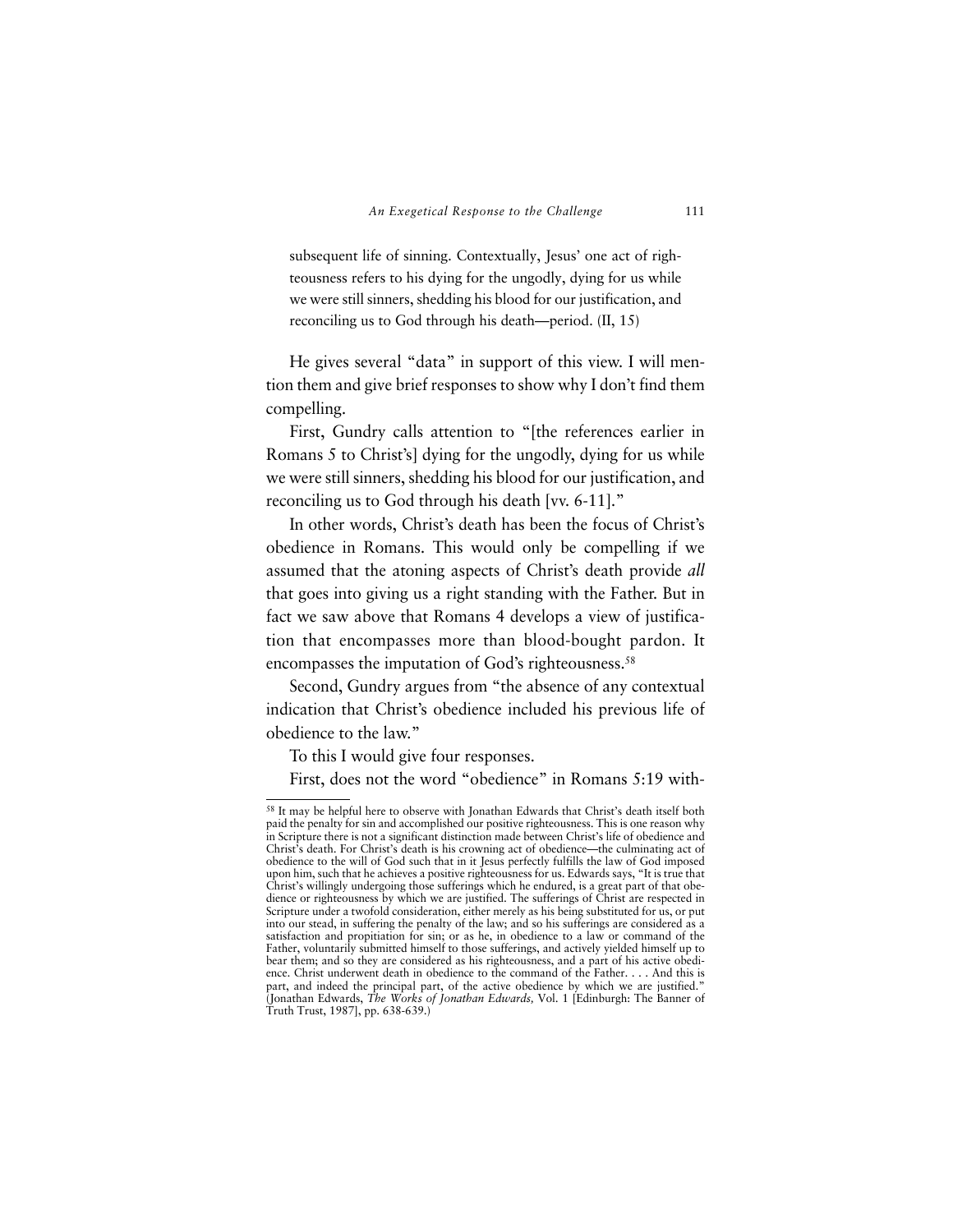out any limitation itself provide that clue? Gundry gives the impression that it is easy and natural to picture Christ's death as a single act of obedience. But is it? Were there not many acts of obedience in Jesus' final days and hours? Are we to think of the obedience of Gethsemane, or the obedience when the mob took him away, or the obedience when he was interrogated, or the obedience when he was crowned with thorns, or the obedience when he was flogged, or the obedience when he was nailed to the cross, or the obedience when he spoke words of love to his enemies, or the obedience when he offered up his spirit to his Father? Is not Gundry treating the death of Christ as a unified act involving many acts of obedience? If so, then it seems arbitrary to draw the line at some point in the final hours or days of Jesus' life and say that the obedience before that hour was not part of the righteousness that "leads to justification" (v. 18) or part of the "obedience" that constitutes many righteous (v. 19).

Second, the word translated "act of righteousness" in verse 18, ESV (δικαιώματος, *dikaiōmatos*) is used in Romans 8:4 to refer, in the singular, to the entire scope of what the law requires: ". . . so that the requirement ( $\delta \iota$ ка $\iota \omega \mu$ а) of the Law might be fulfilled in us, who do not walk according to the flesh but according to the Spirit." This suggests that in Paul's mind the "one act of righteousness" that resulted in our justification may well refer to the entire obedience of Jesus viewed as a single whole—as one great act of righteousness—rather than any single act he did in life.

Third, keep in mind the parallel between verses 16 and 18. In verse 16 Paul spoke of the "free gift [of righteousness]"59 that "brought justification." In verse 18 he speaks of "one act of righteousness resulting in justification." So we should adjust our thinking to see the righteousness and obedience of Christ as a gift. Then we should keep in mind the contextual demand that this gift

<sup>59</sup> See §4.5.3 above on Romans 5:16 and 17 for the evidence that the free gift is a gift of righteousness because of the use of that term in verse 17: δωρεα̂ς τη̂ς δικαιοσύνης, *dōreas tēs dikaiosun∑s.*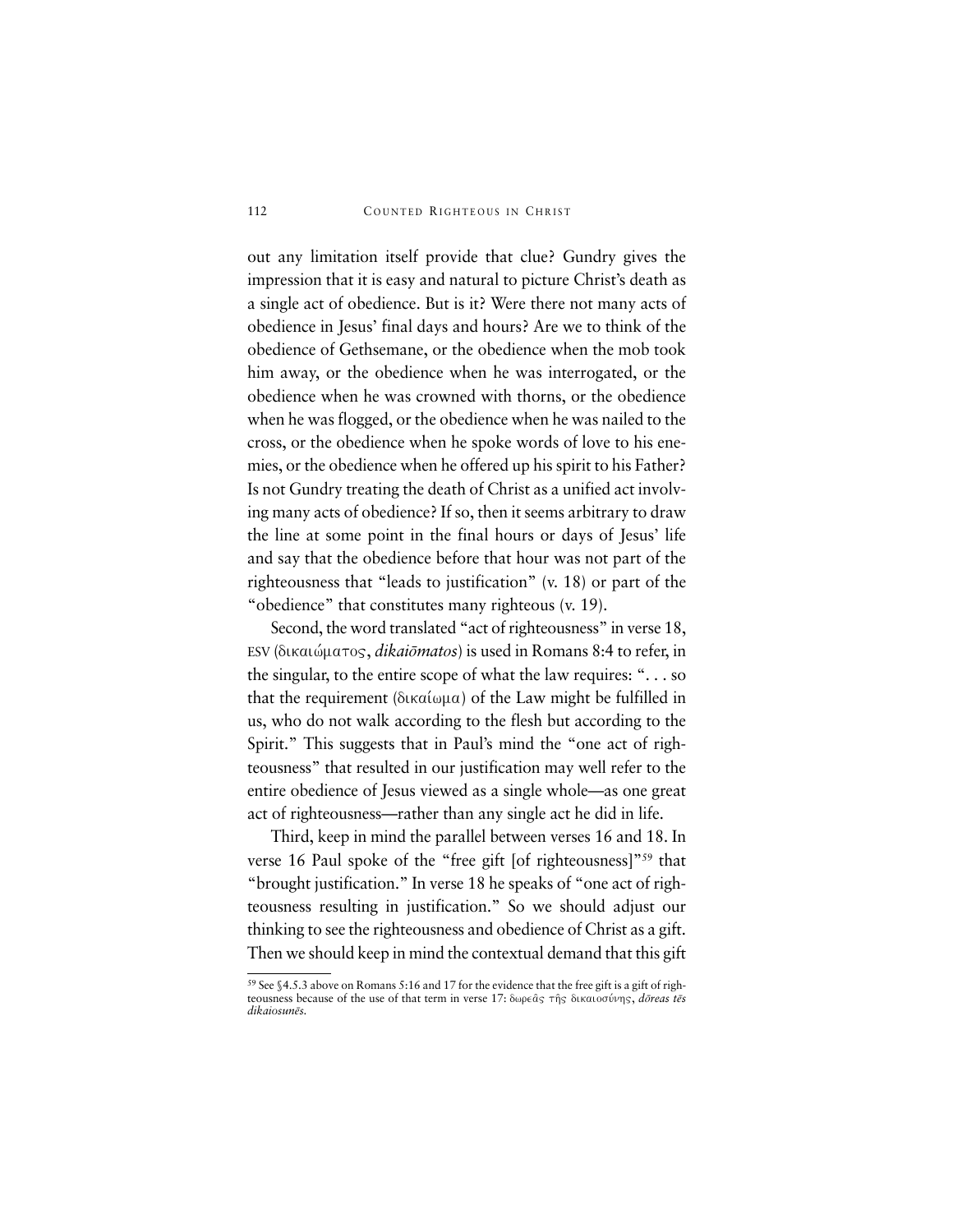of righteousness is the positive counterpart to the sin of Adam, which was imputed to those who are in him. This shows us that it is not arbitrary or foreign to the context to see the obedience of Christ as a gift that is imputed to us, resulting in justification. In fact, I think Paul wrote this entire paragraph to make this point.

Fourth, any act of disobedience or unrighteousness in Jesus' life would have disqualified him from being our righteousness (or our substitutionary sacrifice), not just disobedience at the end of his life. In Matthew 3:15, at his baptism, Jesus said to John the Baptist, "In this way it is fitting for us to fulfill all righteousness." So from beginning to the end in his ministry Jesus was fulfilling one great "requirement of righteousness" (which is probably what δικαιώματος [dikaiōmatos] means in Romans 5:18).

Third, Gundry points out "the extremely scant attention that Paul pays elsewhere to Christ's previous life, and the extremely heavy emphasis that Paul lays elsewhere on the death of Christ."

The theological importance of the perfect life of Jesus does not depend on any extensive treatment of that life. And I have no quarrel that the death of Jesus has central stage in Paul's theology and is the climax and consummation of Christ's obedience, so that it receives greater attention.

Further, Gundry refers to "the present antithetical parallel with Adam's transgression, which hardly refers to a whole life of sinning but refers instead to the original sin in Eden."

This is not compelling because in the nature of the two cases (of Adam's disobedience and Christ's obedience) something different is called for to bring about the result. For Adam, one single sin brought condemnation immediately, so that the rest of his life was lived under that condemnation as the penalty of it. He did not have to live a life of disobedience to bring condemnation on himself and his posterity. But this is not the case with Christ's obedience. A period of obedience in Jesus' life that was followed by any act of disobedience would have disqualified Christ as the ground of our justification. Therefore the very nature of the two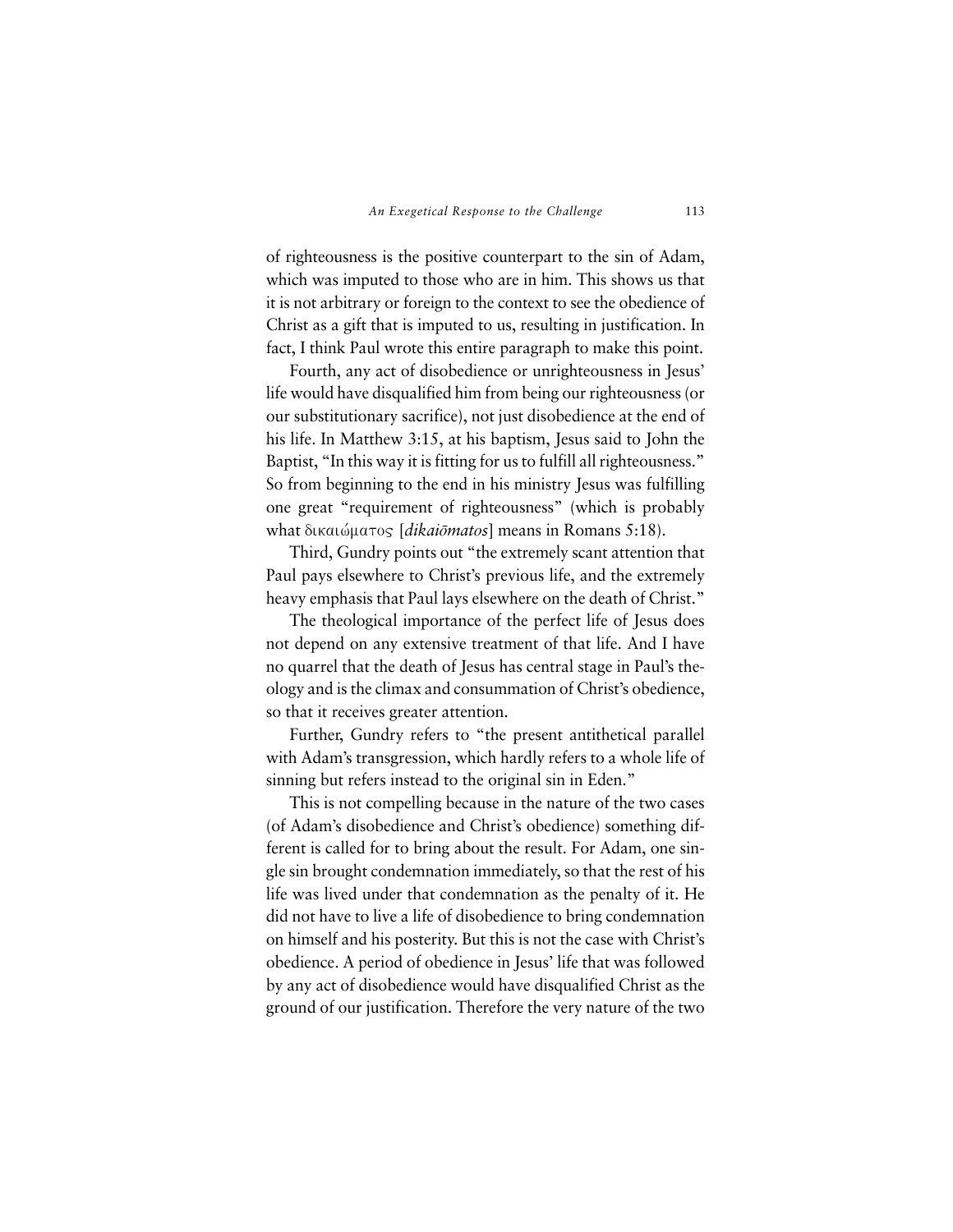cases demands that Adam's disobedience be singular and Christ's obedience be cumulative.

Finally, Gundry observes "the singularizing of both Adam's transgression and Christ's act of righteousness by the modifier 'one."

This is not significantly different from the preceding observation, and I have given my essential answer to it there and in the answer to his second observation above. I will simply add here John Murray's answer to a similar objection:

If the question be asked how the righteousness of Christ could be defined as "one righteous act," the answer is that the righteousness of Christ is regarded in its compact unity in parallelism with the one trespass, and there is good reason for speaking of it as the one righteous act because, as the one trespass is the trespass of the one, so that one righteousness is the righteousness of the one and the unity of the person and his accomplishment must always be assumed.<sup>60</sup>

I conclude then from Romans 5:12-19 that there is good exegetical warrant for seeing here a righteousness of Christ that is imputed to sinners who believe. This righteousness is the ground of their justification.

# **§5. THE RELATIONSHIP BETWEEN CHRIST'S "BLOOD AND RIGHTEOUSNESS"**

At this point it would be helpful to address more directly the relationship between the death of Christ and the righteousness of Christ as the ground of our justification. Gundry rightly makes the death of Christ central in the act of justification, but he does this to the exclusion of the imputation of divine righteousness. Does Paul's emphasis on the death of Christ and its provision of

<sup>60</sup> Murray, *Romans,* Vol. 1, pp. 201-202.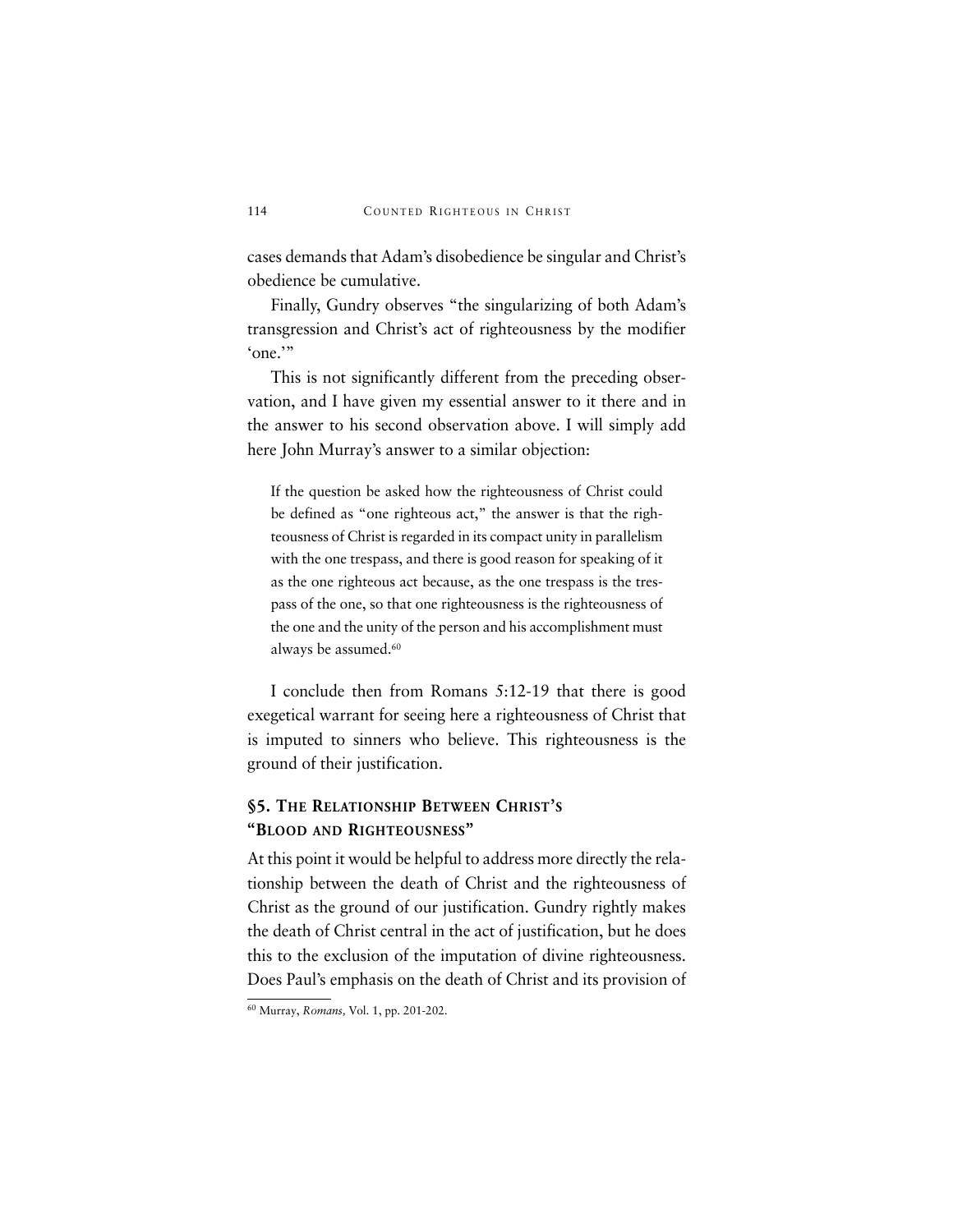forgiveness mean that there is no coherent place for the doctrine of imputation?

There is no question that Paul speaks of justification as "by [Christ's] *blood*" (Romans 5:9), or reconciliation as "through the *death* of [God's] Son" (Romans 5:10), or being justified as "a gift by [God's] grace through the redemption which is in Christ Jesus, whom God displayed publicly as a propitiation in his *blood* through faith" (Romans 3:24-25). All these texts relate the reality of justification to the death of Christ. Moreover, Christ's death is explicitly related to the forgiveness of our sins, for example, in Ephesians 1:7, "In him we have redemption through his blood, the forgiveness of our trespasses," or Hebrews 9:22, "without the shedding of blood there is no forgiveness*.*"

But there are serious exegetical obstacles to keep us from emphasizing the forgiveness of sins through the death of Christ to the exclusion of the imputation of divine righteousness as an essential component of justification. Most of these we have seen so far, but one I will draw out more fully now.

# $$5.1.$  The Meaning of "Justify" ( $\delta$ LKalów, *dikaioo*)<sup>61</sup>

The Greek word for "justify" (δικαιόω, *dikaioō*) does not mean "forgive." It means to declare righteous, usually in a court of law. A prisoner who is found guilty and is forgiven would not be called "justified" in the ordinary use of the word. He is justified if he is found not guilty. Forgiveness means to be found guilty and then not have the guilt reckoned to you but let go. So we should be careful that we not assume justification and forgiveness are identical.

# *§5.2. Texts Pointing to the Imputation of Righteousness* **<sup>62</sup>**

In addition to the meaning of the word "justify," there are the texts we have discussed above that speak of God's imputing righ-

<sup>61</sup> See note 22.

<sup>62</sup> See Chapter Three, §§2 and 4.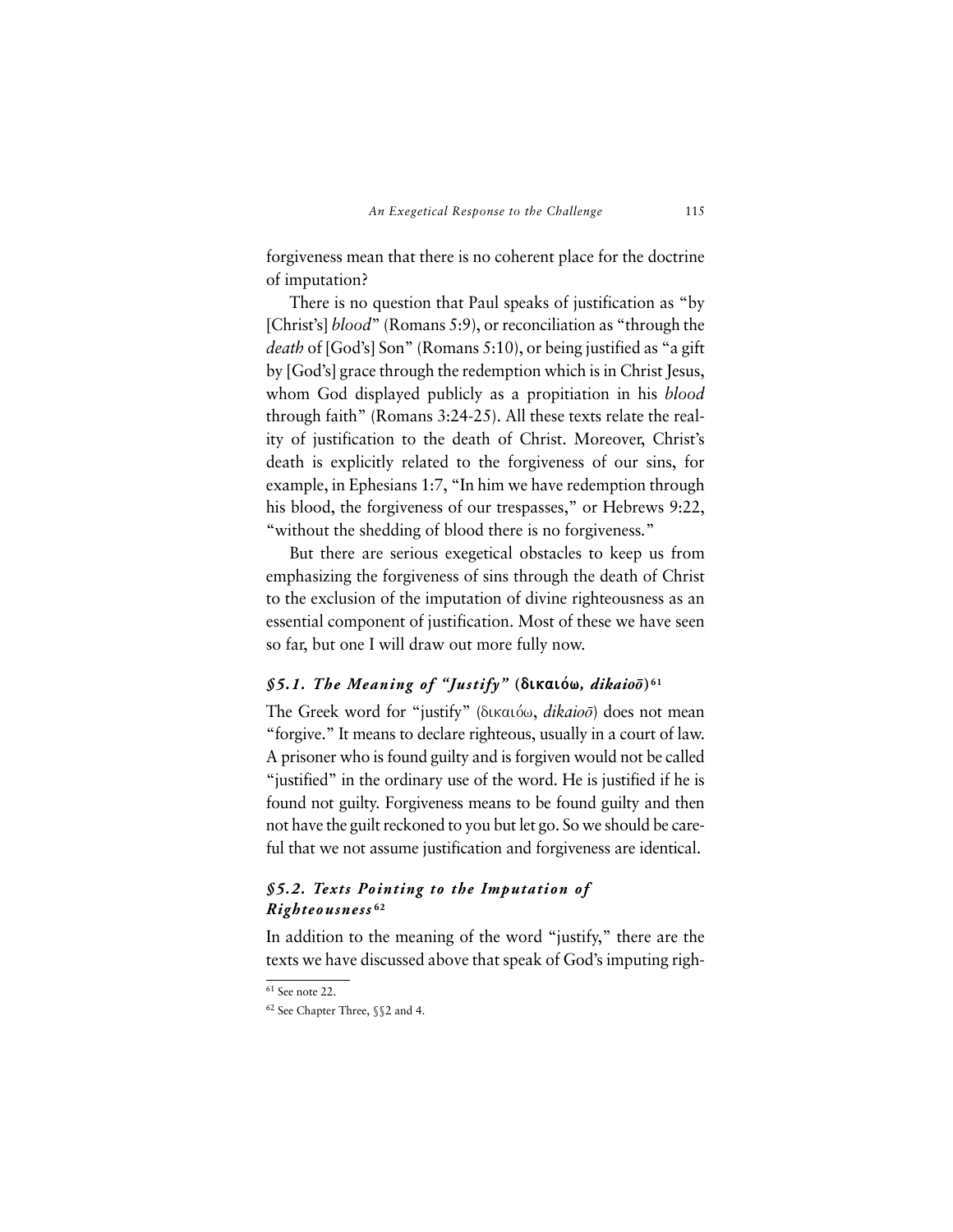teousness to us, or of our "having" a righteousness not our own (e.g., Romans 4:5, 6, 11, 24; 5:17, 18, 19; 10:4; 2 Corinthians 5:21; Philippians 3:9). The language of the imputation of righteousness in these passages cannot simply be reduced to forgiveness. For example, the words, "God credits righteousness apart from works" (Romans 4:6), or "that righteousness might be credited to them" (Romans 4:11), or "not having a righteousness of my own derived from the law, but that which is through faith in Christ, the righteousness that comes from God on the basis of faith" (Philippians 3:9)—these words mean more than not having our sins reckoned to us; they mean more than forgiveness of sins. They mean that a righteousness is credited to our account (the accounting imagery is explicit in Romans 4:4).

# *§5.3. Justification and Forgiveness in Relation to the Use of Psalm 32 in Romans 4*

A crucial question in this regard is why Paul follows his reference to reckoning righteousness apart from works in Romans 4:6 with a reference to Psalm 32, which speaks of forgiveness. Does this mean that justification is just another way of speaking about forgiveness, and the imputation of divine righteousness is therefore superfluous? After saying in Romans 4:5 that God "justifies the ungodly," Paul then says, "Just as David also speaks of the blessing on the man to whom God credits righteousness apart from works: (7) 'Blessed are those whose iniquities are *forgiven*, and whose sins are *covered*; (8) blessed is the man against whom the Lord will *not reckon* his sin.'" Some interpreters argue that this juxtaposition of justification language (4:5, 6) and forgiveness language (4:7) means that justification is virtually synonymous with forgiveness.<sup>63</sup>

<sup>63</sup> For example, Daniel Fuller seems to treat the crediting image of Genesis 15:6 (used in Romans 4:3-8) as interchangeable with forgiveness. In reference to Genesis 15:6 he says, "Then comes the declaration of forgiveness in verse 6." Then he says that Romans 4:6-8 "leaves no doubt about the meaning Paul gave to the word 'credited' as he quoted Genesis 15:6: . . . Paul emphasized that Abraham was forgiven." *The Unity of the Bible: Unfolding God's Plan for Humanity* (Grand Rapids, MI: Zondervan, 1992), pp. 255-256.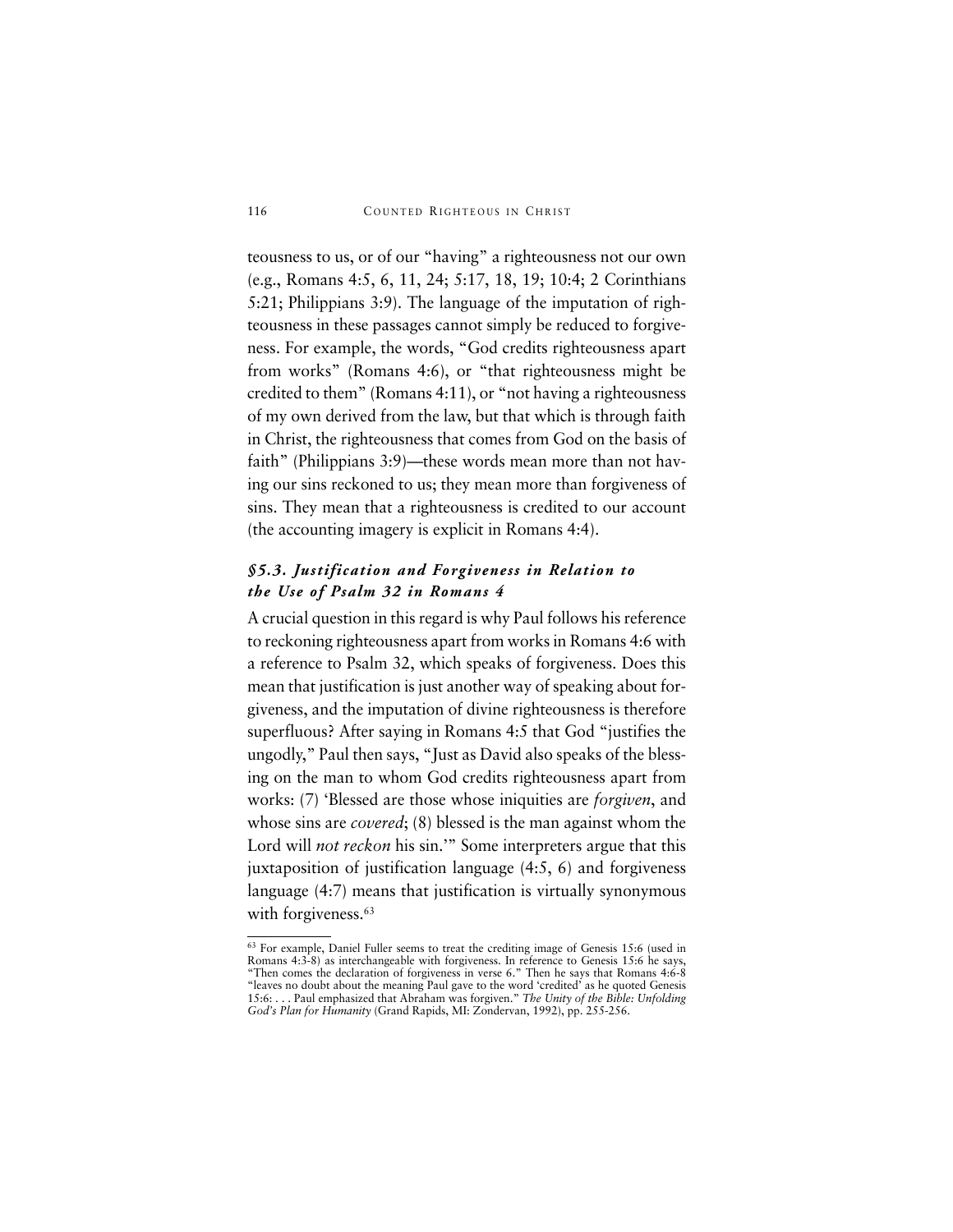But there are contextual clues that this is not the case. After quoting these two verses from Psalm 32, what Paul picks up on is not the words "forgiven" or "covered" or "not reckon," but rather on the word "blessed." This is very significant because of where he goes with it. He asks in Romans 4:9, "Is this *blessing* pronounced only upon the circumcised, or also upon the uncircumcised?" Then he does something amazing. He answers his question *not* by referring to David's situation, but by referring to Abraham; and *not* in terms of forgiveness, but in terms of faith being reckoned for righteousness. He says, "We say that faith was reckoned to *Abraham* for righteousness." Then he finishes his point with this reasoning:

*How then was it credited? While he was circumcised, or uncircumcised? Not while circumcised, but while uncircumcised; (11) and he received the sign of circumcision, a seal of the righteousness of the faith that he had while uncircumcised. The purpose was to make him the father of all who believe without being circumcised, that righteousness might be credited to them. (Romans 4:10-11).*

Don't miss how unusual this is. Paul asks whether *David's* blessing of forgiveness was pronounced on the circumcised or on the uncircumcised, but he answers by saying that "righteousness was credited to [*Abraham*]" (v. 11) before he was circumcised. Does this not suggest strongly that the "blessing" referred to in David's words from Psalm 32 is "the crediting of righteousness" to believers, not simply the forgiveness of sins?

Now why might this be? The answer I would suggest is that Paul assumed two things: First, Paul assumes there is no justification—no positive declaration and imputation of righteousness—where there is no forgiveness. Forgiveness is a constitutive element of justification. The sins that stand in the way of declaring a person righteous must be blotted out, covered, forgiven. Second, Paul assumes that if a saving "blessing"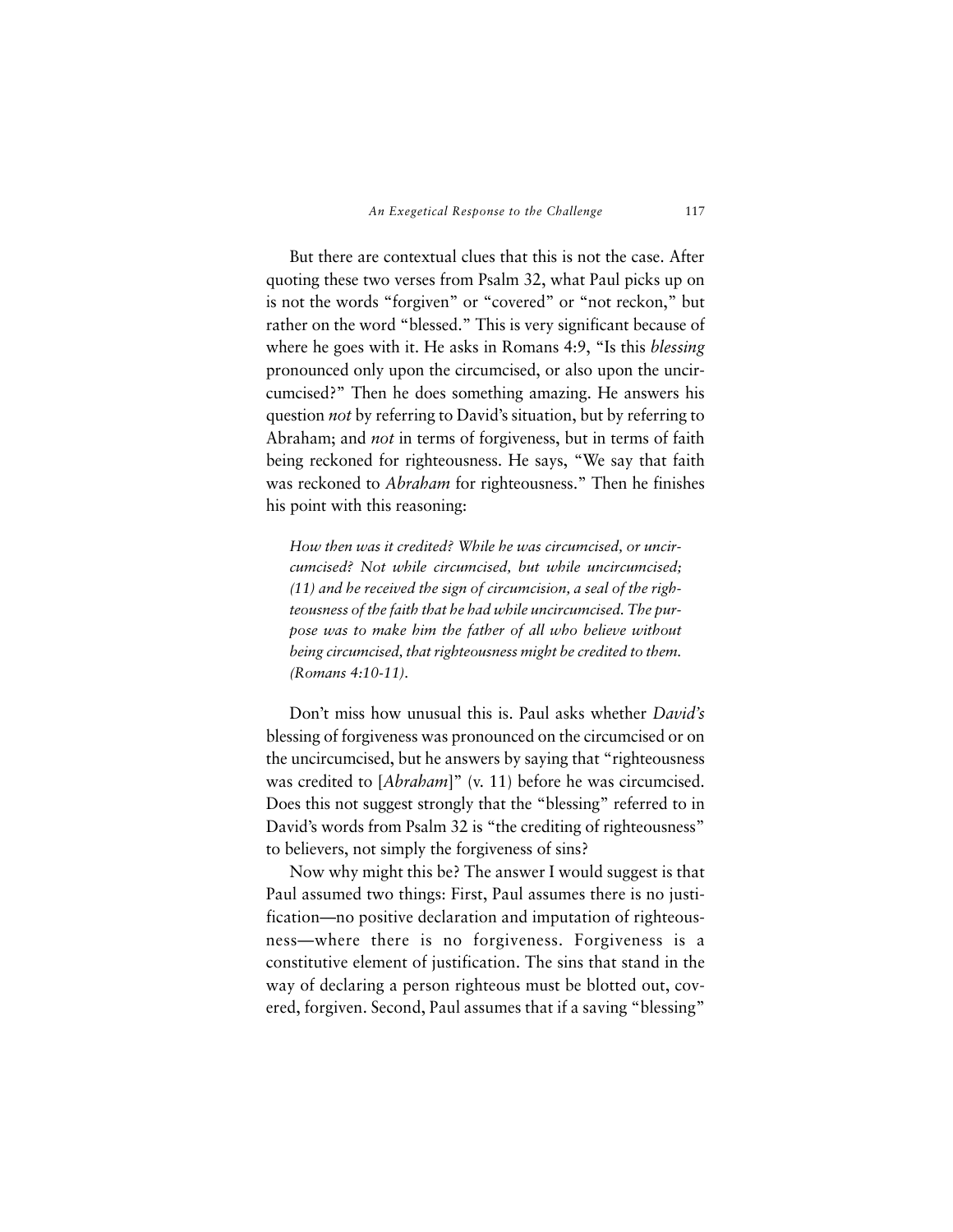is pronounced over a person, he must be counted as righteous. That is why he had no problem explaining David's blessing with Abraham's justification.

When Paul put Psalm 32:1-2 and Genesis 15:6 together, he saw two essential aspects of justification: forgiveness and imputation—"blotting out" and "crediting to." So when he heard David say that a forgiven person is "blessed," he heard in the "blessing" the complete work of justification without which there is no blessing—namely, the work of forgiveness *and* imputation.

This gives much help in thinking about the relationship between forgiveness and imputation in determining the ground of justification. It suggests that we should not assume justification means only forgiveness of sins. Here again 2 Corinthians 5:21 is crucial: "[God] made him who knew no sin to be sin on our behalf, so that we might become the righteousness of God in him." The first half of this verse refers to Christ's sin-bearing sacrifice for us. As Isaiah 53:5 says, "He was pierced through for our transgressions, he was crushed for our iniquities; the chastening for our well-being fell upon him." And as the apostle Peter says, "He himself bore our sins in his body on the cross" (1 Peter 2:24). "Christ also died for sins once for all, the just for the unjust" (1 Peter 3:18). This is what Paul means in the first half of 2 Corinthians 5:21: On the cross Christ "was made sin" for us.

But notice that Paul does *not* say that this leads to forgiveness (although it does), or that Christ's becoming sin for us is the *same* as justification. He says that this happened "so *that* ( $\alpha$ , *hina*) we might become the righteousness of God in him." This result is more than forgiveness. This is our becoming righteous in Christ in a way similar to Christ's becoming sin for us. This is the other aspect of justification beyond the sin-bearing of Christ and beyond the forgiveness implicit in that sin-bearing.

Therefore, when Paul speaks of being "justified by [Christ's] blood" (Romans 5:9) we have no warrant for *equating* the total-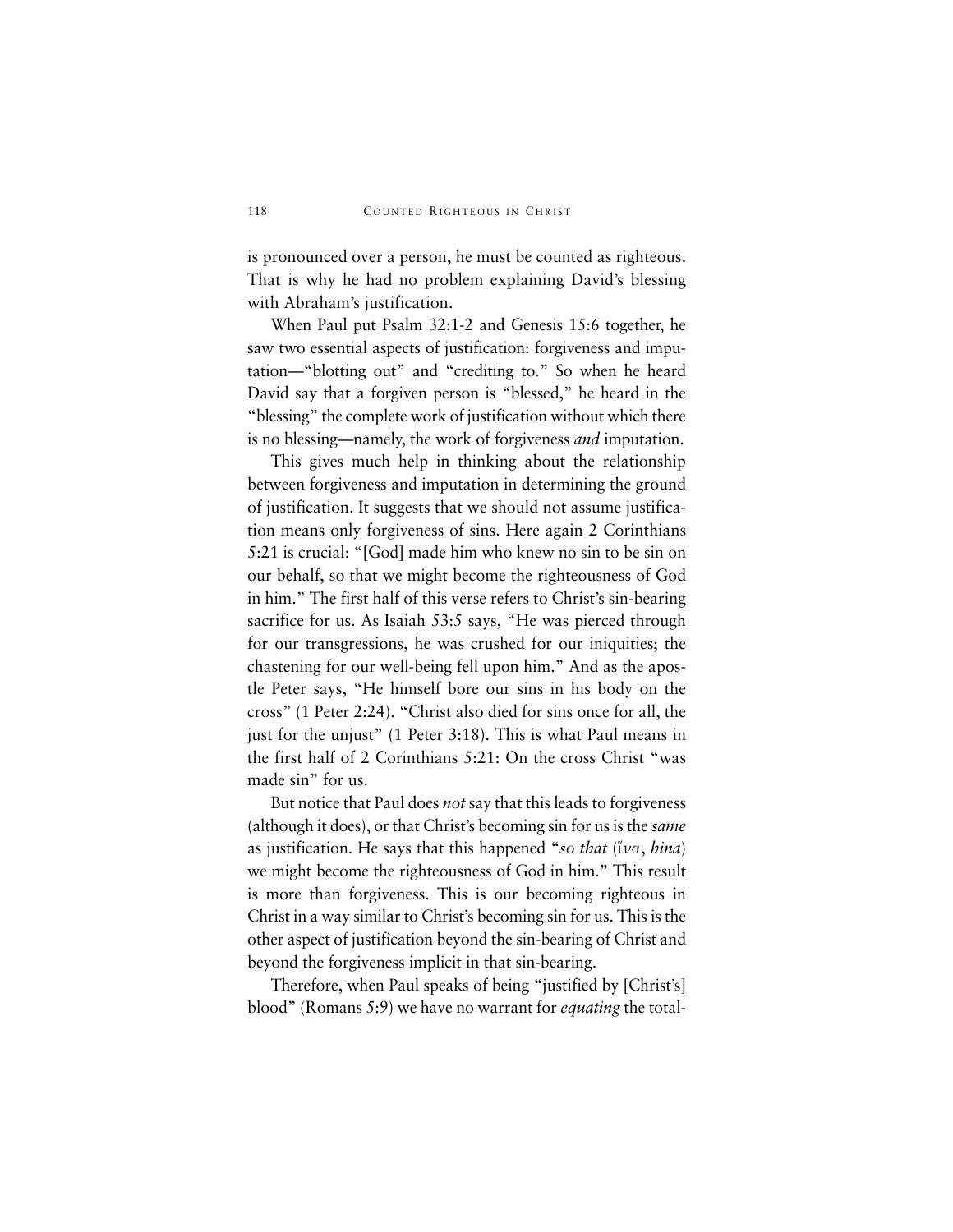ity of justification with the sin-bearing, sin-removing work of Christ or with forgiveness. But we have good warrant for saying that the death of Christ is what justifies in that 1) it provides the essential ingredient of sin removal by sacrifice so that a positive declaration will not shatter on the shoals of unforgiven sin, *and* 2) it is the climactic completion of a life of obedience (Philippians 2:8) that was essential for the imputation of righteousness to us as we are "in him" by faith (2 Corinthians 5:21). The good warrant for saying this is threefold. We are warranted 1) by the analogy of Romans 4:6-11 and 2 Corinthians 5:21, and 2) by the meaning of the word "justify" (δικαιόω, *dikaioō*), and 3) by the language of imputed righteousness in Romans 4:6, 11, 24; 10:4; Philippians 3:9.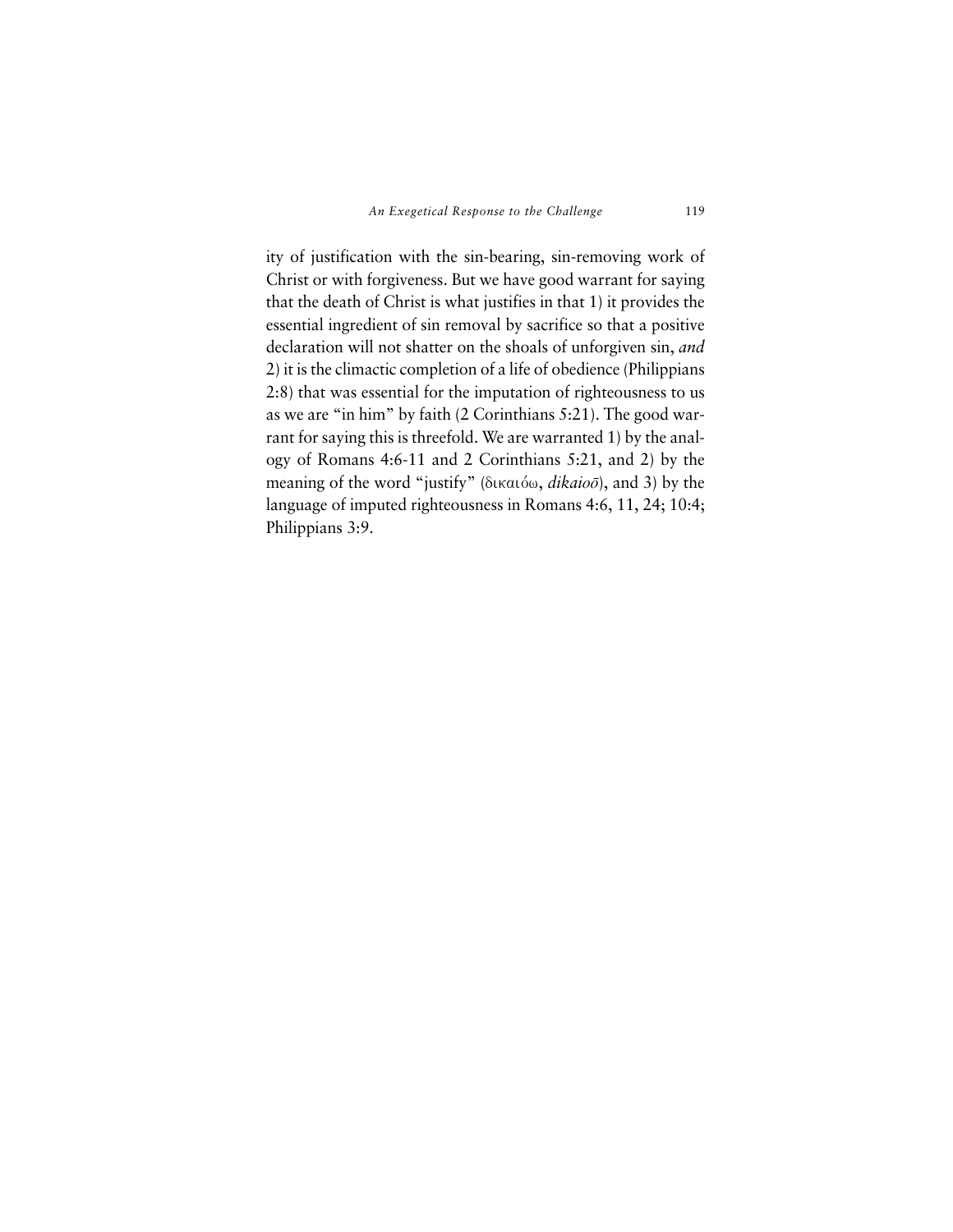### 4

## **CONCLUSION**

Sometimes Gundry states his view with so much biblical truth<br>
that one might think his rejection of the imputation of divine righteousness is a minor tweaking of the doctrine of justification. For example, he writes,

It is his one act of righteousness, his obedient dying of a propitiatory death, that assuaged the wrath of God so as to make God's forensic declaration of believing sinners to be righteous, both right in the upholding of divine honor and right in the fulfilling of a covenantal promise. (I, 9)

Paul does not say that believing sinners are declared righteous through having Christ's obedience imputed to them. A forensic declaration does not equal or demand that kind of imputation. All that is needed to make forensic sense of Paul's statement [in Romans 5:19] is for Christ's obedient submission to death for our sins to result in God's declaring righteous us whose sins have thus been imputed to Christ. (II, 15)

In other words, it *appears* that Gundry holds fast to the forensic declaration of sinners as righteous as the essential meaning of justification. But then we ask Gundry, What does it mean that God "declares us righteous" if there is no doctrine of imputed divine righteousness? His answer is that "It is our faith, not Christ's righteousness, that is credited to us as righteousness" (II,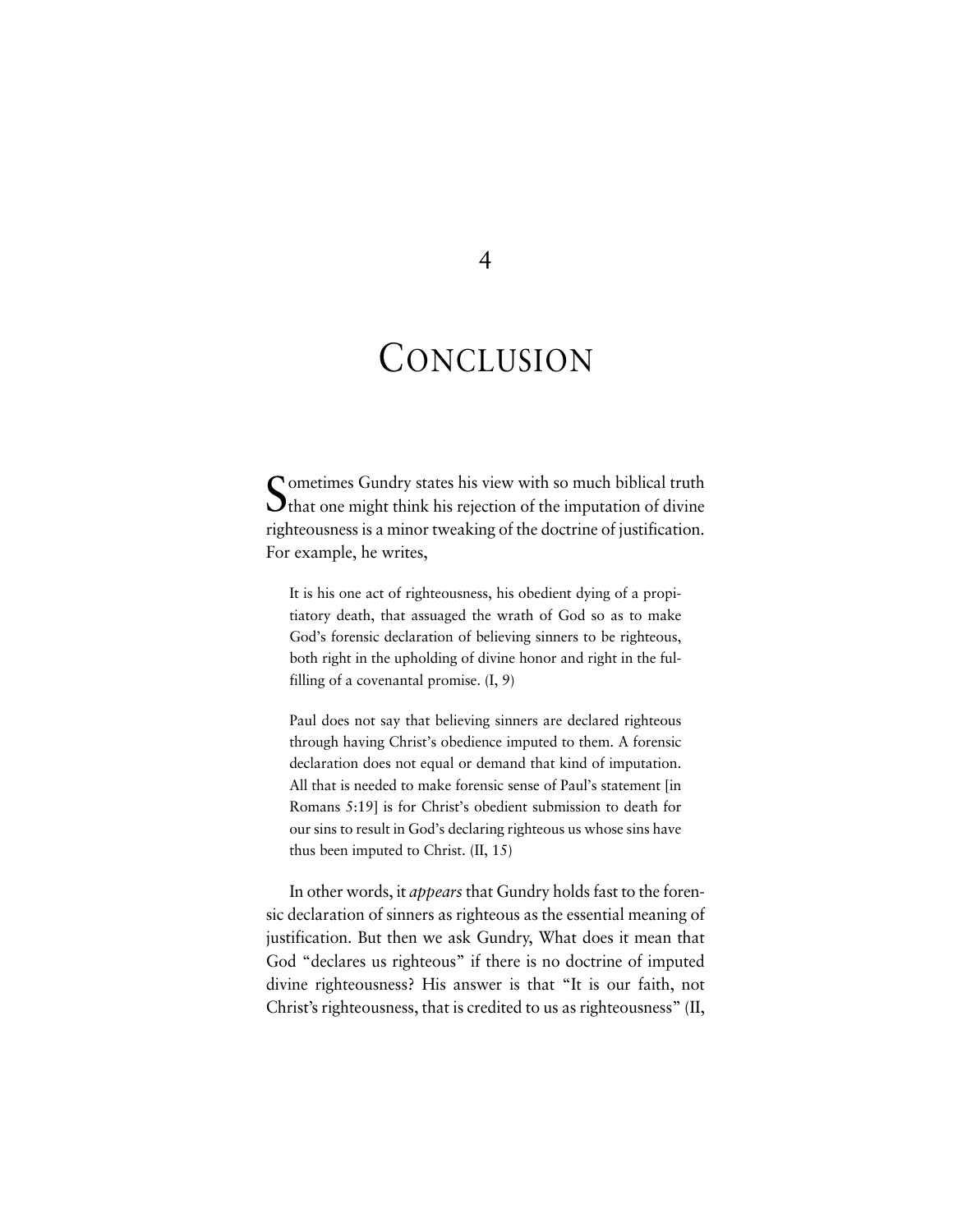15). And the meaning he gives to this imputation of our faith as our righteousness is not that our righteousness unites us to Christ who is our righteousness, but that our righteousness consists in faith. "Since faith as distinct from works is credited as righteousness, the righteousness of faith is a righteousness that by God's reckoning *consists of faith*" (I, 8, emphasis added).

In other words, when *Christ's* righteousness is not our righteousness, it appears that something else is going to become our righteousness, and in Gundry's case it is *our own faith*. If God is going to treat us as righteous, there must be a positive ground for it besides the forgiveness for our sins.<sup>1</sup> Gundry seems to feel the truth of this assumption. Traditionally Protestants have said: The ground of our being declared righteous is the imputed righteousness of God, manifest in the righteousness of Christ.<sup>2</sup> But Gundry calls for the abandonment of this tradition and suggests (implicitly, it seems to me) that we replace the perfect righteousness of Christ with the response (by grace) of our own faith as the ground of justification.<sup>3</sup>

This is not good news. And I have tried to show that it is not what Paul taught. It is hard to overstate the pastoral preciousness of the truth that by faith alone, apart from4 works (even works

<sup>&</sup>lt;sup>1</sup> See Chapter Three, §5.1.

<sup>2</sup> "The righteousness of Christ on the ground of which the believer is justified is the righteousness of God. It is so designated in Scripture not only because it was provided and is accepted by him; it is not only the righteousness which avails for him before God, but it is the righteousness of the divine person; of God manifest in the flesh." Charles Hodge, *Systematic Theology,* Vol. 3 (Grand Rapids, MI: William B. Eerdmans, 1989), p. 143.

<sup>&</sup>lt;sup>3</sup> This should not be meant to imply that Gundry views grace-wrought faith as the sole ground of justification. Christ's propitiatory cross-work is the ground of justification in his view. What I am arguing, however, is that Gundry implicitly sets forth another ground (a proximate ground, if you will—something that we really do [faith] that counts as our justifying righteousness) when he states that our faith is what is counted as our righteousness, while not denying Christ's propitiation as a deeper ground.

<sup>4</sup> The words "apart from" do not imply that the faith that unites us to Christ can be ineffectual in not giving rise to the fruit of good deeds, which Christ shed his blood to secure (Titus 2:14, "[Christ] gave himself for us to redeem us from all lawlessness and to purify for himself a people for his own possession who are zealous for good works"). True justifying faith that unites us to Christ does two things to secure our sanctification: It connects us with the power of holiness, the Holy Spirit, who bears his fruit in all the justified; and it severs the root of sin's compelling promises by cherishing Christ above all other treasures and pleasures. The phrase justification by faith alone "apart from" works simply means that the works that faith yields are not the instrument that unite us to Christ in whom we receive justification. They are the fruit of being united to Christ and the fruit of being justified by God.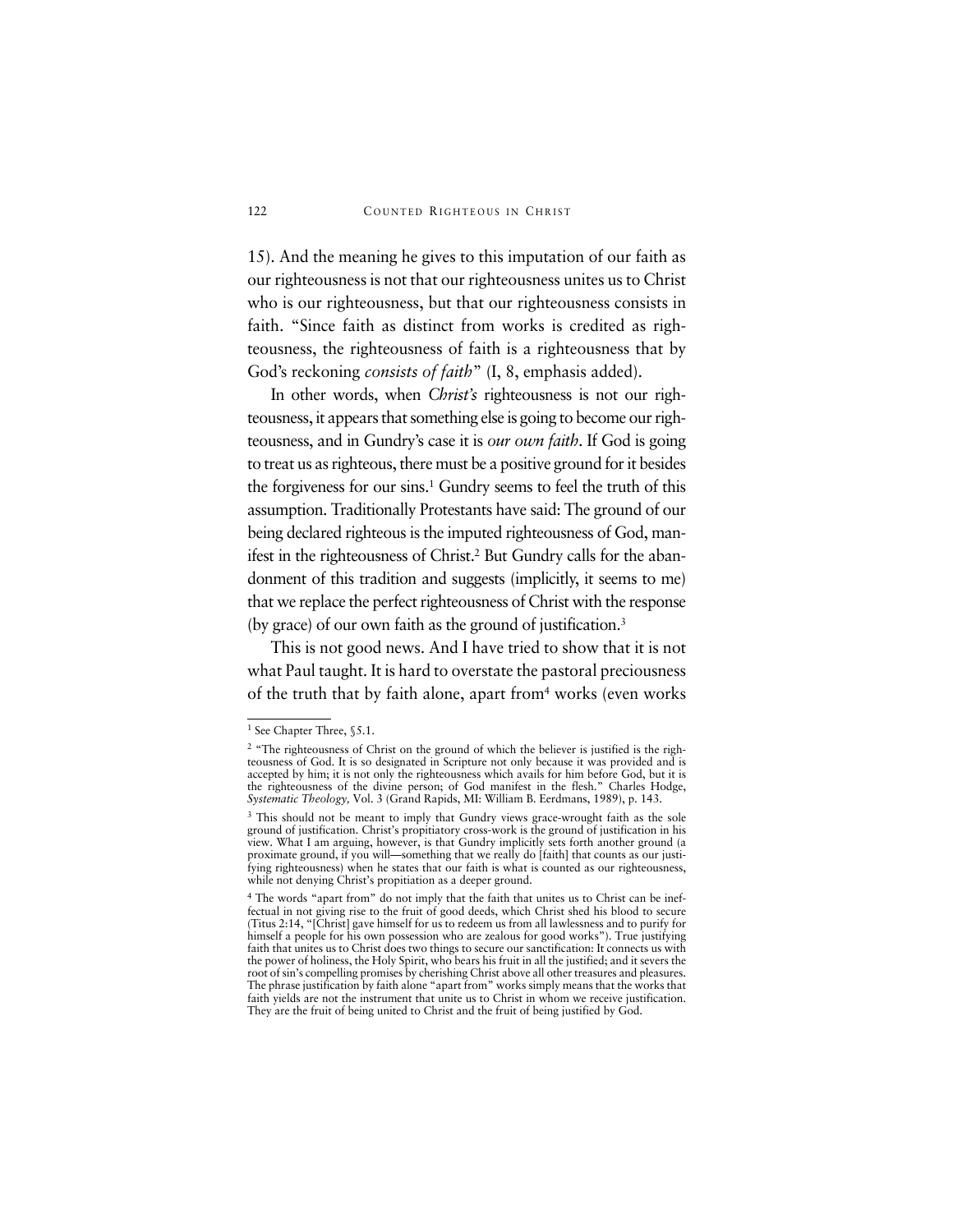*Conclusion* 123

done by faith),<sup>5</sup> we are united to Christ in whom we are counted as perfectly righteous because of his righteousness, not ours. The demand for obedience in the Christian life is undiminished and absolute. If obedience does not emerge by faith, we have no warrant to believe we are united to Christ or justified (Matthew 6:15; John 5:28-29; Romans 8:13; Galatians 6:8-9; 2 Thessalonians 2:13; James 2:17; 1 John 2:17; 3:14).

But the only hope for making progress in this radical demand for holiness and love is the hope that our righteousness before God is on another solid footing besides our own imperfect obedience as Christians. We all sense intuitively—and we are encouraged in this intuition by the demands of God—that acceptance with God requires perfect righteousness—conformity to the law (Matthew 5:48; Galatians 3:10; James 2:10). We also know that our measures of obedience, even on our best days, fall short of this standard.

The historic Protestant view of the Bible's teaching is that the basis of our hope for acceptance with God and eternal life is the provision of Christ for both pardon and perfection. That is, he becomes our substitute in two senses: In his suffering and death he becomes our curse and condemnation (Galatians 3:13; Romans 8:3); in his final suffering and death, and in his whole life of suffering and righteousness, he becomes our perfection  $(2$  Corinthians 5:21).<sup>6</sup> His death is the climax of his atoning suf-

<sup>5</sup> See Chapter Three, note 35.

<sup>6</sup> Sometimes these two aspects of Christ's work are spoken of as his active and passive obedience. This language may sound confusing since Christ was mistreated badly and suffered during his active life, and he was very active in his obedience as he suffered the last gruesome hours of his death. But if we recognize these ambiguities, there is truth to be seen in these terms the way they have been used. For example, William Shedd writes, "By his passive righteousness is meant his expiatory sufferings, by which he satisfied the claims of justice, and by his active righteousness is meant his obedience to the law as a rule of life and conduct. It was contended by those who made this distinction, that the purpose of Christ as the vicarious substitute was to meet the entire demands of the law for the sinner. But the law requires present and perfect obedience, as well as satisfaction for past disobedience. The law is not completely fulfilled by the endurance of penalty only. It must also be obeyed. Christ both endured the penalty due to man for disobedience, and perfectly obeyed the law for him; so that he was a vicarious substitute in reference to both the precept and the penalty of the law. By his active obedience he obeyed the law, and by his passive obedience he endured the penalty. In this way his vicarious work is complete." *History of Christian Doctrine,* Vol. 2 (New York, T. & T. Clark, 1863), p. 341. John Wesley observed, "But as the active and passive righteousness of Christ were never, in fact, separated from each other, so we never need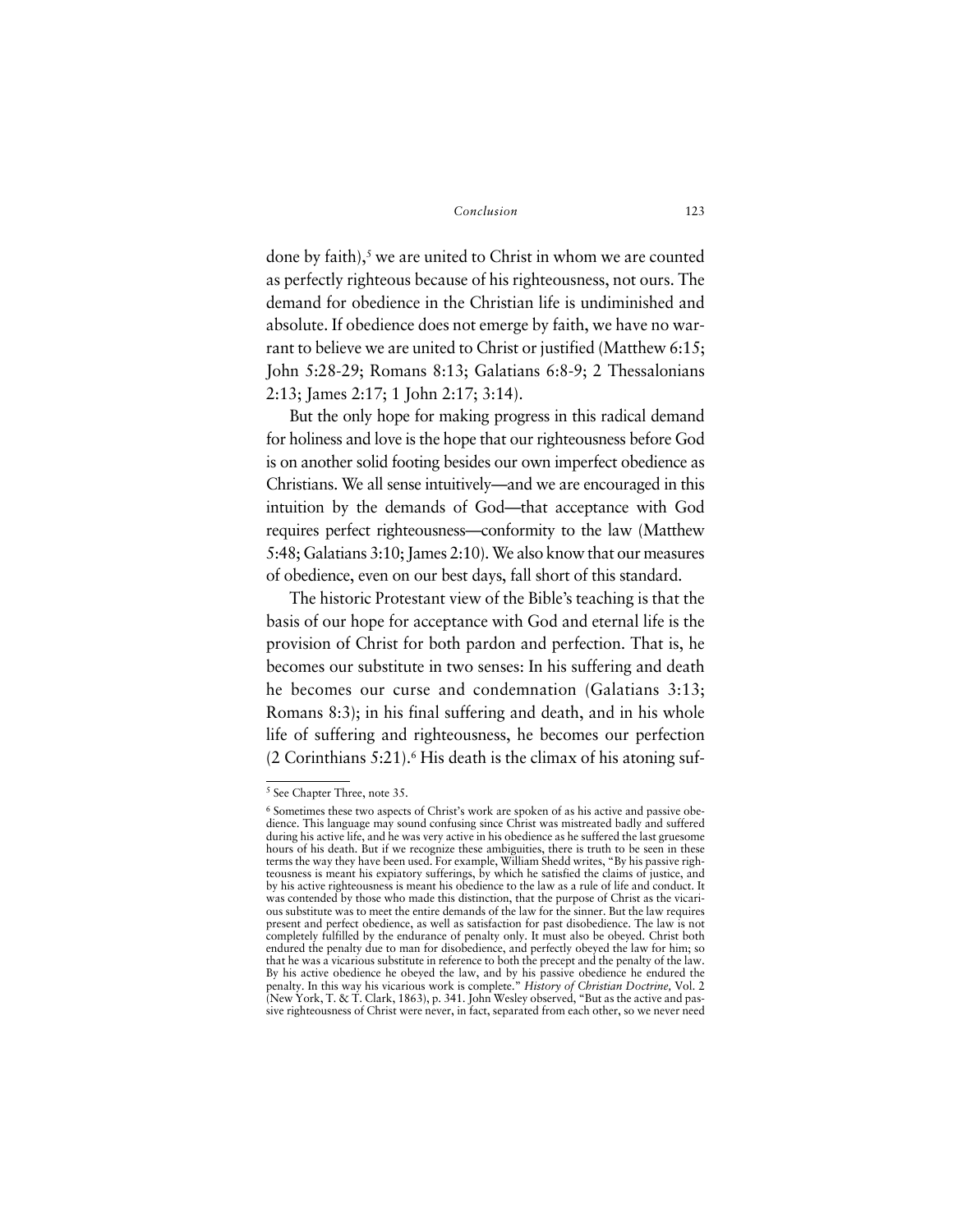ferings, which propitiate the wrath of God against us (Romans 3:24-25); and his death is the climax of a perfect life of righteousness—God's righteousness<sup>7</sup>—imputed to us (2 Corinthians 5:21; Romans 4:6, 11 with 3:21-22; 5:18-19). This meets our need for more than forgiveness, as Leon Morris says:

The righteousness we have is not our own, it comes as God's good gift in Christ. But we will be righteous. Notice that this means more than being pardoned. The pardoned criminal bears no penalty, but he bears a stigma. He is a criminal and he is known as a criminal, albeit an unpunished one. The justified sinner not only bears no penalty; he is righteous. He is not a man with his sins still about him.<sup>8</sup>

Pastorally the full meaning of justification, as pardon and imputed perfection, has proved to be a mighty antidote to despair for the saints. John Bunyan, the author of *Pilgrim's Progress*, was tormented with uncertainty about his standing with God until this doctrine broke in on his soul. He speaks for thousands when he says,

separate them at all, either in speaking or even in thinking. And it is with regard to both these conjointly that Jesus is called 'the Lord our righteousness.'" John Wesley's Sermons, Sermon #20, "The Lord Our Righteousness," preached at the Chapel in West-Street, Seven Dials, on Sunday, November 24, 1765 (see Chapter One, note 15 and Chapter Two, note 3).

John Murray is very helpful here in making the proper use of the language of active and passive obedience. "The term 'passive obedience' does not mean that in anything Christ did was he passive, the involuntary victim of obedience imposed upon him. . . . In his sufferings he was supremely active. . . Neither are we to suppose that we can allocate certain phases or acts of our Lord's life on earth to the active obedience and certain other phases and acts to the passive obedience. The distinction between the active and passive obedience is not a distinction of periods. It is our Lord's whole work of obedience in every phase and period that is described as active and passive, and we must avoid the mistake of thinking that the active obedience applies to the obedience of his life and the passive obedience to the obedience of his final sufferings and death.

<sup>&</sup>quot;The real use and purpose of the formula is to emphasize the two distinct aspects of our Lord's vicarious obedience. The truth expressed rests upon the recognition that the law of God has both penal sanctions and positive demands. It demands not only the full discharge of its precepts but also the infliction of penalty for all infractions and shortcomings. It is this twofold demand of the law of God which is taken into account when we speak of the active and passive obedience of Christ. Christ as the vicar of his people came under the curse and condemnation due to sin and he also fulfilled the law of God in all its positive requirements. In other words, he took care of the guilt of sin and perfectly fulfilled the demands of righteousness. He perfectly met both the penal and the preceptive requirements of God's law. The passive obedience refers to the former and the active obedience to the latter." John Murray, *Redemption*— *Accomplished and Applied* (Grand Rapids, MI: William B. Eerdmans, 1955), pp. 20-22.

<sup>7</sup> See Chapter Three, note 26.

<sup>8</sup> Leon Morris, *The Cross in the New Testament* (Grand Rapids, MI: William B. Eerdmans, 1965), p. 247.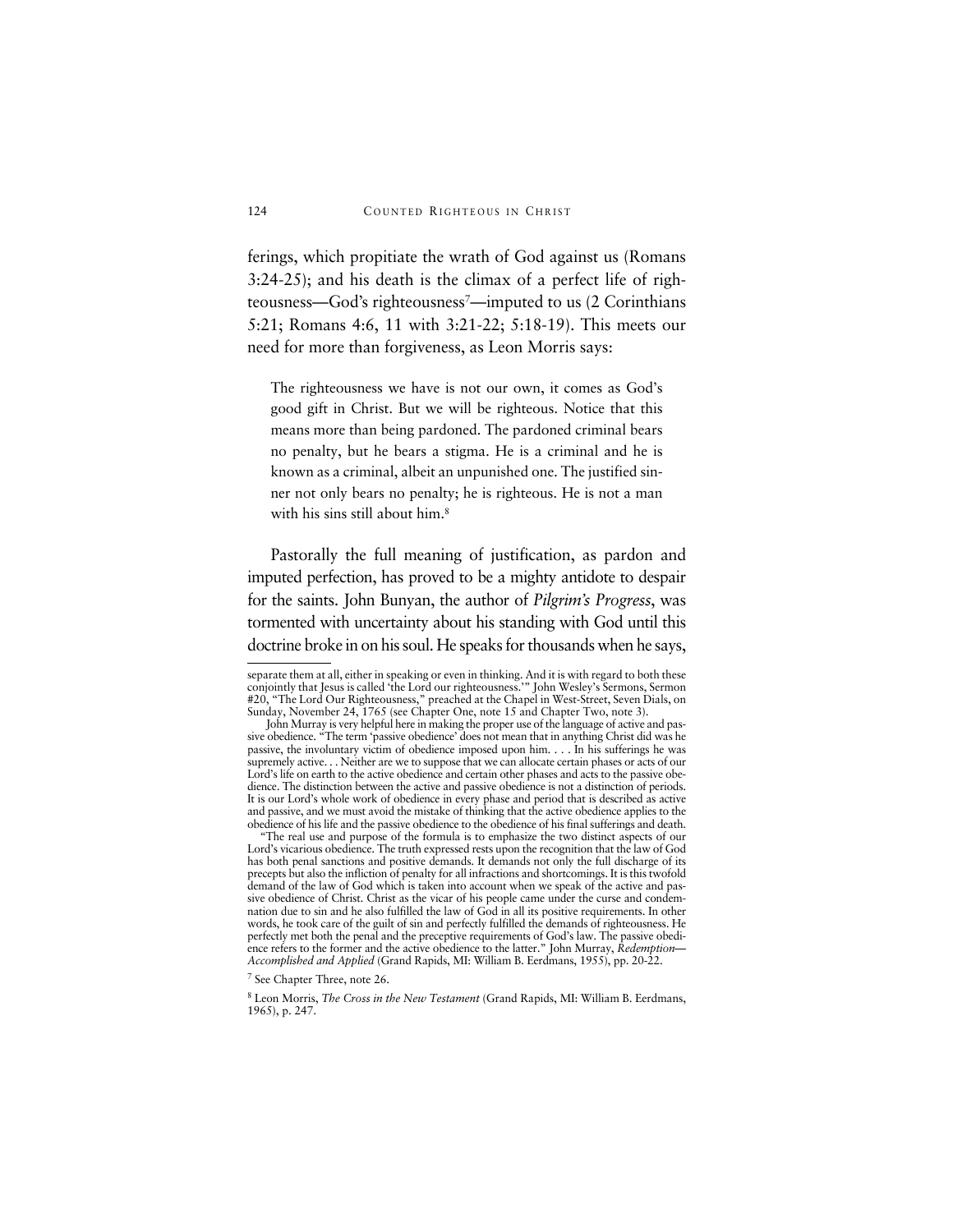#### *Conclusion* 125

One day as I was passing into the field . . . this sentence fell upon my soul. Thy righteousness is in heaven. And methought, withal, I saw with the eyes of my soul Jesus Christ at God's right hand; there, I say, was my righteousness; so that wherever I was, or whatever I was doing, God could not say of me, he wants [=lacks] my righteousness, for that was just [in front of] him. I also saw, moreover, that it was not my good frame of heart that made my righteousness better, nor yet my bad frame that made my righteousness worse, for my righteousness was Jesus Christ himself, "The same yesterday, today, and forever." . . .

Now did my chains fall off my legs indeed. I was loosed from my afflictions and irons; my temptations also fled away; so that from that time those dreadful scriptures of God [e.g., Hebrews 12:16-17] left off to trouble me; now went I also home rejoicing for the grace and love of God.9

Alongside the pastoral preciousness of the doctrine of the imputed righteousness of Christ is the great truth that this doctrine bestows on Jesus Christ the fullest honor that he deserves. Not only should he be honored as the one who died to pardon us, and not only should he be honored as the one who sovereignly works faith and obedience in us, but he should also be honored as the one who provided a perfect righteousness for us as the ground of our full acceptance and endorsement by God. I pray that the "newer"10 ways of understanding justification, which deny the reality of the imputation of divine righteousness to sinners by faith alone, will not flourish, and that the fullest glory of Christ and the fullest pastoral help for souls will not be diminished.

<sup>9</sup> John Bunyan, *Grace Abounding to the Chief of Sinners* (Hertfordshire: Evangelical Press, 1978, orig. 1666), pp. 90-91.

<sup>&</sup>lt;sup>10</sup> Gundry sees himself as part of a larger shift away from the historic doctrine. "It is no accident, then, that in New Testament theologians' recent and current treatments of justification, you would be hard-pressed to find any discussion of an imputation of Christ's righteousness. (I have in mind treatments by Mark Seifrid, Tom Wright, James Dunn, Chris Beker, and John Reumann, among others.) The notion is passé" (I, 9). "Other recognized scholars could easily be added to the list, so many in fact that it would not exaggerate to speak of a developing standard in biblical theological circles" (II, 15).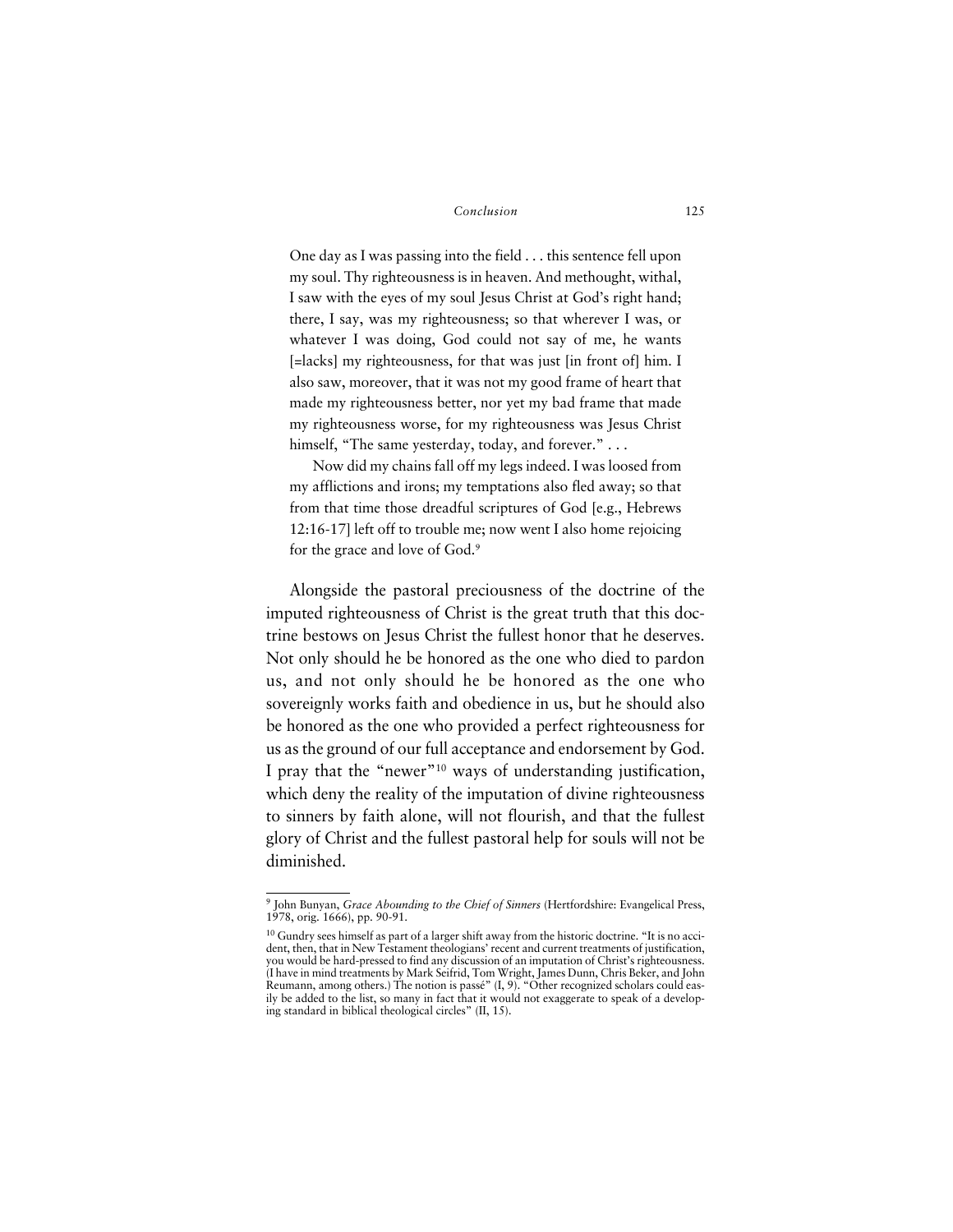### DESIRING GOD MINISTRIES desiringGOD.org

Desiring God Ministries exists to spread a passion for the supremacy of God in all things for the joy of all peoples through Jesus Christ. We have hundreds of resources available for this purpose, most of which are books, sermons, and audio collections by John Piper. Visit our website and discover

- Free access to over 20 years of printed sermons by John Piper
- New free downloadable audio sermons posted weekly
- Many free articles and reviews
- A comprehensive online store where you may purchase John Piper's books, audio collections, as well as God-centered children's curricula published by DGM
- Information about DGM's conferences and international offices

Designed for individuals with no available discretionary funds, DGM has a *whatever-you-can-afford* policy. Contact us at the address or phone number below if you would like more information about this policy.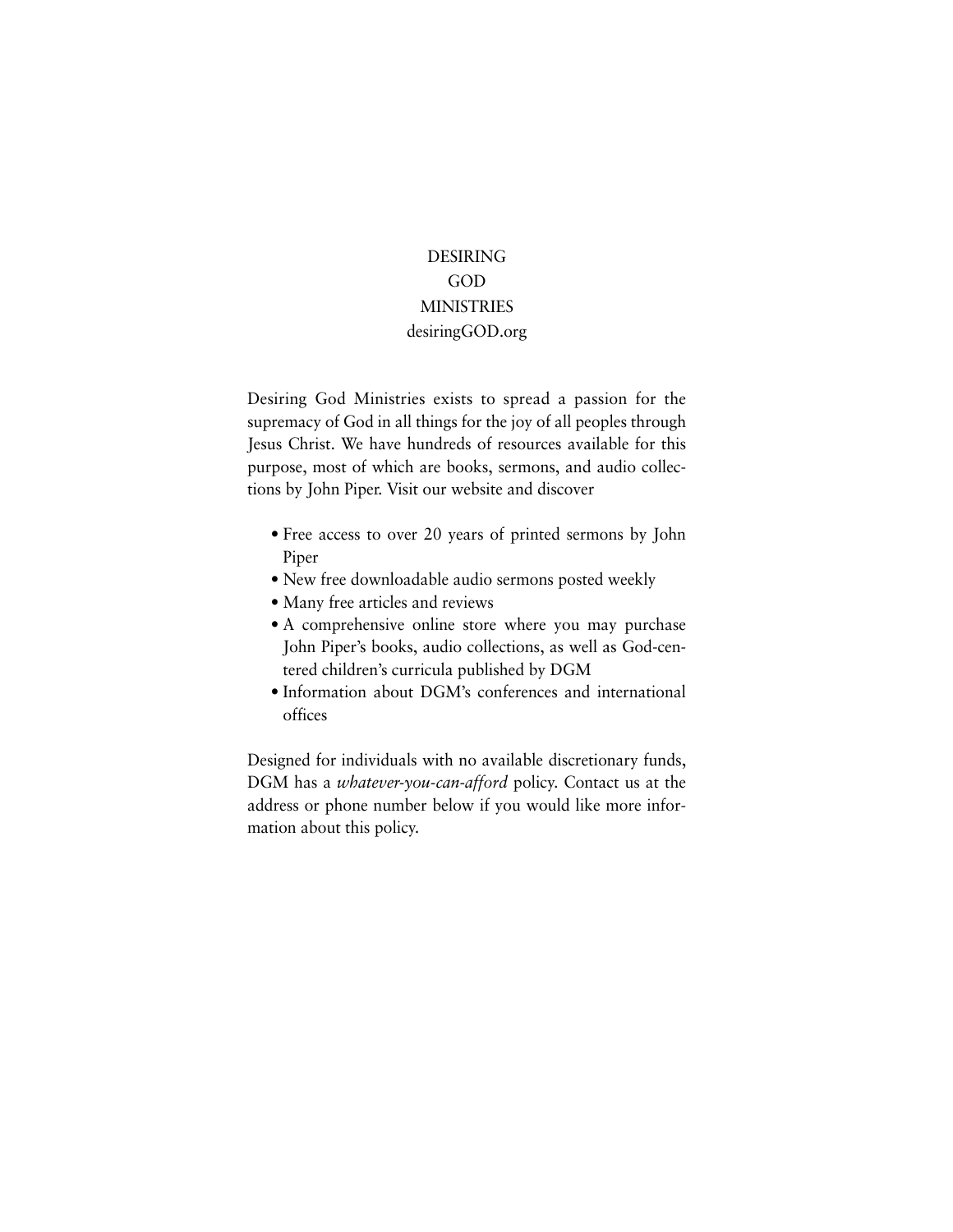Desiring God Ministries 720 Thirteenth Avenue South Minneapolis, Minnesota 55415-1793

Toll free in the USA: 1-888-346-4700 International calls: 001 (612) 373-0651 Fax: (612) 338-4372 *mail@desiringGOD.org www.desiringGOD.org*

> Desiring God Ministries United Kingdom Unit 2B Spencer House 14-22 Spencer Road Londonderry Northern Ireland BT47 6AA United Kingdom Tel/fax: 011 (02871) 342 907 *dgm.uk@ntlworld.com www.desiringGOD.org.uk*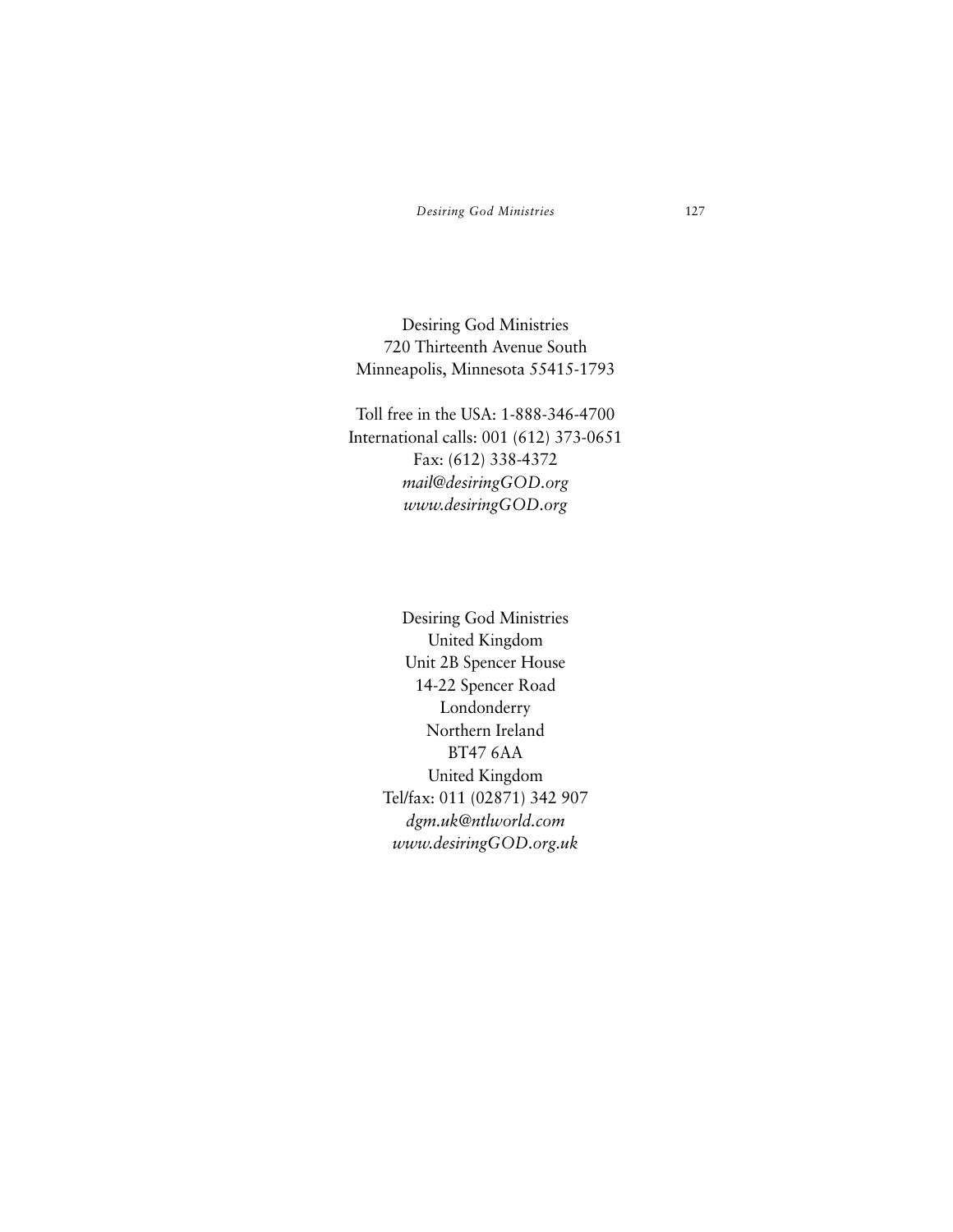# SCRIPTURE INDEX

| Genesis        |                                 | Jeremiah     |                |  |
|----------------|---------------------------------|--------------|----------------|--|
| 2:17           | 97, 100                         | 23:6         | 43             |  |
| $6:13-14$      | 95                              |              |                |  |
| $8:16-17$      | 95                              | Lamentations |                |  |
| 15:6           | 54, 55, 57, 60,<br>66, 116, 118 | 1:18         | 70             |  |
| 17:10          | 95                              | Matthew      |                |  |
| 20:7           | 95                              |              |                |  |
| 31:13          | 95                              | 3:15         | 43, 113        |  |
| 31:15          | 57                              | 5:48         | 123            |  |
|                |                                 | 6:15         | 123            |  |
| Exodus         |                                 | 24:45        | 108            |  |
| 19:12          | 98, 100                         | 24:47        | 108            |  |
|                |                                 | 28:20        | 32             |  |
| <b>Numbers</b> |                                 | Luke         |                |  |
| 18:27          | 57                              | 12:14        | 108            |  |
|                |                                 |              |                |  |
| Nehemiah       |                                 | John         |                |  |
| 9:33           | 70                              | 5:28-29      | 123            |  |
|                |                                 | 10:18        | 43             |  |
| Psalms         |                                 |              |                |  |
| 32             | 116-119                         | Acts         |                |  |
| $32:1-2$       | 57-58                           | 6:3          | 108            |  |
|                |                                 | 7:10         | 108            |  |
| Proverbs       |                                 | 13:38-39     | 76             |  |
| 17:15          | 74                              | 19:10        | 32             |  |
|                |                                 | 20:27        | 32             |  |
| Ecclesiastes   |                                 |              |                |  |
|                |                                 | Romans       |                |  |
| $3:1-8$        | Preface                         | $1 - 5$      | 77, 93         |  |
| Isaiah         |                                 | $1 - 8$      | 13             |  |
|                |                                 | $1 - 16$     | 26, 32, 43, 49 |  |
| 1:2            | 31                              | 1:17         | 66             |  |
| 5:16           | 70                              | 1:24         | 72             |  |
| 10:22          | 70                              | 1:26         | 72             |  |
| 53:5           | 118                             | 1:28         | 72             |  |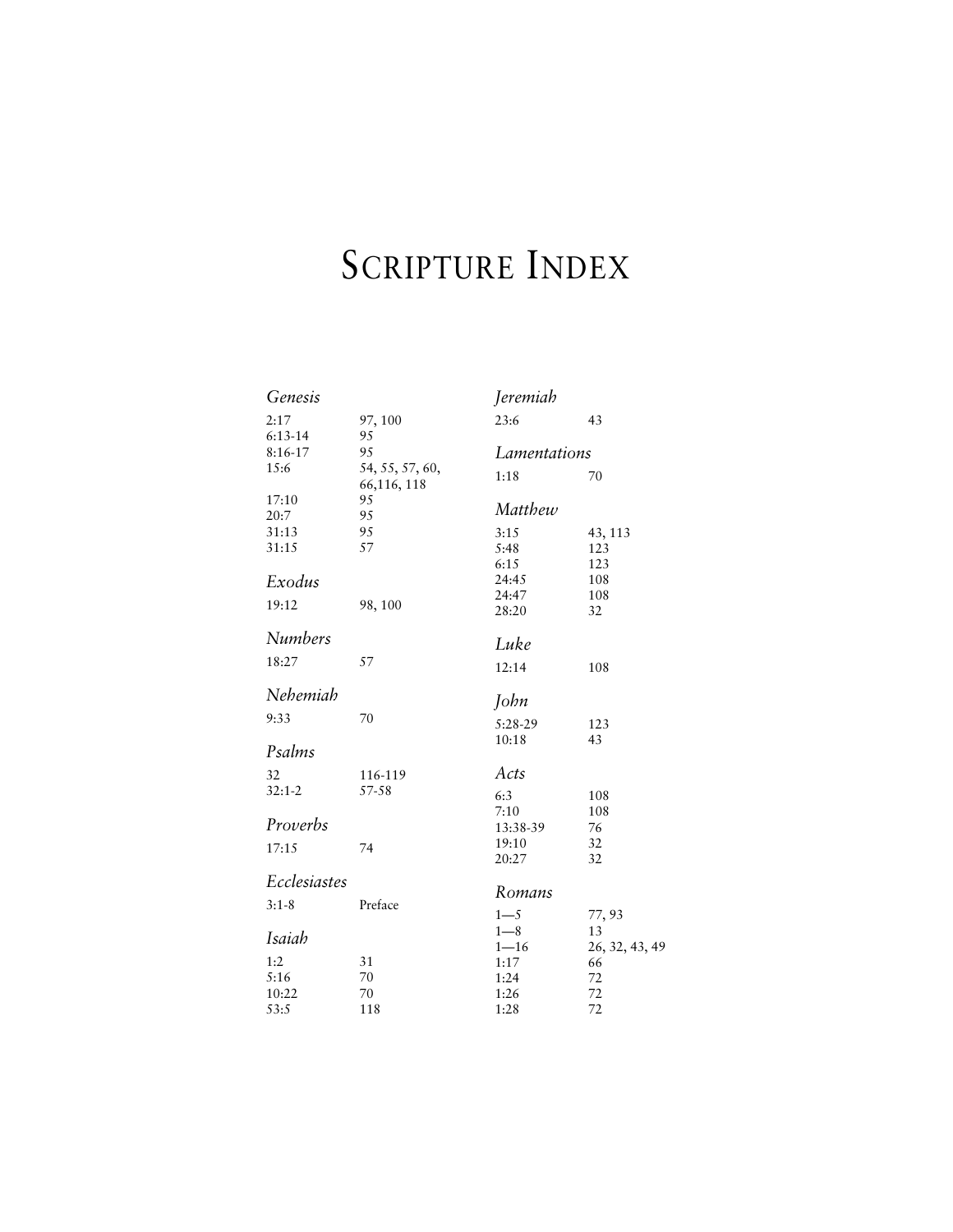| 1:32       | 95, 100             | 5:15-17       | 103-106             |
|------------|---------------------|---------------|---------------------|
| 2:5        | 107                 | 5:15-19       | 103                 |
| $2:7-8$    | 107                 | 5:17          | 33, 49, 50, 60, 116 |
| 2:15       | 95                  | 5:18          | 104, 116            |
| $3 - 4$    | 68,89               | 5:18-19       | 42, 106-110, 124    |
| $3 - 5$    | 90                  | 5:19          | 82, 104, 111, 116   |
| $3 - 6$    | 77                  | $5:20-21$     | 98                  |
| 3:20       | 89                  | 5:21          | 91, 99, 106         |
| $3:20-4:6$ | 65-68               | 6             | 50, 101             |
| 3:21-22    | 42, 124             | $6 - 8$       | 78                  |
| 3:23       | 92                  | 6:1           | 49, 77, 99          |
| 3:24-25    | 41, 115, 124        | 6:5           | 50                  |
| 3:24-26    | 47, 71-75, 77       | 6:6           | 50                  |
| 3:25-26    | 67                  | $6:6 - 7$     | 72, 75-79, 80       |
| 3:28       | 58, 59, 64, 77, 89, | 6:11          | 50                  |
|            | 107                 | 6:14          | 78                  |
| 3:30       | 58                  | 6:15          | 77                  |
| 4          | 111, 116-119        | 6:15-23       | 72                  |
| $4:2-6$    | 54-68               | 6:16          | 101                 |
| 4:3        | 62                  | 7             | 50                  |
| $4:3-8$    | 116                 | 7:4           | 43                  |
| 4:4        | 116                 | $7:7-25$      | 72                  |
| $4:4-6$    | 65                  | 8             | 43                  |
| 4:5        | 25, 29, 31, 46, 62, | 8:1           | 79,86               |
|            | 108, 116            | 8:3           | 41, 68, 123         |
| 4:6        | 42, 83, 110, 116,   | $8:3-4$       | 79-80               |
|            | 119, 124            | 8:4           | 112                 |
| $4:6-8$    | 116                 | 8:13          | 50, 123             |
| 4:6-11     | 119                 | 8:23          | 73,86               |
| $4:7-8$    | 58                  | 8:33-34       | 79                  |
| 4:9        | 46, 62, 64, 110     | 9:3           | 107                 |
| $4:9-11$   | 60-61               | 9:30          | 58                  |
| 4:11       | 42, 58, 62, 64, 83, | $9:30 - 10:4$ | 87-90               |
|            | 116, 119, 124       | 10:1-13       | 66                  |
| 4:15       | 97                  | 10:3          | 87,89               |
| 4:22       | 46, 62, 64          | 10:4          | 14, 87-90, 116, 119 |
| 4:23       | 64                  | 10:6          | 62                  |
| 4:24       | 46, 116, 119        | 10:10         | 62                  |
| 5          | 28                  |               |                     |
| 5:1        | 58, 107             | 1 Corinthians |                     |
| 5:2        | 58                  | 1:2           | 86                  |
| $5:6-8$    | 25                  | 1:24          | 86                  |
| $5:6-11$   | 111                 | 1:30          | 34, 84-87, 89       |
| 5:9        | 115, 118            | 15:22         | 102                 |
| 5:10       | 25, 115             | 15:45         | 103                 |
| 5:12       | 90-94               |               |                     |
| $5:12-19$  | 81, 90-114          | 2 Corinthians |                     |
| 5:12-21    | 33, 99              |               |                     |
| 5:13-14    | 94-103              | 4:2           | 70                  |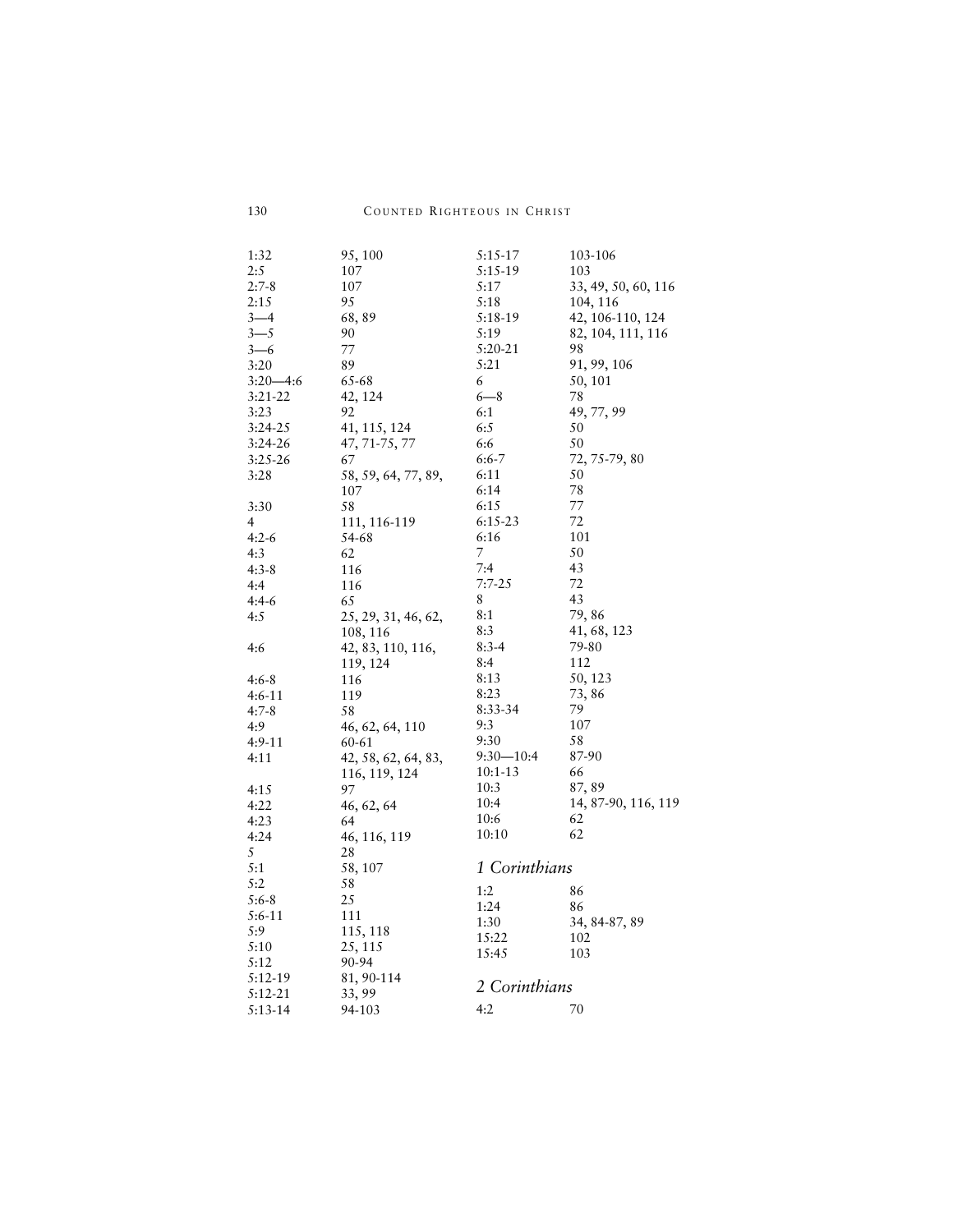#### *Scripture Index* 131

| 5:19<br>5:21    | 46, 68, 69<br>41, 42, 68-69, 81-           | 1 Timothy<br>5:25 | 89      |  |  |
|-----------------|--------------------------------------------|-------------------|---------|--|--|
|                 | 83, 84, 86, 89, 90,<br>116, 118, 119, 123, | 6:18              | 89      |  |  |
| 9:8             | 124<br>89                                  | 2 Timothy         |         |  |  |
|                 |                                            | 2:21              | 89      |  |  |
| Galatians       |                                            | 3:17              | 89      |  |  |
| 2:11            | 13                                         | Titus             |         |  |  |
| 2:16            | 89                                         |                   |         |  |  |
| 2:17            | 84, 85, 86                                 | 1:5               | 108     |  |  |
| 3:2             | 89                                         | 2:7               | 89      |  |  |
| 3:5             | 89                                         | 2:14              | 89, 122 |  |  |
| 3:6             | 46, 64                                     | 3:1               | 89      |  |  |
| 3:10            | 89, 123                                    | 3:8               | 89      |  |  |
| 3:13            | 41, 73, 123                                | 3:14              | 89      |  |  |
| $6:8-9$         | 123                                        |                   |         |  |  |
| 6:14            | 34                                         | Hebrews           |         |  |  |
|                 |                                            | 9:22              | 115     |  |  |
| Ephesians       |                                            | 12:16-17          | 125     |  |  |
| 1:7             | 73, 115                                    |                   |         |  |  |
| $2:8-10$        | 89                                         | James             |         |  |  |
| 2:10            | 86, 89                                     | 2:10              | 123     |  |  |
| 4:32            | 28                                         | 2:17              | 123     |  |  |
| $5:21-25$       | 27                                         | 2:23              | 46      |  |  |
|                 |                                            | 4:4               | 109     |  |  |
| Philippians     |                                            |                   |         |  |  |
| 1:20            | 34                                         | 1 Peter           |         |  |  |
| $2:5-11$        | 24                                         | 2:24              | 118     |  |  |
| 2:8             | 119                                        | 3:18              | 118     |  |  |
| $3:8-9$         | 62, 83-84                                  |                   |         |  |  |
| 3:9             | 84, 86, 89, 90, 116,                       | 2 Peter           |         |  |  |
|                 | 119                                        |                   |         |  |  |
|                 |                                            | 1:8               | 109     |  |  |
| Colossians      |                                            | 3:18              | 30      |  |  |
|                 |                                            | 1 John            |         |  |  |
| 1:10            | 89                                         |                   |         |  |  |
| 1:14            | 73                                         | 2:17              | 123     |  |  |
|                 |                                            | 3:14              | 123     |  |  |
| 1 Thessalonians |                                            |                   |         |  |  |
| 1:3             | 89                                         |                   |         |  |  |
| 2 Thessalonians |                                            |                   |         |  |  |
| 1:11            | 89                                         |                   |         |  |  |

2:13 123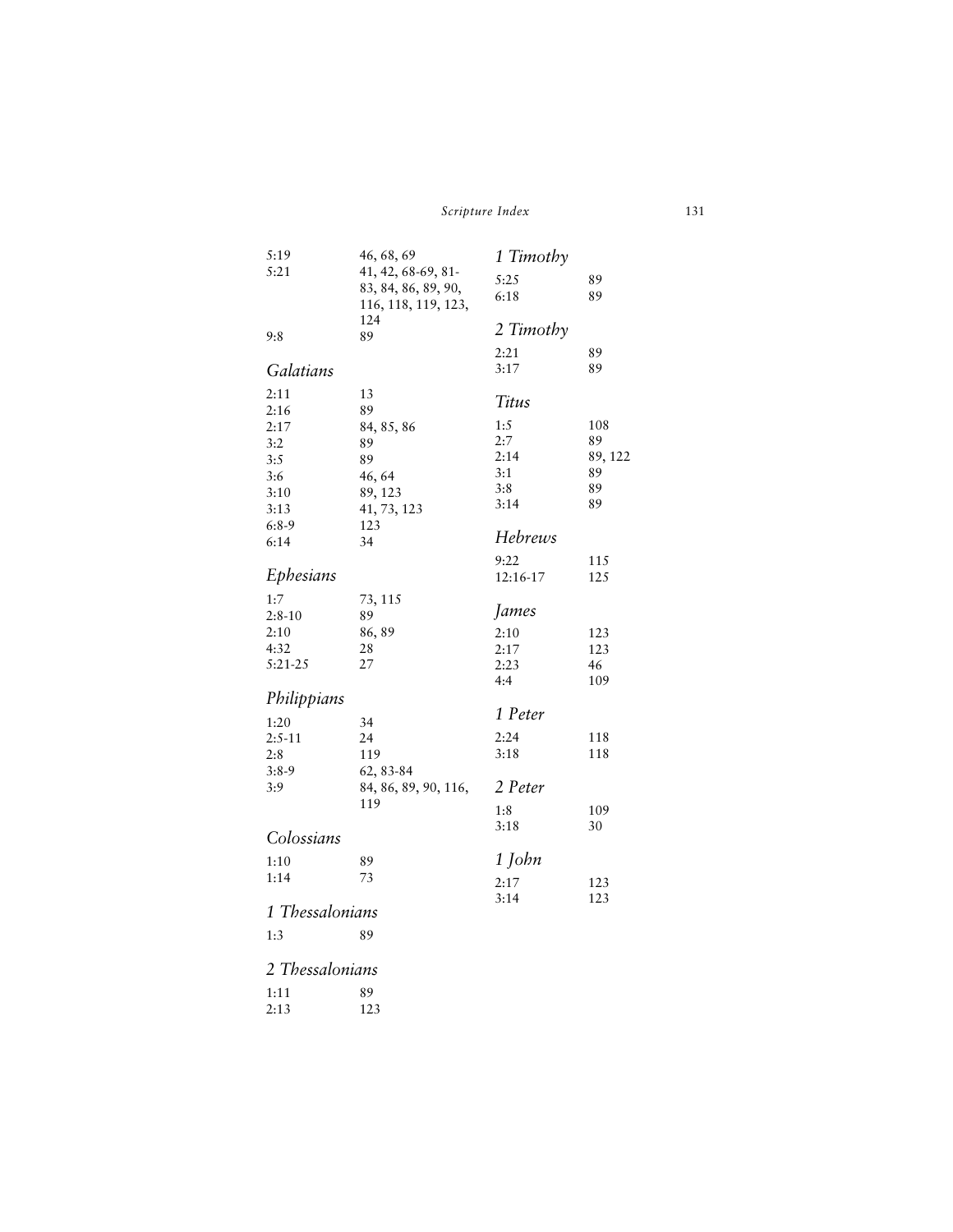# NAME INDEX

Baker, David L., 101 Bancroft, Charitie Lees Smith, 37 Barnett, Paul, 68 Barrett, C. K., 85, 86 Battles, Ford Lewis, 84 Beker, Chris, 45, 125 Belmonte, Kevin Charles, 25 Bromiley, Geoffrey W., 92 Buchanan, James, 46 Buddha, 24 Bunyan, John, 38, 124, 125 Calvin, John, 84 Carson, D. A., 42 Cherry, Edith, 36

Chesterton, G. K. , 30

Das, A. Andrew, 22 Dennis, Lane, 14

Cook, Steve and Vicki, 37 Cranfield, C. E. B., 67

Confucius, 24

DeWitt, John Richard, 73 Dickinson, Emily, 26 Dorman, Ted M., 38 Dunn, James D. G., 42, 45, 125

Edwards, Jonathan, 35, 38, 43, 92, 111 Elwell, Walter A., 90 Eveson, Philip H., 42

Fitzmyer, Joseph, 91 Flavel, John, 86 Fuller, Daniel, 116

Gaffin, Richard, 84 George, Timothy, 24 Giger, George Musgrave, 35 Gill, Thomas, 36 Gundry, Robert, 15, 44-51, 53-125

Dennison, James T., Jr., 35 Hafemann, Scott J., 72 Hagner, Donald A., 42, 82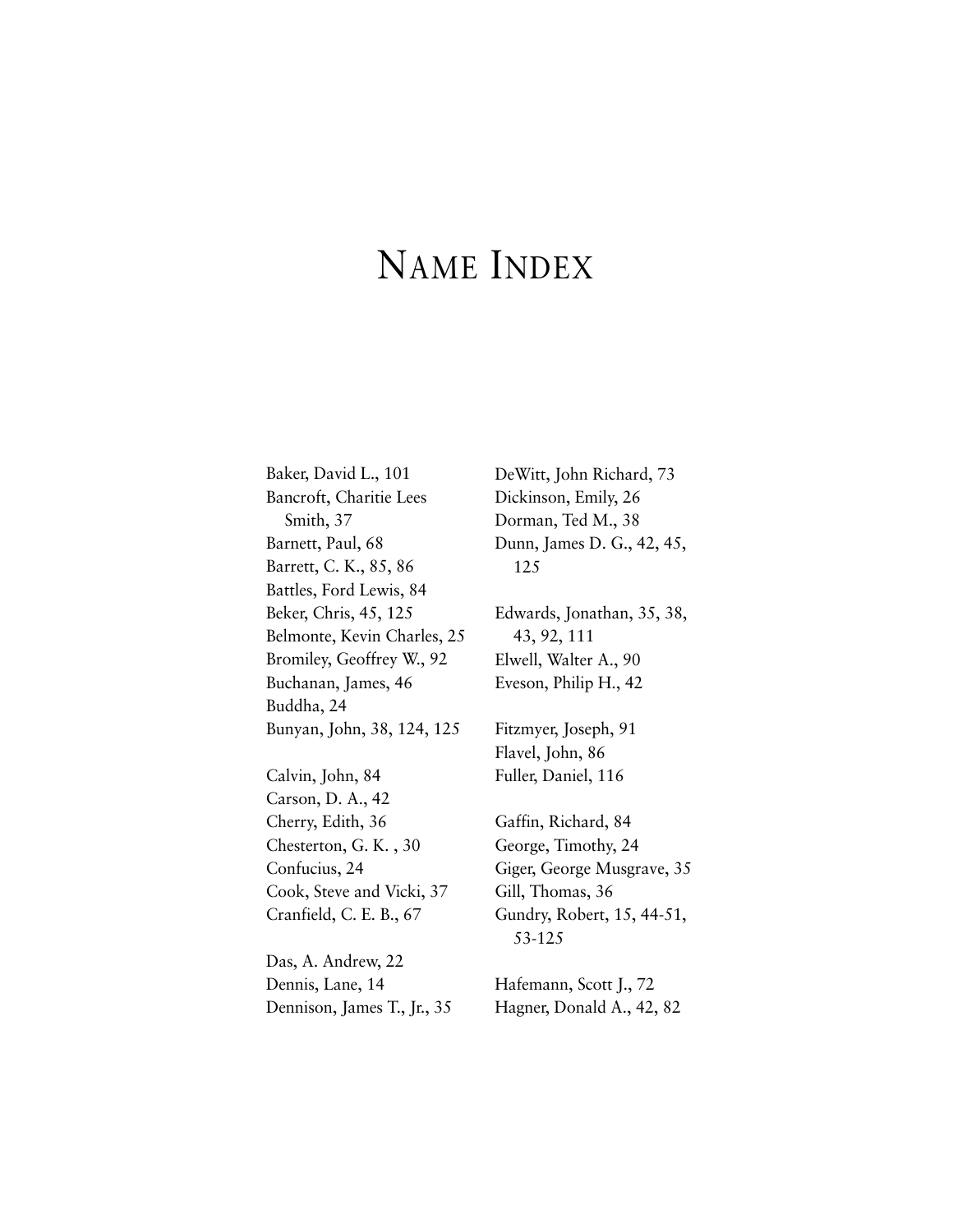Harris, Phoebe, 26 Hodge, Charles, 81, 82, 83, 122 Holbrook, Clyde A., 92 Käsemann, Ernst, 92 Kateregga, Badru D., 24 Kendrick, Graham, 37 Kim, Seyoon, 42 Kittel, Gerhard, 109 Koperski, Veronica, 22 Kruse, Colin G., 22

Ladd, George, 81, 82 Luther, Martin, 13

McNeill, John T., 84 Moo, Douglas J., 22, 57, 67, 80, 89, 95 Morris, Leon, 73, 124 Mote, Edward, 36 Muhammad, 24 Murray, John, 46, 64, 92, 95, 96, 107, 114, 124

Nettles, Thomas J., 38 Newton, John, 26

O'Brien, Peter T., 42 Oden, Thomas C., 44, 46 Oepke, Albrecht, 109 Owen, John, 46, 50, 64

Packer, J. I., 89 Perman, Matt, 14 Piper, Barnabas, 63 Piper, Noël, 15 Piper, John, 26, 44, 67, 70 Piper, Talitha, 28, 29 Plass, Ewald M., 13 Pollock, John, 26 Reumann, John, 45, 125 Ridderbos, Herman, 73 Robertson, O. Palmer, 57

Sanders, E. P, 42 Schreiner, Thomas R., 22, 38, 67, 80, 91, 97 Seifrid, Mark A., 42, 45, 125 Shedd, William, 123 Shenk, David W., 24 Simeon, Charles, 26 Sproul, R. C., 42 Steinbach, Carol, 14-15 Steller, Tom, 14 Stuhlmacher, Peter, 42, 72, 73

Taylor, Justin, 14 Thielman, Frank, 22 Turretin, Francis, 35

Ware, Bruce A., 38 Watts, Isaac, 36 Wesley, Charles, 36 Wesley, John, 37, 38, 43, 123, 124 Westerholm, Stephen, 22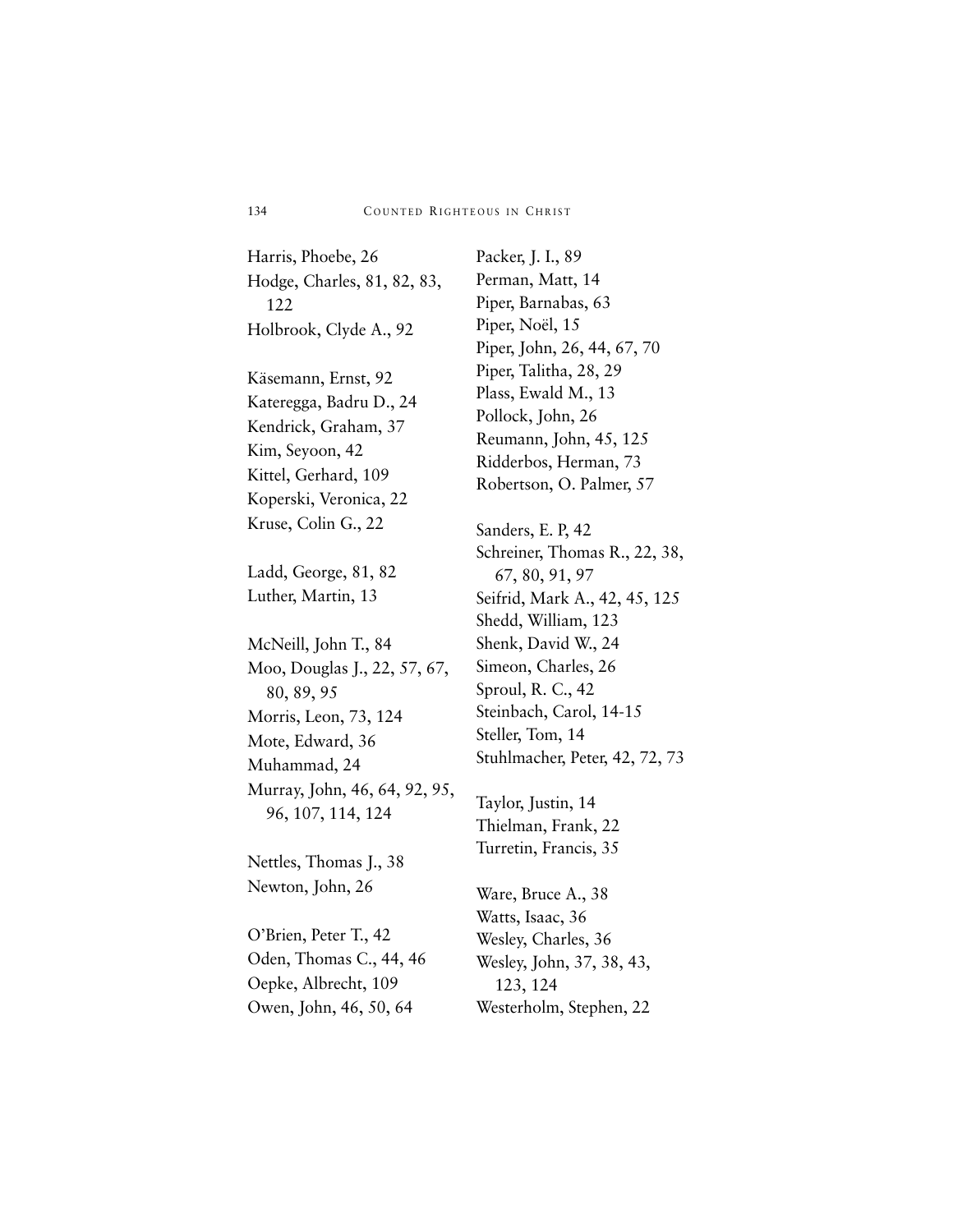*Name Index* 135

White, James R., 42 Whitefield, George, 38, 43 Wilberforce, William, 24, 25, 26, 34, 44 Woodberry, J. Dudley, 24 Wright, N. T., 42, 86 Wright, Tom, 45, 125 Zinzendorf, Nicolaus L. von, 37, 41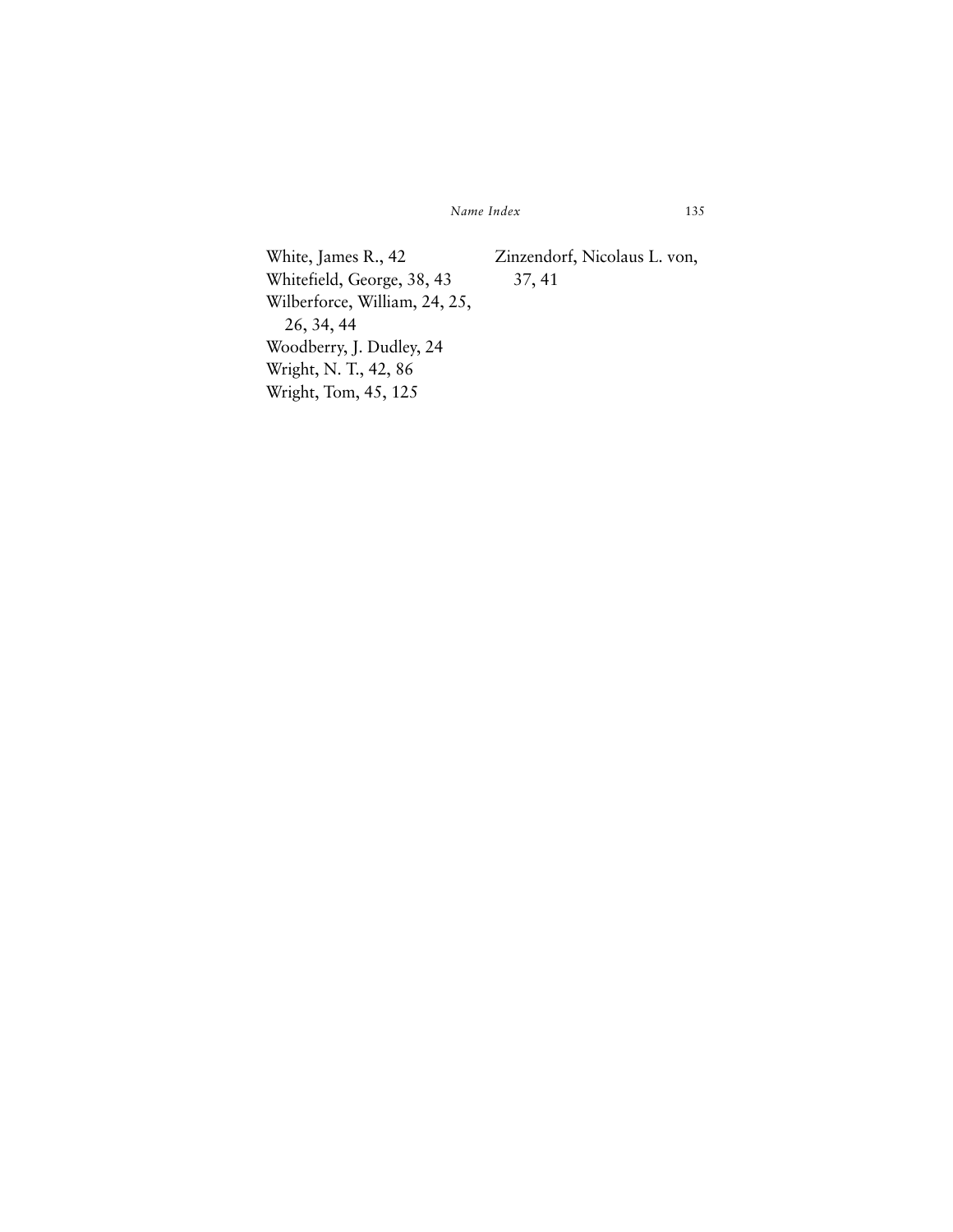# SUBJECT INDEX

Active and passive obedience, 123-124 n. 6 *See also* Righteousness of Christ, Imputation, Forgiveness Adam connection with Christ, 33, 92-93, 101-106 sin of imputed to all, 92, 94, 105 type of Christ, 101 universal condemnation and corruption from, 33

Biblical theology, and controlling paradigms, 70, 74

#### Christ

as second Adam, 103 both our sin-bearer and righteousness, 30, 35, 41, 69, 82-83, 123-124 deficient views of justification rob him of glory, 34- 35, 51, 125 fulfills what Adam failed to do, 103

goal of the law, 88 his supremacy the foundation of our joy, 34 outstrips the destruction of Adam, 106 universal relevance, 33 worship of, 35-37 Church growth, 22-23, 33 Condemnation, 79 Controversy can be for sake of joy, 13-14 importance of clarity in, 70 n. 16 Crediting *See* Imputation

### Death

legal consequence of lawbreaking, 98 ultimately due to imputation of Adam's sin, 91-100, 102-103 Doctrine and September 11, 23-24 and sermons, 30 church needs to reclaim, 26 crucial in church planting, 32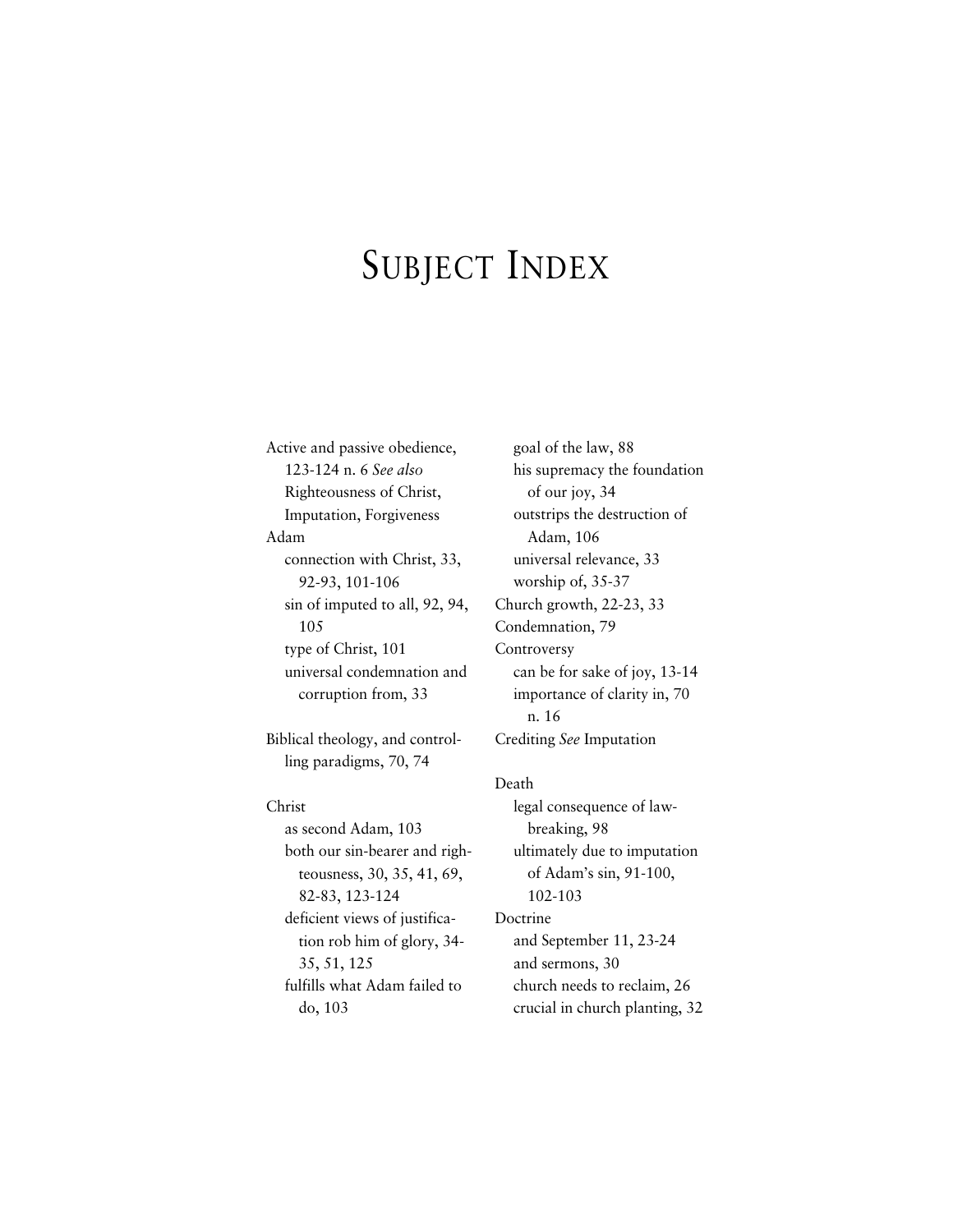foundation for morality, 25 necessary for a sound church, 22-23 strengthens families, 30 Wilberforce on, 25

#### Faith

borrowed faith, 26 Gundry's view on relationship with justification, 47- 48, 53, 56, 121-122 not treated as our righteousness, 54-64 relation to obedience, 51 n. 18 results in good works, 122 n. 4 Faith imputed as righteousness clarifying analogy, 63-64 meaning of, 60-64, 62 n. 7 Forgiveness *See also* Justification and redemption, 73 relation to justification, 29- 30, 35, 41, 116-119

### Glory of Christ, 14, 34-35, 39, 51, 125 of justification by grace, 93 Grace, 53, 98

Imputation *See also* Justification, Righteousness of Christ

abandonment of is a massive revision of Protestant theology, 35 and biblical terminology of "reckoned" and "credited," 54-55, 57 n. 4 and bookkeeping metaphor, 55 antidote to despair, 43, 124- 125 classic defenses of, 46 n. 9 crediting of Christ's righteousness, not inward transformation, 81-83, 93, 101-102, 110 defending not a rearguard action, 48 definition of, 41 glory of, 13, 93 Gundry on, 44-48 importance of, 13-14, 49 in hymns and worship songs, 36-38 not marginal but central in Christian worship, 38 presently impugned and imperiled, 13 saves and sweetens marriages, 27 teaching it to children, 28-30 Wesley affirmed it, 37-38 why relevant to all, 21-39 Infants, and relation to imputation of Adam's sin, 95-100 Infused righteousness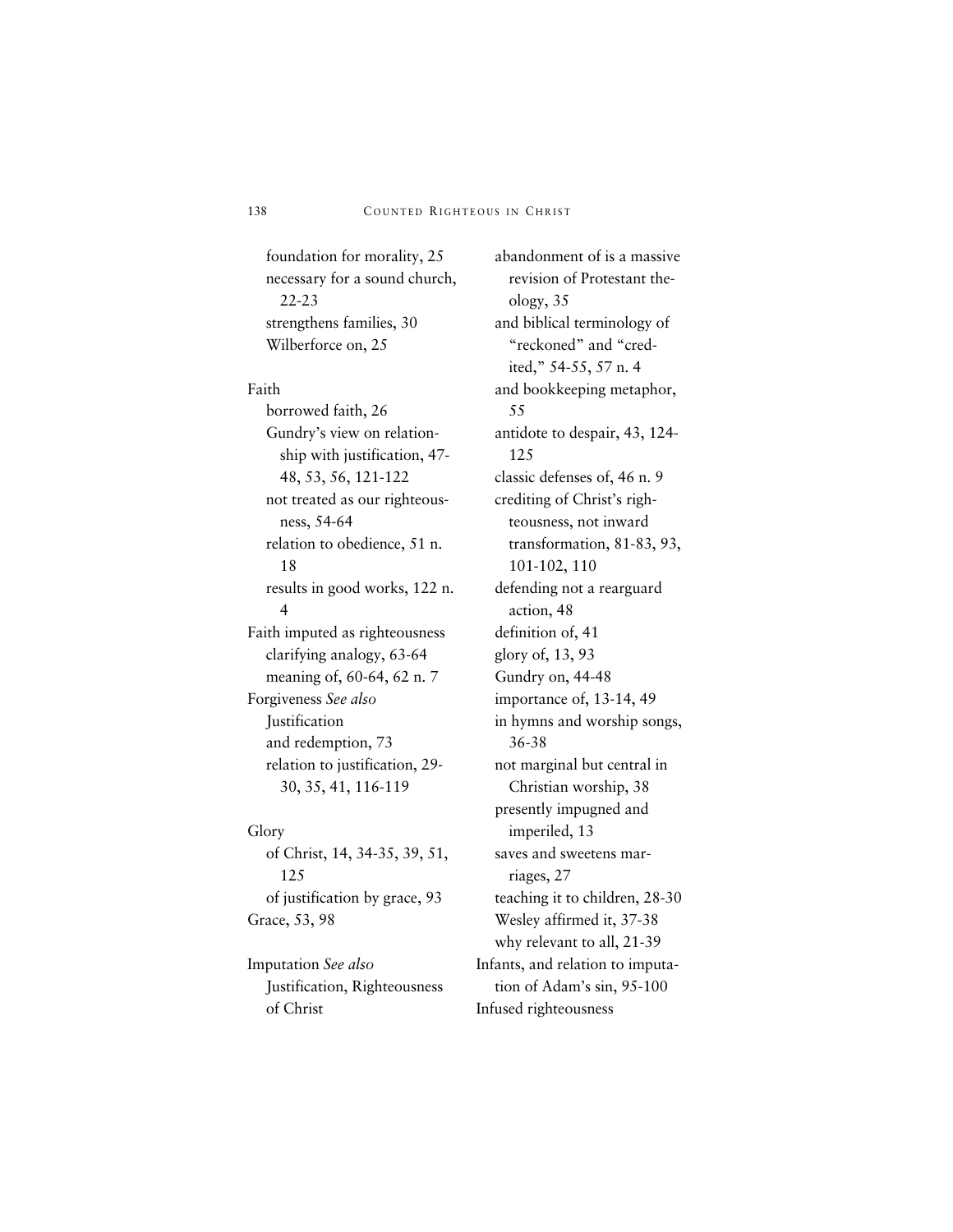#### *Subject Index* 139

and new view of justification, 48-49 and Roman Catholic view of justification, 48-49, 49 n. 15 Islam and ecumenism, 23-24 rejects essentials of Christianity, 24 same God? 24, n.4

#### Joy

and supremacy of Christ, 34 from embracing Christ as righteousness, 33-34, 124- 125 must be truth-based, 23 Justification *See also* Imputation, Righteousness of Christ, Righteousness of God and biblical counseling, 31- 32 and church planting, 33-34 and connection with societal transformation, 26 and ecumenical dialogues, 42 n. 2 and hope for imperfect parents, 31 and hope for prodigals, 31 and marriage, 27 and raising children, 28 and revival, 43 n. 3 and Roman Catholic position, 49 n. 15

and world evangelization, 32-33 apart from works of any kind, 58, 89, 93, 102, 122- 123 by faith alone, essential for virtue and holiness, 25, 49- 50 Calvin on relation to union with Christ, 84 n. 30 ground of sanctification, 50, 77-79, 123 Gundry on, 44-48 importance of, 14, 21-39, 43- 44, 51, 124-125 imputation of righteousness, not just forgiveness, 29-30, 58, 114-119 "justified from sin," 75-80 Luther on importance of, 13 nature of, 53 not liberation from sin's mastery, 69-80, 104 of ungodly, 57-58 ordinary meaning of, 71, 76, 104, 115 other controversies concerning, 42 n. 2 resources on, 22 n.3 righteousness of Christ basis of, 105-106 teaching to children, 28-30 universal relevance, 32-33 why not a legal fiction, 89 n. 35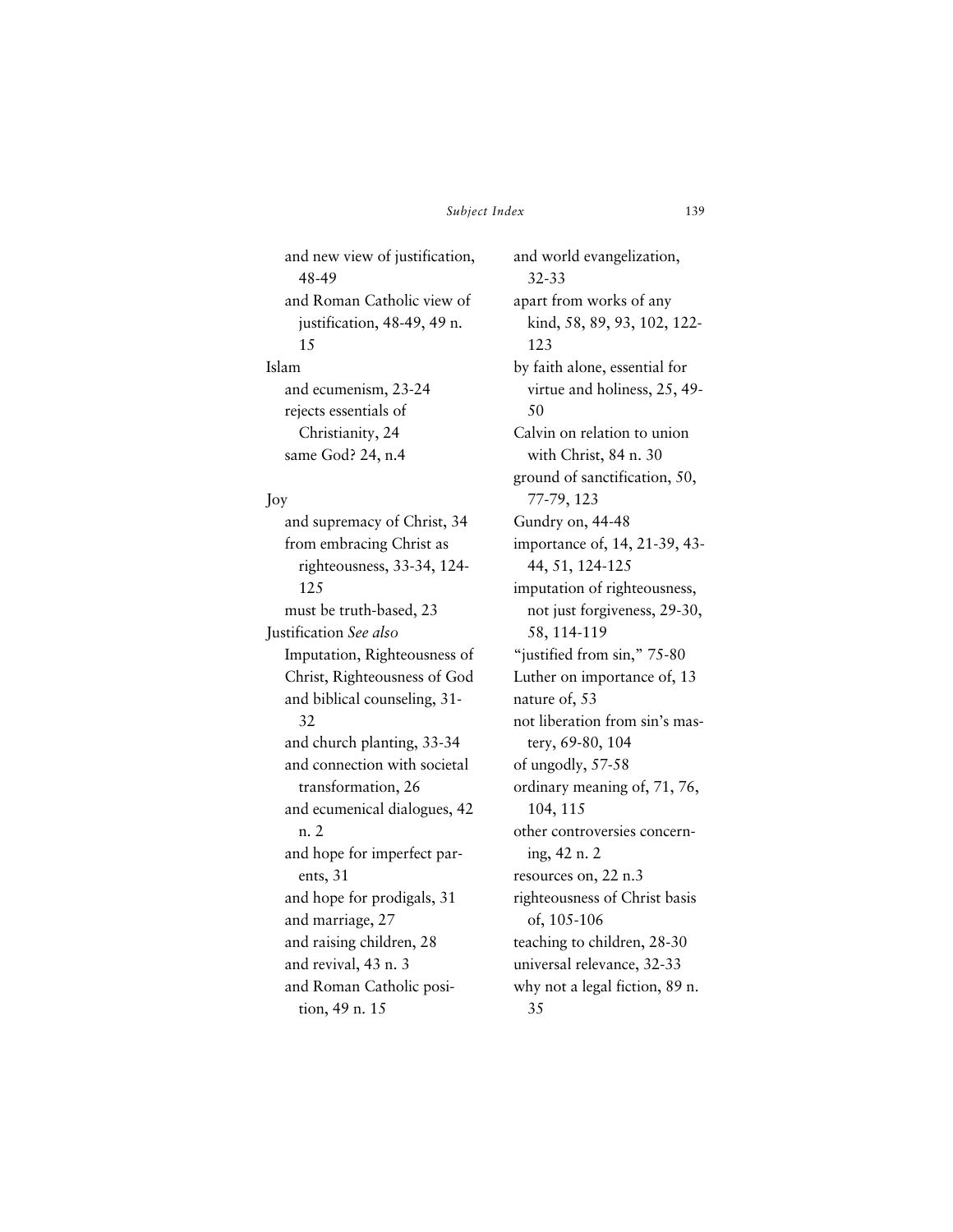Law

- and Gentiles, 100 and imputation of sin, 94- 100 before Moses, 95 Christ fulfilled for believers, 43 goal of, 88-89 why Israel failed to attain, 88 Liberation from sin's mastery *See also* Sanctification not part of justification, 70- 80 Love, 34
- Missions doctrine transfer essential, 32 justification relevant to all people groups, 32-33 New Perspective, resources on, 42 n. 2

Propitiation, 29, 41-42, 82-83, 121, 124 Psychology doctrine of justification central to wholeness, 31 psychotherapy, 31

Reckoning *See* Imputation Redemption and justification, 71-75 and OT context, 74 in Romans 3:24, 73-74

legal aspects to, 73 nn. 20, 21 Righteousness, needed to stand before God, 89, 123 Righteousness of Christ *See also* Righteousness of God and 1 Corinthians 1:20, 84- 87 and Philippians 3:9, 83-84 and Romans 5:12-19, 90-110 and Romans 10:4, 87-90 and 2 Corinthians 5:21, 81- 83 basis of believers' eternal life, 104 consequences of denying imputation of, 112 consists in his obedience, 41, 106, 109-110, 112-113 imputed in justification, 80- 119 relation to death of Christ and forgiveness, 41-42, 111 n. 58, 114-119, 123- 124 relation to righteousness of God, 82-83, 84, 122 n. 2 single act or whole life?, 112- 114 Righteousness of God *See also* Righteousness of Christ and imputation, 64-69 and OT context, 74 and redemption, 74-75